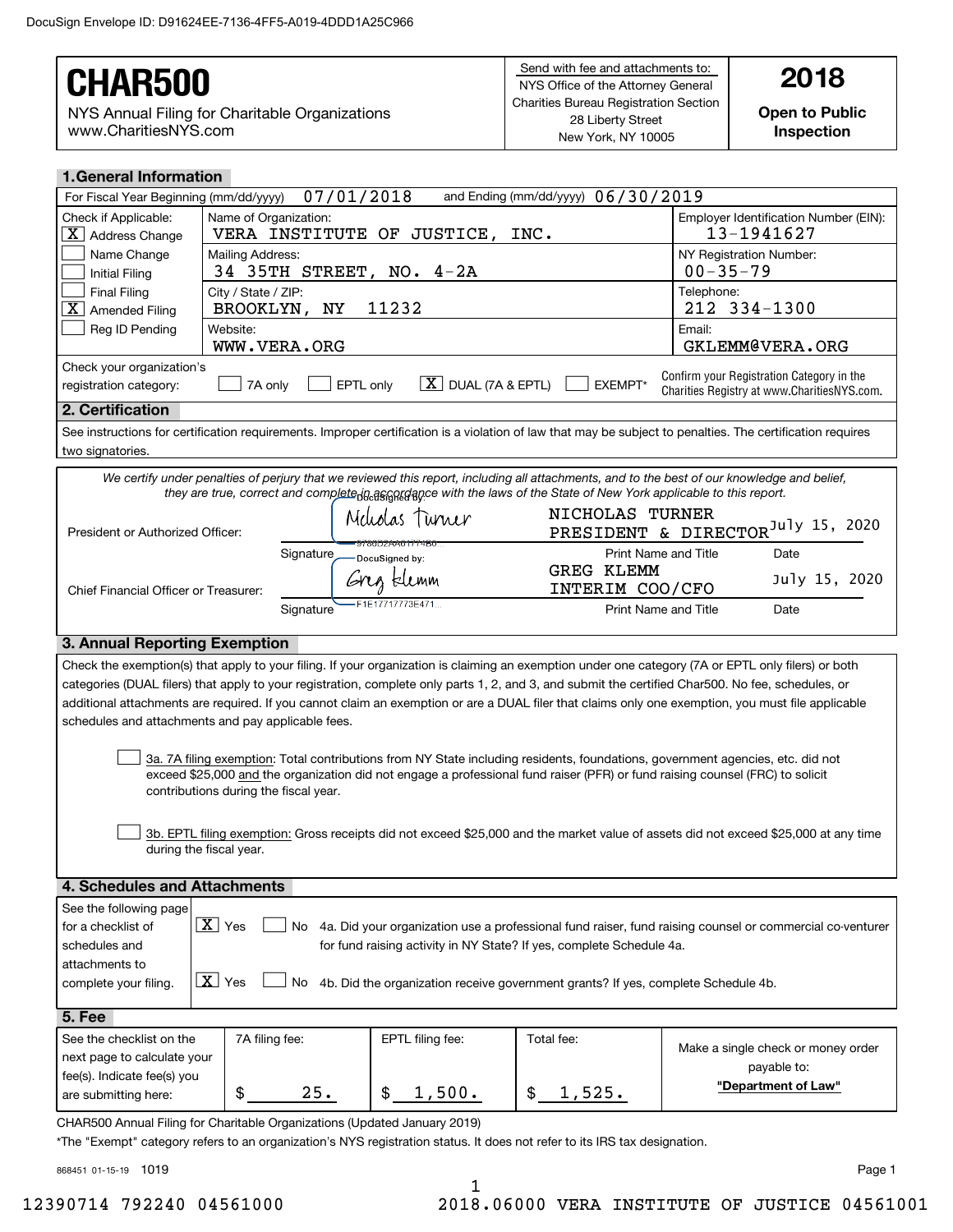#### VERA INSTITUTE OF JUSTICE, INC.



Simply submit the certified CHAR500 with no fee, schedule, or additional attachments IF: - Your organization is registered as 7A only and you marked the 7A filing exemption in Part 3. - Your organization is registered as EPTL only and you marked the EPTL filing exemption in Part 3. - Your organization is registered as DUAL and you marked both the 7A and EPTL filing exemption in Part 3.

#### **Checklist of Schedules and Attachments**

Check the schedules you must submit with your CHAR500 as described in Part 4:

- $\boxed{\textbf{X}}$  If you answered "yes" in Part 4a, submit Schedule 4a: Professional Fund Raisers (PFR), Fund Raising Counsel (FRC), Commercial Co-Venturers (CCV)
- $\boxed{\textbf{X}}$  If you answered "yes" in Part 4b, submit Schedule 4b: Government Grants

Check the financial attachments you must submit with your CHAR500:

 $\boxed{\textbf{X}}$  IRS Form 990, 990-EZ, or 990-PF, and 990-T if applicable

 $\boxed{\textbf{X}}$  All additional IRS Form 990 Schedules, including Schedule B (Schedule of Contributors). Schedule B of public charities is exempt from disclosure and will not be available for public review.

Our organization was eligible for and filed an IRS 990-N e-postcard. Our revenue exceeded \$25,000 and/or our assets exceeded \$25,000 in the filing year. We have included an IRS Form 990-EZ for state purposes only.  $\mathcal{L}^{\text{max}}$ 

If you are a 7A only or DUAL filer, submit the applicable independent Certified Public Accountant's Review or Audit Report:

Review Report if you received total revenue and support greater than \$250,000 and up to \$750,000.

 $\boxed{\textbf{X}}$  Audit Report if you received total revenue and support greater than \$750,000

No Review Report or Audit Report is required because total revenue and support is less than \$250,000  $\mathcal{L}^{\text{max}}$ 

We are a DUAL filer and checked box 3a, no Review Report or Audit Report is required  $\mathcal{L}^{\text{max}}$ 

#### **Calculate Your Fee**

For 7A and DUAL filers, calculate the 7A fee:

- \$0, if you checked the 7A exemption in Part 3a  $\mathcal{L}^{\text{max}}$
- $\boxed{\textbf{X}}$  \$25, if you did not check the 7A exemption in Part 3a

For EPTL and DUAL filers, calculate the EPTL fee:

| $\Box$ \$0, if you checked the EPTL exemption in Part 3b                            | activities for charitable purposes in NY.                         |
|-------------------------------------------------------------------------------------|-------------------------------------------------------------------|
| $\rfloor$ \$25, if the NET WORTH is less than \$50,000                              | <b>DUAL</b> filers are registered under both 7A and EPTL.         |
| $\rfloor$ \$50, if the NET WORTH is \$50,000 or more but less than \$250,000        | <b>EXEMPT</b> filers have registered with the NY Charities Bureau |
| $\Box$ \$100, if the NET WORTH is \$250,000 or more but less than \$1,000,000       | and meet conditions in Schedule E - Registration                  |
| $\rfloor$ \$250, if the NET WORTH is \$1,000,000 or more but less than \$10,000,000 | <b>Exemption for Charitable Organizations.</b> These              |
| \$750, if the NET WORTH is \$10,000,000 or more but less than \$50,000,000          | organizations are not required to file annual financial reports   |
| $\overline{\mathbf{v}}$ and $\cdots$ and $\overline{\mathbf{v}}$                    | but may do so voluntarily.                                        |

 $\boxed{\textbf{X}}$  \$1500, if the NET WORTH is \$50,000,000 or more

#### **Send Your Filing**

Send your CHAR500, all schedules and attachments, and total fee to:

NYS Office of the Attorney General Charities Bureau Registration Section 28 Liberty Street New York, NY 10005

*Need Assistance?*

Visit:Call:Email:Charities.Bureau@ag.ny.gov www.CharitiesNYS.com(212) 416-8401

Organizations are assigned a Registration Category upon registration with the NY Charities Bureau: *Is my Registration Category 7A, EPTL, DUAL or EXEMPT?* 

**7A** filers are registered to solicit contributions in New York under Article 7-A of the Executive Law ("7A")

**EPTL** filers are registered under the Estates, Powers & Trusts Law ("EPTL") because they hold assets and/or conduct activities for charitable purposes in NY.

Confirm your Registration Category and learn more about NY law at www.CharitiesNYS.com.

NET WORTH for fee purposes is calculated on: *Where do I find my organization's NET WORTH?*

- IRS Form 990 Part I, line 22
- IRS Form 990 EZ Part I, line 21
- IRS Form 990 PF, calculate the difference between Total Assets at Fair Market Value (Part II, line 16(c)) and Total Liabilities (Part II, line 23(b)).

868461 01-15-19 1019 CHAR500 Annual Filing for Charitable Organizations (Updated January 2019) Page 2

2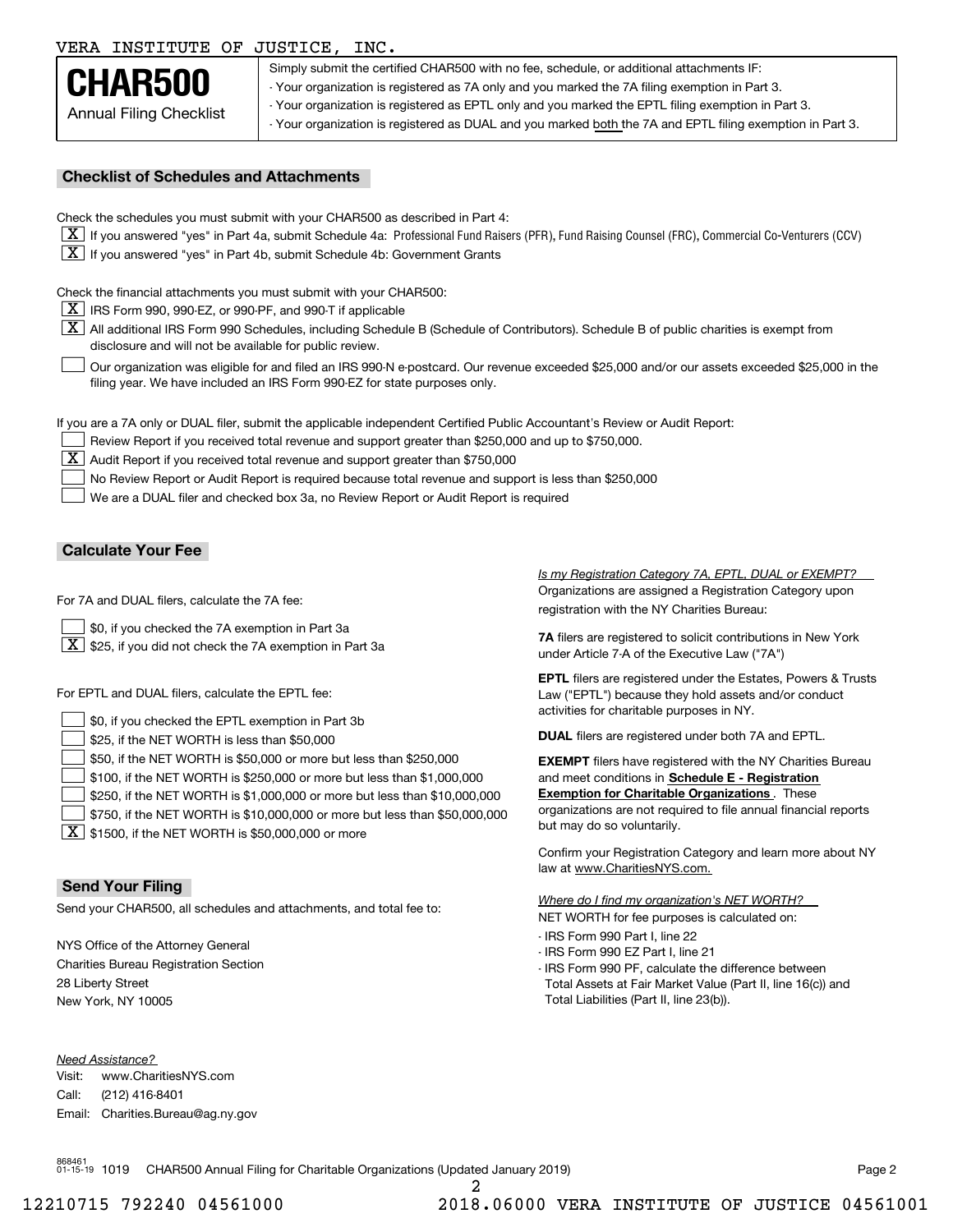# **CHAR500 2018**

Schedule 4a: Professional Fund Raisers, Fund Raising Counsels, Commercial Co-Venturers www.CharitiesNYS.com

**Open to Public Inspection**

If you checked the box in question 4a in Part 4 on the CHAR500 Annual Filing for Charitable Organizations, complete this schedule for EACH Professional Fund Raiser (PFR), Fund Raising Counsel (FRC) or Commercial Co-Venturer (CCV) that the organization engaged for fund raising activity in NY State. The PFR or FRC should provide its NY Registration Number to you. Include this schedule with your certified CHAR500 NYS Annual Filing for Charitable Organizations and use additional pages if necessary.

#### **Definitions**

A Professional Fund Raiser (PFR), in addition to other activities, conducts solicitation of contributions and/or handles the donations (Article 7A, 171-a.4). A **Fund Raising Counsel (FRC)** does not solicit or handle contributions but limits activities to advising or assisting a charitable organization to perform such functions for itself (Article 7A, 171-a.9).

A **Commercial Co-Venturer (CCV)** is an individual or for-profit company that is regularly and primarily engaged in trade or commerce other than raising funds for a charitable organization and who advertises that the purchase or use of goods, services, entertainment or any other thing of value will benefit a charitable organization (Article 7A, 171-a.6).

**Professional fund raising** does not include activities by an organization's development staff, volunteers, or a grantwriter who has been hired solely to draft applications for funding from a government agency or tax exempt organization.

#### **1. Organization Information**

| Name of Organization:                     | NY Registration Number: |
|-------------------------------------------|-------------------------|
| INC.<br>INSTITUTE OF<br>'JUSTICE,<br>VERA | $00 - 35 - 79$          |

#### **2. Professional Fund Raiser, Fund Raising Counsel, Commercial Co-Venturer Information**

| Fund Raising Professional type: | Name of FRP:                   | NY Registration Number: |
|---------------------------------|--------------------------------|-------------------------|
| X Professional Fund Raiser      | EVENT MANAGEMENT.<br>INC.      | $41 - 20 - 67$          |
|                                 | <b>Mailing Address:</b>        | Telephone:              |
| <b>Fund Raising Counsel</b>     |                                |                         |
|                                 | 411 EAST 83RD STREET, SUITE 3F |                         |
| <b>Commercial Co-Venturer</b>   | City / State / ZIP:            |                         |
|                                 | YORK, NY 10028<br>NEW          |                         |

#### **3. Contract Information**

| Contract Start Date: | Contract End Date: |
|----------------------|--------------------|
| 10/09/2018           | 06/30/2019         |

#### **4. Description of Services**

Services provided by FRP:

FUNDRAISING SERVICES FOR VERA'S ANNUAL FUNDRAISING GALA.

#### **5. Description of Compensation**

Compensation arrangement with FRP:  $\blacksquare$ FIXED FEE PAID IN INSTALLMENTS THROUGHOUT THE YEAR.

62,000.

#### **6. Commercial Co-Venturer (CCV) Report**

Yes **D**  $\Box$  No If services were provided by a CCV, did the CCV provide the charitable organization with the interim or closing report(s) required by Section 173(a) part 3 of the Executive Law Article 7A?

868471 01-15-19

 $\mathcal{L}^{\text{max}}$ 

1019 CHAR500 Schedule 4a: Professional Fund Raisers, Fund Raising Counsels, Commercial Co-Venturers (Updated January 2019) Page 1

3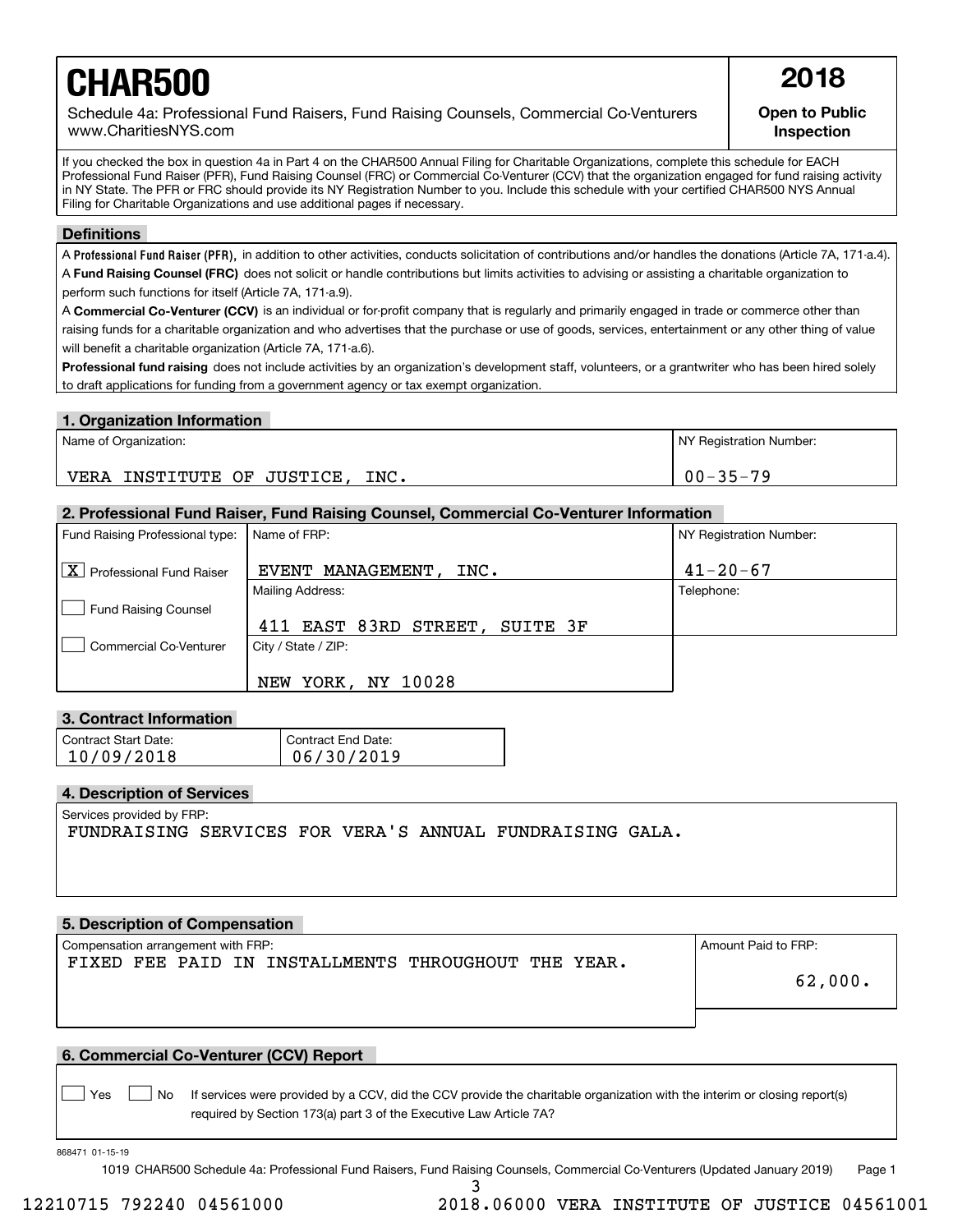## **CHAR500 2018**

Schedule 4b: Government Grants www.CharitiesNYS.com

**Open to Public Inspection**

Use additional pages if necessary. Include this schedule with your certified CHAR500 NYS Annual Filing for Charitable Organizations. If you checked the box in question 4b in Part 4, complete this schedule and list EACH government grant award by a domestic (federal, state or local) agency; interstate or intergovernmental agency (for example Port Authority of New York and New Jersey); and state or local authorities.

| 1. Organization Information        |                         |
|------------------------------------|-------------------------|
| Name of Organization:              | NY Registration Number: |
| VERA INSTITUTE OF JUSTICE,<br>INC. | $00 - 35 - 79$          |

#### **2. Government Grants**

| Name of Government Agency                         | Amount of Grant     |  |
|---------------------------------------------------|---------------------|--|
| 1. DOJ COPS OFFICE                                | <u>4,614.</u><br>1. |  |
| NATIONAL INSTITUTE OF JUSTICE<br>2. $U.S.$ DOJ -  | 997,114.<br>2.      |  |
| 3. U.S. ATTORNEY'S OFFICE, EDNY                   | 6,722.<br>3.        |  |
| 4 U.S. DOJ - BUREAU OF JUSTICE ASSISTANCE         | 490,551.<br>4.      |  |
| 5. CALIFORNIA DEPARTMENT OF SOCIAL SERVICES       | 179,000.<br>5.      |  |
| 6. CALIFORNIA STATE UNIVERSITY                    | 7,957.<br>6.        |  |
| 7 CITY OF NOLA                                    | 195,797.<br>7.      |  |
| 8. CONNECTICUT<br>DEPARTMENT OF CORRECTION        | 42,432.<br>8.       |  |
| 9 COUNCIL OF JUVENILE CORRECTIONAL ADMINISTRATORS | 1,908.<br>9.        |  |
| 10 NEW ORLEANS DEPARTMENT OF HEALTH               | 56,520.<br>10.      |  |
| 11 NYC CRIMINAL JUSTICE AGENCY                    | 19,094.<br>11.      |  |
| 12NYC ADMIN FOR CHILDREN'S SERVICES               | 50, 721.<br>12.     |  |
| 13 NYC DEPARTMENT FOR THE AGING                   | 236,500.<br>13.     |  |
| 14 NYC DEPARTMENT OF CORRECTION                   | 62,279.<br>14.      |  |
| 15 NYC MAYORS OFFICE OF CRIMINAL                  | 200,000.<br>15.     |  |
| <b>Total Government Grants:</b>                   | Total:              |  |

4

868481 01-15-19 1019 CHAR500 Schedule 4b: Government Grants (Updated January 2019) Page 1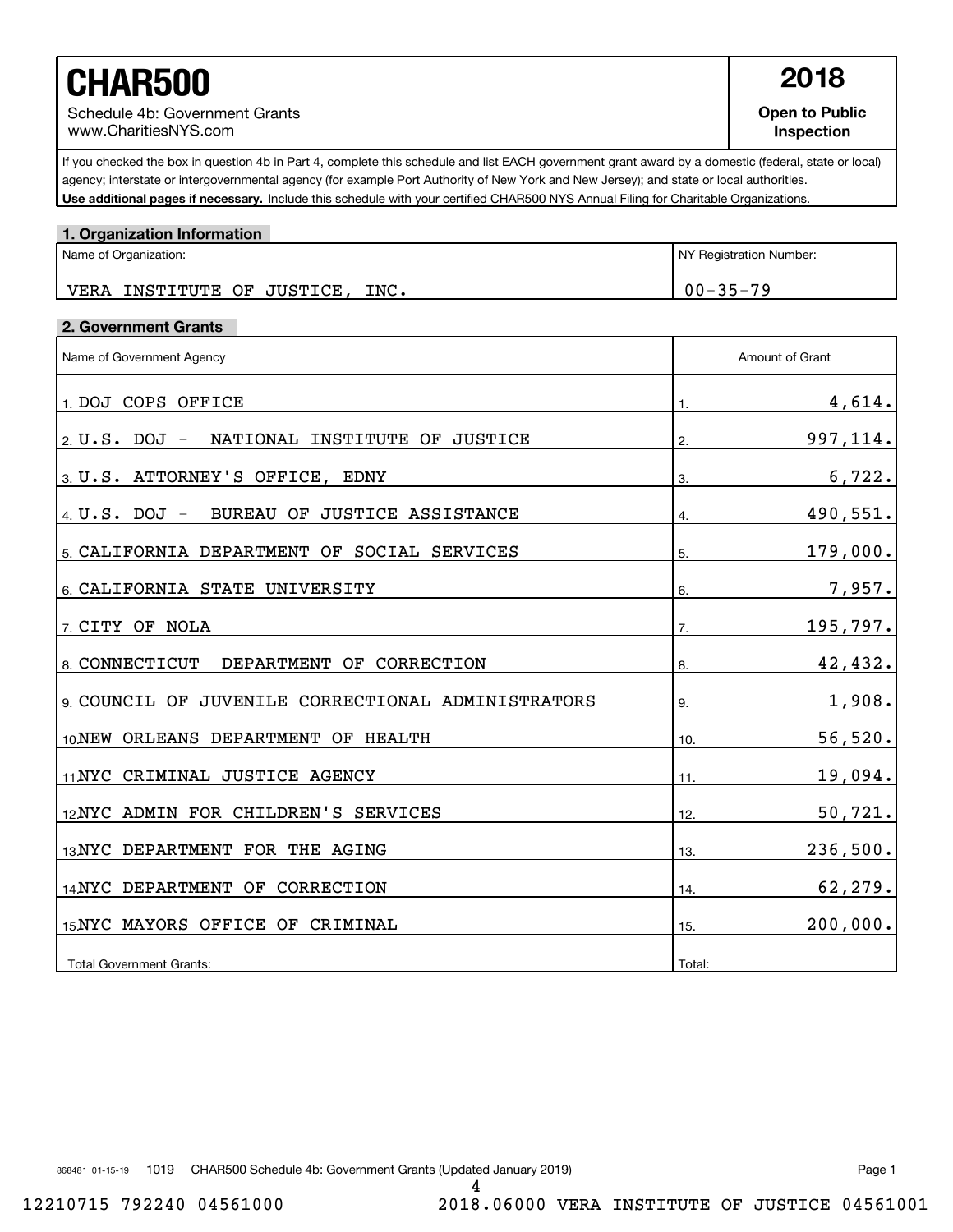# **CHAR500 2018**

Schedule 4b: Government Grants www.CharitiesNYS.com

**Open to Public Inspection**

Use additional pages if necessary. Include this schedule with your certified CHAR500 NYS Annual Filing for Charitable Organizations. If you checked the box in question 4b in Part 4, complete this schedule and list EACH government grant award by a domestic (federal, state or local) agency; interstate or intergovernmental agency (for example Port Authority of New York and New Jersey); and state or local authorities.

| 1. Organization Information                                    |                              |
|----------------------------------------------------------------|------------------------------|
| Name of Organization:                                          | NY Registration Number:      |
| VERA INSTITUTE OF JUSTICE, INC.                                | $00 - 35 - 79$               |
| 2. Government Grants                                           |                              |
| Name of Government Agency                                      | Amount of Grant              |
| 1. NYC OFFICE OF THE COORDINATOR                               | 1,752.<br>1.                 |
| 2. NYS DEPARTMENT OF STATE                                     | 3,954,530.<br>2.             |
| 3. NYS DIV OF CRIMINAL JUSTICE                                 | 138,208.<br>3.               |
| 4. NYS OFFICE OF COURT ADMIN                                   | 435,477.<br>$\overline{4}$ . |
| 5. NYS UNIFIED COURT SYSTEM                                    | 1,457,107.<br>5.             |
| OFFICE FOR VICTIMS OF CRIME<br>$6. U.S.$ DOJ $-$               | 220,079.<br>6.               |
| OFFICE OF JUVENILE JUSTICE AND DELINQUENC<br>$7. U.S. DOJ -$   | 635,803.<br>7.               |
| OFFICE OF VIOLENCE AGAINST WOMEN<br>8. $U \cdot S \cdot DOJ -$ | 1,592,931.<br>8.             |
| 9 U.S DEPARTMENT OF HEALTH AND HUMAN SERVICES                  | 75,047,042.<br>9.            |
| 10.U.S DEPARTMENT OF JUSTICE                                   | 23, 911, 087.<br>10.         |
| 11.                                                            | 11.                          |
| 12.                                                            | 12.                          |
| 13.                                                            | 13.                          |
| 14.                                                            | 14.                          |
| 15.                                                            | 15.                          |
| <b>Total Government Grants:</b>                                | 109,945,225.<br>Total:       |

868481 01-15-19 1019 CHAR500 Schedule 4b: Government Grants (Updated January 2019) Page 1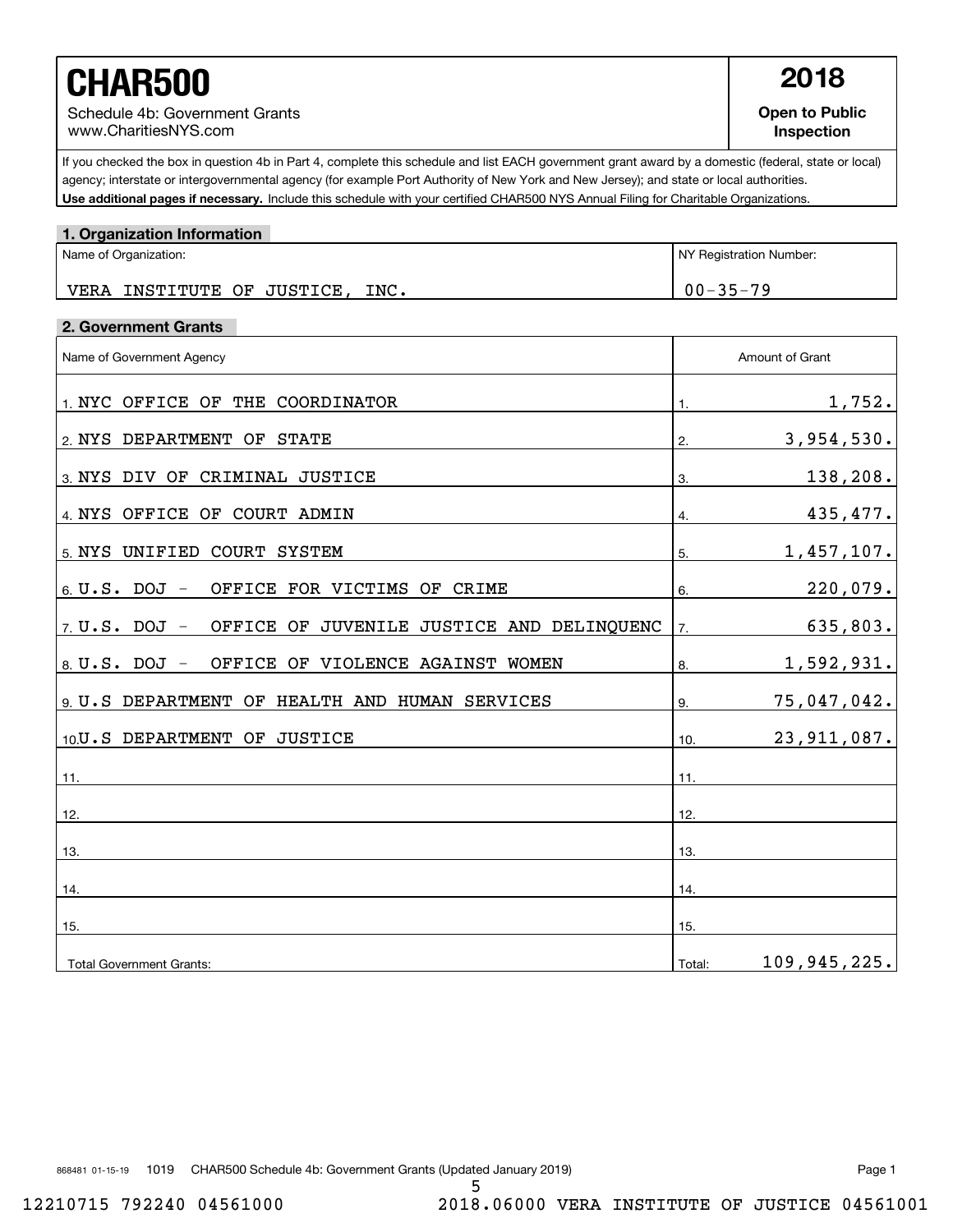|                                                                                             | <b>IRS e-file Signature Authorization</b>                                                                                                                                                                                                                                                                                                                                                                                                                                             |                 | OMB No. 1545-1878                     |
|---------------------------------------------------------------------------------------------|---------------------------------------------------------------------------------------------------------------------------------------------------------------------------------------------------------------------------------------------------------------------------------------------------------------------------------------------------------------------------------------------------------------------------------------------------------------------------------------|-----------------|---------------------------------------|
| Form 8879-EO                                                                                | for an Exempt Organization                                                                                                                                                                                                                                                                                                                                                                                                                                                            |                 |                                       |
| Department of the Treasury                                                                  | For calendar year 2018, or fiscal year beginning $JUL$ 1 , 2018, and ending $JUN$ 30 , 2019<br>Do not send to the IRS. Keep for your records.                                                                                                                                                                                                                                                                                                                                         |                 | 2018                                  |
| Internal Revenue Service<br>Name of exempt organization                                     | Go to www.irs.gov/Form8879EO for the latest information.                                                                                                                                                                                                                                                                                                                                                                                                                              |                 | <b>Employer identification number</b> |
|                                                                                             |                                                                                                                                                                                                                                                                                                                                                                                                                                                                                       |                 |                                       |
|                                                                                             | VERA INSTITUTE OF JUSTICE, INC.                                                                                                                                                                                                                                                                                                                                                                                                                                                       |                 | 13-1941627                            |
| Name and title of officer<br>NICHOLAS TURNER<br>PRESIDENT & DIRECTOR<br>Part I              | Type of Return and Return Information (Whole Dollars Only)                                                                                                                                                                                                                                                                                                                                                                                                                            |                 |                                       |
| than one line in Part I.                                                                    | Check the box for the return for which you are using this Form 8879-EO and enter the applicable amount, if any, from the return. If you check the box<br>on line 1a, 2a, 3a, 4a, or 5a, below, and the amount on that line for the return being filed with this form was blank, then leave line 1b, 2b, 3b, 4b, or 5b,<br>whichever is applicable, blank (do not enter -0-). But, if you entered -0- on the return, then enter -0- on the applicable line below. Do not complete more |                 |                                       |
| <b>1a</b> Form 990 check here                                                               | <b>b</b> Total revenue, if any (Form 990, Part VIII, column (A), line 12)  1b $137,528,156$ .<br>$\blacktriangleright$ $\mathbf{X}$                                                                                                                                                                                                                                                                                                                                                   |                 |                                       |
| 2a Form 990-EZ check here                                                                   |                                                                                                                                                                                                                                                                                                                                                                                                                                                                                       |                 |                                       |
| 3a Form 1120-POL check here                                                                 |                                                                                                                                                                                                                                                                                                                                                                                                                                                                                       |                 |                                       |
| 4a Form 990-PF check here                                                                   | b Tax based on investment income (Form 990-PF, Part VI, line 5) [1000] 4b [200] 2012 [200] [200] b                                                                                                                                                                                                                                                                                                                                                                                    |                 |                                       |
| 5a Form 8868 check here $\blacktriangleright$                                               |                                                                                                                                                                                                                                                                                                                                                                                                                                                                                       |                 |                                       |
| Part II                                                                                     | Declaration and Signature Authorization of Officer                                                                                                                                                                                                                                                                                                                                                                                                                                    |                 |                                       |
| organization's consent to electronic funds withdrawal.<br>Officer's PIN: check one box only | processing of the electronic payment of taxes to receive confidential information necessary to answer inquiries and resolve issues related to the<br>payment. I have selected a personal identification number (PIN) as my signature for the organization's electronic return and, if applicable, the                                                                                                                                                                                 |                 |                                       |
| $\boxed{\text{X}}$ I authorize GRASSI & CO.,                                                | CPA'S P.C.                                                                                                                                                                                                                                                                                                                                                                                                                                                                            | to enter my PIN | 04561                                 |
|                                                                                             | ERO firm name                                                                                                                                                                                                                                                                                                                                                                                                                                                                         |                 | Enter five numbers, but               |
|                                                                                             | as my signature on the organization's tax year 2018 electronically filed return. If I have indicated within this return that a copy of the return<br>is being filed with a state agency(ies) regulating charities as part of the IRS Fed/State program, I also authorize the aforementioned ERO to<br>enter my PIN on the return's disclosure consent screen.                                                                                                                         |                 | do not enter all zeros                |
|                                                                                             | As an officer of the organization, I will enter my PIN as my signature on the organization's tax year 2018 electronically filed return. If I have<br>indicated within this return that a copy of the return is being filed with a state agency(ies) regulating charities as part of the IRS Fed/State<br>program, I will enter my Pt assigned to turn's disclosure consent screen.                                                                                                    |                 |                                       |
| Officer's signature                                                                         | Melodas Turner de la communicación de la communicación de la communicación de la communicación de la communicación de la communicación de la communicación de la communicación de la communicación de la communicación de la c                                                                                                                                                                                                                                                        | July 15, 2020   |                                       |
| Part III                                                                                    | 9786D2AA61774B0<br><b>Certification and Authentication</b>                                                                                                                                                                                                                                                                                                                                                                                                                            |                 |                                       |
|                                                                                             | <b>ERO's EFIN/PIN.</b> Enter your six-digit electronic filing identification<br>11422304561<br>number (EFIN) followed by your five-digit self-selected PIN.<br>Do not enter all zeros                                                                                                                                                                                                                                                                                                 |                 |                                       |
| e-file Providers for Business Returns.                                                      | I certify that the above numeric entry is my PIN, which is my signature on the 2018 electronically filed return for the organization indicated above. I<br>confirm that I am submitting this return in accordance with the requirements of Pub. 4163, Modernized e-File (MeF) Information for Authorized IRS                                                                                                                                                                          |                 |                                       |
|                                                                                             | ERO's signature GRASSI & CO. CPA'S, P.C.<br>Date $\triangleright$ 07/14/20                                                                                                                                                                                                                                                                                                                                                                                                            |                 |                                       |
|                                                                                             | <b>ERO Must Retain This Form - See Instructions</b><br>Do Not Submit This Form to the IRS Unless Requested To Do So                                                                                                                                                                                                                                                                                                                                                                   |                 |                                       |
|                                                                                             | LHA For Paperwork Reduction Act Notice, see instructions.                                                                                                                                                                                                                                                                                                                                                                                                                             |                 | Form 8879-EO $(2018)$                 |

823051 10-26-18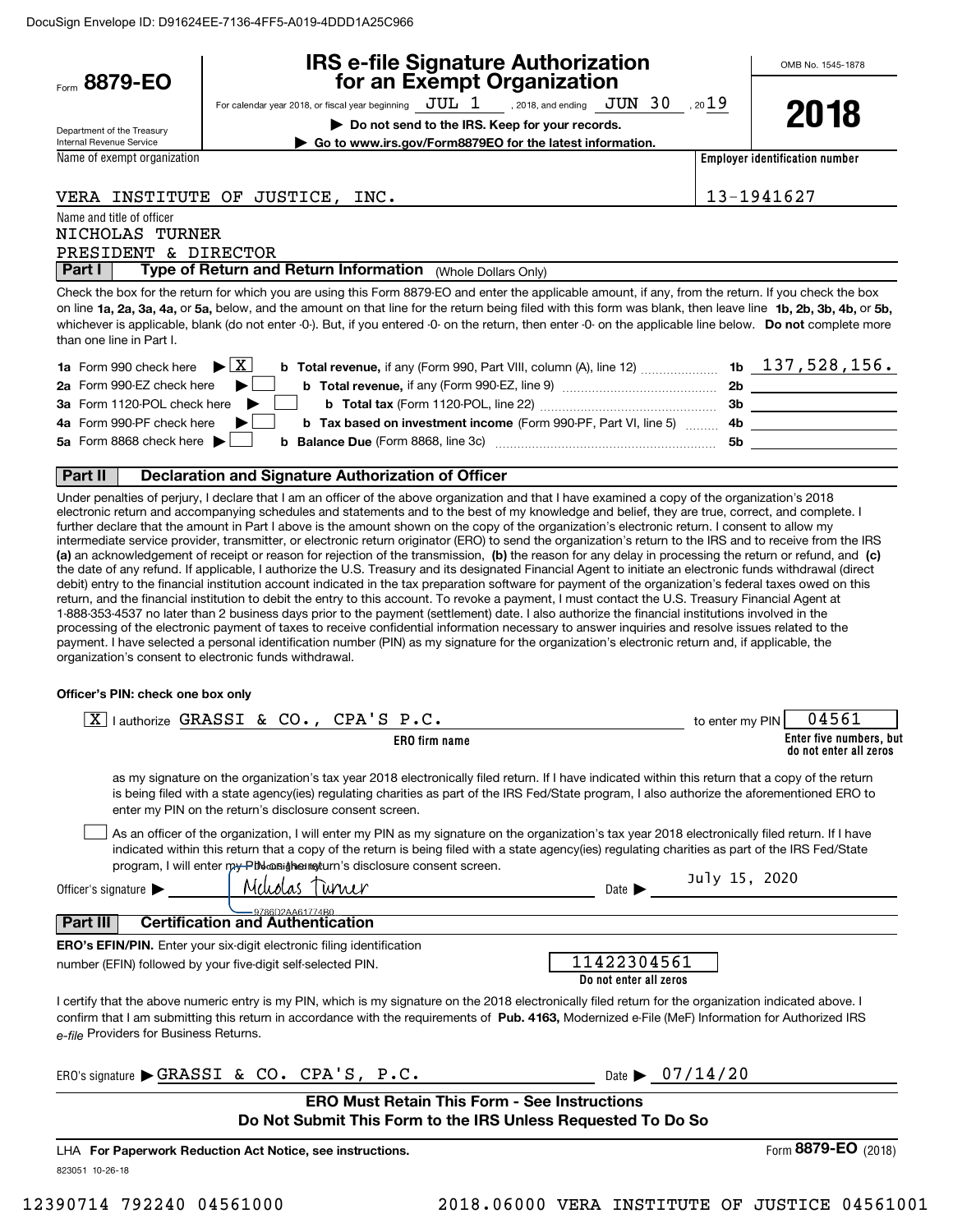|                                                                                                            |                                  |                                              | <b>Return of Organization Exempt From Income Tax</b>                                                                                                                                                             |                                                                              | OMB No. 1545-0047                           |  |
|------------------------------------------------------------------------------------------------------------|----------------------------------|----------------------------------------------|------------------------------------------------------------------------------------------------------------------------------------------------------------------------------------------------------------------|------------------------------------------------------------------------------|---------------------------------------------|--|
| Form<br>Under section 501(c), 527, or 4947(a)(1) of the Internal Revenue Code (except private foundations) |                                  |                                              |                                                                                                                                                                                                                  |                                                                              |                                             |  |
|                                                                                                            | Department of the Treasury       |                                              | Do not enter social security numbers on this form as it may be made public.                                                                                                                                      |                                                                              | <b>Open to Public</b>                       |  |
|                                                                                                            | Internal Revenue Service         |                                              | Go to www.irs.gov/Form990 for instructions and the latest information.<br>2018<br>JUL 1,                                                                                                                         | and ending JUN 30, 2019                                                      | Inspection                                  |  |
|                                                                                                            |                                  |                                              | A For the 2018 calendar year, or tax year beginning                                                                                                                                                              |                                                                              |                                             |  |
|                                                                                                            | <b>B</b> Check if<br>applicable: |                                              | <b>C</b> Name of organization                                                                                                                                                                                    | D Employer identification number                                             |                                             |  |
|                                                                                                            | Address<br>$X$ change            |                                              | VERA INSTITUTE OF JUSTICE, INC.                                                                                                                                                                                  |                                                                              |                                             |  |
|                                                                                                            | Name<br>change                   |                                              | Doing business as                                                                                                                                                                                                |                                                                              | 13-1941627                                  |  |
| Initial<br>return<br> Final<br>Ireturn/                                                                    |                                  |                                              | Number and street (or P.O. box if mail is not delivered to street address)<br>Room/suite<br>$4 - 2A$<br>34 35TH STREET                                                                                           | E Telephone number                                                           | $(212)$ 334-1300                            |  |
|                                                                                                            | termin-<br>ated<br>1 Amended     |                                              | City or town, state or province, country, and ZIP or foreign postal code                                                                                                                                         | G Gross receipts \$                                                          | 161, 471, 192.                              |  |
|                                                                                                            | ]return<br> Applica-             |                                              | 11232<br>BROOKLYN, NY                                                                                                                                                                                            | H(a) Is this a group return                                                  |                                             |  |
|                                                                                                            | tion<br>pending                  |                                              | F Name and address of principal officer: NICHOLAS TURNER<br>SAME AS C ABOVE                                                                                                                                      | for subordinates?<br>$H(b)$ Are all subordinates included? $\Box$ Yes $\Box$ | $\blacksquare$ Yes $\overline{X}$ No<br>∣No |  |
|                                                                                                            |                                  |                                              | Tax-exempt status: $\boxed{\mathbf{X}}$ 501(c)(3)<br>$\sqrt{\bullet}$ (insert no.)<br>4947(a)(1) or<br>$501(c)$ (                                                                                                | 527                                                                          | If "No," attach a list. (see instructions)  |  |
|                                                                                                            |                                  |                                              | J Website: WWW.VERA.ORG                                                                                                                                                                                          | $H(c)$ Group exemption number $\blacktriangleright$                          |                                             |  |
|                                                                                                            |                                  | K Form of organization: $\boxed{\mathbf{X}}$ | Corporation<br>Association<br>Other $\blacktriangleright$<br>Trust                                                                                                                                               | L Year of formation: 1961 M State of legal domicile: NY                      |                                             |  |
|                                                                                                            | Part I                           | <b>Summary</b>                               |                                                                                                                                                                                                                  |                                                                              |                                             |  |
|                                                                                                            | 1.                               |                                              | Briefly describe the organization's mission or most significant activities: SEE SCHEDULE O                                                                                                                       |                                                                              |                                             |  |
| Activities & Governance                                                                                    | 2<br>з<br>4                      |                                              | Check this box $\blacktriangleright$ $\Box$ if the organization discontinued its operations or disposed of more than 25% of its net assets.<br>Number of voting members of the governing body (Part VI, line 1a) | 3<br>$\overline{\mathbf{4}}$                                                 | 21<br>$\overline{21}$                       |  |
|                                                                                                            | 5                                |                                              |                                                                                                                                                                                                                  | $\overline{5}$                                                               | 288                                         |  |
|                                                                                                            |                                  |                                              |                                                                                                                                                                                                                  | 6                                                                            |                                             |  |
|                                                                                                            |                                  |                                              |                                                                                                                                                                                                                  | 7a                                                                           | 0.                                          |  |
|                                                                                                            |                                  |                                              |                                                                                                                                                                                                                  | 7b                                                                           | $\overline{0}$ .                            |  |
|                                                                                                            | 8                                |                                              | Contributions and grants (Part VIII, line 1h)                                                                                                                                                                    | <b>Prior Year</b><br>136, 517, 389.                                          | <b>Current Year</b><br>136,204,400.         |  |
| Revenue                                                                                                    | 9                                |                                              | Program service revenue (Part VIII, line 2g)                                                                                                                                                                     | 0.                                                                           | 0.                                          |  |
|                                                                                                            | 10                               |                                              |                                                                                                                                                                                                                  | 434,877.                                                                     | 1,021,064.                                  |  |
|                                                                                                            | 11                               |                                              | Other revenue (Part VIII, column (A), lines 5, 6d, 8c, 9c, 10c, and 11e)                                                                                                                                         | 219, 170.                                                                    | 302,692.                                    |  |
|                                                                                                            | 12                               |                                              | Total revenue - add lines 8 through 11 (must equal Part VIII, column (A), line 12)                                                                                                                               | 137, 171, 436.                                                               | 137,528,156.                                |  |
|                                                                                                            | 13                               |                                              | Grants and similar amounts paid (Part IX, column (A), lines 1-3)                                                                                                                                                 | 1,793,604.                                                                   | 1,949,040.                                  |  |
|                                                                                                            | 14                               |                                              | Benefits paid to or for members (Part IX, column (A), line 4)                                                                                                                                                    | $0$ .                                                                        | 0.                                          |  |
| w                                                                                                          |                                  |                                              | 15 Salaries, other compensation, employee benefits (Part IX, column (A), lines 5-10)                                                                                                                             | 20, 535, 305.                                                                | $23,574,833$ .                              |  |
|                                                                                                            |                                  |                                              |                                                                                                                                                                                                                  | 0.                                                                           | 62,000.                                     |  |
| Expense                                                                                                    |                                  |                                              | $\blacktriangleright$ 1,268,099.<br><b>b</b> Total fundraising expenses (Part IX, column (D), line 25)                                                                                                           |                                                                              |                                             |  |
|                                                                                                            | 17                               |                                              |                                                                                                                                                                                                                  | 79,924,991.                                                                  | 104,674,941.                                |  |
|                                                                                                            | 18                               |                                              | Total expenses. Add lines 13-17 (must equal Part IX, column (A), line 25)                                                                                                                                        | 102, 253, 900.                                                               | 130, 260, 814.                              |  |
|                                                                                                            | 19                               |                                              | Revenue less expenses. Subtract line 18 from line 12                                                                                                                                                             | 34, 917, 536.                                                                | 7,267,342.                                  |  |
|                                                                                                            |                                  |                                              |                                                                                                                                                                                                                  | <b>Beginning of Current Year</b>                                             | <b>End of Year</b>                          |  |
|                                                                                                            | 20                               |                                              | Total assets (Part X, line 16)                                                                                                                                                                                   | 116,718,335.                                                                 |                                             |  |
| Assets or<br>dBalances                                                                                     | 21                               |                                              |                                                                                                                                                                                                                  |                                                                              | 136, 341, 948.                              |  |
|                                                                                                            |                                  |                                              | Total liabilities (Part X, line 26)                                                                                                                                                                              | 47,330,322.                                                                  | 58,090,764.                                 |  |
|                                                                                                            | 22                               |                                              |                                                                                                                                                                                                                  | 69,388,013.                                                                  | 78, 251, 184.                               |  |

Under penalties of perjury, I declare that I have examined this return, including accompanying schedules and statements, and to the best of my knowledge and belief, it is true, correct, and complete. Declaration of preparer (other than officer) is based on all information of which preparer has any knowledge.

|                 |                                                                                   | <b>SIGN HERE</b>             |                                       |
|-----------------|-----------------------------------------------------------------------------------|------------------------------|---------------------------------------|
| Sign            | Signature of officer                                                              |                              | Date                                  |
| Here            | NICHOLAS TURNER,                                                                  | PRESIDENT & DIRECTOR         |                                       |
|                 | Type or print name and title                                                      |                              |                                       |
|                 | Print/Type preparer's name                                                        | Date<br>Preparer's signature | <b>PTIN</b><br>Check                  |
| Paid            | DAVID ROTTKAMP                                                                    | DAVID ROTTKAMP               | P01303468<br>$07/14/20$ self-employed |
| Preparer        | Firm's name GRASSI & CO., CPA'S P.C.                                              |                              | 11-3266576<br>Firm's $EIN$            |
| Use Only        | Firm's address > 50 JERICHO QUADRANGLE                                            |                              |                                       |
|                 | JERICHO, NY 11753                                                                 |                              | Phone no. $516 - 256 - 3500$          |
|                 | May the IRS discuss this return with the preparer shown above? (see instructions) |                              | $\overline{X}$ Yes<br><b>No</b>       |
| 832001 12-31-18 | LHA For Paperwork Reduction Act Notice, see the separate instructions.            |                              | Form 990 (2018)                       |

SEE SCHEDULE O FOR ORGANIZATION MISSION STATEMENT CONTINUATION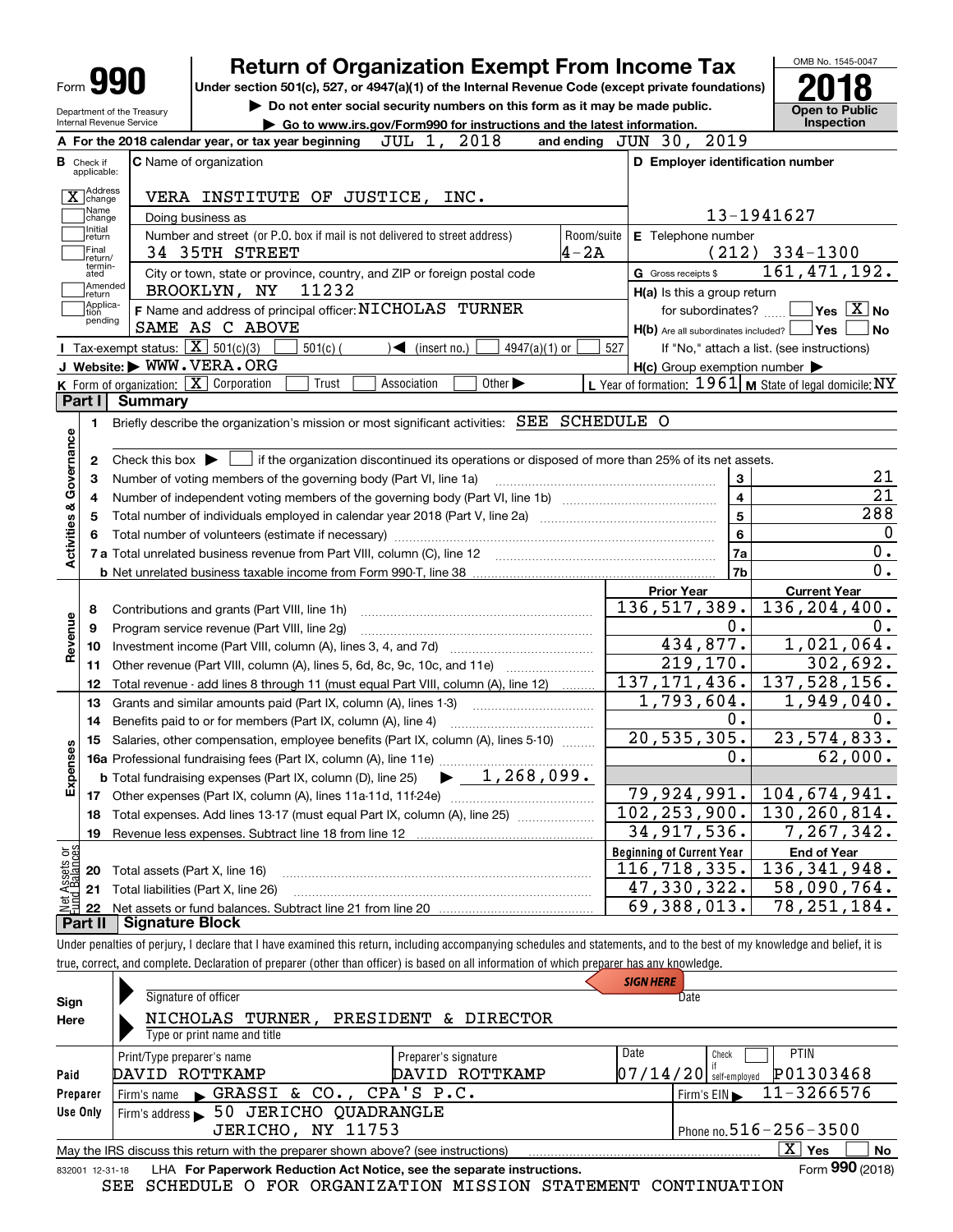|              | <b>Part III   Statement of Program Service Accomplishments</b>                                                                               |
|--------------|----------------------------------------------------------------------------------------------------------------------------------------------|
|              | $\overline{\mathbf{x}}$                                                                                                                      |
| 1.           | Briefly describe the organization's mission:                                                                                                 |
|              | SEE SCHEDULE O:                                                                                                                              |
|              |                                                                                                                                              |
|              |                                                                                                                                              |
|              |                                                                                                                                              |
| $\mathbf{2}$ | Did the organization undertake any significant program services during the year which were not listed on the                                 |
|              | $\overline{\mathsf{Yes} \mathbb{X}}$ No                                                                                                      |
|              | If "Yes," describe these new services on Schedule O.                                                                                         |
|              | $\sqrt{}$ Yes $\sqrt{}$ X $\sqrt{}$ No                                                                                                       |
| 3            |                                                                                                                                              |
|              | If "Yes," describe these changes on Schedule O.                                                                                              |
| 4            | Describe the organization's program service accomplishments for each of its three largest program services, as measured by expenses.         |
|              | Section 501(c)(3) and 501(c)(4) organizations are required to report the amount of grants and allocations to others, the total expenses, and |
|              | revenue, if any, for each program service reported.                                                                                          |
| 4a           | 116, 462, 107. including grants of \$ 1, 949, 040. ) (Revenue \$<br>(Expenses \$<br>(Code:                                                   |
|              | CENTERS AND PROGRAMS                                                                                                                         |
|              |                                                                                                                                              |
|              | INCLUDES THE WORK OF VERA'S CENTERS: IMMIGRATION AND JUSTICE,                                                                                |
|              | SENTENCING AND CORRECTIONS, VICTIMIZATION AND SAFETY, AND YOUTH                                                                              |
|              | JUSTICE. THE WORK FOCUS OF EACH AREA IS AS FOLLOWS:                                                                                          |
|              |                                                                                                                                              |
|              | IMMIGRATION AND JUSTICE<br>INCREASING IMMIGRANTS'<br>ACCESS TO LEGAL                                                                         |
|              | SERVICES AND IMPROVING RELATIONSHIPS BETWEEN IMMIGRANT COMMUNITIES AND                                                                       |
|              | LAW ENFORCEMENT. MAJOR INITIATIVE INCLUDES SAFE CITIES NETWORK, WHICH                                                                        |
|              | SEEKS TO BRING DIRECT LEGAL REPRESENTATION TO IMMIGRATION COMMUNITIES                                                                        |
|              | IN JURISDICTIONS ACROSS THE COUNTRY.                                                                                                         |
|              |                                                                                                                                              |
|              |                                                                                                                                              |
| 4b           | $2,072,799$ and including grants of \$ (Revenue \$)<br>(Code:<br>(Expenses \$                                                                |
|              | DEMONSTRATION PROJECT                                                                                                                        |
|              |                                                                                                                                              |
|              | INCLUDES VERA'S PROJECT GUARDIANSHIP, WHICH SERVES AS COURT-APPOINTED                                                                        |
|              |                                                                                                                                              |
|              | AGENCY GUARDIANS TO ELDERLY OR DISABLED INDIVIDUALS WHO LACK FAMILY OR                                                                       |
|              | OTHER SUPPORT NETWORKS.                                                                                                                      |
|              |                                                                                                                                              |
|              |                                                                                                                                              |
|              |                                                                                                                                              |
|              |                                                                                                                                              |
|              |                                                                                                                                              |
|              |                                                                                                                                              |
|              |                                                                                                                                              |
|              |                                                                                                                                              |
|              | (Code: ) (Expenses \$                                                                                                                        |
|              |                                                                                                                                              |
|              |                                                                                                                                              |
|              |                                                                                                                                              |
|              |                                                                                                                                              |
|              |                                                                                                                                              |
|              |                                                                                                                                              |
|              |                                                                                                                                              |
|              |                                                                                                                                              |
|              |                                                                                                                                              |
|              |                                                                                                                                              |
|              |                                                                                                                                              |
| 4c           |                                                                                                                                              |
|              |                                                                                                                                              |
| 4d           | Other program services (Describe in Schedule O.)                                                                                             |
|              | (Expenses \$<br>) (Revenue \$<br>including grants of \$                                                                                      |
| 4е           | 118,534,906.<br>Total program service expenses                                                                                               |
|              | Form 990 (2018)<br>SEE SCHEDULE O FOR CONTINUATION(S)                                                                                        |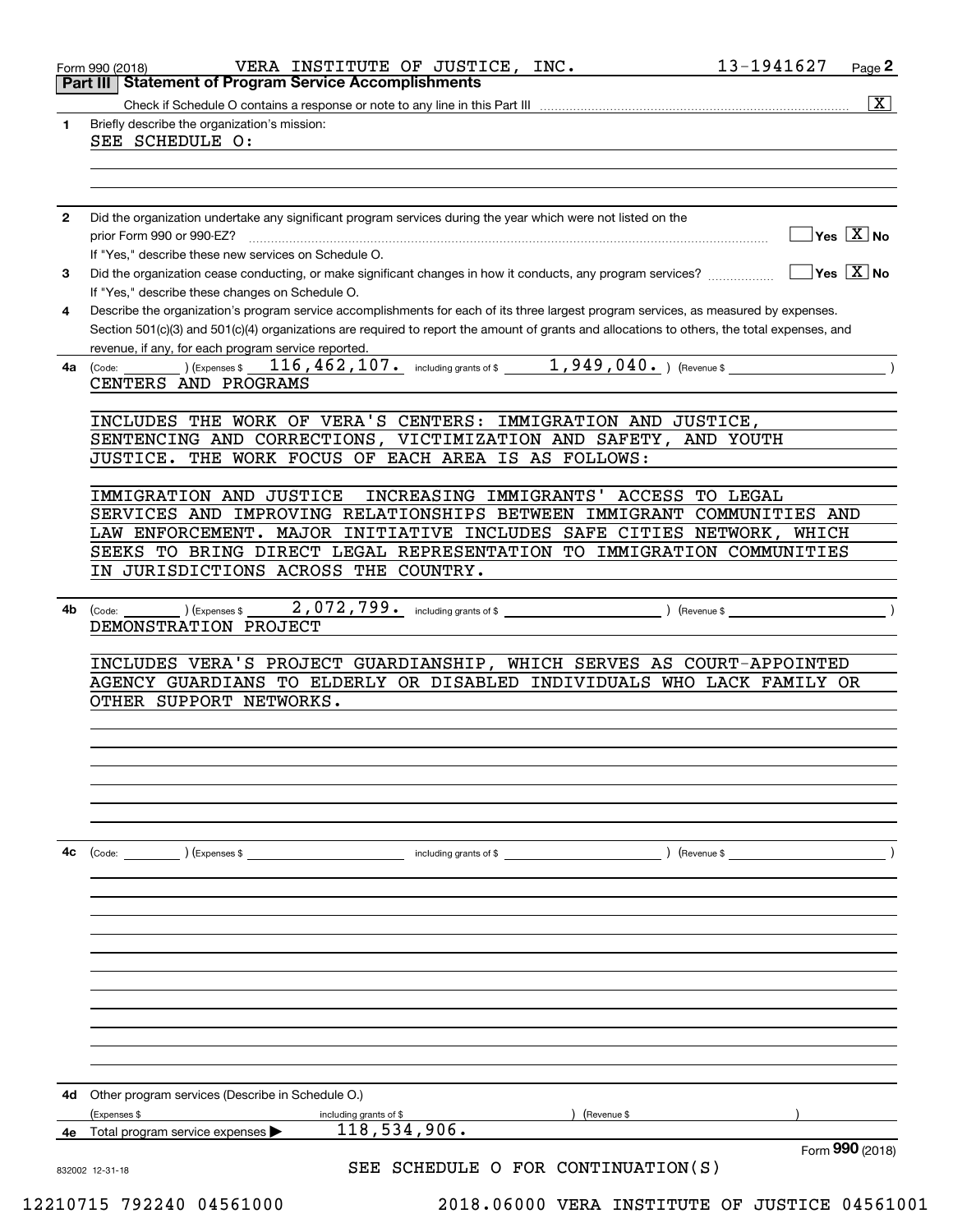|  | Form 990 (2018) |
|--|-----------------|

Form 990 (2018) Page **3Part IV Checklist of Required Schedules** VERA INSTITUTE OF JUSTICE, INC. 13-1941627

|     |                                                                                                                                      |                 | Yes                     | No           |
|-----|--------------------------------------------------------------------------------------------------------------------------------------|-----------------|-------------------------|--------------|
| 1.  | Is the organization described in section $501(c)(3)$ or $4947(a)(1)$ (other than a private foundation)?                              |                 |                         |              |
|     |                                                                                                                                      | 1               | X                       |              |
| 2   |                                                                                                                                      | $\overline{2}$  | $\overline{\mathbf{x}}$ |              |
| 3   | Did the organization engage in direct or indirect political campaign activities on behalf of or in opposition to candidates for      |                 |                         |              |
|     |                                                                                                                                      | 3               |                         | x            |
| 4   | Section 501(c)(3) organizations. Did the organization engage in lobbying activities, or have a section 501(h) election in effect     |                 |                         |              |
|     |                                                                                                                                      | 4               | х                       |              |
| 5   | Is the organization a section 501(c)(4), 501(c)(5), or 501(c)(6) organization that receives membership dues, assessments, or         | 5               |                         | X            |
| 6   | Did the organization maintain any donor advised funds or any similar funds or accounts for which donors have the right to            |                 |                         |              |
|     | provide advice on the distribution or investment of amounts in such funds or accounts? If "Yes," complete Schedule D, Part I         | 6               |                         | X            |
| 7   | Did the organization receive or hold a conservation easement, including easements to preserve open space,                            |                 |                         |              |
|     |                                                                                                                                      | $\overline{7}$  |                         | X            |
| 8   | Did the organization maintain collections of works of art, historical treasures, or other similar assets? If "Yes," complete         |                 |                         |              |
|     |                                                                                                                                      | 8               |                         | X            |
| 9   | Did the organization report an amount in Part X, line 21, for escrow or custodial account liability, serve as a custodian for        |                 |                         |              |
|     | amounts not listed in Part X; or provide credit counseling, debt management, credit repair, or debt negotiation services?            |                 |                         |              |
|     | If "Yes," complete Schedule D, Part IV                                                                                               | 9               | X                       |              |
| 10  | Did the organization, directly or through a related organization, hold assets in temporarily restricted endowments, permanent        |                 |                         |              |
|     |                                                                                                                                      | 10              | х                       |              |
| 11  | If the organization's answer to any of the following questions is "Yes," then complete Schedule D, Parts VI, VII, VIII, IX, or X     |                 |                         |              |
|     | as applicable.                                                                                                                       |                 |                         |              |
|     | a Did the organization report an amount for land, buildings, and equipment in Part X, line 10? If "Yes." complete Schedule D.        |                 |                         |              |
|     |                                                                                                                                      | 11a             | X                       |              |
|     | <b>b</b> Did the organization report an amount for investments - other securities in Part X, line 12 that is 5% or more of its total |                 |                         |              |
|     |                                                                                                                                      | 11b             |                         | X            |
|     | c Did the organization report an amount for investments - program related in Part X, line 13 that is 5% or more of its total         |                 |                         |              |
|     |                                                                                                                                      | 11c             |                         | x            |
|     | d Did the organization report an amount for other assets in Part X, line 15 that is 5% or more of its total assets reported in       |                 |                         |              |
|     |                                                                                                                                      | 11d             |                         | X            |
|     | e Did the organization report an amount for other liabilities in Part X, line 25? If "Yes," complete Schedule D, Part X              | 11e             | X                       |              |
| f   | Did the organization's separate or consolidated financial statements for the tax year include a footnote that addresses              |                 |                         |              |
|     | the organization's liability for uncertain tax positions under FIN 48 (ASC 740)? If "Yes," complete Schedule D, Part X               | 11f             | X                       |              |
|     | 12a Did the organization obtain separate, independent audited financial statements for the tax year? If "Yes," complete              |                 |                         |              |
|     | Schedule D, Parts XI and XII                                                                                                         | 12a             | X                       |              |
|     | <b>b</b> Was the organization included in consolidated, independent audited financial statements for the tax year?                   |                 |                         |              |
|     | If "Yes," and if the organization answered "No" to line 12a, then completing Schedule D, Parts XI and XII is optional                | 12b             |                         | Δ.           |
| 13  | Is the organization a school described in section 170(b)(1)(A)(ii)? If "Yes," complete Schedule E                                    | 13              |                         | $\mathbf X$  |
| 14a | Did the organization maintain an office, employees, or agents outside of the United States?                                          | 14a             |                         | $\mathbf{x}$ |
|     | <b>b</b> Did the organization have aggregate revenues or expenses of more than \$10,000 from grantmaking, fundraising, business,     |                 |                         |              |
|     | investment, and program service activities outside the United States, or aggregate foreign investments valued at \$100,000           |                 |                         |              |
|     |                                                                                                                                      | 14b             |                         | X            |
| 15  | Did the organization report on Part IX, column (A), line 3, more than \$5,000 of grants or other assistance to or for any            |                 |                         | x            |
|     | Did the organization report on Part IX, column (A), line 3, more than \$5,000 of aggregate grants or other assistance to             | 15              |                         |              |
| 16  |                                                                                                                                      | 16              |                         | x            |
| 17  | Did the organization report a total of more than \$15,000 of expenses for professional fundraising services on Part IX,              |                 |                         |              |
|     |                                                                                                                                      | 17              | х                       |              |
| 18  | Did the organization report more than \$15,000 total of fundraising event gross income and contributions on Part VIII, lines         |                 |                         |              |
|     |                                                                                                                                      | 18              | х                       |              |
| 19  | Did the organization report more than \$15,000 of gross income from gaming activities on Part VIII, line 9a? If "Yes."               |                 |                         |              |
|     |                                                                                                                                      | 19              |                         | X            |
|     |                                                                                                                                      | <b>20a</b>      |                         | $\mathbf X$  |
|     | b If "Yes" to line 20a, did the organization attach a copy of its audited financial statements to this return?                       | 20 <sub>b</sub> |                         |              |
| 21  | Did the organization report more than \$5,000 of grants or other assistance to any domestic organization or                          |                 |                         |              |
|     |                                                                                                                                      | 21              | X                       |              |
|     | 332003 12-31-18                                                                                                                      |                 | Form 990 (2018)         |              |

832003 12-31-18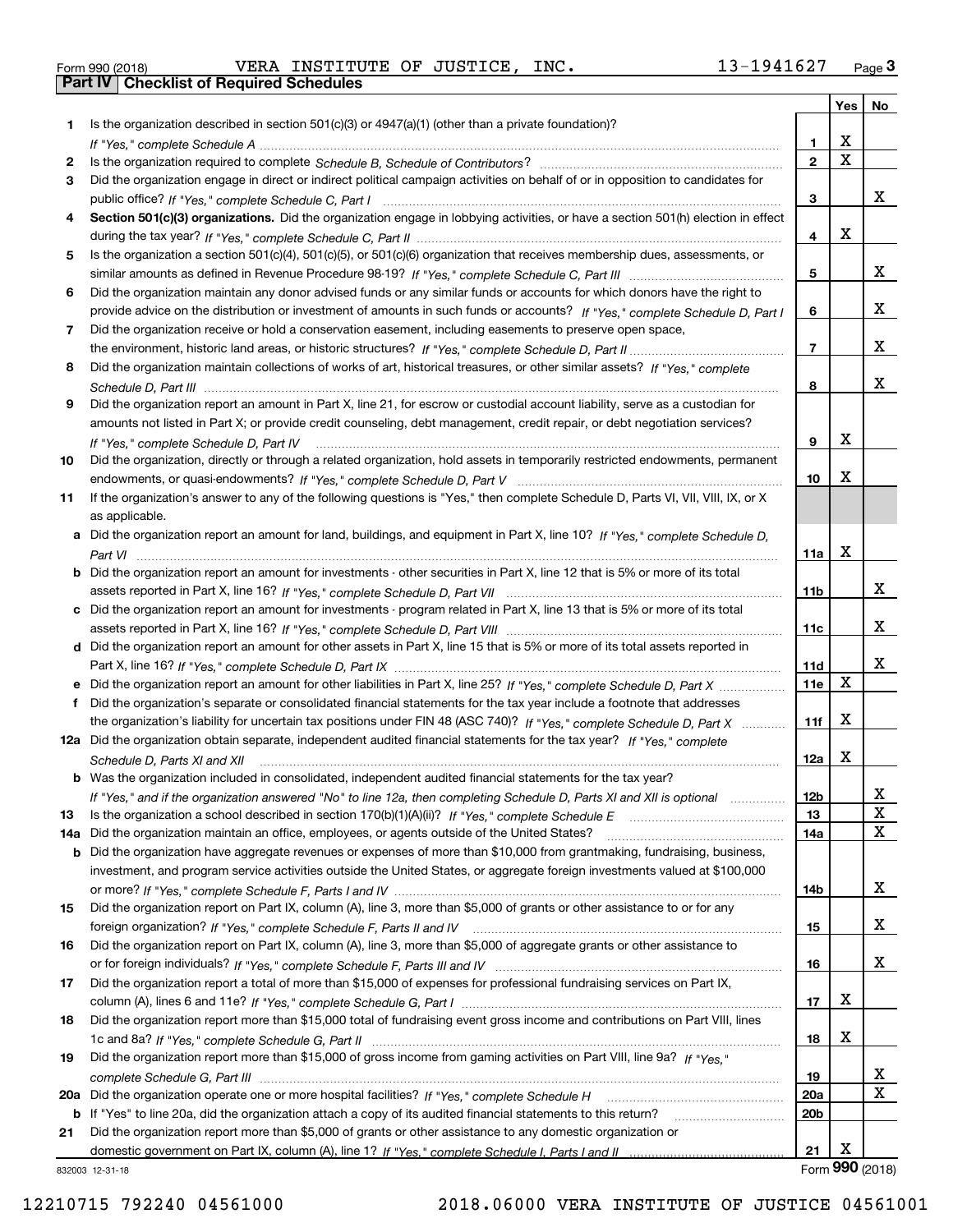|  | Form 990 (2018) |
|--|-----------------|
|  |                 |

Form 990 (2018) Page **4Part IV Checklist of Required Schedules** VERA INSTITUTE OF JUSTICE, INC. 13-1941627

*(continued)*

|               |                                                                                                                                                                                                                                                       |                 | Yes <sub>1</sub> | No              |
|---------------|-------------------------------------------------------------------------------------------------------------------------------------------------------------------------------------------------------------------------------------------------------|-----------------|------------------|-----------------|
| 22            | Did the organization report more than \$5,000 of grants or other assistance to or for domestic individuals on                                                                                                                                         |                 |                  |                 |
|               |                                                                                                                                                                                                                                                       | 22              |                  | x               |
| 23            | Did the organization answer "Yes" to Part VII, Section A, line 3, 4, or 5 about compensation of the organization's current                                                                                                                            |                 |                  |                 |
|               | and former officers, directors, trustees, key employees, and highest compensated employees? If "Yes," complete                                                                                                                                        |                 |                  |                 |
|               |                                                                                                                                                                                                                                                       | 23              | X                |                 |
|               | 24a Did the organization have a tax-exempt bond issue with an outstanding principal amount of more than \$100,000 as of the                                                                                                                           |                 |                  |                 |
|               | last day of the year, that was issued after December 31, 2002? If "Yes," answer lines 24b through 24d and complete                                                                                                                                    |                 |                  |                 |
|               |                                                                                                                                                                                                                                                       | 24a             |                  | X.              |
|               |                                                                                                                                                                                                                                                       | 24 <sub>b</sub> |                  |                 |
|               | c Did the organization maintain an escrow account other than a refunding escrow at any time during the year to defease                                                                                                                                |                 |                  |                 |
|               |                                                                                                                                                                                                                                                       | 24c             |                  |                 |
|               |                                                                                                                                                                                                                                                       | 24d             |                  |                 |
|               | 25a Section 501(c)(3), 501(c)(4), and 501(c)(29) organizations. Did the organization engage in an excess benefit                                                                                                                                      |                 |                  | x               |
|               |                                                                                                                                                                                                                                                       | 25a             |                  |                 |
|               | b Is the organization aware that it engaged in an excess benefit transaction with a disqualified person in a prior year, and<br>that the transaction has not been reported on any of the organization's prior Forms 990 or 990-EZ? If "Yes," complete |                 |                  |                 |
|               |                                                                                                                                                                                                                                                       | 25b             |                  | x               |
| 26            | Schedule L, Part I<br>Did the organization report any amount on Part X, line 5, 6, or 22 for receivables from or payables to any current or                                                                                                           |                 |                  |                 |
|               | former officers, directors, trustees, key employees, highest compensated employees, or disqualified persons? If "Yes."                                                                                                                                |                 |                  |                 |
|               | complete Schedule L, Part II                                                                                                                                                                                                                          | 26              |                  | x               |
| 27            | Did the organization provide a grant or other assistance to an officer, director, trustee, key employee, substantial                                                                                                                                  |                 |                  |                 |
|               | contributor or employee thereof, a grant selection committee member, or to a 35% controlled entity or family member                                                                                                                                   |                 |                  |                 |
|               |                                                                                                                                                                                                                                                       | 27              |                  | х               |
| 28            | Was the organization a party to a business transaction with one of the following parties (see Schedule L, Part IV                                                                                                                                     |                 |                  |                 |
|               | instructions for applicable filing thresholds, conditions, and exceptions):                                                                                                                                                                           |                 |                  |                 |
|               |                                                                                                                                                                                                                                                       | 28a             |                  | x               |
| b             | A family member of a current or former officer, director, trustee, or key employee? If "Yes," complete Schedule L, Part IV                                                                                                                            | 28 <sub>b</sub> |                  | $\mathbf X$     |
|               | c An entity of which a current or former officer, director, trustee, or key employee (or a family member thereof) was an officer,                                                                                                                     |                 |                  |                 |
|               |                                                                                                                                                                                                                                                       | 28c             |                  | x               |
| 29            |                                                                                                                                                                                                                                                       | 29              |                  | $\mathbf X$     |
| 30            | Did the organization receive contributions of art, historical treasures, or other similar assets, or qualified conservation                                                                                                                           |                 |                  |                 |
|               |                                                                                                                                                                                                                                                       | 30              |                  | x               |
| 31            | Did the organization liquidate, terminate, or dissolve and cease operations?                                                                                                                                                                          |                 |                  |                 |
|               |                                                                                                                                                                                                                                                       | 31              |                  | x               |
| 32            | Did the organization sell, exchange, dispose of, or transfer more than 25% of its net assets? If "Yes," complete                                                                                                                                      |                 |                  |                 |
|               |                                                                                                                                                                                                                                                       | 32              |                  | x               |
| 33            | Did the organization own 100% of an entity disregarded as separate from the organization under Regulations                                                                                                                                            |                 |                  |                 |
|               |                                                                                                                                                                                                                                                       | 33              |                  | x               |
| 34            | Was the organization related to any tax-exempt or taxable entity? If "Yes," complete Schedule R, Part II, III, or IV, and                                                                                                                             |                 |                  |                 |
|               |                                                                                                                                                                                                                                                       | 34              |                  | x               |
|               | 35a Did the organization have a controlled entity within the meaning of section 512(b)(13)?                                                                                                                                                           | <b>35a</b>      |                  | X               |
|               | b If "Yes" to line 35a, did the organization receive any payment from or engage in any transaction with a controlled entity                                                                                                                           |                 |                  |                 |
|               |                                                                                                                                                                                                                                                       | 35b             |                  |                 |
| 36            | Section 501(c)(3) organizations. Did the organization make any transfers to an exempt non-charitable related organization?                                                                                                                            |                 |                  | x               |
|               |                                                                                                                                                                                                                                                       | 36              |                  |                 |
| 37            | Did the organization conduct more than 5% of its activities through an entity that is not a related organization                                                                                                                                      |                 |                  | x               |
| 38            | and that is treated as a partnership for federal income tax purposes? If "Yes," complete Schedule R, Part VI<br>Did the organization complete Schedule O and provide explanations in Schedule O for Part VI, lines 11b and 19?                        | 37              |                  |                 |
|               | Note. All Form 990 filers are required to complete Schedule O                                                                                                                                                                                         | 38              | х                |                 |
| <b>Part V</b> | <b>Statements Regarding Other IRS Filings and Tax Compliance</b>                                                                                                                                                                                      |                 |                  |                 |
|               | Check if Schedule O contains a response or note to any line in this Part V                                                                                                                                                                            |                 |                  |                 |
|               |                                                                                                                                                                                                                                                       |                 | Yes              | No              |
|               | 232<br>1a Enter the number reported in Box 3 of Form 1096. Enter -0- if not applicable<br>1a                                                                                                                                                          |                 |                  |                 |
|               | 0<br><b>b</b> Enter the number of Forms W-2G included in line 1a. Enter -0- if not applicable<br>1b                                                                                                                                                   |                 |                  |                 |
|               | c Did the organization comply with backup withholding rules for reportable payments to vendors and reportable gaming                                                                                                                                  |                 |                  |                 |
|               | (gambling) winnings to prize winners?                                                                                                                                                                                                                 | 1c              |                  |                 |
|               | 832004 12-31-18                                                                                                                                                                                                                                       |                 |                  | Form 990 (2018) |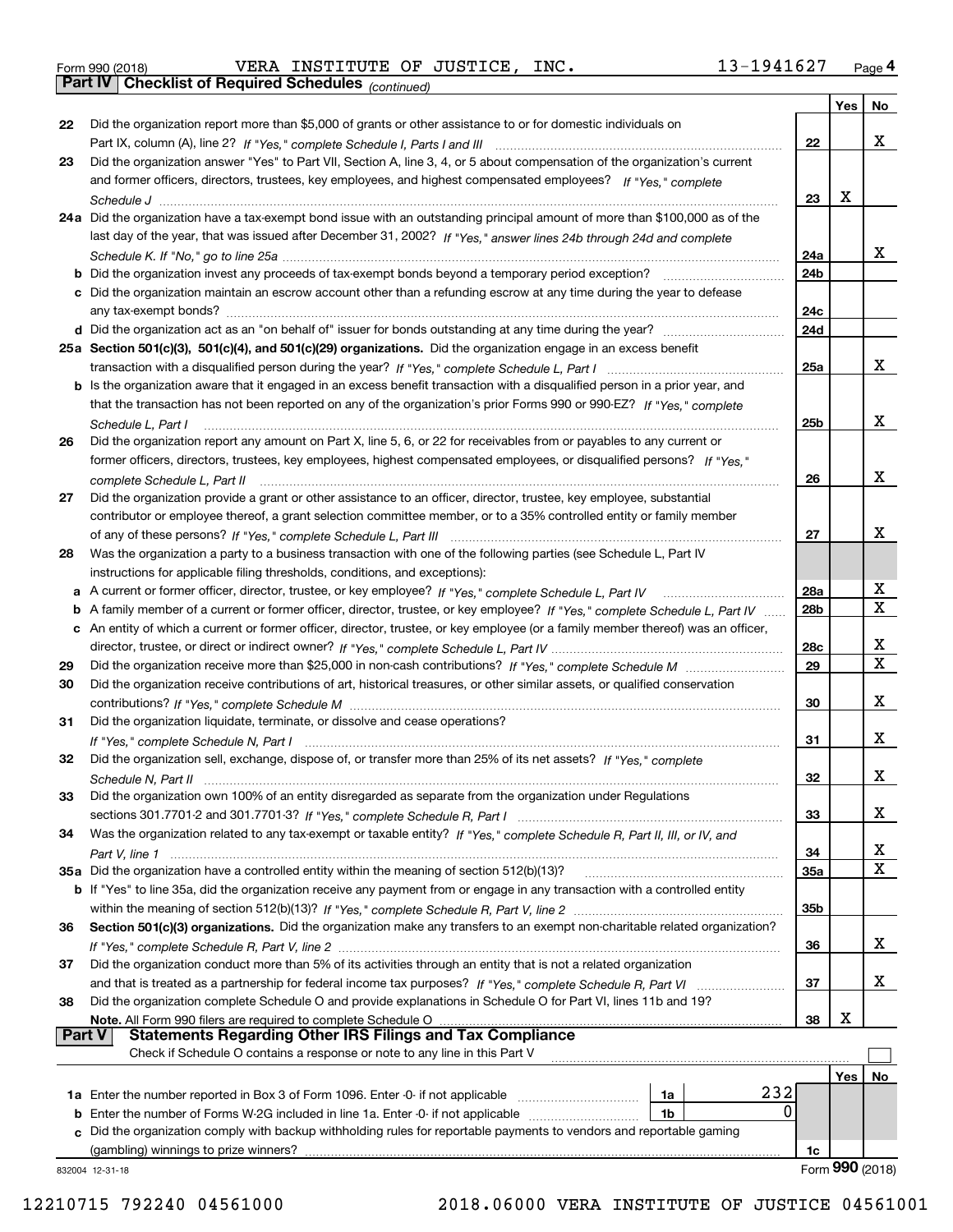|               | VERA INSTITUTE OF JUSTICE, INC.<br>Form 990 (2018)                                                                                                                                   | 13-1941627     |     | Page $5$ |
|---------------|--------------------------------------------------------------------------------------------------------------------------------------------------------------------------------------|----------------|-----|----------|
| <b>Part V</b> | Statements Regarding Other IRS Filings and Tax Compliance (continued)                                                                                                                |                |     |          |
|               |                                                                                                                                                                                      |                | Yes | No       |
|               | 2a Enter the number of employees reported on Form W-3, Transmittal of Wage and Tax Statements,                                                                                       |                |     |          |
|               | filed for the calendar year ending with or within the year covered by this return [111] [11] filed for the calendar year ending with or within the year covered by this return<br>2a | 288            |     |          |
|               |                                                                                                                                                                                      | 2 <sub>b</sub> | X   |          |
|               |                                                                                                                                                                                      |                |     |          |
| За            | Did the organization have unrelated business gross income of \$1,000 or more during the year?                                                                                        | 3a             |     | х        |
|               |                                                                                                                                                                                      | 3b             |     |          |
|               | 4a At any time during the calendar year, did the organization have an interest in, or a signature or other authority over, a                                                         |                |     |          |
|               |                                                                                                                                                                                      | 4a             |     | x        |
|               | <b>b</b> If "Yes," enter the name of the foreign country: $\blacktriangleright$                                                                                                      |                |     |          |
|               | See instructions for filing requirements for FinCEN Form 114, Report of Foreign Bank and Financial Accounts (FBAR).                                                                  |                |     |          |
| 5a            | Was the organization a party to a prohibited tax shelter transaction at any time during the tax year?                                                                                | 5a             |     | х        |
| b             |                                                                                                                                                                                      | 5 <sub>b</sub> |     | х        |
| с             |                                                                                                                                                                                      | 5c             |     |          |
|               | 6a Does the organization have annual gross receipts that are normally greater than \$100,000, and did the organization solicit                                                       |                |     |          |
|               | any contributions that were not tax deductible as charitable contributions?                                                                                                          | 6a             |     | x        |
|               | b If "Yes," did the organization include with every solicitation an express statement that such contributions or gifts                                                               |                |     |          |
|               | were not tax deductible?                                                                                                                                                             | 6b             |     |          |
| 7             | Organizations that may receive deductible contributions under section 170(c).                                                                                                        |                |     |          |
| a             | Did the organization receive a payment in excess of \$75 made partly as a contribution and partly for goods and services provided to the payor?                                      | 7a             | x   |          |
| b             | If "Yes," did the organization notify the donor of the value of the goods or services provided?                                                                                      | 7b             | X   |          |
|               | Did the organization sell, exchange, or otherwise dispose of tangible personal property for which it was required                                                                    |                |     |          |
|               |                                                                                                                                                                                      | 7c             |     | x        |
| d             | 7d  <br>If "Yes," indicate the number of Forms 8282 filed during the year [11] [11] Wes," indicate the number of Forms 8282 filed during the year                                    |                |     |          |
| е             |                                                                                                                                                                                      | 7e             |     | х        |
| f             | Did the organization, during the year, pay premiums, directly or indirectly, on a personal benefit contract?                                                                         | 7f             |     | х        |
| g             | If the organization received a contribution of qualified intellectual property, did the organization file Form 8899 as required?                                                     | 7g             |     |          |
| h.            | If the organization received a contribution of cars, boats, airplanes, or other vehicles, did the organization file a Form 1098-C?                                                   | 7h             |     |          |
| 8             | Sponsoring organizations maintaining donor advised funds. Did a donor advised fund maintained by the                                                                                 |                |     |          |
|               | sponsoring organization have excess business holdings at any time during the year?                                                                                                   | 8              |     |          |
| 9             | Sponsoring organizations maintaining donor advised funds.                                                                                                                            |                |     |          |
| a             | Did the sponsoring organization make any taxable distributions under section 4966?                                                                                                   | 9а             |     |          |
| b             | Did the sponsoring organization make a distribution to a donor, donor advisor, or related person?                                                                                    | 9b             |     |          |
| 10            | Section 501(c)(7) organizations. Enter:                                                                                                                                              |                |     |          |
|               | 10a                                                                                                                                                                                  |                |     |          |
|               | 10b <br>Gross receipts, included on Form 990, Part VIII, line 12, for public use of club facilities                                                                                  |                |     |          |
| 11            | Section 501(c)(12) organizations. Enter:                                                                                                                                             |                |     |          |
| a             | 11a<br>Gross income from members or shareholders                                                                                                                                     |                |     |          |
|               | b Gross income from other sources (Do not net amounts due or paid to other sources against                                                                                           |                |     |          |
|               | <b>11b</b><br>amounts due or received from them.)                                                                                                                                    |                |     |          |
|               | 12a Section 4947(a)(1) non-exempt charitable trusts. Is the organization filing Form 990 in lieu of Form 1041?                                                                       | 12a            |     |          |
|               | <b>b</b> If "Yes," enter the amount of tax-exempt interest received or accrued during the year<br>12b                                                                                |                |     |          |
| 13            | Section 501(c)(29) qualified nonprofit health insurance issuers.                                                                                                                     |                |     |          |
|               | a Is the organization licensed to issue qualified health plans in more than one state?                                                                                               | 13а            |     |          |
|               | Note. See the instructions for additional information the organization must report on Schedule O.                                                                                    |                |     |          |
|               | <b>b</b> Enter the amount of reserves the organization is required to maintain by the states in which the                                                                            |                |     |          |
|               | 13b                                                                                                                                                                                  |                |     |          |
|               | 13с                                                                                                                                                                                  |                |     |          |
| 14a           | Did the organization receive any payments for indoor tanning services during the tax year?                                                                                           | 14a            |     | x        |
|               |                                                                                                                                                                                      | 14b            |     |          |
| 15            | Is the organization subject to the section 4960 tax on payment(s) of more than \$1,000,000 in remuneration or                                                                        |                |     |          |
|               |                                                                                                                                                                                      | 15             |     | x        |
|               | If "Yes," see instructions and file Form 4720, Schedule N.                                                                                                                           |                |     |          |
| 16            | Is the organization an educational institution subject to the section 4968 excise tax on net investment income?                                                                      | 16             |     | х        |
|               | If "Yes," complete Form 4720, Schedule O.                                                                                                                                            |                |     |          |

Form (2018) **990**

832005 12-31-18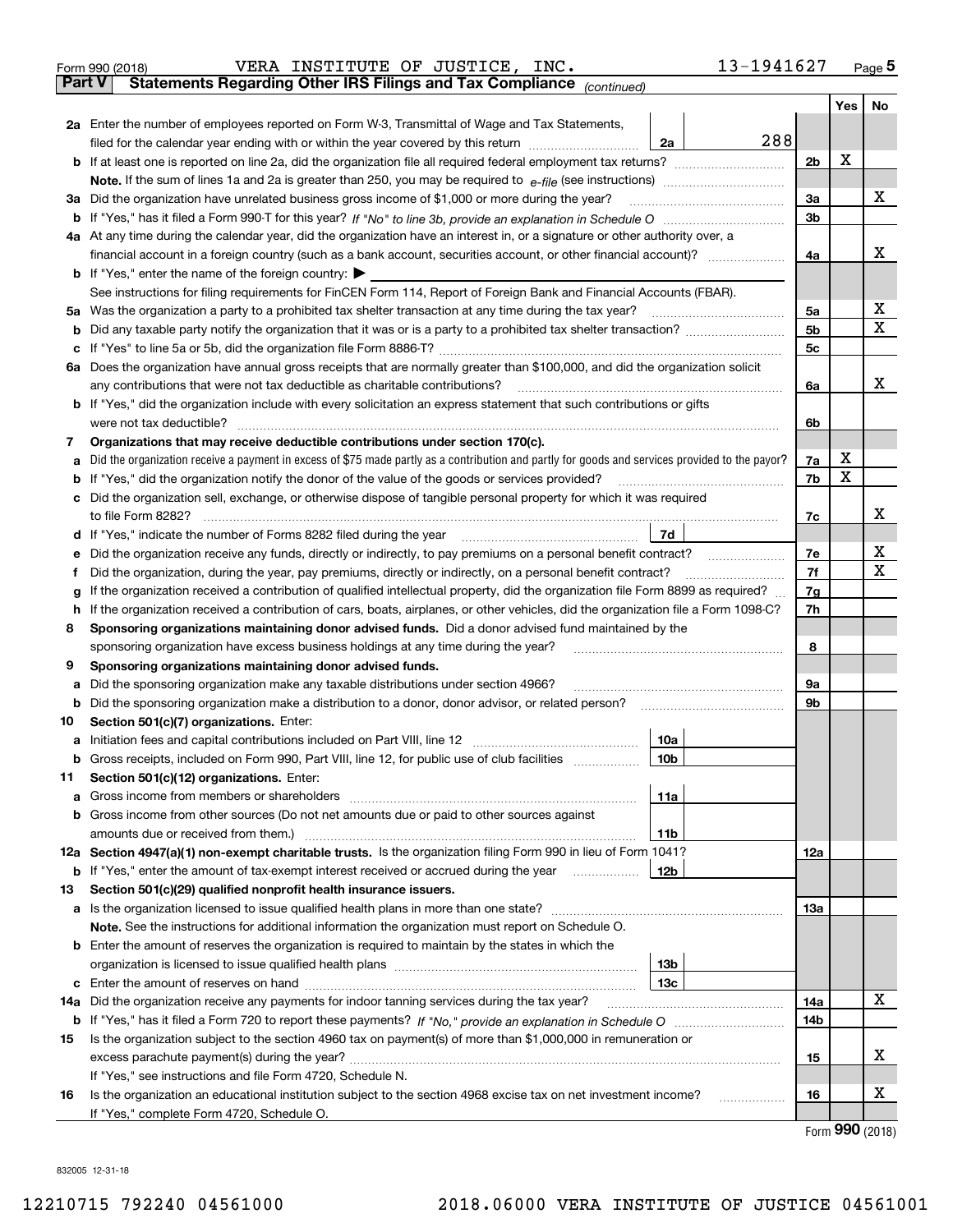|  | Form 990 (2018) |
|--|-----------------|
|  |                 |

VERA INSTITUTE OF JUSTICE, INC. 13-1941627

*For each "Yes" response to lines 2 through 7b below, and for a "No" response to line 8a, 8b, or 10b below, describe the circumstances, processes, or changes in Schedule O. See instructions.* Form 990 (2018) **CONTELLA EXERA ENSTITUTE OF JUSTICE, INC.** 13-1941627 Page 6<br>**Part VI Governance, Management, and Disclosure** For each "Yes" response to lines 2 through 7b below, and for a "No" response

|                                                                                                                                                                                  | Check if Schedule O contains a response or note to any line in this Part VI                                                                                           |    |    |                         |     | $\mathbf{x}$    |  |
|----------------------------------------------------------------------------------------------------------------------------------------------------------------------------------|-----------------------------------------------------------------------------------------------------------------------------------------------------------------------|----|----|-------------------------|-----|-----------------|--|
|                                                                                                                                                                                  | <b>Section A. Governing Body and Management</b>                                                                                                                       |    |    |                         |     |                 |  |
|                                                                                                                                                                                  |                                                                                                                                                                       |    |    |                         | Yes | No              |  |
|                                                                                                                                                                                  | <b>1a</b> Enter the number of voting members of the governing body at the end of the tax year                                                                         | 1a | 21 |                         |     |                 |  |
|                                                                                                                                                                                  | If there are material differences in voting rights among members of the governing body, or if the governing                                                           |    |    |                         |     |                 |  |
|                                                                                                                                                                                  | body delegated broad authority to an executive committee or similar committee, explain in Schedule O.                                                                 |    |    |                         |     |                 |  |
| b                                                                                                                                                                                | Enter the number of voting members included in line 1a, above, who are independent                                                                                    | 1b | 21 |                         |     |                 |  |
| 2                                                                                                                                                                                | Did any officer, director, trustee, or key employee have a family relationship or a business relationship with any other                                              |    |    |                         |     |                 |  |
|                                                                                                                                                                                  | officer, director, trustee, or key employee?                                                                                                                          |    | .  | 2                       |     | х               |  |
| 3                                                                                                                                                                                | Did the organization delegate control over management duties customarily performed by or under the direct supervision                                                 |    |    |                         |     |                 |  |
|                                                                                                                                                                                  |                                                                                                                                                                       |    |    | 3                       |     | x               |  |
| 4                                                                                                                                                                                | Did the organization make any significant changes to its governing documents since the prior Form 990 was filed?                                                      |    |    | $\overline{\mathbf{4}}$ |     | X               |  |
| 5                                                                                                                                                                                |                                                                                                                                                                       |    |    | 5                       |     | X               |  |
| 6                                                                                                                                                                                | Did the organization have members or stockholders?                                                                                                                    |    |    |                         |     |                 |  |
| 7a                                                                                                                                                                               | Did the organization have members, stockholders, or other persons who had the power to elect or appoint one or                                                        |    |    | 6                       |     | X               |  |
|                                                                                                                                                                                  | more members of the governing body?                                                                                                                                   |    |    | 7a                      |     | х               |  |
| b                                                                                                                                                                                | Are any governance decisions of the organization reserved to (or subject to approval by) members, stockholders, or                                                    |    |    |                         |     |                 |  |
|                                                                                                                                                                                  | persons other than the governing body?                                                                                                                                |    |    | 7b                      |     | x               |  |
|                                                                                                                                                                                  |                                                                                                                                                                       |    |    |                         |     |                 |  |
| 8                                                                                                                                                                                | Did the organization contemporaneously document the meetings held or written actions undertaken during the year by the following:                                     |    |    |                         |     |                 |  |
|                                                                                                                                                                                  | a                                                                                                                                                                     |    |    |                         |     |                 |  |
| b                                                                                                                                                                                |                                                                                                                                                                       |    |    | 8b                      | X   |                 |  |
| 9                                                                                                                                                                                | Is there any officer, director, trustee, or key employee listed in Part VII, Section A, who cannot be reached at the                                                  |    |    |                         |     | x               |  |
|                                                                                                                                                                                  |                                                                                                                                                                       |    |    | 9                       |     |                 |  |
|                                                                                                                                                                                  | <b>Section B. Policies</b> (This Section B requests information about policies not required by the Internal Revenue Code.)                                            |    |    |                         |     |                 |  |
|                                                                                                                                                                                  |                                                                                                                                                                       |    |    |                         | Yes | No              |  |
|                                                                                                                                                                                  |                                                                                                                                                                       |    |    | 10a                     |     | x               |  |
|                                                                                                                                                                                  | <b>b</b> If "Yes," did the organization have written policies and procedures governing the activities of such chapters, affiliates,                                   |    |    |                         |     |                 |  |
|                                                                                                                                                                                  | and branches to ensure their operations are consistent with the organization's exempt purposes?                                                                       |    |    | 10 <sub>b</sub>         |     |                 |  |
|                                                                                                                                                                                  | 11a Has the organization provided a complete copy of this Form 990 to all members of its governing body before filing the form?                                       |    |    | 11a                     | X   |                 |  |
| b                                                                                                                                                                                | Describe in Schedule O the process, if any, used by the organization to review this Form 990.                                                                         |    |    |                         |     |                 |  |
| 12a                                                                                                                                                                              | Did the organization have a written conflict of interest policy? If "No," go to line 13                                                                               |    |    | 12a                     | X   |                 |  |
| b                                                                                                                                                                                |                                                                                                                                                                       |    |    | 12 <sub>b</sub>         | X   |                 |  |
| с                                                                                                                                                                                | Did the organization regularly and consistently monitor and enforce compliance with the policy? If "Yes." describe                                                    |    |    |                         |     |                 |  |
|                                                                                                                                                                                  | in Schedule O how this was done encourance and the control of the state of the state of the state of the state                                                        |    |    | 12c                     | х   |                 |  |
| 13                                                                                                                                                                               | Did the organization have a written whistleblower policy?                                                                                                             |    |    | 13                      | X   |                 |  |
| 14                                                                                                                                                                               | Did the organization have a written document retention and destruction policy?                                                                                        |    |    | 14                      | X   |                 |  |
| 15                                                                                                                                                                               | Did the process for determining compensation of the following persons include a review and approval by independent                                                    |    |    |                         |     |                 |  |
|                                                                                                                                                                                  | persons, comparability data, and contemporaneous substantiation of the deliberation and decision?                                                                     |    |    |                         |     |                 |  |
| а                                                                                                                                                                                | The organization's CEO, Executive Director, or top management official manufactured content of the organization's CEO, Executive Director, or top management official |    |    | 15a                     | X   |                 |  |
|                                                                                                                                                                                  | Other officers or key employees of the organization                                                                                                                   |    |    | 15b                     |     | х               |  |
|                                                                                                                                                                                  | If "Yes" to line 15a or 15b, describe the process in Schedule O (see instructions).                                                                                   |    |    |                         |     |                 |  |
|                                                                                                                                                                                  | 16a Did the organization invest in, contribute assets to, or participate in a joint venture or similar arrangement with a                                             |    |    |                         |     |                 |  |
|                                                                                                                                                                                  | taxable entity during the year?                                                                                                                                       |    |    | 16a                     |     | х               |  |
|                                                                                                                                                                                  | b If "Yes," did the organization follow a written policy or procedure requiring the organization to evaluate its participation                                        |    |    |                         |     |                 |  |
|                                                                                                                                                                                  | in joint venture arrangements under applicable federal tax law, and take steps to safeguard the organization's                                                        |    |    |                         |     |                 |  |
|                                                                                                                                                                                  | exempt status with respect to such arrangements?                                                                                                                      |    |    | 16b                     |     |                 |  |
|                                                                                                                                                                                  | <b>Section C. Disclosure</b>                                                                                                                                          |    |    |                         |     |                 |  |
| 17                                                                                                                                                                               | List the states with which a copy of this Form 990 is required to be filed $\blacktriangleright$ NY                                                                   |    |    |                         |     |                 |  |
| 18                                                                                                                                                                               | Section 6104 requires an organization to make its Forms 1023 (1024 or 1024-A if applicable), 990, and 990-T (Section 501(c)(3)s only) available                       |    |    |                         |     |                 |  |
|                                                                                                                                                                                  | for public inspection. Indicate how you made these available. Check all that apply.                                                                                   |    |    |                         |     |                 |  |
|                                                                                                                                                                                  | $X$ Upon request<br>Another's website<br>Own website                                                                                                                  |    |    |                         |     |                 |  |
| Other (explain in Schedule O)<br>Describe in Schedule O whether (and if so, how) the organization made its governing documents, conflict of interest policy, and financial<br>19 |                                                                                                                                                                       |    |    |                         |     |                 |  |
| statements available to the public during the tax year.                                                                                                                          |                                                                                                                                                                       |    |    |                         |     |                 |  |
| 20                                                                                                                                                                               | State the name, address, and telephone number of the person who possesses the organization's books and records                                                        |    |    |                         |     |                 |  |
|                                                                                                                                                                                  | (212) 376-3174<br>GREG KLEMM -                                                                                                                                        |    |    |                         |     |                 |  |
|                                                                                                                                                                                  | 11232<br>SUITE 4-2A, BROOKLYN,<br>35TH STREET,<br>ΝY<br>34                                                                                                            |    |    |                         |     |                 |  |
|                                                                                                                                                                                  | 832006 12-31-18                                                                                                                                                       |    |    |                         |     | Form 990 (2018) |  |
|                                                                                                                                                                                  |                                                                                                                                                                       |    |    |                         |     |                 |  |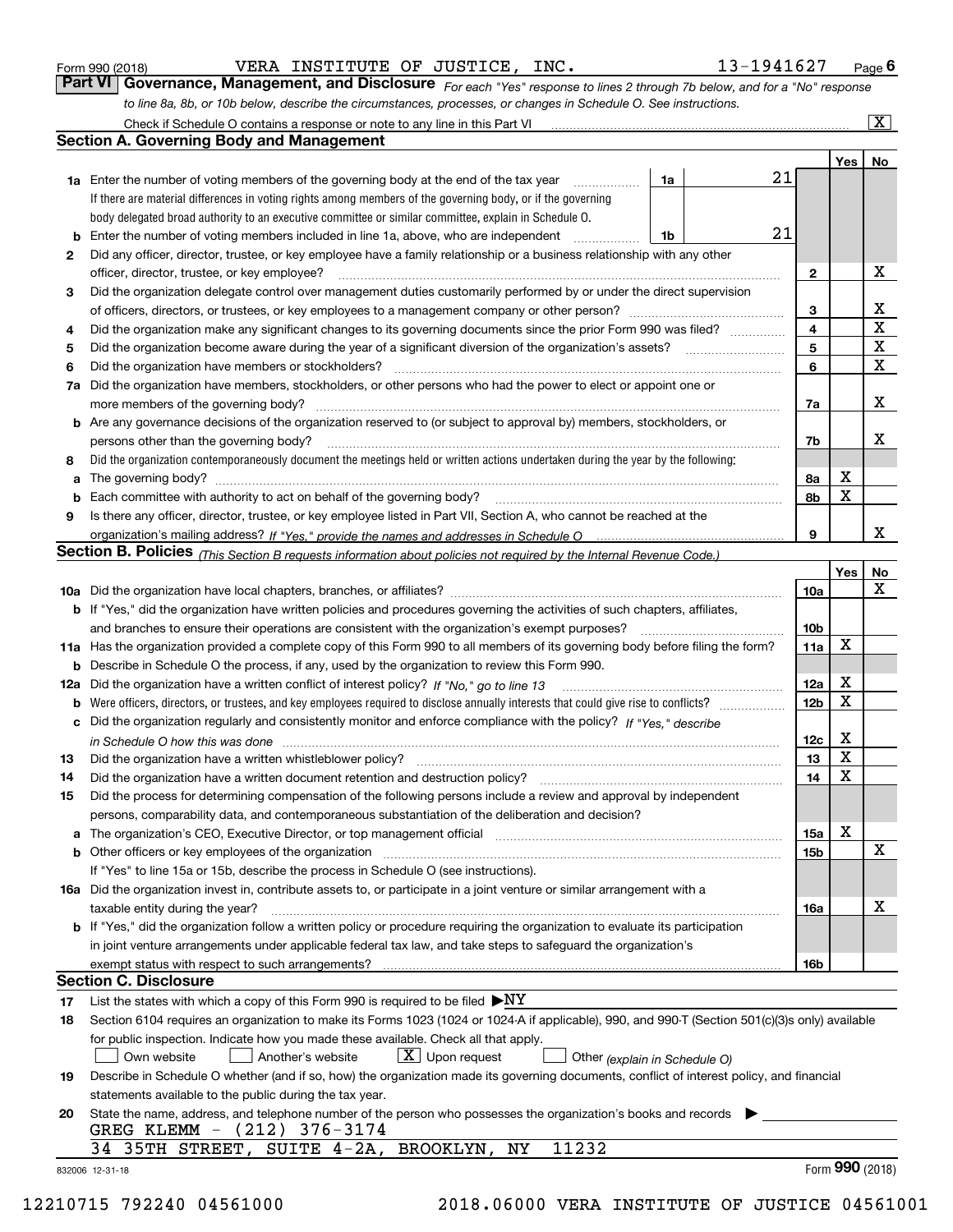$\mathcal{L}^{\text{max}}$ 

| Form 990 (2018) |                                               |  | VERA INSTITUTE OF JUSTICE, INC. | 13-1941627                                                                                 | Page 7 |
|-----------------|-----------------------------------------------|--|---------------------------------|--------------------------------------------------------------------------------------------|--------|
|                 |                                               |  |                                 | Part VII Compensation of Officers, Directors, Trustees, Key Employees, Highest Compensated |        |
|                 | <b>Employees, and Independent Contractors</b> |  |                                 |                                                                                            |        |

Check if Schedule O contains a response or note to any line in this Part VII

**Section A. Officers, Directors, Trustees, Key Employees, and Highest Compensated Employees**

**1a**  Complete this table for all persons required to be listed. Report compensation for the calendar year ending with or within the organization's tax year.

**•** List all of the organization's current officers, directors, trustees (whether individuals or organizations), regardless of amount of compensation. Enter -0- in columns  $(D)$ ,  $(E)$ , and  $(F)$  if no compensation was paid.

● List all of the organization's **current** key employees, if any. See instructions for definition of "key employee."

**•** List the organization's five current highest compensated employees (other than an officer, director, trustee, or key employee) who received reportable compensation (Box 5 of Form W-2 and/or Box 7 of Form 1099-MISC) of more than \$100,000 from the organization and any related organizations.

 $\bullet$  List all of the organization's **former** officers, key employees, and highest compensated employees who received more than \$100,000 of reportable compensation from the organization and any related organizations.

**•** List all of the organization's former directors or trustees that received, in the capacity as a former director or trustee of the organization, more than \$10,000 of reportable compensation from the organization and any related organizations.

List persons in the following order: individual trustees or directors; institutional trustees; officers; key employees; highest compensated employees; and former such persons.

Check this box if neither the organization nor any related organization compensated any current officer, director, or trustee.  $\mathcal{L}^{\text{max}}$ 

| (A)                               | (B)               |                               |                      | (C)                     |              |                                                                  |        | (D)                  | (E)                          | (F)                |
|-----------------------------------|-------------------|-------------------------------|----------------------|-------------------------|--------------|------------------------------------------------------------------|--------|----------------------|------------------------------|--------------------|
| Name and Title                    | Average           |                               |                      | Position                |              | (do not check more than one                                      |        | Reportable           | Reportable                   | Estimated          |
|                                   | hours per<br>week |                               |                      |                         |              | box, unless person is both an<br>officer and a director/trustee) |        | compensation<br>from | compensation<br>from related | amount of<br>other |
|                                   | (list any         |                               |                      |                         |              |                                                                  |        | the                  | organizations                | compensation       |
|                                   | hours for         |                               |                      |                         |              |                                                                  |        | organization         | (W-2/1099-MISC)              | from the           |
|                                   | related           |                               |                      |                         |              |                                                                  |        | (W-2/1099-MISC)      |                              | organization       |
|                                   | organizations     |                               |                      |                         |              |                                                                  |        |                      |                              | and related        |
|                                   | below<br>line)    | ndividual trustee or director | nstitutional trustee | Officer                 | Key employee | Highest compensated<br> employee                                 | Former |                      |                              | organizations      |
| (1)<br>JOHN F. SAVARESE           | 1.00              |                               |                      |                         |              |                                                                  |        |                      |                              |                    |
| CHAIRMAN                          |                   | X                             |                      | $\overline{\textbf{X}}$ |              |                                                                  |        | 0.                   | 0.                           | $0_{.}$            |
| (2)<br>SANDRA A. LAMB             | 1.00              |                               |                      |                         |              |                                                                  |        |                      |                              |                    |
| TREASURER                         |                   | X                             |                      | $\overline{\textbf{X}}$ |              |                                                                  |        | $\mathbf 0$ .        | 0.                           | $\mathbf 0$ .      |
| ROGER BLISSETT<br>(3)             | 1.00              |                               |                      |                         |              |                                                                  |        |                      |                              |                    |
| <b>TRUSTEE</b>                    |                   | X                             |                      |                         |              |                                                                  |        | $\mathbf 0$ .        | $\mathbf 0$ .                | $\mathbf 0$ .      |
| MYLAN DENERSTEIN<br>(4)           | 1.00              |                               |                      |                         |              |                                                                  |        |                      |                              |                    |
| <b>TRUSTEE</b>                    |                   | X                             |                      |                         |              |                                                                  |        | 0.                   | 0.                           | $\mathbf 0$ .      |
| (5)<br>DAWN DOVER                 | 1.00              |                               |                      |                         |              |                                                                  |        |                      |                              |                    |
| <b>TRUSTEE</b>                    |                   | X                             |                      |                         |              |                                                                  |        | 0.                   | 0.                           | $0_{.}$            |
| (6)<br>DEAN M. ESSERMAN           | 1.00              |                               |                      |                         |              |                                                                  |        |                      |                              |                    |
| <b>TRUSTEE</b>                    |                   | X                             |                      |                         |              |                                                                  |        | $\mathbf 0$ .        | 0.                           | $0_{.}$            |
| (7)<br>WILLIAM S. FLOYD           | 1.00              |                               |                      |                         |              |                                                                  |        |                      |                              |                    |
| <b>TRUSTEE</b>                    |                   | $\mathbf X$                   |                      |                         |              |                                                                  |        | 0.                   | 0.                           | $0_{.}$            |
| (8)<br><b>JOHN GLEESON</b>        | 1.00              |                               |                      |                         |              |                                                                  |        |                      |                              |                    |
| <b>TRUSTEE</b>                    |                   | $\overline{\textbf{X}}$       |                      |                         |              |                                                                  |        | 0.                   | $\mathbf 0$ .                | $\mathbf 0$ .      |
| (9)<br>SAUL A. GREEN              | 1.00              |                               |                      |                         |              |                                                                  |        |                      |                              |                    |
| <b>TRUSTEE</b>                    |                   | X                             |                      |                         |              |                                                                  |        | 0.                   | 0.                           | $0_{.}$            |
| (10) EVAN GUILLEMIN               | 1.00              |                               |                      |                         |              |                                                                  |        |                      |                              |                    |
| <b>TRUSTEE</b>                    |                   | $\mathbf X$                   |                      |                         |              |                                                                  |        | 0.                   | $\mathbf 0$ .                | $0_{.}$            |
| (11) TIFFANY MOLLER               | 1.00              |                               |                      |                         |              |                                                                  |        |                      |                              |                    |
| <b>TRUSTEE</b>                    |                   | $\rm X$                       |                      |                         |              |                                                                  |        | 0.                   | $\mathbf 0$ .                | $\mathbf 0$ .      |
| (12) DEBO P. ADEGBILE             | 1.00              |                               |                      |                         |              |                                                                  |        |                      |                              |                    |
| <b>TRUSTEE</b>                    |                   | $\mathbf x$                   |                      |                         |              |                                                                  |        | 0.                   | $\mathbf 0$ .                | $\mathbf 0$ .      |
| (13) CATIE MARSHALL               | 1.00              |                               |                      |                         |              |                                                                  |        |                      |                              |                    |
| <b>TRUSTEE</b>                    |                   | $\mathbf x$                   |                      |                         |              |                                                                  |        | $0$ .                | $\mathbf 0$ .                | $\mathbf 0$ .      |
| (14) THEODORE A. MCKEE            | 1.00              |                               |                      |                         |              |                                                                  |        |                      |                              |                    |
| <b>TRUSTEE</b>                    |                   | X                             |                      |                         |              |                                                                  |        | $\mathbf 0$ .        | 0.                           | $\mathbf 0$ .      |
| (15) FREDERICK A. O. SCHWARZ, JR. | 1.00              |                               |                      |                         |              |                                                                  |        |                      |                              |                    |
| <b>TRUSTEE</b>                    |                   | X                             |                      |                         |              |                                                                  |        | 0.                   | $\mathbf 0$ .                | $0_{.}$            |
| (16) KAREN PATTON SEYMOUR         | 1.00              |                               |                      |                         |              |                                                                  |        |                      |                              |                    |
| <b>TRUSTEE</b>                    |                   | X                             |                      |                         |              |                                                                  |        | 0.                   | 0.                           | $\mathbf 0$ .      |
| (17) ALAN VINEGRAD                | 1.00              |                               |                      |                         |              |                                                                  |        |                      | 0.                           |                    |
| TRUSTEE (RESIGNED JANUARY 2019)   |                   | $\rm X$                       |                      |                         |              |                                                                  |        | 0.                   |                              | $\mathbf 0$ .      |

832007 12-31-18

Form (2018) **990**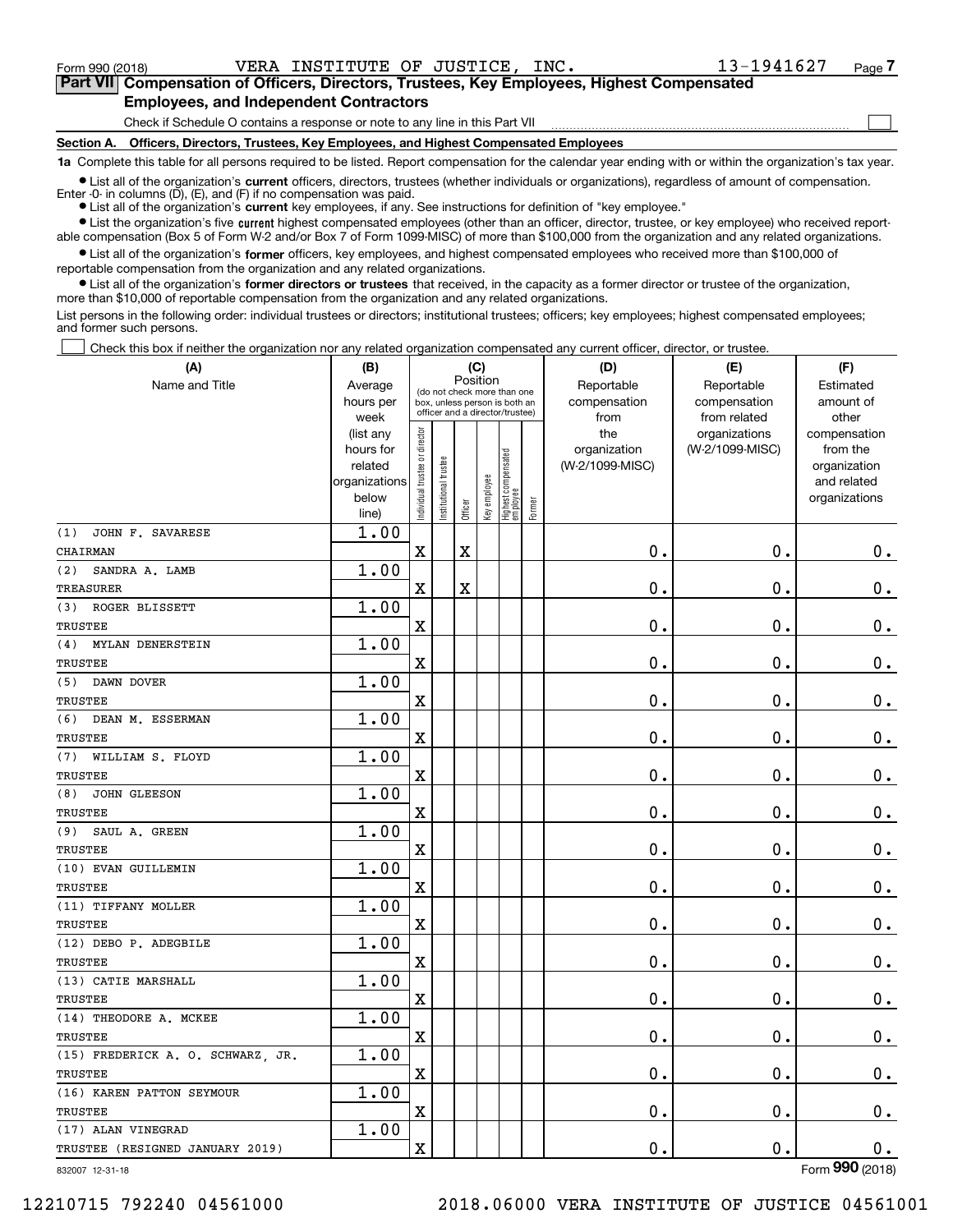| Form 990 (2018) |  |  |
|-----------------|--|--|
|                 |  |  |

Form 990 (2018) VERA INSTITUTE OF JUSTICE, INC. 13-1941627 Page

**8** 13-1941627

| <b>Part VII</b><br>Section A. Officers, Directors, Trustees, Key Employees, and Highest Compensated Employees (continued)                           |                        |                                |                                                              |                         |              |                                   |        |                          |                 |               |                             |
|-----------------------------------------------------------------------------------------------------------------------------------------------------|------------------------|--------------------------------|--------------------------------------------------------------|-------------------------|--------------|-----------------------------------|--------|--------------------------|-----------------|---------------|-----------------------------|
| (A)                                                                                                                                                 | (B)                    |                                |                                                              | (C)                     |              |                                   |        | (D)                      | (E)             |               | (F)                         |
| Name and title                                                                                                                                      | Average                |                                |                                                              |                         | Position     |                                   |        | Reportable               | Reportable      |               | Estimated                   |
|                                                                                                                                                     | hours per              |                                | (do not check more than one<br>box, unless person is both an |                         |              |                                   |        | compensation             | compensation    |               | amount of                   |
|                                                                                                                                                     | week                   |                                | officer and a director/trustee)                              |                         |              |                                   |        | from                     | from related    |               | other                       |
|                                                                                                                                                     | (list any<br>hours for |                                |                                                              |                         |              |                                   |        | the                      | organizations   |               | compensation                |
|                                                                                                                                                     | related                |                                |                                                              |                         |              |                                   |        | organization             | (W-2/1099-MISC) |               | from the                    |
|                                                                                                                                                     | organizations          |                                |                                                              |                         |              |                                   |        | (W-2/1099-MISC)          |                 |               | organization<br>and related |
|                                                                                                                                                     | below                  |                                |                                                              |                         |              |                                   |        |                          |                 |               | organizations               |
|                                                                                                                                                     | line)                  | Individual trustee or director | Institutional trustee                                        | Officer                 | Key employee | Highest compensated<br>  employee | Former |                          |                 |               |                             |
| (18) DANYA PERRY                                                                                                                                    | 1.00                   |                                |                                                              |                         |              |                                   |        |                          |                 |               |                             |
| TRUSTEE                                                                                                                                             |                        | X                              |                                                              |                         |              |                                   |        | 0.                       |                 | 0.            | 0.                          |
| (19) KHALIL GIBRAN MUHAMMAD                                                                                                                         | 1.00                   |                                |                                                              |                         |              |                                   |        |                          |                 |               |                             |
| TRUSTEE                                                                                                                                             |                        | X                              |                                                              |                         |              |                                   |        | 0.                       |                 | 0.            | 0.                          |
| (20) AMANDA HERON PARSONS                                                                                                                           | 1.00                   |                                |                                                              |                         |              |                                   |        |                          |                 |               |                             |
| TRUSTEE (RESIGNED JANUARY 2019)                                                                                                                     |                        | X                              |                                                              |                         |              |                                   |        | 0.                       |                 | 0.            | 0.                          |
| (21) JOHN MADSEN                                                                                                                                    | 1.00                   |                                |                                                              |                         |              |                                   |        |                          |                 |               |                             |
| TRUSTEE                                                                                                                                             |                        | $\overline{\mathbf{X}}$        |                                                              |                         |              |                                   |        | 0.                       |                 | 0.            | 0.                          |
| (22) NICHOLAS R. TURNER                                                                                                                             | 40.00                  |                                |                                                              |                         |              |                                   |        |                          |                 |               |                             |
| CEO<br>(23) KEVIN KEENAN                                                                                                                            |                        |                                |                                                              | $\overline{\textbf{X}}$ |              |                                   |        | 371,726.                 |                 | $\mathbf 0$ . | 50,900.                     |
| EXECUTIVE VICE PRESIDENT                                                                                                                            | 40.00                  |                                |                                                              | $\overline{\textbf{X}}$ |              |                                   |        | 219,124.                 |                 | $\mathbf 0$ . | 29,417.                     |
| (24) JAMES PARSONS                                                                                                                                  | 40.00                  |                                |                                                              |                         |              |                                   |        |                          |                 |               |                             |
| VICE PRESIDENT / RESEARCH                                                                                                                           |                        |                                |                                                              | $\mathbf X$             |              |                                   |        | 186,573.                 |                 | 0.            | 43,484.                     |
| (25) GENIA WRIGHT                                                                                                                                   | 40.00                  |                                |                                                              |                         |              |                                   |        |                          |                 |               |                             |
| CHEIF OPERATING & FINANCE                                                                                                                           |                        |                                |                                                              | $\mathbf X$             |              |                                   |        | 190,383.                 |                 | 0.            | 23,606.                     |
| (26) MARY C. CROWLEY,                                                                                                                               | 40.00                  |                                |                                                              |                         |              |                                   |        |                          |                 |               |                             |
| VP OF COMMUNICATION. / PUB                                                                                                                          |                        |                                |                                                              | $\mathbf X$             |              |                                   |        | 195,648.                 |                 | $0$ .         | 15,978.                     |
|                                                                                                                                                     |                        |                                |                                                              |                         |              |                                   |        | $\overline{1,163,454}$ . |                 | 0.            | 163,385.                    |
|                                                                                                                                                     |                        |                                |                                                              |                         |              |                                   |        | 857,014.                 |                 | $0$ .         | 117,184.                    |
|                                                                                                                                                     |                        |                                |                                                              |                         |              |                                   |        | 2,020,468.               |                 | 0.            | 280,569.                    |
| Total number of individuals (including but not limited to those listed above) who received more than \$100,000 of reportable<br>$\mathbf{2}$        |                        |                                |                                                              |                         |              |                                   |        |                          |                 |               |                             |
| compensation from the organization $\blacktriangleright$                                                                                            |                        |                                |                                                              |                         |              |                                   |        |                          |                 |               | 80                          |
|                                                                                                                                                     |                        |                                |                                                              |                         |              |                                   |        |                          |                 |               | Yes<br>No                   |
| Did the organization list any former officer, director, or trustee, key employee, or highest compensated employee on<br>3                           |                        |                                |                                                              |                         |              |                                   |        |                          |                 |               |                             |
| line 1a? If "Yes," complete Schedule J for such individual                                                                                          |                        |                                |                                                              |                         |              |                                   |        |                          |                 | 3             | X                           |
| For any individual listed on line 1a, is the sum of reportable compensation and other compensation from the organization<br>4                       |                        |                                |                                                              |                         |              |                                   |        |                          |                 |               | $\mathbf X$                 |
| Did any person listed on line 1a receive or accrue compensation from any unrelated organization or individual for services<br>5                     |                        |                                |                                                              |                         |              |                                   |        |                          |                 | 4             |                             |
|                                                                                                                                                     |                        |                                |                                                              |                         |              |                                   |        |                          |                 | 5             | X                           |
| <b>Section B. Independent Contractors</b>                                                                                                           |                        |                                |                                                              |                         |              |                                   |        |                          |                 |               |                             |
| Complete this table for your five highest compensated independent contractors that received more than \$100,000 of compensation from<br>$\mathbf 1$ |                        |                                |                                                              |                         |              |                                   |        |                          |                 |               |                             |
| the organization. Report compensation for the calendar year ending with or within the organization's tax year.                                      |                        |                                |                                                              |                         |              |                                   |        |                          |                 |               |                             |
| (A)                                                                                                                                                 |                        |                                |                                                              |                         |              |                                   |        | (B)                      |                 |               | (C)                         |
| Name and business address                                                                                                                           |                        |                                |                                                              |                         |              |                                   |        | Description of services  |                 |               | Compensation                |
| LUCAS & BARBA LLP, 453 S. SPRING ST. SUITE                                                                                                          |                        |                                |                                                              |                         |              |                                   |        | <b>SUBCONTRACTOR</b>     |                 |               |                             |
| 630, LOS ANGELES, CA 90013                                                                                                                          |                        |                                |                                                              |                         |              |                                   |        | SERVICES                 |                 |               | 517,051.                    |
| M&R STRATEGIC SERVICES                                                                                                                              |                        |                                |                                                              |                         |              |                                   |        |                          |                 |               |                             |
| 11 PARK PL, NEW YORK, NY 10007<br>MARIE HIGUERA, 705 SECOND AVENUE, SUITE                                                                           |                        |                                |                                                              |                         |              |                                   |        | CONSULTING SERVICES      |                 |               | 478,363.                    |
| 610, SEATTLE, WA 98104                                                                                                                              |                        |                                |                                                              |                         |              |                                   |        | CONSULTING SERVICES      |                 |               | 456,159.                    |
| PACIFIC INTERPRETERS                                                                                                                                |                        |                                |                                                              |                         |              |                                   |        |                          |                 |               |                             |
| PO BOX 204313, DALLAS, TX 75320                                                                                                                     |                        |                                |                                                              |                         |              |                                   |        | CONSULTING SERVICES      |                 |               | 363,642.                    |
| MAYA INTERPRETERS                                                                                                                                   |                        |                                |                                                              |                         |              |                                   |        |                          |                 |               |                             |
| PO BOX 2858, LABELLE, FL 33975                                                                                                                      |                        |                                |                                                              |                         |              |                                   |        | CONSULTING SERVICES      |                 |               | 336,485.                    |
| 2 Total number of independent contractors (including but not limited to those listed above) who received more than                                  |                        |                                |                                                              |                         |              |                                   |        |                          |                 |               |                             |

\$100,000 of compensation from the organization  $\quad \blacktriangleright \qquad \qquad 18$ 

SEE PART VII, SECTION A CONTINUATION SHEETS

Form (2018) **990**

832008 12-31-18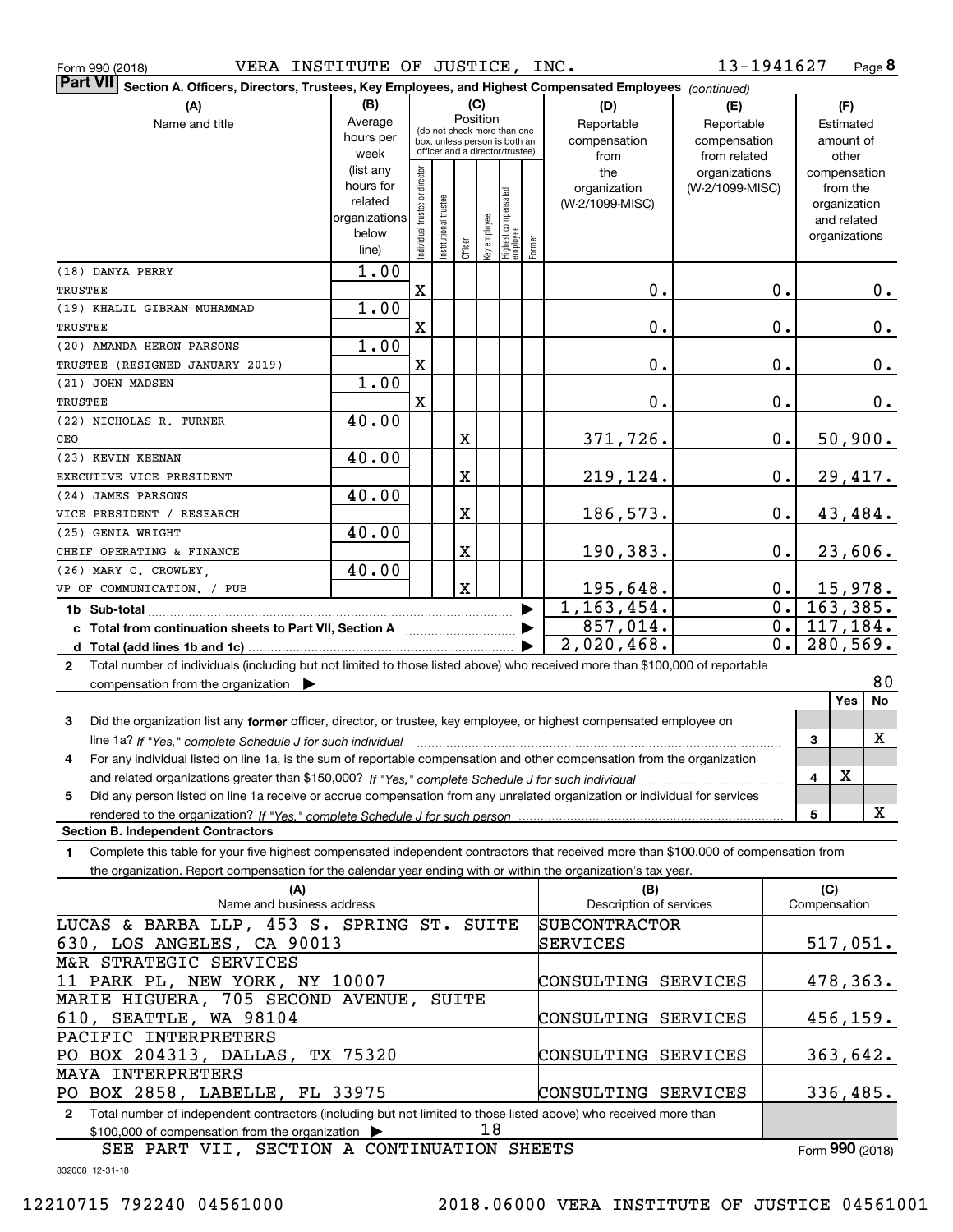| VERA INSTITUTE OF JUSTICE, INC.<br>Form 990                                                                               |                        |                                    |                       |         |              |                              |        |                      | 13-1941627                   |                    |  |
|---------------------------------------------------------------------------------------------------------------------------|------------------------|------------------------------------|-----------------------|---------|--------------|------------------------------|--------|----------------------|------------------------------|--------------------|--|
| <b>Part VII</b><br>Section A. Officers, Directors, Trustees, Key Employees, and Highest Compensated Employees (continued) |                        |                                    |                       |         |              |                              |        |                      |                              |                    |  |
| (A)                                                                                                                       | (B)                    |                                    |                       |         | (C)          |                              |        | (D)                  | (E)                          | (F)                |  |
| Name and title                                                                                                            | Average                | Position<br>(check all that apply) |                       |         |              |                              |        | Reportable           | Reportable                   | Estimated          |  |
|                                                                                                                           | hours<br>per           |                                    |                       |         |              |                              |        | compensation<br>from | compensation<br>from related | amount of<br>other |  |
|                                                                                                                           | week                   |                                    |                       |         |              |                              |        | the                  | organizations                | compensation       |  |
|                                                                                                                           | (list any              |                                    |                       |         |              |                              |        | organization         | (W-2/1099-MISC)              | from the           |  |
|                                                                                                                           | hours for              |                                    |                       |         |              |                              |        | (W-2/1099-MISC)      |                              | organization       |  |
|                                                                                                                           | related                |                                    |                       |         |              |                              |        |                      |                              | and related        |  |
|                                                                                                                           | organizations<br>below | Individual trustee or director     | Institutional trustee |         | Key employee | Highest compensated employee |        |                      |                              | organizations      |  |
|                                                                                                                           | line)                  |                                    |                       | Officer |              |                              | Former |                      |                              |                    |  |
| (27) SUSAN SHAH                                                                                                           | 40.00                  |                                    |                       |         |              |                              |        |                      |                              |                    |  |
| DIRECTOR OF PROGRAMS AND STRATEGY                                                                                         |                        |                                    |                       |         |              | $\mathbf X$                  |        | 189,697.             | $\mathbf 0$ .                | 14,669.            |  |
| (28) JORDAN KESSLER                                                                                                       | 40.00                  |                                    |                       |         |              |                              |        |                      |                              |                    |  |
| CHIEF DEVELOPMENT OFFICER                                                                                                 |                        |                                    |                       |         |              | $\mathbf X$                  |        | 172,606.             | $\mathbf 0$ .                | 37,581.            |  |
| (29) OREN ROOT                                                                                                            | 40.00                  |                                    |                       |         |              |                              |        |                      |                              |                    |  |
| CENTER DIRECTOR                                                                                                           |                        |                                    |                       |         |              | $\mathbf X$                  |        | 176,962.             | $\mathbf 0$ .                | 17,124.            |  |
| (30) NANCY A. SMITH                                                                                                       | 40.00                  |                                    |                       |         |              |                              |        |                      |                              |                    |  |
| DIRECTOR OF VICTIMIZATION AND SAFETY                                                                                      | 40.00                  |                                    |                       |         |              | $\mathbf X$                  |        | 170,106.             | $\mathbf 0$ .                | 16,889.            |  |
| (31) CHRISTIAN H. HENRICHSON<br>RESEARCH DIRECTOR                                                                         |                        |                                    |                       |         |              | $\mathbf X$                  |        | 147,643.             | 0.                           | 30,921.            |  |
|                                                                                                                           |                        |                                    |                       |         |              |                              |        |                      |                              |                    |  |
|                                                                                                                           |                        |                                    |                       |         |              |                              |        |                      |                              |                    |  |
|                                                                                                                           |                        |                                    |                       |         |              |                              |        |                      |                              |                    |  |
|                                                                                                                           |                        |                                    |                       |         |              |                              |        |                      |                              |                    |  |
|                                                                                                                           |                        |                                    |                       |         |              |                              |        |                      |                              |                    |  |
|                                                                                                                           |                        |                                    |                       |         |              |                              |        |                      |                              |                    |  |
|                                                                                                                           |                        |                                    |                       |         |              |                              |        |                      |                              |                    |  |
|                                                                                                                           |                        |                                    |                       |         |              |                              |        |                      |                              |                    |  |
|                                                                                                                           |                        |                                    |                       |         |              |                              |        |                      |                              |                    |  |
|                                                                                                                           |                        |                                    |                       |         |              |                              |        |                      |                              |                    |  |
|                                                                                                                           |                        |                                    |                       |         |              |                              |        |                      |                              |                    |  |
|                                                                                                                           |                        |                                    |                       |         |              |                              |        |                      |                              |                    |  |
|                                                                                                                           |                        |                                    |                       |         |              |                              |        |                      |                              |                    |  |
|                                                                                                                           |                        |                                    |                       |         |              |                              |        |                      |                              |                    |  |
|                                                                                                                           |                        |                                    |                       |         |              |                              |        |                      |                              |                    |  |
|                                                                                                                           |                        |                                    |                       |         |              |                              |        |                      |                              |                    |  |
|                                                                                                                           |                        |                                    |                       |         |              |                              |        |                      |                              |                    |  |
|                                                                                                                           |                        |                                    |                       |         |              |                              |        |                      |                              |                    |  |
|                                                                                                                           |                        |                                    |                       |         |              |                              |        |                      |                              |                    |  |
|                                                                                                                           |                        |                                    |                       |         |              |                              |        |                      |                              |                    |  |
|                                                                                                                           |                        |                                    |                       |         |              |                              |        |                      |                              |                    |  |
|                                                                                                                           |                        |                                    |                       |         |              |                              |        |                      |                              |                    |  |
|                                                                                                                           |                        |                                    |                       |         |              |                              |        |                      |                              |                    |  |
|                                                                                                                           |                        |                                    |                       |         |              |                              |        |                      |                              |                    |  |
|                                                                                                                           |                        |                                    |                       |         |              |                              |        |                      |                              |                    |  |
|                                                                                                                           |                        |                                    |                       |         |              |                              |        |                      |                              |                    |  |
|                                                                                                                           |                        |                                    |                       |         |              |                              |        |                      |                              |                    |  |
|                                                                                                                           |                        |                                    |                       |         |              |                              |        |                      |                              |                    |  |
| Total to Part VII, Section A, line 1c                                                                                     |                        |                                    |                       |         |              |                              |        | 857,014.             |                              | 117,184.           |  |

832201 04-01-18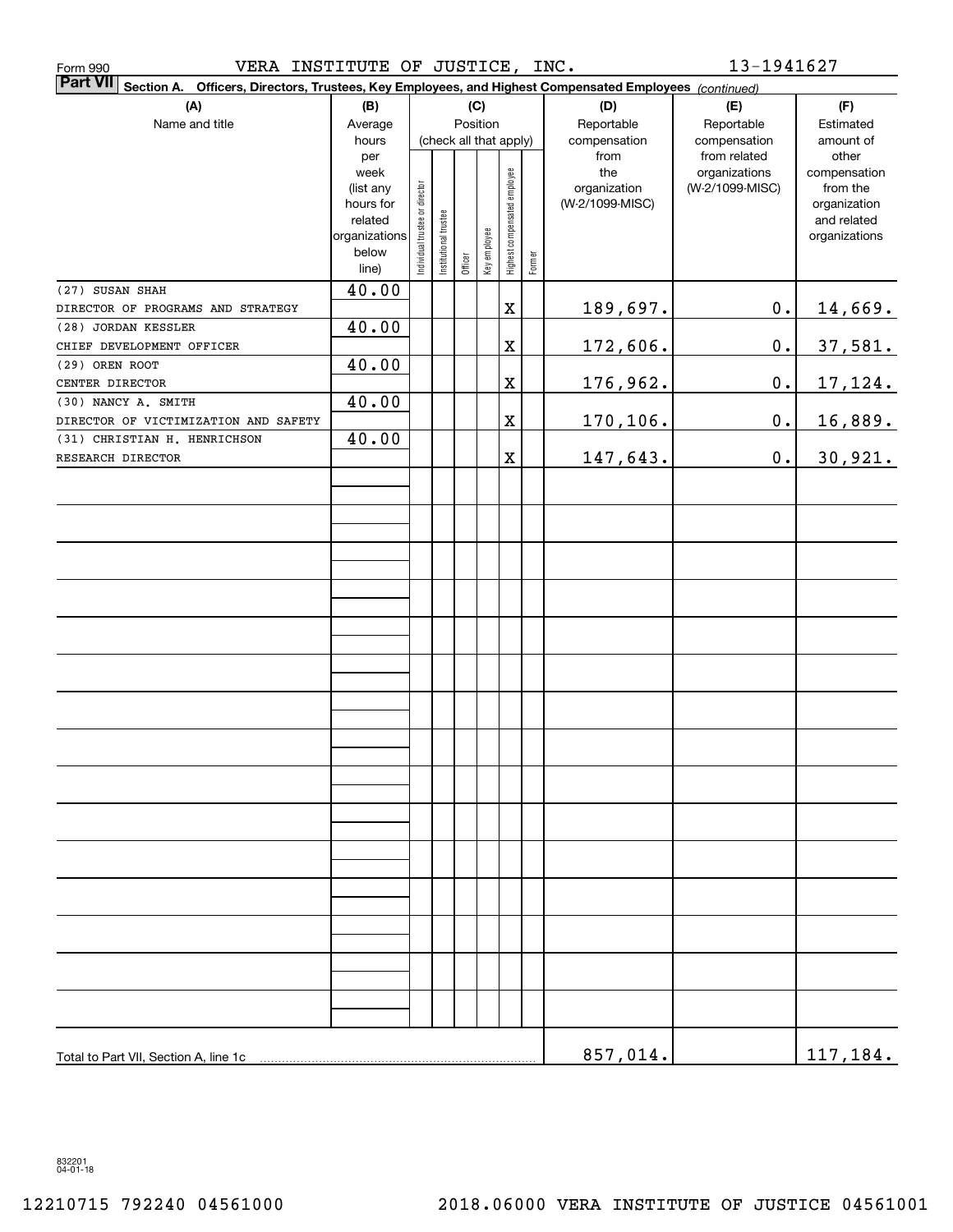|                                                           |                  | Form 990 (2018)                                                                                                      |                                   |                      | VERA INSTITUTE OF JUSTICE, INC. |                                                                                                                                                                                                                                                                                                                                                                                                                                                                                        | 13-1941627                       | Page 9                                                             |
|-----------------------------------------------------------|------------------|----------------------------------------------------------------------------------------------------------------------|-----------------------------------|----------------------|---------------------------------|----------------------------------------------------------------------------------------------------------------------------------------------------------------------------------------------------------------------------------------------------------------------------------------------------------------------------------------------------------------------------------------------------------------------------------------------------------------------------------------|----------------------------------|--------------------------------------------------------------------|
|                                                           | <b>Part VIII</b> | <b>Statement of Revenue</b>                                                                                          |                                   |                      |                                 |                                                                                                                                                                                                                                                                                                                                                                                                                                                                                        |                                  |                                                                    |
|                                                           |                  | Check if Schedule O contains a response or note to any line in this Part VIII                                        |                                   |                      |                                 |                                                                                                                                                                                                                                                                                                                                                                                                                                                                                        |                                  |                                                                    |
|                                                           |                  |                                                                                                                      |                                   |                      | (A)<br>Total revenue            | $\begin{array}{ c c c c c c c c c }\hline \multicolumn{3}{c }{(B)} & \multicolumn{3}{c }{(C)} & \multicolumn{3}{c }{\phantom{a}}\hline \multicolumn{3}{c }{(D)} & \multicolumn{3}{c }{(D)} & \multicolumn{3}{c }{\phantom{a}}\hline \multicolumn{3}{c }{(D)} & \multicolumn{3}{c }{\phantom{a}}\hline \multicolumn{3}{c }{(D)} & \multicolumn{3}{c }{\phantom{a}}\hline \multicolumn{3}{c }{(D)} & \multicolumn{3}{c }{\phantom{a}}\hline$<br>Related or<br>exempt function<br>revenue | Unrelated<br>business<br>revenue | (D)<br>Revenue excluded<br>from tax under<br>sections<br>512 - 514 |
|                                                           |                  | 1 a Federated campaigns                                                                                              | 1a                                |                      |                                 |                                                                                                                                                                                                                                                                                                                                                                                                                                                                                        |                                  |                                                                    |
|                                                           |                  | <b>b</b> Membership dues                                                                                             | 1b                                |                      |                                 |                                                                                                                                                                                                                                                                                                                                                                                                                                                                                        |                                  |                                                                    |
|                                                           |                  | c Fundraising events                                                                                                 | 1 <sub>c</sub>                    | 950,799.             |                                 |                                                                                                                                                                                                                                                                                                                                                                                                                                                                                        |                                  |                                                                    |
|                                                           |                  | d Related organizations                                                                                              | 1d                                |                      |                                 |                                                                                                                                                                                                                                                                                                                                                                                                                                                                                        |                                  |                                                                    |
|                                                           |                  | e Government grants (contributions)                                                                                  | 1e                                | 109,945,225.         |                                 |                                                                                                                                                                                                                                                                                                                                                                                                                                                                                        |                                  |                                                                    |
|                                                           |                  | f All other contributions, gifts, grants, and                                                                        |                                   |                      |                                 |                                                                                                                                                                                                                                                                                                                                                                                                                                                                                        |                                  |                                                                    |
|                                                           |                  | similar amounts not included above                                                                                   | 1f                                | 25,308,376.          |                                 |                                                                                                                                                                                                                                                                                                                                                                                                                                                                                        |                                  |                                                                    |
|                                                           |                  | g Noncash contributions included in lines 1a-1f: \$                                                                  |                                   |                      |                                 |                                                                                                                                                                                                                                                                                                                                                                                                                                                                                        |                                  |                                                                    |
| Contributions, Gifts, Grants<br>and Other Similar Amounts |                  |                                                                                                                      |                                   |                      | 136,204,400.                    |                                                                                                                                                                                                                                                                                                                                                                                                                                                                                        |                                  |                                                                    |
|                                                           |                  |                                                                                                                      |                                   | <b>Business Code</b> |                                 |                                                                                                                                                                                                                                                                                                                                                                                                                                                                                        |                                  |                                                                    |
|                                                           | 2 a              | <u> 1989 - Andrea Stadt, fransk politiker (d. 1989)</u>                                                              |                                   |                      |                                 |                                                                                                                                                                                                                                                                                                                                                                                                                                                                                        |                                  |                                                                    |
|                                                           | b                | <u> 2008 - John Stone, Amerikaans en Stone († 18</u>                                                                 |                                   |                      |                                 |                                                                                                                                                                                                                                                                                                                                                                                                                                                                                        |                                  |                                                                    |
|                                                           | с                | <u> Alexandria de la contrada de la contrada de la contrada de la contrada de la contrada de la contrada de la c</u> |                                   |                      |                                 |                                                                                                                                                                                                                                                                                                                                                                                                                                                                                        |                                  |                                                                    |
|                                                           | d                | <u> 1989 - Johann Stein, mars an de Brasilia (b. 1989)</u>                                                           |                                   |                      |                                 |                                                                                                                                                                                                                                                                                                                                                                                                                                                                                        |                                  |                                                                    |
| Program Service<br>Revenue                                | е                |                                                                                                                      |                                   |                      |                                 |                                                                                                                                                                                                                                                                                                                                                                                                                                                                                        |                                  |                                                                    |
|                                                           |                  |                                                                                                                      |                                   |                      |                                 |                                                                                                                                                                                                                                                                                                                                                                                                                                                                                        |                                  |                                                                    |
|                                                           |                  |                                                                                                                      |                                   |                      |                                 |                                                                                                                                                                                                                                                                                                                                                                                                                                                                                        |                                  |                                                                    |
|                                                           | З                | Investment income (including dividends, interest, and                                                                |                                   |                      |                                 |                                                                                                                                                                                                                                                                                                                                                                                                                                                                                        |                                  |                                                                    |
|                                                           |                  |                                                                                                                      |                                   | ▶                    | 1,003,196.                      |                                                                                                                                                                                                                                                                                                                                                                                                                                                                                        |                                  | 1,003,196.                                                         |
|                                                           | 4                | Income from investment of tax-exempt bond proceeds                                                                   |                                   |                      |                                 |                                                                                                                                                                                                                                                                                                                                                                                                                                                                                        |                                  |                                                                    |
|                                                           | 5                |                                                                                                                      |                                   |                      |                                 |                                                                                                                                                                                                                                                                                                                                                                                                                                                                                        |                                  |                                                                    |
|                                                           |                  |                                                                                                                      | (i) Real                          | (ii) Personal        |                                 |                                                                                                                                                                                                                                                                                                                                                                                                                                                                                        |                                  |                                                                    |
|                                                           |                  |                                                                                                                      | and the control of the control of |                      |                                 |                                                                                                                                                                                                                                                                                                                                                                                                                                                                                        |                                  |                                                                    |
|                                                           |                  | <b>b</b> Less: rental expenses                                                                                       |                                   |                      |                                 |                                                                                                                                                                                                                                                                                                                                                                                                                                                                                        |                                  |                                                                    |
|                                                           |                  | c Rental income or (loss)                                                                                            |                                   |                      |                                 |                                                                                                                                                                                                                                                                                                                                                                                                                                                                                        |                                  |                                                                    |
|                                                           |                  |                                                                                                                      |                                   |                      |                                 |                                                                                                                                                                                                                                                                                                                                                                                                                                                                                        |                                  |                                                                    |
|                                                           |                  | 7 a Gross amount from sales of                                                                                       | (i) Securities                    | (ii) Other           |                                 |                                                                                                                                                                                                                                                                                                                                                                                                                                                                                        |                                  |                                                                    |
|                                                           |                  | assets other than inventory                                                                                          | 23, 775, 069.                     |                      |                                 |                                                                                                                                                                                                                                                                                                                                                                                                                                                                                        |                                  |                                                                    |
|                                                           |                  | <b>b</b> Less: cost or other basis                                                                                   |                                   |                      |                                 |                                                                                                                                                                                                                                                                                                                                                                                                                                                                                        |                                  |                                                                    |
|                                                           |                  | and sales expenses                                                                                                   | 23,757,201.<br>17,868.            |                      |                                 |                                                                                                                                                                                                                                                                                                                                                                                                                                                                                        |                                  |                                                                    |
|                                                           |                  |                                                                                                                      |                                   |                      | 17,868.                         |                                                                                                                                                                                                                                                                                                                                                                                                                                                                                        |                                  |                                                                    |
|                                                           |                  |                                                                                                                      |                                   |                      |                                 |                                                                                                                                                                                                                                                                                                                                                                                                                                                                                        |                                  | 17,868.                                                            |
|                                                           |                  | 8 a Gross income from fundraising events (not<br>$950, 799.$ of<br>including \$                                      |                                   |                      |                                 |                                                                                                                                                                                                                                                                                                                                                                                                                                                                                        |                                  |                                                                    |
| <b>Other Revenue</b>                                      |                  | contributions reported on line 1c). See                                                                              |                                   |                      |                                 |                                                                                                                                                                                                                                                                                                                                                                                                                                                                                        |                                  |                                                                    |
|                                                           |                  |                                                                                                                      |                                   | 179,500.             |                                 |                                                                                                                                                                                                                                                                                                                                                                                                                                                                                        |                                  |                                                                    |
|                                                           |                  | <b>b</b> Less: direct expenses <i>manually contained</i>                                                             | $\mathbf b$                       | 185,835.             |                                 |                                                                                                                                                                                                                                                                                                                                                                                                                                                                                        |                                  |                                                                    |
|                                                           |                  | c Net income or (loss) from fundraising events                                                                       |                                   | ▶<br>.               | $-6, 335.$                      |                                                                                                                                                                                                                                                                                                                                                                                                                                                                                        |                                  | $-6, 335.$                                                         |
|                                                           |                  | <b>9 a</b> Gross income from gaming activities. See                                                                  |                                   |                      |                                 |                                                                                                                                                                                                                                                                                                                                                                                                                                                                                        |                                  |                                                                    |
|                                                           |                  |                                                                                                                      |                                   |                      |                                 |                                                                                                                                                                                                                                                                                                                                                                                                                                                                                        |                                  |                                                                    |
|                                                           |                  | <b>b</b> Less: direct expenses <b>manually contained</b>                                                             | b                                 |                      |                                 |                                                                                                                                                                                                                                                                                                                                                                                                                                                                                        |                                  |                                                                    |
|                                                           |                  |                                                                                                                      |                                   |                      |                                 |                                                                                                                                                                                                                                                                                                                                                                                                                                                                                        |                                  |                                                                    |
|                                                           |                  | 10 a Gross sales of inventory, less returns                                                                          |                                   |                      |                                 |                                                                                                                                                                                                                                                                                                                                                                                                                                                                                        |                                  |                                                                    |
|                                                           |                  |                                                                                                                      |                                   |                      |                                 |                                                                                                                                                                                                                                                                                                                                                                                                                                                                                        |                                  |                                                                    |
|                                                           |                  |                                                                                                                      | $\mathbf b$                       |                      |                                 |                                                                                                                                                                                                                                                                                                                                                                                                                                                                                        |                                  |                                                                    |
|                                                           |                  | c Net income or (loss) from sales of inventory                                                                       |                                   |                      |                                 |                                                                                                                                                                                                                                                                                                                                                                                                                                                                                        |                                  |                                                                    |
|                                                           |                  | Miscellaneous Revenue                                                                                                |                                   | <b>Business Code</b> |                                 |                                                                                                                                                                                                                                                                                                                                                                                                                                                                                        |                                  |                                                                    |
|                                                           | 11 a             | TECH ASSISTANCE FEES                                                                                                 |                                   | 900099               | 150,027.                        | 150,027.                                                                                                                                                                                                                                                                                                                                                                                                                                                                               |                                  |                                                                    |
|                                                           |                  | <b>b</b> MISCELLANEOUS                                                                                               |                                   | 900099               | 125,534.                        | 125,534.                                                                                                                                                                                                                                                                                                                                                                                                                                                                               |                                  |                                                                    |
|                                                           |                  | <b>c</b> PUBLICATION SALES                                                                                           |                                   | 900099               | 33,466.                         | 33,466.                                                                                                                                                                                                                                                                                                                                                                                                                                                                                |                                  |                                                                    |
|                                                           |                  |                                                                                                                      |                                   | 900099               |                                 |                                                                                                                                                                                                                                                                                                                                                                                                                                                                                        |                                  |                                                                    |
|                                                           |                  |                                                                                                                      |                                   |                      | 309,027.                        |                                                                                                                                                                                                                                                                                                                                                                                                                                                                                        |                                  |                                                                    |
|                                                           | 12               |                                                                                                                      |                                   |                      | 137, 528, 156.                  | 309,027.                                                                                                                                                                                                                                                                                                                                                                                                                                                                               | 0.                               | 1,014,729.                                                         |

832009 12-31-18

Form (2018) **990**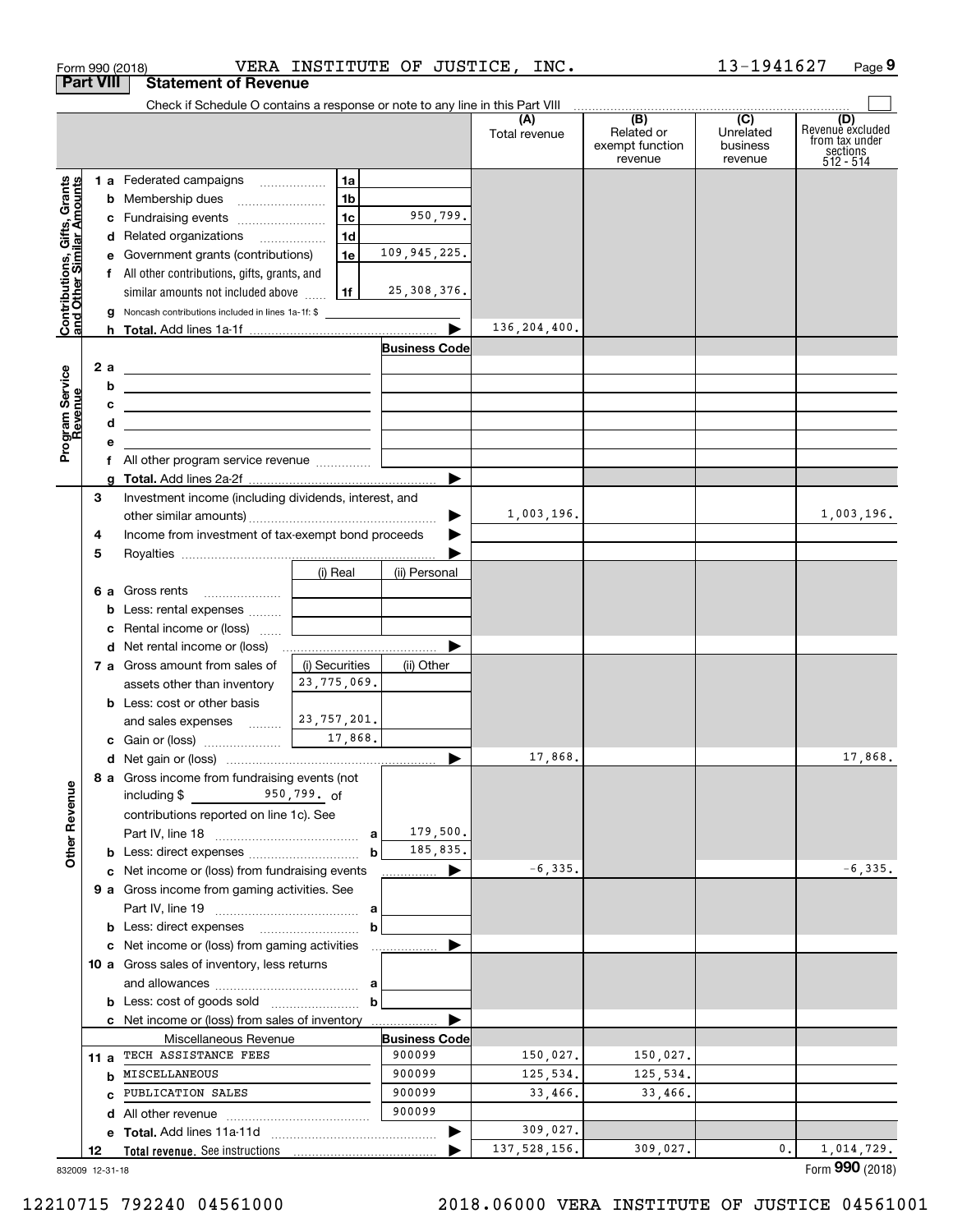$_{\rm Form}$   $_{990}$  (2018) <code>VERA INSTITUTE OF JUSTICE, INC.</code>  $13\text{--}1941627$   $_{\rm Page}$ **Part IX Statement of Functional Expenses**

*Section 501(c)(3) and 501(c)(4) organizations must complete all columns. All other organizations must complete column (A).*

|              | Check if Schedule O contains a response or note to any line in this Part IX                     |                          |                                     |                                           |                                |  |  |  |  |  |
|--------------|-------------------------------------------------------------------------------------------------|--------------------------|-------------------------------------|-------------------------------------------|--------------------------------|--|--|--|--|--|
|              | Do not include amounts reported on lines 6b,<br>7b, 8b, 9b, and 10b of Part VIII.               | (A)<br>Total expenses    | (B)<br>Program service<br>expenses  | (C)<br>Management and<br>general expenses | (D)<br>Fundraising<br>expenses |  |  |  |  |  |
| $\mathbf{1}$ | Grants and other assistance to domestic organizations                                           |                          |                                     |                                           |                                |  |  |  |  |  |
|              | and domestic governments. See Part IV, line 21                                                  | 1,949,040.               | 1,949,040.                          |                                           |                                |  |  |  |  |  |
| $\mathbf{2}$ | Grants and other assistance to domestic                                                         |                          |                                     |                                           |                                |  |  |  |  |  |
|              | individuals. See Part IV, line 22                                                               |                          |                                     |                                           |                                |  |  |  |  |  |
| 3            | Grants and other assistance to foreign                                                          |                          |                                     |                                           |                                |  |  |  |  |  |
|              | organizations, foreign governments, and foreign                                                 |                          |                                     |                                           |                                |  |  |  |  |  |
|              | individuals. See Part IV, lines 15 and 16                                                       |                          |                                     |                                           |                                |  |  |  |  |  |
| 4            | Benefits paid to or for members                                                                 |                          |                                     |                                           |                                |  |  |  |  |  |
| 5            | Compensation of current officers, directors,                                                    |                          |                                     |                                           |                                |  |  |  |  |  |
|              |                                                                                                 | 1,390,646.               | 40,208.                             | 1, 211, 425.                              | 139,013.                       |  |  |  |  |  |
| 6            | Compensation not included above, to disqualified                                                |                          |                                     |                                           |                                |  |  |  |  |  |
|              | persons (as defined under section 4958(f)(1)) and                                               |                          |                                     |                                           |                                |  |  |  |  |  |
|              | persons described in section 4958(c)(3)(B)                                                      |                          |                                     |                                           |                                |  |  |  |  |  |
| 7            | Other salaries and wages                                                                        | 17,478,785.              | 14, 217, 973.                       | 2,839,960.                                | 420,852.                       |  |  |  |  |  |
| 8            | Pension plan accruals and contributions (include                                                |                          |                                     |                                           |                                |  |  |  |  |  |
|              | section 401(k) and 403(b) employer contributions)                                               | 493,566.<br>2,853,580.   | 432,278.<br>$\overline{2,247,939.}$ | 54,918.<br>$\overline{555,110}$ .         | $\frac{6,370}{50,531}$         |  |  |  |  |  |
| 9            |                                                                                                 | 1,358,256.               |                                     | 289,372.                                  | 29,417.                        |  |  |  |  |  |
| 10           |                                                                                                 |                          | 1,039,467.                          |                                           |                                |  |  |  |  |  |
| 11           | Fees for services (non-employees):                                                              |                          |                                     |                                           |                                |  |  |  |  |  |
| a            |                                                                                                 |                          |                                     |                                           |                                |  |  |  |  |  |
| b<br>c       |                                                                                                 | 131,494.                 |                                     | 131,494.                                  |                                |  |  |  |  |  |
| d            |                                                                                                 | 865,838.                 |                                     | 865,838.                                  |                                |  |  |  |  |  |
|              | Professional fundraising services. See Part IV, line 17                                         | 62,000.                  |                                     |                                           | 62,000.                        |  |  |  |  |  |
| f            |                                                                                                 | 130,419.                 |                                     | 130,419.                                  |                                |  |  |  |  |  |
|              | Other. (If line 11g amount exceeds 10% of line 25,                                              |                          |                                     |                                           |                                |  |  |  |  |  |
|              | column (A) amount, list line 11g expenses on Sch O.)                                            | 7,430,485.               | 6, 355, 079.                        | 863,068.                                  | 212,338.                       |  |  |  |  |  |
| 12           |                                                                                                 |                          |                                     |                                           |                                |  |  |  |  |  |
| 13           |                                                                                                 | 879,039.                 | 317, 156.                           | 497,747.                                  | 64, 136.                       |  |  |  |  |  |
| 14           |                                                                                                 |                          |                                     |                                           |                                |  |  |  |  |  |
| 15           |                                                                                                 |                          |                                     |                                           |                                |  |  |  |  |  |
| 16           |                                                                                                 | 2,772,700.               | 1,821,373.                          | 933,086.                                  | 18,241.                        |  |  |  |  |  |
| 17           | Travel                                                                                          | 3,069,378.               | 2,324,592.                          | 538,798.                                  | 205,988.                       |  |  |  |  |  |
| 18           | Payments of travel or entertainment expenses                                                    |                          |                                     |                                           |                                |  |  |  |  |  |
|              | for any federal, state, or local public officials                                               |                          |                                     |                                           |                                |  |  |  |  |  |
| 19           | Conferences, conventions, and meetings                                                          |                          |                                     |                                           |                                |  |  |  |  |  |
| 20           | Interest                                                                                        |                          |                                     |                                           |                                |  |  |  |  |  |
| 21<br>22     | Depreciation, depletion, and amortization                                                       | 200, 555.                |                                     | $\overline{200, 555}$ .                   |                                |  |  |  |  |  |
| 23           | Insurance                                                                                       | 172,423.                 | 14,364.                             | 158,059.                                  |                                |  |  |  |  |  |
| 24           | Other expenses. Itemize expenses not covered                                                    |                          |                                     |                                           |                                |  |  |  |  |  |
|              | above. (List miscellaneous expenses in line 24e. If line                                        |                          |                                     |                                           |                                |  |  |  |  |  |
|              | 24e amount exceeds 10% of line 25, column (A)<br>amount, list line 24e expenses on Schedule O.) |                          |                                     |                                           |                                |  |  |  |  |  |
| a            | <b>SUBCONTRACTORS</b>                                                                           | 87, 321, 357.            | 87, 321, 357.                       |                                           |                                |  |  |  |  |  |
| b            | MISCELLANEOUS EXPENSE                                                                           | 903, 618.                | 327,765.                            | 518, 566.                                 | 57,287.                        |  |  |  |  |  |
| C            | EQUIPMENT REPAIRS & REN                                                                         | 662, 131.                | 90,887.                             | 571, 244.                                 |                                |  |  |  |  |  |
| d            | TRAINING                                                                                        | 117,567.                 | 17,491.                             | 98, 150.                                  | 1,926.                         |  |  |  |  |  |
| е            | All other expenses                                                                              | 17,937.                  | 17,937.                             |                                           |                                |  |  |  |  |  |
| 25           | Total functional expenses. Add lines 1 through 24e                                              | 130,260,814.118,534,906. |                                     | 10,457,809.                               | 1, 268, 099.                   |  |  |  |  |  |
| 26           | Joint costs. Complete this line only if the organization                                        |                          |                                     |                                           |                                |  |  |  |  |  |
|              | reported in column (B) joint costs from a combined                                              |                          |                                     |                                           |                                |  |  |  |  |  |
|              | educational campaign and fundraising solicitation.                                              |                          |                                     |                                           |                                |  |  |  |  |  |
|              | Check here $\blacktriangleright$<br>if following SOP 98-2 (ASC 958-720)                         |                          |                                     |                                           |                                |  |  |  |  |  |

832010 12-31-18

Form (2018) **990**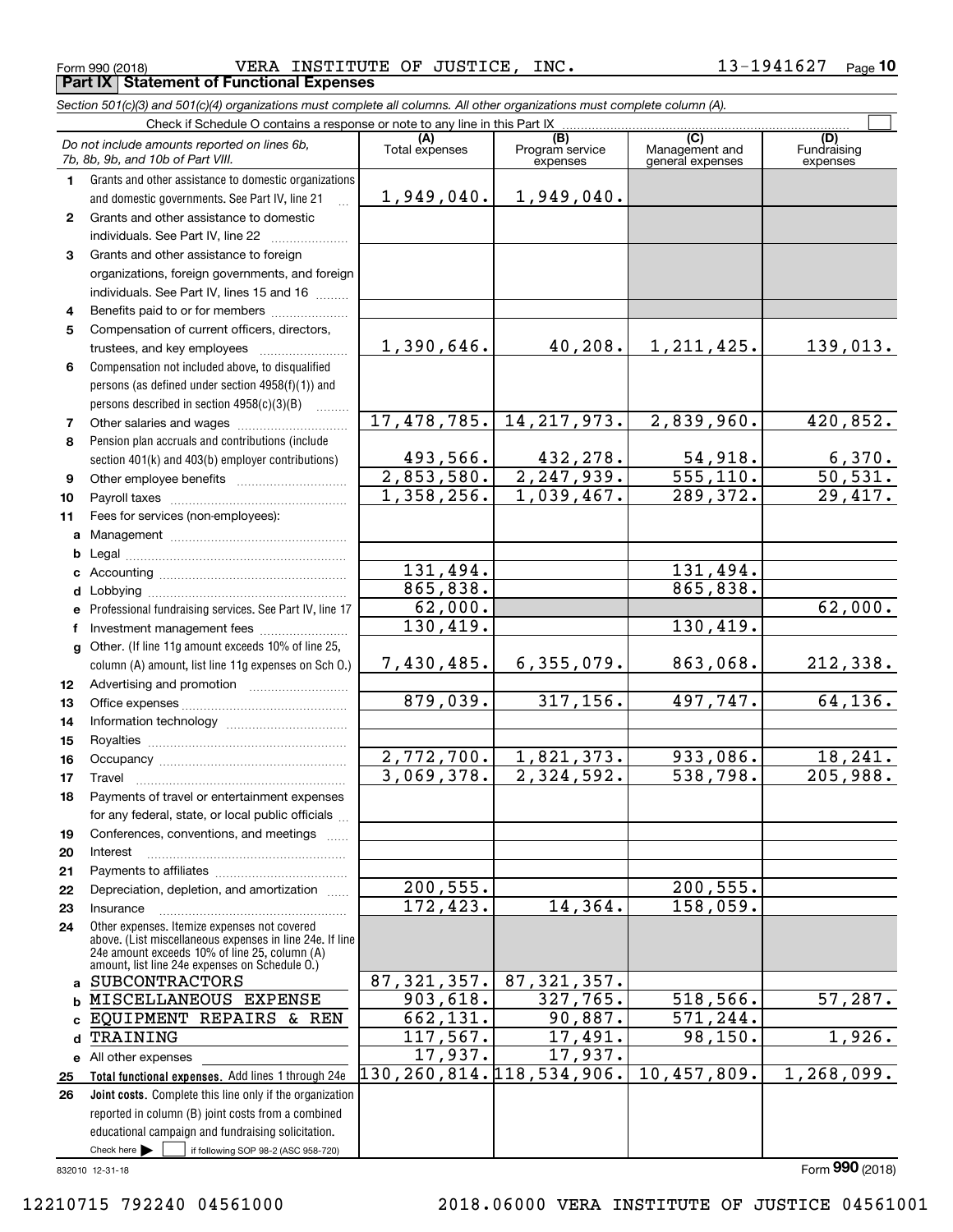#### $_{\rm Form}$   $_{990}$  (2018) <code>VERA INSTITUTE OF JUSTICE, INC.</code>  $13\text{--}1941627$   $_{\rm Page}$ **Part X Balance Sheet**

**11**

|                             |          | Check if Schedule O contains a response or note to any line in this Part X                                                                                                                                                     |                           |                |                           |                         |                    |
|-----------------------------|----------|--------------------------------------------------------------------------------------------------------------------------------------------------------------------------------------------------------------------------------|---------------------------|----------------|---------------------------|-------------------------|--------------------|
|                             |          |                                                                                                                                                                                                                                |                           |                | (A)<br>Beginning of year  |                         | (B)<br>End of year |
|                             | 1        |                                                                                                                                                                                                                                |                           |                | 5,861,330.                | $\mathbf{1}$            | 16,087,081.        |
|                             | 2        |                                                                                                                                                                                                                                |                           |                | $\overline{10,829,010}$ . | $\mathbf{2}$            | 9,888,129.         |
|                             | 3        |                                                                                                                                                                                                                                |                           |                | $\overline{39,103,876}$ . | 3                       | 39,746,480.        |
|                             | 4        |                                                                                                                                                                                                                                |                           |                |                           | $\overline{\mathbf{4}}$ |                    |
|                             | 5        | Loans and other receivables from current and former officers, directors,                                                                                                                                                       |                           |                |                           |                         |                    |
|                             |          | trustees, key employees, and highest compensated employees. Complete                                                                                                                                                           |                           |                |                           |                         |                    |
|                             |          |                                                                                                                                                                                                                                |                           |                |                           | 5                       |                    |
|                             | 6        | Loans and other receivables from other disqualified persons (as defined under                                                                                                                                                  |                           |                |                           |                         |                    |
|                             |          | section 4958(f)(1)), persons described in section 4958(c)(3)(B), and contributing                                                                                                                                              |                           |                |                           |                         |                    |
|                             |          | employers and sponsoring organizations of section 501(c)(9) voluntary                                                                                                                                                          |                           |                |                           |                         |                    |
|                             |          | employees' beneficiary organizations (see instr). Complete Part II of Sch L                                                                                                                                                    |                           |                |                           | 6                       |                    |
| Assets                      | 7        |                                                                                                                                                                                                                                |                           | $\overline{7}$ |                           |                         |                    |
|                             | 8        |                                                                                                                                                                                                                                |                           |                |                           | 8                       |                    |
|                             | 9        | Prepaid expenses and deferred charges                                                                                                                                                                                          |                           |                | $\overline{296,761}$ .    | $\boldsymbol{9}$        | 79,608.            |
|                             |          | 10a Land, buildings, and equipment: cost or other                                                                                                                                                                              |                           |                |                           |                         |                    |
|                             |          | basis. Complete Part VI of Schedule D  10a                                                                                                                                                                                     |                           | 3,836,860.     |                           |                         |                    |
|                             |          | <u> </u> 10b  <br><b>b</b> Less: accumulated depreciation                                                                                                                                                                      | 2,002,480.                | 365, 128.      | 10 <sub>c</sub>           | 1,834,380.              |                    |
|                             | 11       |                                                                                                                                                                                                                                | $\overline{27,944,457}$ . | 11             | 32,693,316.               |                         |                    |
|                             | 12       |                                                                                                                                                                                                                                |                           | 12             |                           |                         |                    |
|                             | 13       |                                                                                                                                                                                                                                |                           | 13             |                           |                         |                    |
|                             | 14       |                                                                                                                                                                                                                                |                           | 14             |                           |                         |                    |
|                             | 15       |                                                                                                                                                                                                                                |                           |                | 32,317,773.               | 15                      | 36,012,954.        |
|                             | 16       |                                                                                                                                                                                                                                |                           |                | 116, 718, 335.            | 16                      | 136, 341, 948.     |
|                             | 17       |                                                                                                                                                                                                                                | 13,747,501.               | 17             | 22, 264, 795.             |                         |                    |
|                             | 18       |                                                                                                                                                                                                                                |                           | 18             |                           |                         |                    |
|                             | 19       | Deferred revenue manual contracts and contracts are contracted and contract and contract are contracted and contract are contracted and contract are contracted and contract are contracted and contract are contracted and co |                           |                | 778,468.                  | 19                      | 20,000.            |
|                             | 20       |                                                                                                                                                                                                                                |                           |                |                           | 20                      |                    |
|                             | 21       | Escrow or custodial account liability. Complete Part IV of Schedule D                                                                                                                                                          |                           |                | 32,000,000.               | 21                      | 35,000,000.        |
|                             | 22       | Loans and other payables to current and former officers, directors, trustees,                                                                                                                                                  |                           |                |                           |                         |                    |
|                             |          | key employees, highest compensated employees, and disqualified persons.                                                                                                                                                        |                           |                |                           |                         |                    |
| Liabilities                 |          |                                                                                                                                                                                                                                |                           |                | 1,265.                    | 22                      |                    |
|                             | 23<br>24 | Secured mortgages and notes payable to unrelated third parties                                                                                                                                                                 |                           |                |                           | 23<br>24                |                    |
|                             | 25       | Other liabilities (including federal income tax, payables to related third                                                                                                                                                     |                           |                |                           |                         |                    |
|                             |          | parties, and other liabilities not included on lines 17-24). Complete Part X of                                                                                                                                                |                           |                |                           |                         |                    |
|                             |          | Schedule D                                                                                                                                                                                                                     |                           |                | 803,088.                  | 25                      | 805,969.           |
|                             | 26       |                                                                                                                                                                                                                                |                           |                | 47, 330, 322.             | 26                      | 58,090,764.        |
|                             |          | Organizations that follow SFAS 117 (ASC 958), check here $\blacktriangleright \begin{array}{c} \boxed{X} \end{array}$ and                                                                                                      |                           |                |                           |                         |                    |
|                             |          | complete lines 27 through 29, and lines 33 and 34.                                                                                                                                                                             |                           |                |                           |                         |                    |
|                             | 27       |                                                                                                                                                                                                                                |                           |                | 38,611,935.               | 27                      | 48,560,245.        |
|                             | 28       |                                                                                                                                                                                                                                |                           |                | 30, 192, 078.             | 28                      | 28,773,939.        |
|                             | 29       | Permanently restricted net assets                                                                                                                                                                                              |                           |                | 584,000.                  | 29                      | 917,000.           |
| Net Assets or Fund Balances |          | Organizations that do not follow SFAS 117 (ASC 958), check here ▶ │                                                                                                                                                            |                           |                |                           |                         |                    |
|                             |          | and complete lines 30 through 34.                                                                                                                                                                                              |                           |                |                           |                         |                    |
|                             | 30       |                                                                                                                                                                                                                                |                           |                |                           | 30                      |                    |
|                             | 31       | Paid-in or capital surplus, or land, building, or equipment fund                                                                                                                                                               |                           |                |                           | 31                      |                    |
|                             | 32       | Retained earnings, endowment, accumulated income, or other funds                                                                                                                                                               |                           |                |                           | 32                      |                    |
|                             | 33       |                                                                                                                                                                                                                                |                           |                | 69,388,013.               | 33                      | 78, 251, 184.      |
|                             | 34       |                                                                                                                                                                                                                                |                           |                | 116,718,335.              | 34                      | 136, 341, 948.     |

Form (2018) **990**

 $\overline{\phantom{0}}$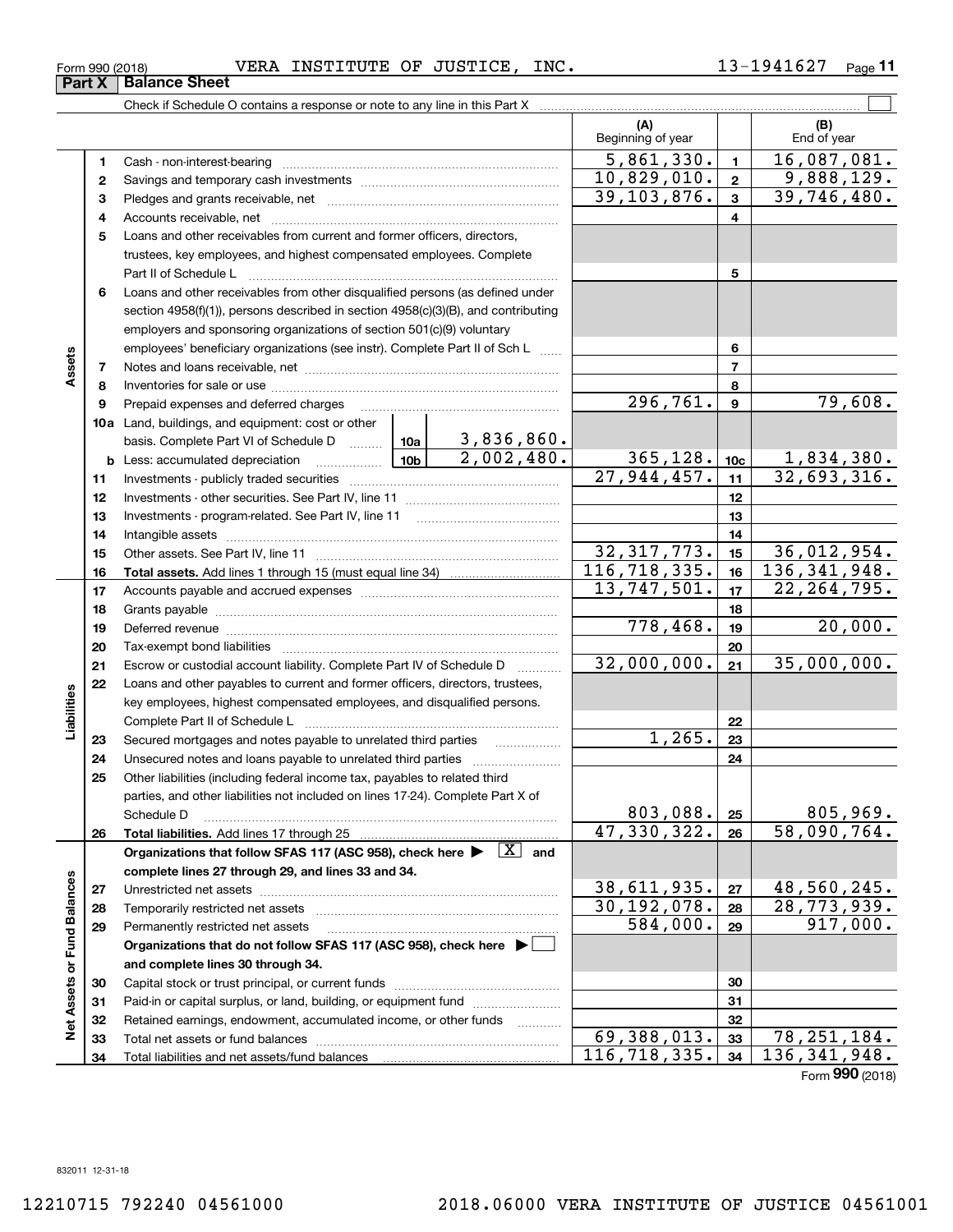|    | VERA INSTITUTE OF JUSTICE, INC.<br>Form 990 (2018)                                                                              |                         | 13-1941627   |                |          | $P_{\text{aqe}}$ 12   |  |
|----|---------------------------------------------------------------------------------------------------------------------------------|-------------------------|--------------|----------------|----------|-----------------------|--|
|    | <b>Part XI   Reconciliation of Net Assets</b>                                                                                   |                         |              |                |          |                       |  |
|    | Check if Schedule O contains a response or note to any line in this Part XI                                                     |                         |              |                |          |                       |  |
|    |                                                                                                                                 |                         |              |                |          |                       |  |
| 1  | Total revenue (must equal Part VIII, column (A), line 12)                                                                       | $\mathbf{1}$            | 137,528,156. |                |          |                       |  |
| 2  | Total expenses (must equal Part IX, column (A), line 25)                                                                        | $\mathbf{2}$            | 130,260,814. |                |          |                       |  |
| 3  | Revenue less expenses. Subtract line 2 from line 1                                                                              | 3                       |              | 7,267,342.     |          |                       |  |
| 4  |                                                                                                                                 | $\overline{\mathbf{4}}$ |              | 69,388,013.    |          |                       |  |
| 5  | Net unrealized gains (losses) on investments                                                                                    | 5                       |              | 1,595,829.     |          |                       |  |
| 6  | Donated services and use of facilities                                                                                          | 6                       |              |                |          |                       |  |
| 7  | Investment expenses                                                                                                             | $\overline{7}$          |              |                |          |                       |  |
| 8  | Prior period adjustments                                                                                                        | 8                       |              |                |          |                       |  |
| 9  |                                                                                                                                 | 9                       |              |                |          | 0.                    |  |
| 10 | Net assets or fund balances at end of year. Combine lines 3 through 9 (must equal Part X, line 33,                              |                         |              |                |          |                       |  |
|    | column (B))                                                                                                                     | 10                      |              | 78, 251, 184.  |          |                       |  |
|    | Part XII Financial Statements and Reporting                                                                                     |                         |              |                |          |                       |  |
|    |                                                                                                                                 |                         |              |                |          | $\overline{\text{X}}$ |  |
|    |                                                                                                                                 |                         |              |                | Yes      | No                    |  |
| 1  | $\boxed{\text{X}}$ Accrual<br>Accounting method used to prepare the Form 990: <u>I</u> Cash<br>Other                            |                         |              |                |          |                       |  |
|    | If the organization changed its method of accounting from a prior year or checked "Other," explain in Schedule O.               |                         |              |                |          |                       |  |
|    | 2a Were the organization's financial statements compiled or reviewed by an independent accountant?                              |                         |              | 2a             |          | X                     |  |
|    | If "Yes," check a box below to indicate whether the financial statements for the year were compiled or reviewed on a            |                         |              |                |          |                       |  |
|    | separate basis, consolidated basis, or both:                                                                                    |                         |              |                |          |                       |  |
|    | Separate basis<br>Both consolidated and separate basis<br>Consolidated basis                                                    |                         |              |                |          |                       |  |
|    | <b>b</b> Were the organization's financial statements audited by an independent accountant?                                     |                         |              | 2 <sub>b</sub> | X        |                       |  |
|    | If "Yes," check a box below to indicate whether the financial statements for the year were audited on a separate basis,         |                         |              |                |          |                       |  |
|    | consolidated basis, or both:                                                                                                    |                         |              |                |          |                       |  |
|    | $ \mathbf{X} $ Separate basis<br><b>Consolidated basis</b><br>Both consolidated and separate basis                              |                         |              |                |          |                       |  |
|    | c If "Yes" to line 2a or 2b, does the organization have a committee that assumes responsibility for oversight of the audit,     |                         |              |                |          |                       |  |
|    | review, or compilation of its financial statements and selection of an independent accountant?                                  |                         |              | 2c             | x        |                       |  |
|    | If the organization changed either its oversight process or selection process during the tax year, explain in Schedule O.       |                         |              |                |          |                       |  |
|    | 3a As a result of a federal award, was the organization required to undergo an audit or audits as set forth in the Single Audit |                         |              |                |          |                       |  |
|    |                                                                                                                                 |                         |              | За             | X        |                       |  |
|    | b If "Yes," did the organization undergo the required audit or audits? If the organization did not undergo the required audit   |                         |              |                |          |                       |  |
|    | or audits, explain why in Schedule O and describe any steps taken to undergo such audits                                        |                         |              | 3 <sub>b</sub> | x<br>nnn |                       |  |

Form (2018) **990**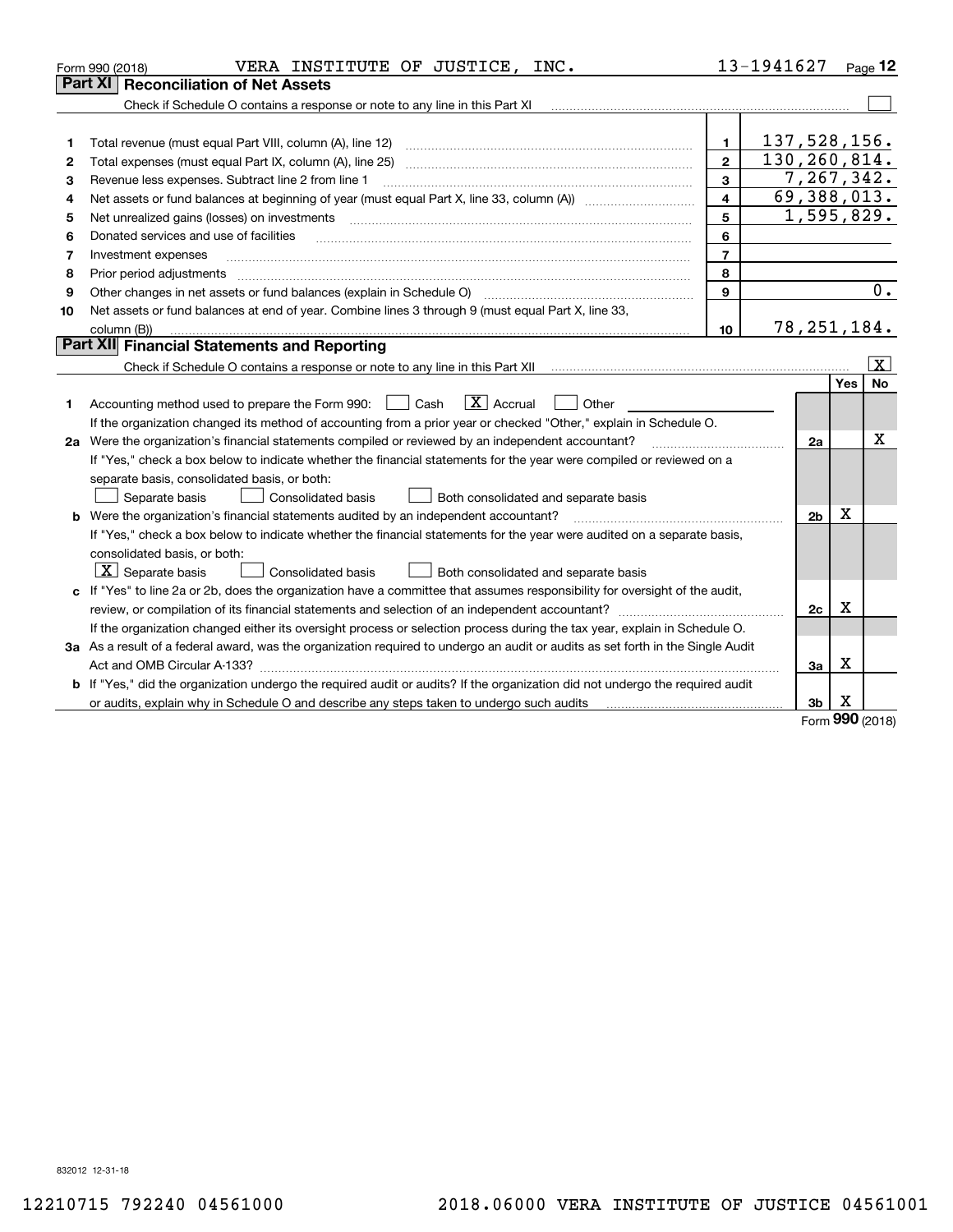| <b>SCHEDULE A</b> |
|-------------------|
|-------------------|

|  |  |  | (Form 990 or 990-EZ) |  |
|--|--|--|----------------------|--|
|--|--|--|----------------------|--|

### **Public Charity Status and Public Support**

**Complete if the organization is a section 501(c)(3) organization or a section 4947(a)(1) nonexempt charitable trust. | Attach to Form 990 or Form 990-EZ.** 

| OMB No 1545-0047                    |
|-------------------------------------|
| 2018                                |
| <b>Open to Public</b><br>Inspection |

|               |                     | Department of the Treasury<br>Internal Revenue Service                                                                                    |                                             |                                                                        | ▶ Attach to Form 990 or Form 990-EZ.                                                                                                          |     |                                                                |                            |  | <b>Open to Public</b><br>Inspection   |  |  |
|---------------|---------------------|-------------------------------------------------------------------------------------------------------------------------------------------|---------------------------------------------|------------------------------------------------------------------------|-----------------------------------------------------------------------------------------------------------------------------------------------|-----|----------------------------------------------------------------|----------------------------|--|---------------------------------------|--|--|
|               |                     |                                                                                                                                           |                                             |                                                                        | Go to www.irs.gov/Form990 for instructions and the latest information.                                                                        |     |                                                                |                            |  |                                       |  |  |
|               |                     | Name of the organization                                                                                                                  |                                             |                                                                        |                                                                                                                                               |     |                                                                |                            |  | <b>Employer identification number</b> |  |  |
| <b>Part I</b> |                     |                                                                                                                                           |                                             |                                                                        | VERA INSTITUTE OF JUSTICE, INC.                                                                                                               |     |                                                                |                            |  | 13-1941627                            |  |  |
|               |                     |                                                                                                                                           |                                             |                                                                        | Reason for Public Charity Status (All organizations must complete this part.) See instructions.                                               |     |                                                                |                            |  |                                       |  |  |
|               |                     |                                                                                                                                           |                                             |                                                                        | The organization is not a private foundation because it is: (For lines 1 through 12, check only one box.)                                     |     |                                                                |                            |  |                                       |  |  |
| 1             |                     |                                                                                                                                           |                                             |                                                                        | A church, convention of churches, or association of churches described in section 170(b)(1)(A)(i).                                            |     |                                                                |                            |  |                                       |  |  |
| 2             |                     |                                                                                                                                           |                                             |                                                                        | A school described in section 170(b)(1)(A)(ii). (Attach Schedule E (Form 990 or 990-EZ).)                                                     |     |                                                                |                            |  |                                       |  |  |
| 3             |                     |                                                                                                                                           |                                             |                                                                        | A hospital or a cooperative hospital service organization described in section 170(b)(1)(A)(iii).                                             |     |                                                                |                            |  |                                       |  |  |
| 4             |                     |                                                                                                                                           |                                             |                                                                        | A medical research organization operated in conjunction with a hospital described in section 170(b)(1)(A)(iii). Enter the hospital's name,    |     |                                                                |                            |  |                                       |  |  |
|               |                     | city, and state:                                                                                                                          |                                             |                                                                        |                                                                                                                                               |     |                                                                |                            |  |                                       |  |  |
| 5             |                     |                                                                                                                                           |                                             |                                                                        | An organization operated for the benefit of a college or university owned or operated by a governmental unit described in                     |     |                                                                |                            |  |                                       |  |  |
|               |                     |                                                                                                                                           |                                             | section 170(b)(1)(A)(iv). (Complete Part II.)                          |                                                                                                                                               |     |                                                                |                            |  |                                       |  |  |
| 6             |                     |                                                                                                                                           |                                             |                                                                        | A federal, state, or local government or governmental unit described in section 170(b)(1)(A)(v).                                              |     |                                                                |                            |  |                                       |  |  |
| 7             | $\lfloor x \rfloor$ | An organization that normally receives a substantial part of its support from a governmental unit or from the general public described in |                                             |                                                                        |                                                                                                                                               |     |                                                                |                            |  |                                       |  |  |
|               |                     |                                                                                                                                           |                                             | section 170(b)(1)(A)(vi). (Complete Part II.)                          |                                                                                                                                               |     |                                                                |                            |  |                                       |  |  |
| 8             |                     |                                                                                                                                           |                                             |                                                                        | A community trust described in section 170(b)(1)(A)(vi). (Complete Part II.)                                                                  |     |                                                                |                            |  |                                       |  |  |
| 9             |                     |                                                                                                                                           |                                             |                                                                        | An agricultural research organization described in section 170(b)(1)(A)(ix) operated in conjunction with a land-grant college                 |     |                                                                |                            |  |                                       |  |  |
|               |                     |                                                                                                                                           |                                             |                                                                        | or university or a non-land-grant college of agriculture (see instructions). Enter the name, city, and state of the college or                |     |                                                                |                            |  |                                       |  |  |
|               |                     | university:                                                                                                                               |                                             |                                                                        |                                                                                                                                               |     |                                                                |                            |  |                                       |  |  |
| 10            |                     |                                                                                                                                           |                                             |                                                                        | An organization that normally receives: (1) more than 33 1/3% of its support from contributions, membership fees, and gross receipts from     |     |                                                                |                            |  |                                       |  |  |
|               |                     |                                                                                                                                           |                                             |                                                                        | activities related to its exempt functions - subject to certain exceptions, and (2) no more than 33 1/3% of its support from gross investment |     |                                                                |                            |  |                                       |  |  |
|               |                     |                                                                                                                                           |                                             |                                                                        | income and unrelated business taxable income (less section 511 tax) from businesses acquired by the organization after June 30, 1975.         |     |                                                                |                            |  |                                       |  |  |
|               |                     |                                                                                                                                           |                                             | See section 509(a)(2). (Complete Part III.)                            |                                                                                                                                               |     |                                                                |                            |  |                                       |  |  |
| 11            |                     |                                                                                                                                           |                                             |                                                                        | An organization organized and operated exclusively to test for public safety. See section 509(a)(4).                                          |     |                                                                |                            |  |                                       |  |  |
| 12            |                     |                                                                                                                                           |                                             |                                                                        | An organization organized and operated exclusively for the benefit of, to perform the functions of, or to carry out the purposes of one or    |     |                                                                |                            |  |                                       |  |  |
|               |                     |                                                                                                                                           |                                             |                                                                        | more publicly supported organizations described in section 509(a)(1) or section 509(a)(2). See section 509(a)(3). Check the box in            |     |                                                                |                            |  |                                       |  |  |
|               |                     |                                                                                                                                           |                                             |                                                                        | lines 12a through 12d that describes the type of supporting organization and complete lines 12e, 12f, and 12g.                                |     |                                                                |                            |  |                                       |  |  |
| а             |                     |                                                                                                                                           |                                             |                                                                        | Type I. A supporting organization operated, supervised, or controlled by its supported organization(s), typically by giving                   |     |                                                                |                            |  |                                       |  |  |
|               |                     |                                                                                                                                           |                                             |                                                                        | the supported organization(s) the power to regularly appoint or elect a majority of the directors or trustees of the supporting               |     |                                                                |                            |  |                                       |  |  |
|               |                     |                                                                                                                                           |                                             | organization. You must complete Part IV, Sections A and B.             |                                                                                                                                               |     |                                                                |                            |  |                                       |  |  |
| b             |                     |                                                                                                                                           |                                             |                                                                        | Type II. A supporting organization supervised or controlled in connection with its supported organization(s), by having                       |     |                                                                |                            |  |                                       |  |  |
|               |                     |                                                                                                                                           |                                             |                                                                        | control or management of the supporting organization vested in the same persons that control or manage the supported                          |     |                                                                |                            |  |                                       |  |  |
|               |                     |                                                                                                                                           |                                             | organization(s). You must complete Part IV, Sections A and C.          |                                                                                                                                               |     |                                                                |                            |  |                                       |  |  |
| c             |                     |                                                                                                                                           |                                             |                                                                        | Type III functionally integrated. A supporting organization operated in connection with, and functionally integrated with,                    |     |                                                                |                            |  |                                       |  |  |
|               |                     |                                                                                                                                           |                                             |                                                                        | its supported organization(s) (see instructions). You must complete Part IV, Sections A, D, and E.                                            |     |                                                                |                            |  |                                       |  |  |
| d             |                     |                                                                                                                                           |                                             |                                                                        | Type III non-functionally integrated. A supporting organization operated in connection with its supported organization(s)                     |     |                                                                |                            |  |                                       |  |  |
|               |                     |                                                                                                                                           |                                             |                                                                        | that is not functionally integrated. The organization generally must satisfy a distribution requirement and an attentiveness                  |     |                                                                |                            |  |                                       |  |  |
|               |                     |                                                                                                                                           |                                             |                                                                        | requirement (see instructions). You must complete Part IV, Sections A and D, and Part V.                                                      |     |                                                                |                            |  |                                       |  |  |
| е             |                     |                                                                                                                                           |                                             |                                                                        | Check this box if the organization received a written determination from the IRS that it is a Type I, Type II, Type III                       |     |                                                                |                            |  |                                       |  |  |
|               |                     |                                                                                                                                           |                                             |                                                                        | functionally integrated, or Type III non-functionally integrated supporting organization.                                                     |     |                                                                |                            |  |                                       |  |  |
| f             |                     |                                                                                                                                           | Enter the number of supported organizations |                                                                        |                                                                                                                                               |     |                                                                |                            |  |                                       |  |  |
|               |                     |                                                                                                                                           |                                             | Provide the following information about the supported organization(s). |                                                                                                                                               |     |                                                                |                            |  |                                       |  |  |
|               |                     | (i) Name of supported                                                                                                                     |                                             | (ii) EIN                                                               | (iii) Type of organization                                                                                                                    |     | (iv) Is the organization listed<br>in your governing document? | (v) Amount of monetary     |  | (vi) Amount of other                  |  |  |
|               |                     | organization                                                                                                                              |                                             |                                                                        | (described on lines 1-10<br>above (see instructions))                                                                                         | Yes | No                                                             | support (see instructions) |  | support (see instructions)            |  |  |
|               |                     |                                                                                                                                           |                                             |                                                                        |                                                                                                                                               |     |                                                                |                            |  |                                       |  |  |
|               |                     |                                                                                                                                           |                                             |                                                                        |                                                                                                                                               |     |                                                                |                            |  |                                       |  |  |
|               |                     |                                                                                                                                           |                                             |                                                                        |                                                                                                                                               |     |                                                                |                            |  |                                       |  |  |
|               |                     |                                                                                                                                           |                                             |                                                                        |                                                                                                                                               |     |                                                                |                            |  |                                       |  |  |
|               |                     |                                                                                                                                           |                                             |                                                                        |                                                                                                                                               |     |                                                                |                            |  |                                       |  |  |
|               |                     |                                                                                                                                           |                                             |                                                                        |                                                                                                                                               |     |                                                                |                            |  |                                       |  |  |
|               |                     |                                                                                                                                           |                                             |                                                                        |                                                                                                                                               |     |                                                                |                            |  |                                       |  |  |
|               |                     |                                                                                                                                           |                                             |                                                                        |                                                                                                                                               |     |                                                                |                            |  |                                       |  |  |
|               |                     |                                                                                                                                           |                                             |                                                                        |                                                                                                                                               |     |                                                                |                            |  |                                       |  |  |
|               |                     |                                                                                                                                           |                                             |                                                                        |                                                                                                                                               |     |                                                                |                            |  |                                       |  |  |

**Total**

LHA For Paperwork Reduction Act Notice, see the Instructions for Form 990 or 990-EZ. 832021 10-11-18 Schedule A (Form 990 or 990-EZ) 2018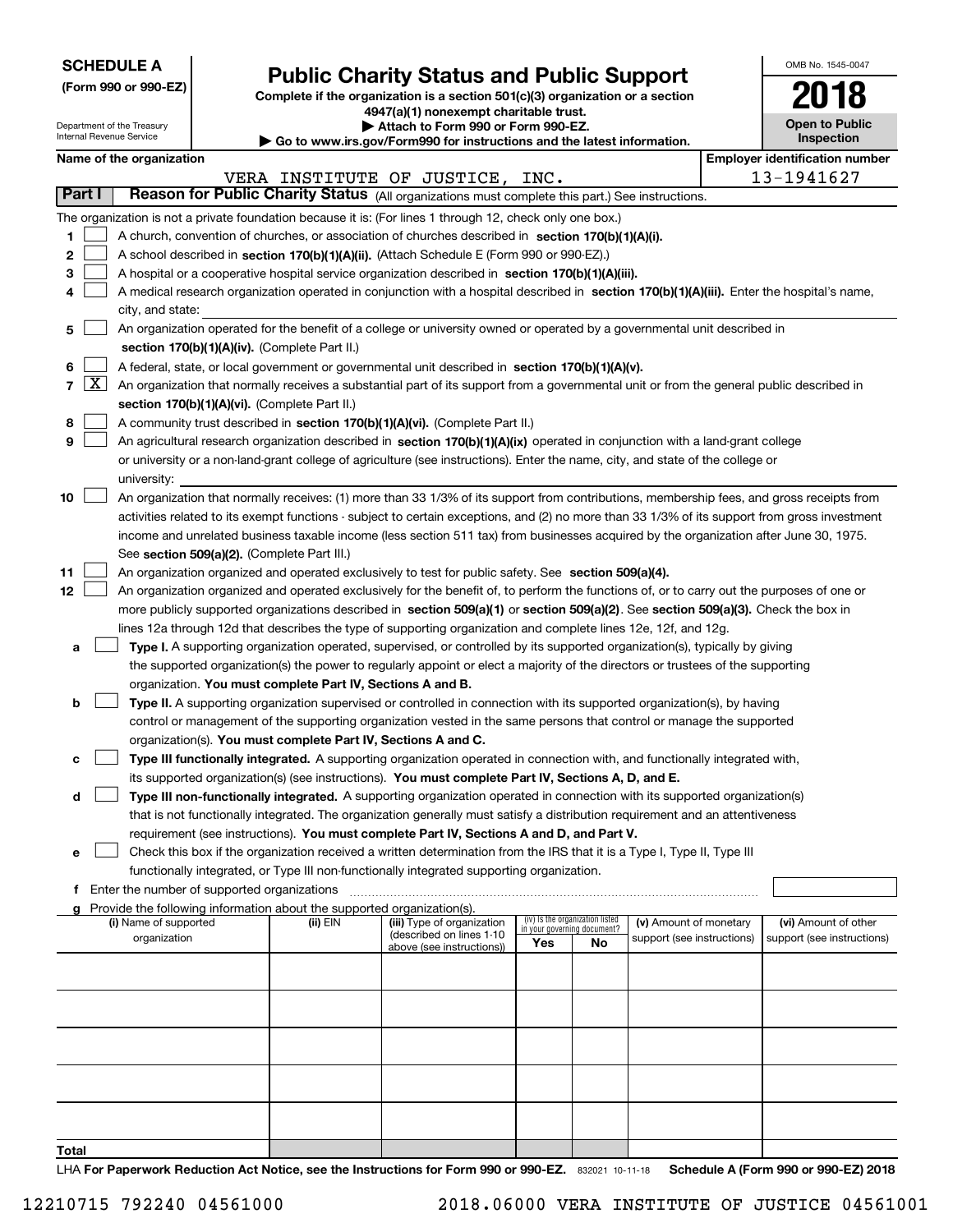#### Schedule A (Form 990 or 990-EZ) 2018 VERA INSTITUTE OF JUSTICE,INC。 I 3-I 94I 6 2 / Page VERA INSTITUTE OF JUSTICE, INC. 13-1941627

**2**

(Complete only if you checked the box on line 5, 7, or 8 of Part I or if the organization failed to qualify under Part III. If the organization fails to qualify under the tests listed below, please complete Part III.) **Part II Support Schedule for Organizations Described in Sections 170(b)(1)(A)(iv) and 170(b)(1)(A)(vi)**

| Calendar year (or fiscal year beginning in) $\blacktriangleright$<br>(a) 2014<br>$(b)$ 2015<br>$(c)$ 2016<br>$(d)$ 2017<br>(e) 2018<br>(f) Total<br>1 Gifts, grants, contributions, and<br>membership fees received. (Do not<br>50558021.68574966.108258955136843755136204400500440097<br>include any "unusual grants.")<br>2 Tax revenues levied for the organ-<br>ization's benefit and either paid to<br>or expended on its behalf<br>3 The value of services or facilities<br>furnished by a governmental unit to<br>the organization without charge<br>50558021.68574966.108258955136843755136204400500440097<br>4 Total. Add lines 1 through 3<br>The portion of total contributions<br>5.<br>by each person (other than a<br>governmental unit or publicly<br>supported organization) included<br>on line 1 that exceeds 2% of the<br>amount shown on line 11,<br>column (f)<br>6 Public support. Subtract line 5 from line 4.<br><b>Section B. Total Support</b><br>Calendar year (or fiscal year beginning in) $\blacktriangleright$<br>(a) 2014<br>(b) 2015<br>$(c)$ 2016<br>$(d)$ 2017<br>(e) 2018<br>(f) Total<br>50558021.68574966.108258955136843755136204400500440097<br><b>7</b> Amounts from line 4<br>Gross income from interest,<br>dividends, payments received on<br>securities loans, rents, royalties,<br>$182, 145.$ 155, 906.<br>362,543.<br>1003196.<br>208, 188.<br>and income from similar sources<br><b>9</b> Net income from unrelated business<br>activities, whether or not the<br>business is regularly carried on<br>10 Other income. Do not include gain<br>or loss from the sale of capital<br>$564, 754.$ 674, 596. 636, 496. 543, 816.<br>488,527.<br>2908189.<br>assets (Explain in Part VI.)<br>505260264<br>11 Total support. Add lines 7 through 10<br>12<br><b>12</b> Gross receipts from related activities, etc. (see instructions)<br>13 First five years. If the Form 990 is for the organization's first, second, third, fourth, or fifth tax year as a section 501(c)(3)<br>organization, check this box and stop here<br><b>Section C. Computation of Public Support Percentage</b><br>99.05<br>14<br>99.00<br>15<br>15 Public support percentage from 2017 Schedule A, Part II, line 14 [11] [11] manument continuum manument of Public support percentage from 2017 Schedule A, Part II, line 14 [11] manument continuum manument of Public suppo<br>16a 33 1/3% support test - 2018. If the organization did not check the box on line 13, and line 14 is 33 1/3% or more, check this box and<br>$\blacktriangleright$ $\boxed{\text{X}}$<br>stop here. The organization qualifies as a publicly supported organization<br>b 33 1/3% support test - 2017. If the organization did not check a box on line 13 or 16a, and line 15 is 33 1/3% or more, check this box<br>and stop here. The organization qualifies as a publicly supported organization [11] [11] [11] [11] [11] [11] [<br>17a 10% -facts-and-circumstances test - 2018. If the organization did not check a box on line 13, 16a, or 16b, and line 14 is 10% or more,<br>and if the organization meets the "facts-and-circumstances" test, check this box and stop here. Explain in Part VI how the organization<br><b>b 10% -facts-and-circumstances test - 2017.</b> If the organization did not check a box on line 13, 16a, 16b, or 17a, and line 15 is 10% or<br>more, and if the organization meets the "facts-and-circumstances" test, check this box and stop here. Explain in Part VI how the<br>organization meets the "facts-and-circumstances" test. The organization qualifies as a publicly supported organization<br>Private foundation. If the organization did not check a box on line 13, 16a, 16b, 17a, or 17b, check this box and see instructions<br>18<br>Schedule A (Form 990 or 990-EZ) 2018 | <b>Section A. Public Support</b> |  |  |           |
|-----------------------------------------------------------------------------------------------------------------------------------------------------------------------------------------------------------------------------------------------------------------------------------------------------------------------------------------------------------------------------------------------------------------------------------------------------------------------------------------------------------------------------------------------------------------------------------------------------------------------------------------------------------------------------------------------------------------------------------------------------------------------------------------------------------------------------------------------------------------------------------------------------------------------------------------------------------------------------------------------------------------------------------------------------------------------------------------------------------------------------------------------------------------------------------------------------------------------------------------------------------------------------------------------------------------------------------------------------------------------------------------------------------------------------------------------------------------------------------------------------------------------------------------------------------------------------------------------------------------------------------------------------------------------------------------------------------------------------------------------------------------------------------------------------------------------------------------------------------------------------------------------------------------------------------------------------------------------------------------------------------------------------------------------------------------------------------------------------------------------------------------------------------------------------------------------------------------------------------------------------------------------------------------------------------------------------------------------------------------------------------------------------------------------------------------------------------------------------------------------------------------------------------------------------------------------------------------------------------------------------------------------------------------------------------------------------------------------------------------------------------------------------------------------------------------------------------------------------------------------------------------------------------------------------------------------------------------------------------------------------------------------------------------------------------------------------------------------------------------------------------------------------------------------------------------------------------------------------------------------------------------------------------------------------------------------------------------------------------------------------------------------------------------------------------------------------------------------------------------------------------------------------------------------------------------------------------------------------------------------------------------------------------------------------------------------------------------------------------------------------------------------------------------------------------------------------------------|----------------------------------|--|--|-----------|
|                                                                                                                                                                                                                                                                                                                                                                                                                                                                                                                                                                                                                                                                                                                                                                                                                                                                                                                                                                                                                                                                                                                                                                                                                                                                                                                                                                                                                                                                                                                                                                                                                                                                                                                                                                                                                                                                                                                                                                                                                                                                                                                                                                                                                                                                                                                                                                                                                                                                                                                                                                                                                                                                                                                                                                                                                                                                                                                                                                                                                                                                                                                                                                                                                                                                                                                                                                                                                                                                                                                                                                                                                                                                                                                                                                                                                                         |                                  |  |  |           |
|                                                                                                                                                                                                                                                                                                                                                                                                                                                                                                                                                                                                                                                                                                                                                                                                                                                                                                                                                                                                                                                                                                                                                                                                                                                                                                                                                                                                                                                                                                                                                                                                                                                                                                                                                                                                                                                                                                                                                                                                                                                                                                                                                                                                                                                                                                                                                                                                                                                                                                                                                                                                                                                                                                                                                                                                                                                                                                                                                                                                                                                                                                                                                                                                                                                                                                                                                                                                                                                                                                                                                                                                                                                                                                                                                                                                                                         |                                  |  |  |           |
|                                                                                                                                                                                                                                                                                                                                                                                                                                                                                                                                                                                                                                                                                                                                                                                                                                                                                                                                                                                                                                                                                                                                                                                                                                                                                                                                                                                                                                                                                                                                                                                                                                                                                                                                                                                                                                                                                                                                                                                                                                                                                                                                                                                                                                                                                                                                                                                                                                                                                                                                                                                                                                                                                                                                                                                                                                                                                                                                                                                                                                                                                                                                                                                                                                                                                                                                                                                                                                                                                                                                                                                                                                                                                                                                                                                                                                         |                                  |  |  |           |
|                                                                                                                                                                                                                                                                                                                                                                                                                                                                                                                                                                                                                                                                                                                                                                                                                                                                                                                                                                                                                                                                                                                                                                                                                                                                                                                                                                                                                                                                                                                                                                                                                                                                                                                                                                                                                                                                                                                                                                                                                                                                                                                                                                                                                                                                                                                                                                                                                                                                                                                                                                                                                                                                                                                                                                                                                                                                                                                                                                                                                                                                                                                                                                                                                                                                                                                                                                                                                                                                                                                                                                                                                                                                                                                                                                                                                                         |                                  |  |  |           |
|                                                                                                                                                                                                                                                                                                                                                                                                                                                                                                                                                                                                                                                                                                                                                                                                                                                                                                                                                                                                                                                                                                                                                                                                                                                                                                                                                                                                                                                                                                                                                                                                                                                                                                                                                                                                                                                                                                                                                                                                                                                                                                                                                                                                                                                                                                                                                                                                                                                                                                                                                                                                                                                                                                                                                                                                                                                                                                                                                                                                                                                                                                                                                                                                                                                                                                                                                                                                                                                                                                                                                                                                                                                                                                                                                                                                                                         |                                  |  |  |           |
|                                                                                                                                                                                                                                                                                                                                                                                                                                                                                                                                                                                                                                                                                                                                                                                                                                                                                                                                                                                                                                                                                                                                                                                                                                                                                                                                                                                                                                                                                                                                                                                                                                                                                                                                                                                                                                                                                                                                                                                                                                                                                                                                                                                                                                                                                                                                                                                                                                                                                                                                                                                                                                                                                                                                                                                                                                                                                                                                                                                                                                                                                                                                                                                                                                                                                                                                                                                                                                                                                                                                                                                                                                                                                                                                                                                                                                         |                                  |  |  |           |
|                                                                                                                                                                                                                                                                                                                                                                                                                                                                                                                                                                                                                                                                                                                                                                                                                                                                                                                                                                                                                                                                                                                                                                                                                                                                                                                                                                                                                                                                                                                                                                                                                                                                                                                                                                                                                                                                                                                                                                                                                                                                                                                                                                                                                                                                                                                                                                                                                                                                                                                                                                                                                                                                                                                                                                                                                                                                                                                                                                                                                                                                                                                                                                                                                                                                                                                                                                                                                                                                                                                                                                                                                                                                                                                                                                                                                                         |                                  |  |  |           |
|                                                                                                                                                                                                                                                                                                                                                                                                                                                                                                                                                                                                                                                                                                                                                                                                                                                                                                                                                                                                                                                                                                                                                                                                                                                                                                                                                                                                                                                                                                                                                                                                                                                                                                                                                                                                                                                                                                                                                                                                                                                                                                                                                                                                                                                                                                                                                                                                                                                                                                                                                                                                                                                                                                                                                                                                                                                                                                                                                                                                                                                                                                                                                                                                                                                                                                                                                                                                                                                                                                                                                                                                                                                                                                                                                                                                                                         |                                  |  |  |           |
|                                                                                                                                                                                                                                                                                                                                                                                                                                                                                                                                                                                                                                                                                                                                                                                                                                                                                                                                                                                                                                                                                                                                                                                                                                                                                                                                                                                                                                                                                                                                                                                                                                                                                                                                                                                                                                                                                                                                                                                                                                                                                                                                                                                                                                                                                                                                                                                                                                                                                                                                                                                                                                                                                                                                                                                                                                                                                                                                                                                                                                                                                                                                                                                                                                                                                                                                                                                                                                                                                                                                                                                                                                                                                                                                                                                                                                         |                                  |  |  |           |
|                                                                                                                                                                                                                                                                                                                                                                                                                                                                                                                                                                                                                                                                                                                                                                                                                                                                                                                                                                                                                                                                                                                                                                                                                                                                                                                                                                                                                                                                                                                                                                                                                                                                                                                                                                                                                                                                                                                                                                                                                                                                                                                                                                                                                                                                                                                                                                                                                                                                                                                                                                                                                                                                                                                                                                                                                                                                                                                                                                                                                                                                                                                                                                                                                                                                                                                                                                                                                                                                                                                                                                                                                                                                                                                                                                                                                                         |                                  |  |  |           |
|                                                                                                                                                                                                                                                                                                                                                                                                                                                                                                                                                                                                                                                                                                                                                                                                                                                                                                                                                                                                                                                                                                                                                                                                                                                                                                                                                                                                                                                                                                                                                                                                                                                                                                                                                                                                                                                                                                                                                                                                                                                                                                                                                                                                                                                                                                                                                                                                                                                                                                                                                                                                                                                                                                                                                                                                                                                                                                                                                                                                                                                                                                                                                                                                                                                                                                                                                                                                                                                                                                                                                                                                                                                                                                                                                                                                                                         |                                  |  |  |           |
|                                                                                                                                                                                                                                                                                                                                                                                                                                                                                                                                                                                                                                                                                                                                                                                                                                                                                                                                                                                                                                                                                                                                                                                                                                                                                                                                                                                                                                                                                                                                                                                                                                                                                                                                                                                                                                                                                                                                                                                                                                                                                                                                                                                                                                                                                                                                                                                                                                                                                                                                                                                                                                                                                                                                                                                                                                                                                                                                                                                                                                                                                                                                                                                                                                                                                                                                                                                                                                                                                                                                                                                                                                                                                                                                                                                                                                         |                                  |  |  |           |
|                                                                                                                                                                                                                                                                                                                                                                                                                                                                                                                                                                                                                                                                                                                                                                                                                                                                                                                                                                                                                                                                                                                                                                                                                                                                                                                                                                                                                                                                                                                                                                                                                                                                                                                                                                                                                                                                                                                                                                                                                                                                                                                                                                                                                                                                                                                                                                                                                                                                                                                                                                                                                                                                                                                                                                                                                                                                                                                                                                                                                                                                                                                                                                                                                                                                                                                                                                                                                                                                                                                                                                                                                                                                                                                                                                                                                                         |                                  |  |  |           |
|                                                                                                                                                                                                                                                                                                                                                                                                                                                                                                                                                                                                                                                                                                                                                                                                                                                                                                                                                                                                                                                                                                                                                                                                                                                                                                                                                                                                                                                                                                                                                                                                                                                                                                                                                                                                                                                                                                                                                                                                                                                                                                                                                                                                                                                                                                                                                                                                                                                                                                                                                                                                                                                                                                                                                                                                                                                                                                                                                                                                                                                                                                                                                                                                                                                                                                                                                                                                                                                                                                                                                                                                                                                                                                                                                                                                                                         |                                  |  |  |           |
|                                                                                                                                                                                                                                                                                                                                                                                                                                                                                                                                                                                                                                                                                                                                                                                                                                                                                                                                                                                                                                                                                                                                                                                                                                                                                                                                                                                                                                                                                                                                                                                                                                                                                                                                                                                                                                                                                                                                                                                                                                                                                                                                                                                                                                                                                                                                                                                                                                                                                                                                                                                                                                                                                                                                                                                                                                                                                                                                                                                                                                                                                                                                                                                                                                                                                                                                                                                                                                                                                                                                                                                                                                                                                                                                                                                                                                         |                                  |  |  | 500440097 |
|                                                                                                                                                                                                                                                                                                                                                                                                                                                                                                                                                                                                                                                                                                                                                                                                                                                                                                                                                                                                                                                                                                                                                                                                                                                                                                                                                                                                                                                                                                                                                                                                                                                                                                                                                                                                                                                                                                                                                                                                                                                                                                                                                                                                                                                                                                                                                                                                                                                                                                                                                                                                                                                                                                                                                                                                                                                                                                                                                                                                                                                                                                                                                                                                                                                                                                                                                                                                                                                                                                                                                                                                                                                                                                                                                                                                                                         |                                  |  |  |           |
|                                                                                                                                                                                                                                                                                                                                                                                                                                                                                                                                                                                                                                                                                                                                                                                                                                                                                                                                                                                                                                                                                                                                                                                                                                                                                                                                                                                                                                                                                                                                                                                                                                                                                                                                                                                                                                                                                                                                                                                                                                                                                                                                                                                                                                                                                                                                                                                                                                                                                                                                                                                                                                                                                                                                                                                                                                                                                                                                                                                                                                                                                                                                                                                                                                                                                                                                                                                                                                                                                                                                                                                                                                                                                                                                                                                                                                         |                                  |  |  |           |
|                                                                                                                                                                                                                                                                                                                                                                                                                                                                                                                                                                                                                                                                                                                                                                                                                                                                                                                                                                                                                                                                                                                                                                                                                                                                                                                                                                                                                                                                                                                                                                                                                                                                                                                                                                                                                                                                                                                                                                                                                                                                                                                                                                                                                                                                                                                                                                                                                                                                                                                                                                                                                                                                                                                                                                                                                                                                                                                                                                                                                                                                                                                                                                                                                                                                                                                                                                                                                                                                                                                                                                                                                                                                                                                                                                                                                                         |                                  |  |  |           |
|                                                                                                                                                                                                                                                                                                                                                                                                                                                                                                                                                                                                                                                                                                                                                                                                                                                                                                                                                                                                                                                                                                                                                                                                                                                                                                                                                                                                                                                                                                                                                                                                                                                                                                                                                                                                                                                                                                                                                                                                                                                                                                                                                                                                                                                                                                                                                                                                                                                                                                                                                                                                                                                                                                                                                                                                                                                                                                                                                                                                                                                                                                                                                                                                                                                                                                                                                                                                                                                                                                                                                                                                                                                                                                                                                                                                                                         |                                  |  |  |           |
|                                                                                                                                                                                                                                                                                                                                                                                                                                                                                                                                                                                                                                                                                                                                                                                                                                                                                                                                                                                                                                                                                                                                                                                                                                                                                                                                                                                                                                                                                                                                                                                                                                                                                                                                                                                                                                                                                                                                                                                                                                                                                                                                                                                                                                                                                                                                                                                                                                                                                                                                                                                                                                                                                                                                                                                                                                                                                                                                                                                                                                                                                                                                                                                                                                                                                                                                                                                                                                                                                                                                                                                                                                                                                                                                                                                                                                         |                                  |  |  |           |
|                                                                                                                                                                                                                                                                                                                                                                                                                                                                                                                                                                                                                                                                                                                                                                                                                                                                                                                                                                                                                                                                                                                                                                                                                                                                                                                                                                                                                                                                                                                                                                                                                                                                                                                                                                                                                                                                                                                                                                                                                                                                                                                                                                                                                                                                                                                                                                                                                                                                                                                                                                                                                                                                                                                                                                                                                                                                                                                                                                                                                                                                                                                                                                                                                                                                                                                                                                                                                                                                                                                                                                                                                                                                                                                                                                                                                                         |                                  |  |  |           |
|                                                                                                                                                                                                                                                                                                                                                                                                                                                                                                                                                                                                                                                                                                                                                                                                                                                                                                                                                                                                                                                                                                                                                                                                                                                                                                                                                                                                                                                                                                                                                                                                                                                                                                                                                                                                                                                                                                                                                                                                                                                                                                                                                                                                                                                                                                                                                                                                                                                                                                                                                                                                                                                                                                                                                                                                                                                                                                                                                                                                                                                                                                                                                                                                                                                                                                                                                                                                                                                                                                                                                                                                                                                                                                                                                                                                                                         |                                  |  |  | 1911978.  |
|                                                                                                                                                                                                                                                                                                                                                                                                                                                                                                                                                                                                                                                                                                                                                                                                                                                                                                                                                                                                                                                                                                                                                                                                                                                                                                                                                                                                                                                                                                                                                                                                                                                                                                                                                                                                                                                                                                                                                                                                                                                                                                                                                                                                                                                                                                                                                                                                                                                                                                                                                                                                                                                                                                                                                                                                                                                                                                                                                                                                                                                                                                                                                                                                                                                                                                                                                                                                                                                                                                                                                                                                                                                                                                                                                                                                                                         |                                  |  |  |           |
|                                                                                                                                                                                                                                                                                                                                                                                                                                                                                                                                                                                                                                                                                                                                                                                                                                                                                                                                                                                                                                                                                                                                                                                                                                                                                                                                                                                                                                                                                                                                                                                                                                                                                                                                                                                                                                                                                                                                                                                                                                                                                                                                                                                                                                                                                                                                                                                                                                                                                                                                                                                                                                                                                                                                                                                                                                                                                                                                                                                                                                                                                                                                                                                                                                                                                                                                                                                                                                                                                                                                                                                                                                                                                                                                                                                                                                         |                                  |  |  |           |
|                                                                                                                                                                                                                                                                                                                                                                                                                                                                                                                                                                                                                                                                                                                                                                                                                                                                                                                                                                                                                                                                                                                                                                                                                                                                                                                                                                                                                                                                                                                                                                                                                                                                                                                                                                                                                                                                                                                                                                                                                                                                                                                                                                                                                                                                                                                                                                                                                                                                                                                                                                                                                                                                                                                                                                                                                                                                                                                                                                                                                                                                                                                                                                                                                                                                                                                                                                                                                                                                                                                                                                                                                                                                                                                                                                                                                                         |                                  |  |  |           |
|                                                                                                                                                                                                                                                                                                                                                                                                                                                                                                                                                                                                                                                                                                                                                                                                                                                                                                                                                                                                                                                                                                                                                                                                                                                                                                                                                                                                                                                                                                                                                                                                                                                                                                                                                                                                                                                                                                                                                                                                                                                                                                                                                                                                                                                                                                                                                                                                                                                                                                                                                                                                                                                                                                                                                                                                                                                                                                                                                                                                                                                                                                                                                                                                                                                                                                                                                                                                                                                                                                                                                                                                                                                                                                                                                                                                                                         |                                  |  |  |           |
|                                                                                                                                                                                                                                                                                                                                                                                                                                                                                                                                                                                                                                                                                                                                                                                                                                                                                                                                                                                                                                                                                                                                                                                                                                                                                                                                                                                                                                                                                                                                                                                                                                                                                                                                                                                                                                                                                                                                                                                                                                                                                                                                                                                                                                                                                                                                                                                                                                                                                                                                                                                                                                                                                                                                                                                                                                                                                                                                                                                                                                                                                                                                                                                                                                                                                                                                                                                                                                                                                                                                                                                                                                                                                                                                                                                                                                         |                                  |  |  |           |
|                                                                                                                                                                                                                                                                                                                                                                                                                                                                                                                                                                                                                                                                                                                                                                                                                                                                                                                                                                                                                                                                                                                                                                                                                                                                                                                                                                                                                                                                                                                                                                                                                                                                                                                                                                                                                                                                                                                                                                                                                                                                                                                                                                                                                                                                                                                                                                                                                                                                                                                                                                                                                                                                                                                                                                                                                                                                                                                                                                                                                                                                                                                                                                                                                                                                                                                                                                                                                                                                                                                                                                                                                                                                                                                                                                                                                                         |                                  |  |  |           |
|                                                                                                                                                                                                                                                                                                                                                                                                                                                                                                                                                                                                                                                                                                                                                                                                                                                                                                                                                                                                                                                                                                                                                                                                                                                                                                                                                                                                                                                                                                                                                                                                                                                                                                                                                                                                                                                                                                                                                                                                                                                                                                                                                                                                                                                                                                                                                                                                                                                                                                                                                                                                                                                                                                                                                                                                                                                                                                                                                                                                                                                                                                                                                                                                                                                                                                                                                                                                                                                                                                                                                                                                                                                                                                                                                                                                                                         |                                  |  |  |           |
|                                                                                                                                                                                                                                                                                                                                                                                                                                                                                                                                                                                                                                                                                                                                                                                                                                                                                                                                                                                                                                                                                                                                                                                                                                                                                                                                                                                                                                                                                                                                                                                                                                                                                                                                                                                                                                                                                                                                                                                                                                                                                                                                                                                                                                                                                                                                                                                                                                                                                                                                                                                                                                                                                                                                                                                                                                                                                                                                                                                                                                                                                                                                                                                                                                                                                                                                                                                                                                                                                                                                                                                                                                                                                                                                                                                                                                         |                                  |  |  |           |
|                                                                                                                                                                                                                                                                                                                                                                                                                                                                                                                                                                                                                                                                                                                                                                                                                                                                                                                                                                                                                                                                                                                                                                                                                                                                                                                                                                                                                                                                                                                                                                                                                                                                                                                                                                                                                                                                                                                                                                                                                                                                                                                                                                                                                                                                                                                                                                                                                                                                                                                                                                                                                                                                                                                                                                                                                                                                                                                                                                                                                                                                                                                                                                                                                                                                                                                                                                                                                                                                                                                                                                                                                                                                                                                                                                                                                                         |                                  |  |  |           |
|                                                                                                                                                                                                                                                                                                                                                                                                                                                                                                                                                                                                                                                                                                                                                                                                                                                                                                                                                                                                                                                                                                                                                                                                                                                                                                                                                                                                                                                                                                                                                                                                                                                                                                                                                                                                                                                                                                                                                                                                                                                                                                                                                                                                                                                                                                                                                                                                                                                                                                                                                                                                                                                                                                                                                                                                                                                                                                                                                                                                                                                                                                                                                                                                                                                                                                                                                                                                                                                                                                                                                                                                                                                                                                                                                                                                                                         |                                  |  |  |           |
|                                                                                                                                                                                                                                                                                                                                                                                                                                                                                                                                                                                                                                                                                                                                                                                                                                                                                                                                                                                                                                                                                                                                                                                                                                                                                                                                                                                                                                                                                                                                                                                                                                                                                                                                                                                                                                                                                                                                                                                                                                                                                                                                                                                                                                                                                                                                                                                                                                                                                                                                                                                                                                                                                                                                                                                                                                                                                                                                                                                                                                                                                                                                                                                                                                                                                                                                                                                                                                                                                                                                                                                                                                                                                                                                                                                                                                         |                                  |  |  |           |
|                                                                                                                                                                                                                                                                                                                                                                                                                                                                                                                                                                                                                                                                                                                                                                                                                                                                                                                                                                                                                                                                                                                                                                                                                                                                                                                                                                                                                                                                                                                                                                                                                                                                                                                                                                                                                                                                                                                                                                                                                                                                                                                                                                                                                                                                                                                                                                                                                                                                                                                                                                                                                                                                                                                                                                                                                                                                                                                                                                                                                                                                                                                                                                                                                                                                                                                                                                                                                                                                                                                                                                                                                                                                                                                                                                                                                                         |                                  |  |  | %         |
|                                                                                                                                                                                                                                                                                                                                                                                                                                                                                                                                                                                                                                                                                                                                                                                                                                                                                                                                                                                                                                                                                                                                                                                                                                                                                                                                                                                                                                                                                                                                                                                                                                                                                                                                                                                                                                                                                                                                                                                                                                                                                                                                                                                                                                                                                                                                                                                                                                                                                                                                                                                                                                                                                                                                                                                                                                                                                                                                                                                                                                                                                                                                                                                                                                                                                                                                                                                                                                                                                                                                                                                                                                                                                                                                                                                                                                         |                                  |  |  | $\%$      |
|                                                                                                                                                                                                                                                                                                                                                                                                                                                                                                                                                                                                                                                                                                                                                                                                                                                                                                                                                                                                                                                                                                                                                                                                                                                                                                                                                                                                                                                                                                                                                                                                                                                                                                                                                                                                                                                                                                                                                                                                                                                                                                                                                                                                                                                                                                                                                                                                                                                                                                                                                                                                                                                                                                                                                                                                                                                                                                                                                                                                                                                                                                                                                                                                                                                                                                                                                                                                                                                                                                                                                                                                                                                                                                                                                                                                                                         |                                  |  |  |           |
|                                                                                                                                                                                                                                                                                                                                                                                                                                                                                                                                                                                                                                                                                                                                                                                                                                                                                                                                                                                                                                                                                                                                                                                                                                                                                                                                                                                                                                                                                                                                                                                                                                                                                                                                                                                                                                                                                                                                                                                                                                                                                                                                                                                                                                                                                                                                                                                                                                                                                                                                                                                                                                                                                                                                                                                                                                                                                                                                                                                                                                                                                                                                                                                                                                                                                                                                                                                                                                                                                                                                                                                                                                                                                                                                                                                                                                         |                                  |  |  |           |
|                                                                                                                                                                                                                                                                                                                                                                                                                                                                                                                                                                                                                                                                                                                                                                                                                                                                                                                                                                                                                                                                                                                                                                                                                                                                                                                                                                                                                                                                                                                                                                                                                                                                                                                                                                                                                                                                                                                                                                                                                                                                                                                                                                                                                                                                                                                                                                                                                                                                                                                                                                                                                                                                                                                                                                                                                                                                                                                                                                                                                                                                                                                                                                                                                                                                                                                                                                                                                                                                                                                                                                                                                                                                                                                                                                                                                                         |                                  |  |  |           |
|                                                                                                                                                                                                                                                                                                                                                                                                                                                                                                                                                                                                                                                                                                                                                                                                                                                                                                                                                                                                                                                                                                                                                                                                                                                                                                                                                                                                                                                                                                                                                                                                                                                                                                                                                                                                                                                                                                                                                                                                                                                                                                                                                                                                                                                                                                                                                                                                                                                                                                                                                                                                                                                                                                                                                                                                                                                                                                                                                                                                                                                                                                                                                                                                                                                                                                                                                                                                                                                                                                                                                                                                                                                                                                                                                                                                                                         |                                  |  |  |           |
|                                                                                                                                                                                                                                                                                                                                                                                                                                                                                                                                                                                                                                                                                                                                                                                                                                                                                                                                                                                                                                                                                                                                                                                                                                                                                                                                                                                                                                                                                                                                                                                                                                                                                                                                                                                                                                                                                                                                                                                                                                                                                                                                                                                                                                                                                                                                                                                                                                                                                                                                                                                                                                                                                                                                                                                                                                                                                                                                                                                                                                                                                                                                                                                                                                                                                                                                                                                                                                                                                                                                                                                                                                                                                                                                                                                                                                         |                                  |  |  |           |
|                                                                                                                                                                                                                                                                                                                                                                                                                                                                                                                                                                                                                                                                                                                                                                                                                                                                                                                                                                                                                                                                                                                                                                                                                                                                                                                                                                                                                                                                                                                                                                                                                                                                                                                                                                                                                                                                                                                                                                                                                                                                                                                                                                                                                                                                                                                                                                                                                                                                                                                                                                                                                                                                                                                                                                                                                                                                                                                                                                                                                                                                                                                                                                                                                                                                                                                                                                                                                                                                                                                                                                                                                                                                                                                                                                                                                                         |                                  |  |  |           |
|                                                                                                                                                                                                                                                                                                                                                                                                                                                                                                                                                                                                                                                                                                                                                                                                                                                                                                                                                                                                                                                                                                                                                                                                                                                                                                                                                                                                                                                                                                                                                                                                                                                                                                                                                                                                                                                                                                                                                                                                                                                                                                                                                                                                                                                                                                                                                                                                                                                                                                                                                                                                                                                                                                                                                                                                                                                                                                                                                                                                                                                                                                                                                                                                                                                                                                                                                                                                                                                                                                                                                                                                                                                                                                                                                                                                                                         |                                  |  |  |           |
|                                                                                                                                                                                                                                                                                                                                                                                                                                                                                                                                                                                                                                                                                                                                                                                                                                                                                                                                                                                                                                                                                                                                                                                                                                                                                                                                                                                                                                                                                                                                                                                                                                                                                                                                                                                                                                                                                                                                                                                                                                                                                                                                                                                                                                                                                                                                                                                                                                                                                                                                                                                                                                                                                                                                                                                                                                                                                                                                                                                                                                                                                                                                                                                                                                                                                                                                                                                                                                                                                                                                                                                                                                                                                                                                                                                                                                         |                                  |  |  |           |
|                                                                                                                                                                                                                                                                                                                                                                                                                                                                                                                                                                                                                                                                                                                                                                                                                                                                                                                                                                                                                                                                                                                                                                                                                                                                                                                                                                                                                                                                                                                                                                                                                                                                                                                                                                                                                                                                                                                                                                                                                                                                                                                                                                                                                                                                                                                                                                                                                                                                                                                                                                                                                                                                                                                                                                                                                                                                                                                                                                                                                                                                                                                                                                                                                                                                                                                                                                                                                                                                                                                                                                                                                                                                                                                                                                                                                                         |                                  |  |  |           |
|                                                                                                                                                                                                                                                                                                                                                                                                                                                                                                                                                                                                                                                                                                                                                                                                                                                                                                                                                                                                                                                                                                                                                                                                                                                                                                                                                                                                                                                                                                                                                                                                                                                                                                                                                                                                                                                                                                                                                                                                                                                                                                                                                                                                                                                                                                                                                                                                                                                                                                                                                                                                                                                                                                                                                                                                                                                                                                                                                                                                                                                                                                                                                                                                                                                                                                                                                                                                                                                                                                                                                                                                                                                                                                                                                                                                                                         |                                  |  |  |           |
|                                                                                                                                                                                                                                                                                                                                                                                                                                                                                                                                                                                                                                                                                                                                                                                                                                                                                                                                                                                                                                                                                                                                                                                                                                                                                                                                                                                                                                                                                                                                                                                                                                                                                                                                                                                                                                                                                                                                                                                                                                                                                                                                                                                                                                                                                                                                                                                                                                                                                                                                                                                                                                                                                                                                                                                                                                                                                                                                                                                                                                                                                                                                                                                                                                                                                                                                                                                                                                                                                                                                                                                                                                                                                                                                                                                                                                         |                                  |  |  |           |

832022 10-11-18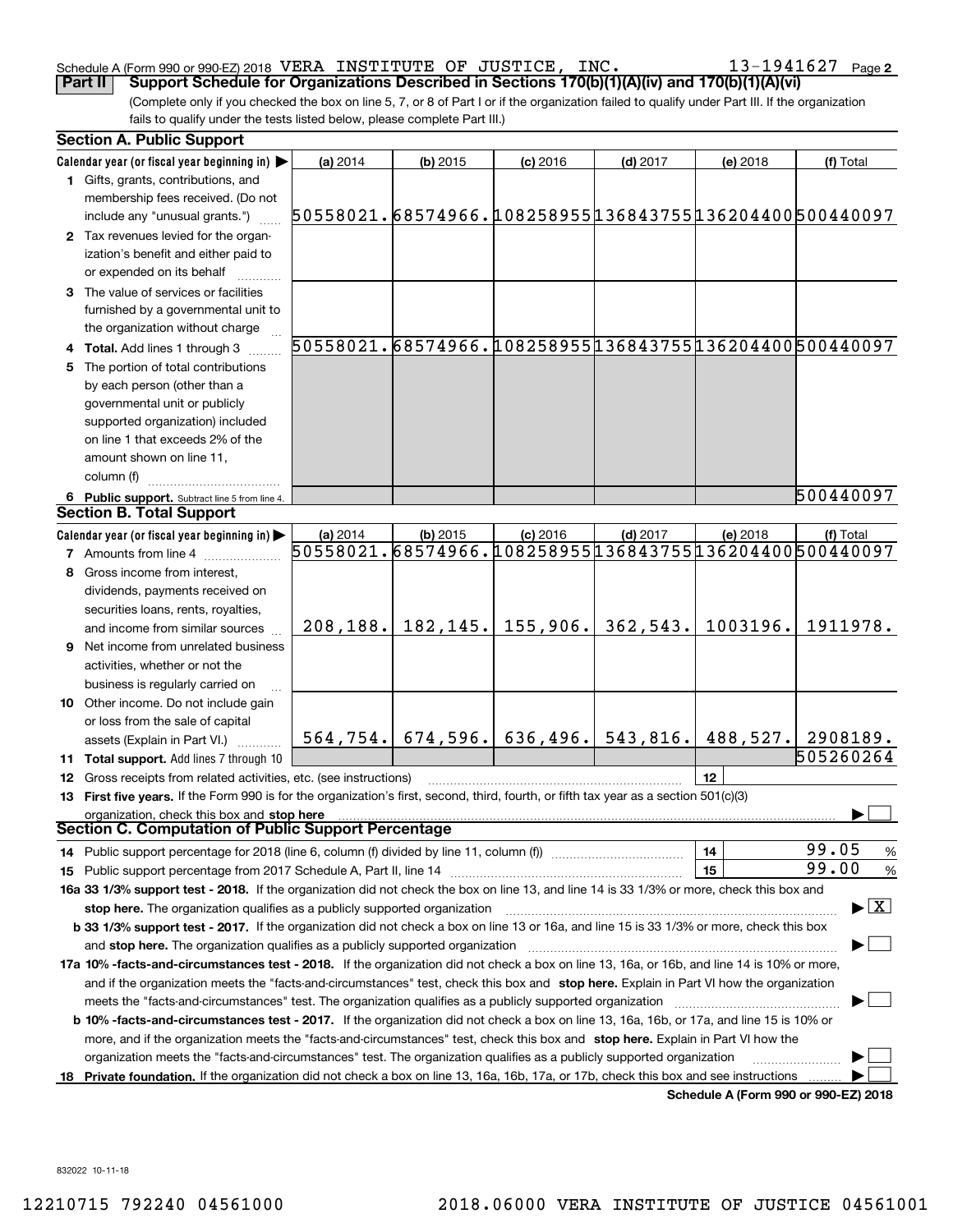#### Schedule A (Form 990 or 990-EZ) 2018 <code>VERA INSTITUTE OF JUSTICE, INC.  $13\,$  -1941627  $\,$  Page  $\,$ </code> **Part III Support Schedule for Organizations Described in Section 509(a)(2)**

(Complete only if you checked the box on line 10 of Part I or if the organization failed to qualify under Part II. If the organization fails to qualify under the tests listed below, please complete Part II.)

|    | <b>Section A. Public Support</b>                                                                                                                                                                                               |          |          |            |            |    |          |                                      |          |
|----|--------------------------------------------------------------------------------------------------------------------------------------------------------------------------------------------------------------------------------|----------|----------|------------|------------|----|----------|--------------------------------------|----------|
|    | Calendar year (or fiscal year beginning in)                                                                                                                                                                                    | (a) 2014 | (b) 2015 | $(c)$ 2016 | $(d)$ 2017 |    | (e) 2018 | (f) Total                            |          |
|    | 1 Gifts, grants, contributions, and                                                                                                                                                                                            |          |          |            |            |    |          |                                      |          |
|    | membership fees received. (Do not                                                                                                                                                                                              |          |          |            |            |    |          |                                      |          |
|    | include any "unusual grants.")                                                                                                                                                                                                 |          |          |            |            |    |          |                                      |          |
|    | <b>2</b> Gross receipts from admissions,<br>merchandise sold or services per-<br>formed, or facilities furnished in<br>any activity that is related to the<br>organization's tax-exempt purpose                                |          |          |            |            |    |          |                                      |          |
| З. | Gross receipts from activities that                                                                                                                                                                                            |          |          |            |            |    |          |                                      |          |
|    | are not an unrelated trade or bus-<br>iness under section 513                                                                                                                                                                  |          |          |            |            |    |          |                                      |          |
|    | 4 Tax revenues levied for the organ-<br>ization's benefit and either paid to                                                                                                                                                   |          |          |            |            |    |          |                                      |          |
|    | or expended on its behalf<br>.                                                                                                                                                                                                 |          |          |            |            |    |          |                                      |          |
| 5. | The value of services or facilities<br>furnished by a governmental unit to<br>the organization without charge                                                                                                                  |          |          |            |            |    |          |                                      |          |
|    | <b>6 Total.</b> Add lines 1 through 5                                                                                                                                                                                          |          |          |            |            |    |          |                                      |          |
|    | 7a Amounts included on lines 1, 2, and                                                                                                                                                                                         |          |          |            |            |    |          |                                      |          |
|    | 3 received from disqualified persons                                                                                                                                                                                           |          |          |            |            |    |          |                                      |          |
|    | <b>b</b> Amounts included on lines 2 and 3 received<br>from other than disqualified persons that<br>exceed the greater of \$5,000 or 1% of the<br>amount on line 13 for the year                                               |          |          |            |            |    |          |                                      |          |
|    | c Add lines 7a and 7b                                                                                                                                                                                                          |          |          |            |            |    |          |                                      |          |
|    | 8 Public support. (Subtract line 7c from line 6.)                                                                                                                                                                              |          |          |            |            |    |          |                                      |          |
|    | <b>Section B. Total Support</b>                                                                                                                                                                                                |          |          |            |            |    |          |                                      |          |
|    | Calendar year (or fiscal year beginning in)                                                                                                                                                                                    | (a) 2014 | (b) 2015 | $(c)$ 2016 | $(d)$ 2017 |    | (e) 2018 | (f) Total                            |          |
|    | 9 Amounts from line 6                                                                                                                                                                                                          |          |          |            |            |    |          |                                      |          |
|    | <b>10a</b> Gross income from interest,<br>dividends, payments received on<br>securities loans, rents, royalties,<br>and income from similar sources                                                                            |          |          |            |            |    |          |                                      |          |
|    | <b>b</b> Unrelated business taxable income                                                                                                                                                                                     |          |          |            |            |    |          |                                      |          |
|    | (less section 511 taxes) from businesses                                                                                                                                                                                       |          |          |            |            |    |          |                                      |          |
|    | acquired after June 30, 1975                                                                                                                                                                                                   |          |          |            |            |    |          |                                      |          |
|    | c Add lines 10a and 10b<br>11 Net income from unrelated business<br>activities not included in line 10b.<br>whether or not the business is<br>regularly carried on                                                             |          |          |            |            |    |          |                                      |          |
|    | <b>12</b> Other income. Do not include gain<br>or loss from the sale of capital<br>assets (Explain in Part VI.)                                                                                                                |          |          |            |            |    |          |                                      |          |
|    | 13 Total support. (Add lines 9, 10c, 11, and 12.)                                                                                                                                                                              |          |          |            |            |    |          |                                      |          |
|    | 14 First five years. If the Form 990 is for the organization's first, second, third, fourth, or fifth tax year as a section 501(c)(3) organization,                                                                            |          |          |            |            |    |          |                                      |          |
|    | check this box and stop here with the content of the content of the state of the state of the state of the state of the state of the state of the state of the state of the state of the state of the state of the state of th |          |          |            |            |    |          |                                      |          |
|    | <b>Section C. Computation of Public Support Percentage</b>                                                                                                                                                                     |          |          |            |            |    |          |                                      |          |
|    | 15 Public support percentage for 2018 (line 8, column (f), divided by line 13, column (f))                                                                                                                                     |          |          |            |            | 15 |          |                                      | %        |
|    | 16 Public support percentage from 2017 Schedule A, Part III, line 15                                                                                                                                                           |          |          |            |            | 16 |          |                                      | %        |
|    | Section D. Computation of Investment Income Percentage                                                                                                                                                                         |          |          |            |            |    |          |                                      |          |
| 17 | Investment income percentage for 2018 (line 10c, column (f), divided by line 13, column (f))                                                                                                                                   |          |          |            |            | 17 |          |                                      | %        |
| 18 | Investment income percentage from 2017 Schedule A, Part III, line 17                                                                                                                                                           |          |          |            |            | 18 |          |                                      | %        |
|    | 19a 33 1/3% support tests - 2018. If the organization did not check the box on line 14, and line 15 is more than 33 1/3%, and line 17 is not                                                                                   |          |          |            |            |    |          |                                      |          |
|    | more than 33 1/3%, check this box and stop here. The organization qualifies as a publicly supported organization                                                                                                               |          |          |            |            |    |          |                                      | $\sim$ 1 |
|    | b 33 1/3% support tests - 2017. If the organization did not check a box on line 14 or line 19a, and line 16 is more than 33 1/3%, and                                                                                          |          |          |            |            |    |          |                                      |          |
|    | line 18 is not more than 33 1/3%, check this box and stop here. The organization qualifies as a publicly supported organization                                                                                                |          |          |            |            |    |          |                                      |          |
| 20 | Private foundation. If the organization did not check a box on line 14, 19a, or 19b, check this box and see instructions                                                                                                       |          |          |            |            |    |          |                                      |          |
|    | 832023 10-11-18                                                                                                                                                                                                                |          |          |            |            |    |          | Schedule A (Form 990 or 990-EZ) 2018 |          |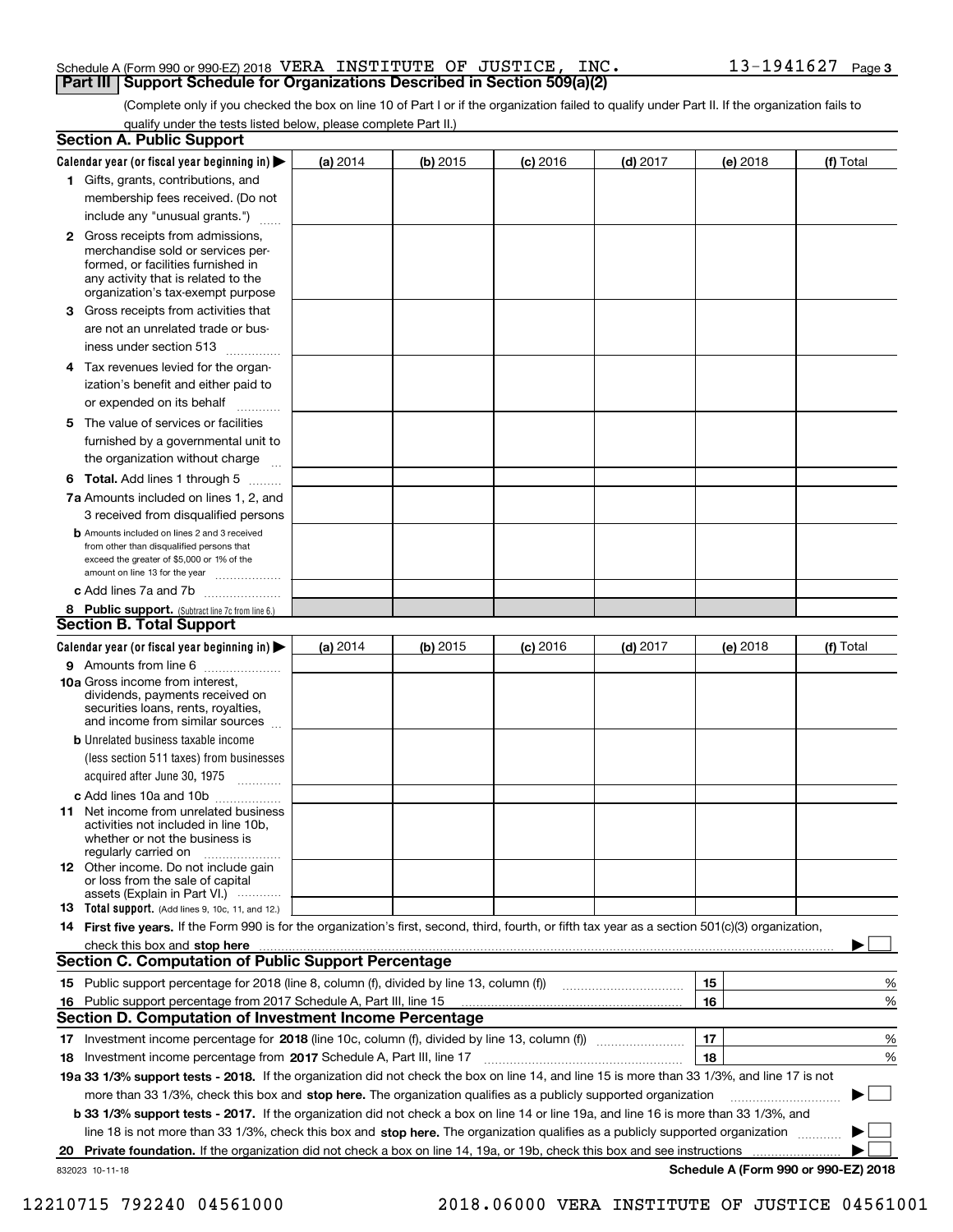**1**

**2**

**3a**

**3b**

**3c**

**4a**

**4b**

**4c**

**5a**

**5b5c**

**6**

**7**

**8**

**9a**

**9b**

**9c**

**10a**

**10b**

**YesNo**

### **Part IV Supporting Organizations**

(Complete only if you checked a box in line 12 on Part I. If you checked 12a of Part I, complete Sections A and B. If you checked 12b of Part I, complete Sections A and C. If you checked 12c of Part I, complete Sections A, D, and E. If you checked 12d of Part I, complete Sections A and D, and complete Part V.)

#### **Section A. All Supporting Organizations**

- **1** Are all of the organization's supported organizations listed by name in the organization's governing documents? If "No," describe in **Part VI** how the supported organizations are designated. If designated by *class or purpose, describe the designation. If historic and continuing relationship, explain.*
- **2** Did the organization have any supported organization that does not have an IRS determination of status under section 509(a)(1) or (2)? If "Yes," explain in Part VI how the organization determined that the supported *organization was described in section 509(a)(1) or (2).*
- **3a** Did the organization have a supported organization described in section 501(c)(4), (5), or (6)? If "Yes," answer *(b) and (c) below.*
- **b** Did the organization confirm that each supported organization qualified under section 501(c)(4), (5), or (6) and satisfied the public support tests under section 509(a)(2)? If "Yes," describe in **Part VI** when and how the *organization made the determination.*
- **c**Did the organization ensure that all support to such organizations was used exclusively for section 170(c)(2)(B) purposes? If "Yes," explain in **Part VI** what controls the organization put in place to ensure such use.
- **4a***If* Was any supported organization not organized in the United States ("foreign supported organization")? *"Yes," and if you checked 12a or 12b in Part I, answer (b) and (c) below.*
- **b** Did the organization have ultimate control and discretion in deciding whether to make grants to the foreign supported organization? If "Yes," describe in **Part VI** how the organization had such control and discretion *despite being controlled or supervised by or in connection with its supported organizations.*
- **c** Did the organization support any foreign supported organization that does not have an IRS determination under sections 501(c)(3) and 509(a)(1) or (2)? If "Yes," explain in **Part VI** what controls the organization used *to ensure that all support to the foreign supported organization was used exclusively for section 170(c)(2)(B) purposes.*
- **5a** Did the organization add, substitute, or remove any supported organizations during the tax year? If "Yes," answer (b) and (c) below (if applicable). Also, provide detail in **Part VI,** including (i) the names and EIN *numbers of the supported organizations added, substituted, or removed; (ii) the reasons for each such action; (iii) the authority under the organization's organizing document authorizing such action; and (iv) how the action was accomplished (such as by amendment to the organizing document).*
- **b** Type I or Type II only. Was any added or substituted supported organization part of a class already designated in the organization's organizing document?
- **cSubstitutions only.**  Was the substitution the result of an event beyond the organization's control?
- **6** Did the organization provide support (whether in the form of grants or the provision of services or facilities) to **Part VI.** *If "Yes," provide detail in* support or benefit one or more of the filing organization's supported organizations? anyone other than (i) its supported organizations, (ii) individuals that are part of the charitable class benefited by one or more of its supported organizations, or (iii) other supporting organizations that also
- **7**Did the organization provide a grant, loan, compensation, or other similar payment to a substantial contributor *If "Yes," complete Part I of Schedule L (Form 990 or 990-EZ).* regard to a substantial contributor? (as defined in section 4958(c)(3)(C)), a family member of a substantial contributor, or a 35% controlled entity with
- **8** Did the organization make a loan to a disqualified person (as defined in section 4958) not described in line 7? *If "Yes," complete Part I of Schedule L (Form 990 or 990-EZ).*
- **9a** Was the organization controlled directly or indirectly at any time during the tax year by one or more in section 509(a)(1) or (2))? If "Yes," *provide detail in* <code>Part VI.</code> disqualified persons as defined in section 4946 (other than foundation managers and organizations described
- **b** Did one or more disqualified persons (as defined in line 9a) hold a controlling interest in any entity in which the supporting organization had an interest? If "Yes," provide detail in P**art VI**.
- **c**Did a disqualified person (as defined in line 9a) have an ownership interest in, or derive any personal benefit from, assets in which the supporting organization also had an interest? If "Yes," provide detail in P**art VI.**
- **10a** Was the organization subject to the excess business holdings rules of section 4943 because of section supporting organizations)? If "Yes," answer 10b below. 4943(f) (regarding certain Type II supporting organizations, and all Type III non-functionally integrated
- **b** Did the organization have any excess business holdings in the tax year? (Use Schedule C, Form 4720, to **Schedule A (Form 990 or 990-EZ) 2018** *determine whether the organization had excess business holdings.)*

832024 10-11-18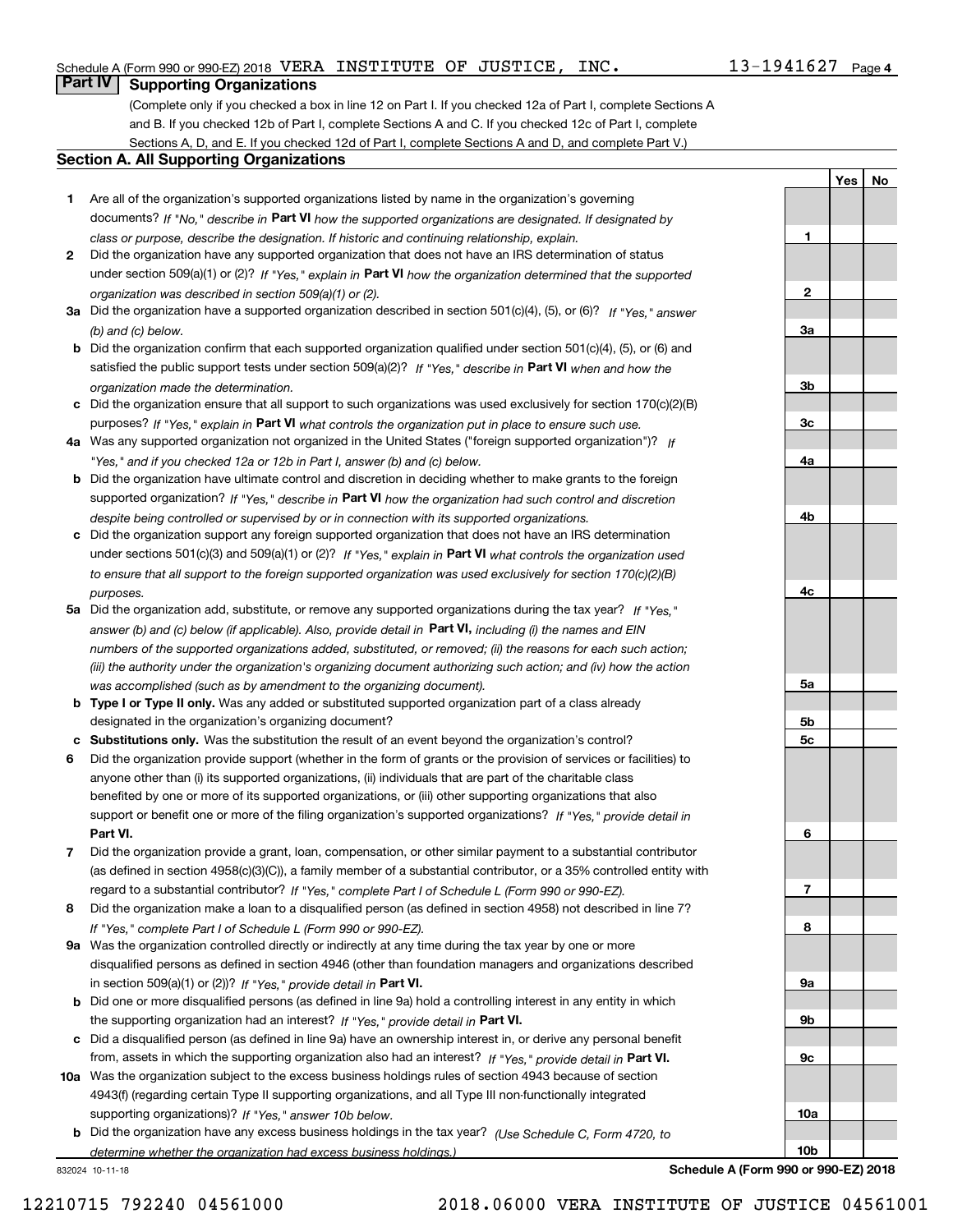#### Schedule A (Form 990 or 990-EZ) 2018 <code>VERA INSTITUTE OF JUSTICE, INC.  $13\,$  -1941627  $\,$  Page  $\,$ </code> **Part IV Supporting Organizations** *(continued)*

|    |                                                                                                                                                                                                               |                 | Yes | No |
|----|---------------------------------------------------------------------------------------------------------------------------------------------------------------------------------------------------------------|-----------------|-----|----|
| 11 | Has the organization accepted a gift or contribution from any of the following persons?                                                                                                                       |                 |     |    |
|    | a A person who directly or indirectly controls, either alone or together with persons described in (b) and (c)                                                                                                |                 |     |    |
|    | below, the governing body of a supported organization?                                                                                                                                                        | 11a             |     |    |
|    | <b>b</b> A family member of a person described in (a) above?                                                                                                                                                  | 11 <sub>b</sub> |     |    |
|    | c A 35% controlled entity of a person described in (a) or (b) above? If "Yes" to a, b, or c, provide detail in Part VI.                                                                                       | 11c             |     |    |
|    | <b>Section B. Type I Supporting Organizations</b>                                                                                                                                                             |                 |     |    |
|    |                                                                                                                                                                                                               |                 | Yes | No |
| 1  | Did the directors, trustees, or membership of one or more supported organizations have the power to                                                                                                           |                 |     |    |
|    | regularly appoint or elect at least a majority of the organization's directors or trustees at all times during the                                                                                            |                 |     |    |
|    | tax year? If "No," describe in Part VI how the supported organization(s) effectively operated, supervised, or                                                                                                 |                 |     |    |
|    |                                                                                                                                                                                                               |                 |     |    |
|    | controlled the organization's activities. If the organization had more than one supported organization,                                                                                                       |                 |     |    |
|    | describe how the powers to appoint and/or remove directors or trustees were allocated among the supported                                                                                                     | 1               |     |    |
| 2  | organizations and what conditions or restrictions, if any, applied to such powers during the tax year.<br>Did the organization operate for the benefit of any supported organization other than the supported |                 |     |    |
|    |                                                                                                                                                                                                               |                 |     |    |
|    | organization(s) that operated, supervised, or controlled the supporting organization? If "Yes," explain in                                                                                                    |                 |     |    |
|    | Part VI how providing such benefit carried out the purposes of the supported organization(s) that operated,                                                                                                   |                 |     |    |
|    | supervised, or controlled the supporting organization.<br><b>Section C. Type II Supporting Organizations</b>                                                                                                  | 2               |     |    |
|    |                                                                                                                                                                                                               |                 |     |    |
|    |                                                                                                                                                                                                               |                 | Yes | No |
| 1. | Were a majority of the organization's directors or trustees during the tax year also a majority of the directors                                                                                              |                 |     |    |
|    | or trustees of each of the organization's supported organization(s)? If "No." describe in Part VI how control                                                                                                 |                 |     |    |
|    | or management of the supporting organization was vested in the same persons that controlled or managed                                                                                                        | 1               |     |    |
|    | the supported organization(s).<br><b>Section D. All Type III Supporting Organizations</b>                                                                                                                     |                 |     |    |
|    |                                                                                                                                                                                                               |                 | Yes |    |
|    |                                                                                                                                                                                                               |                 |     | No |
| 1  | Did the organization provide to each of its supported organizations, by the last day of the fifth month of the                                                                                                |                 |     |    |
|    | organization's tax year, (i) a written notice describing the type and amount of support provided during the prior tax                                                                                         |                 |     |    |
|    | year, (ii) a copy of the Form 990 that was most recently filed as of the date of notification, and (iii) copies of the                                                                                        |                 |     |    |
|    | organization's governing documents in effect on the date of notification, to the extent not previously provided?                                                                                              | 1               |     |    |
| 2  | Were any of the organization's officers, directors, or trustees either (i) appointed or elected by the supported                                                                                              |                 |     |    |
|    | organization(s) or (ii) serving on the governing body of a supported organization? If "No," explain in Part VI how                                                                                            |                 |     |    |
|    | the organization maintained a close and continuous working relationship with the supported organization(s).                                                                                                   | $\mathbf{2}$    |     |    |
| 3  | By reason of the relationship described in (2), did the organization's supported organizations have a                                                                                                         |                 |     |    |
|    | significant voice in the organization's investment policies and in directing the use of the organization's                                                                                                    |                 |     |    |
|    | income or assets at all times during the tax year? If "Yes," describe in Part VI the role the organization's                                                                                                  |                 |     |    |
|    | supported organizations played in this regard.<br>Section E. Type III Functionally Integrated Supporting Organizations                                                                                        | 3               |     |    |
|    |                                                                                                                                                                                                               |                 |     |    |
| 1  | Check the box next to the method that the organization used to satisfy the Integral Part Test during the year (see instructions).                                                                             |                 |     |    |
| а  | The organization satisfied the Activities Test. Complete line 2 below.                                                                                                                                        |                 |     |    |
| b  | The organization is the parent of each of its supported organizations. Complete line 3 below.                                                                                                                 |                 |     |    |
| c  | The organization supported a governmental entity. Describe in Part VI how you supported a government entity (see instructions),                                                                               |                 |     |    |
| 2  | Activities Test. Answer (a) and (b) below.                                                                                                                                                                    |                 | Yes | No |
| а  | Did substantially all of the organization's activities during the tax year directly further the exempt purposes of                                                                                            |                 |     |    |
|    | the supported organization(s) to which the organization was responsive? If "Yes." then in Part VI identify                                                                                                    |                 |     |    |
|    | those supported organizations and explain how these activities directly furthered their exempt purposes,                                                                                                      |                 |     |    |
|    | how the organization was responsive to those supported organizations, and how the organization determined                                                                                                     |                 |     |    |
|    | that these activities constituted substantially all of its activities.                                                                                                                                        | 2a              |     |    |
|    | <b>b</b> Did the activities described in (a) constitute activities that, but for the organization's involvement, one or more                                                                                  |                 |     |    |
|    | of the organization's supported organization(s) would have been engaged in? If "Yes," explain in Part VI the                                                                                                  |                 |     |    |
|    | reasons for the organization's position that its supported organization(s) would have engaged in these                                                                                                        |                 |     |    |
|    | activities but for the organization's involvement.                                                                                                                                                            | 2b              |     |    |
| 3  | Parent of Supported Organizations. Answer (a) and (b) below.                                                                                                                                                  |                 |     |    |
|    | a Did the organization have the power to regularly appoint or elect a majority of the officers, directors, or                                                                                                 |                 |     |    |
|    | trustees of each of the supported organizations? Provide details in Part VI.                                                                                                                                  | За              |     |    |
|    | <b>b</b> Did the organization exercise a substantial degree of direction over the policies, programs, and activities of each                                                                                  |                 |     |    |
|    | of its supported organizations? If "Yes," describe in Part VI the role played by the organization in this regard.                                                                                             | 3b              |     |    |
|    | Schedule A (Form 990 or 990-EZ) 2018<br>832025 10-11-18                                                                                                                                                       |                 |     |    |

#### 12210715 792240 04561000 2018.06000 VERA INSTITUTE OF JUSTICE 04561001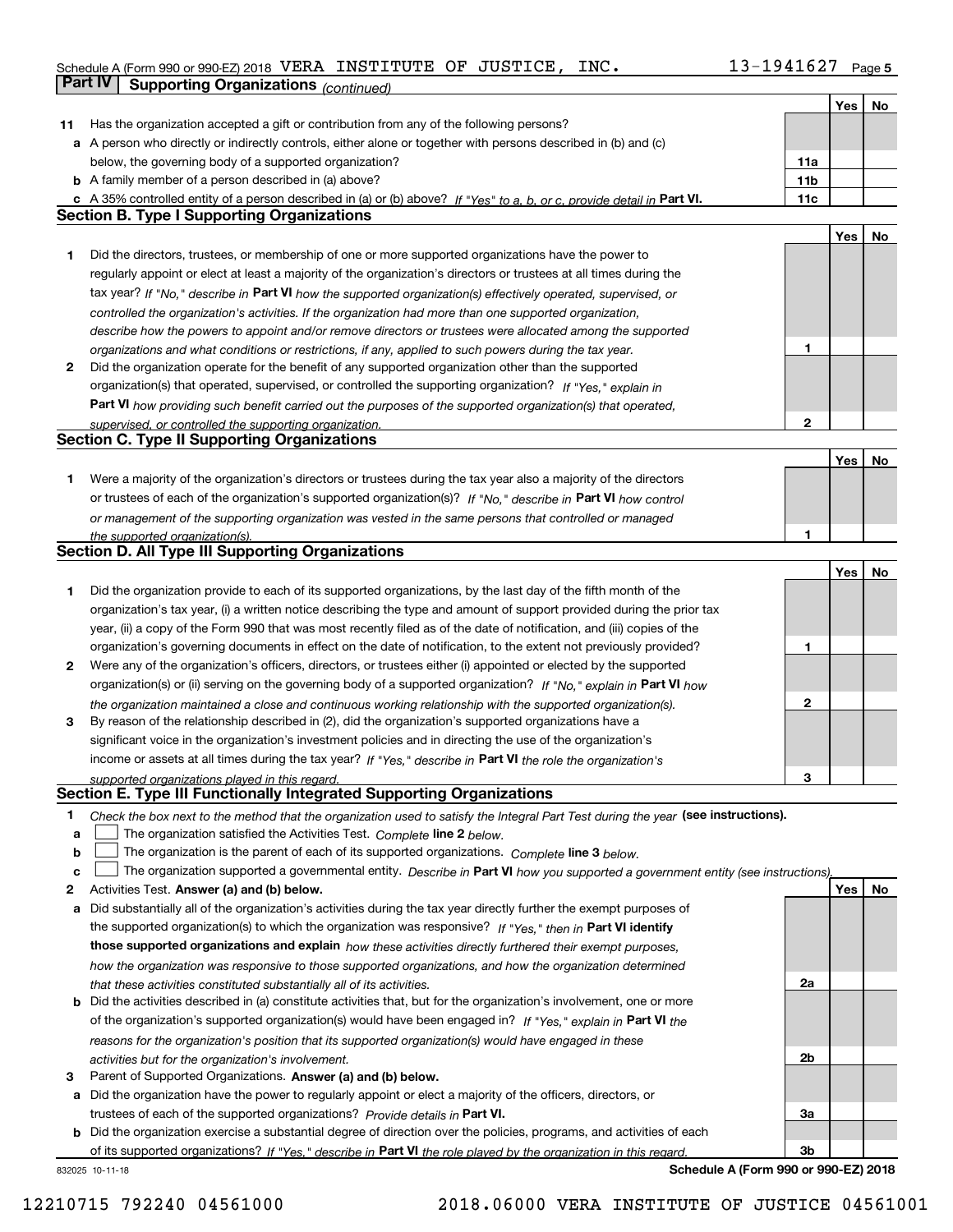| Schedule A (Form 990 or 990-EZ) 2018 VERA INSTITUTE OF JUSTICE, INC.                  |  | $13 - 1941627$ Page 6 |  |
|---------------------------------------------------------------------------------------|--|-----------------------|--|
| <b>Part V</b> Type III Non-Functionally Integrated 509(a)(3) Supporting Organizations |  |                       |  |

| 1 Check here if the organization satisfied the Integral Part Test as a qualifying trust on Nov. 20, 1970 (explain in Part VI.) See instructions. All |  |
|------------------------------------------------------------------------------------------------------------------------------------------------------|--|
| other Type III non-functionally integrated supporting organizations must complete Sections A through E.                                              |  |
|                                                                                                                                                      |  |

|   | Section A - Adjusted Net Income                                              |                | (A) Prior Year | (B) Current Year<br>(optional) |
|---|------------------------------------------------------------------------------|----------------|----------------|--------------------------------|
| 1 | Net short-term capital gain                                                  | 1              |                |                                |
| 2 | Recoveries of prior-year distributions                                       | $\mathbf{2}$   |                |                                |
| 3 | Other gross income (see instructions)                                        | 3              |                |                                |
| 4 | Add lines 1 through 3                                                        | 4              |                |                                |
| 5 | Depreciation and depletion                                                   | 5              |                |                                |
| 6 | Portion of operating expenses paid or incurred for production or             |                |                |                                |
|   | collection of gross income or for management, conservation, or               |                |                |                                |
|   | maintenance of property held for production of income (see instructions)     | 6              |                |                                |
| 7 | Other expenses (see instructions)                                            | $\overline{7}$ |                |                                |
| 8 | Adjusted Net Income (subtract lines 5, 6, and 7 from line 4)                 | 8              |                |                                |
|   | <b>Section B - Minimum Asset Amount</b>                                      |                | (A) Prior Year | (B) Current Year<br>(optional) |
| 1 | Aggregate fair market value of all non-exempt-use assets (see                |                |                |                                |
|   | instructions for short tax year or assets held for part of year):            |                |                |                                |
|   | a Average monthly value of securities                                        | 1a             |                |                                |
|   | <b>b</b> Average monthly cash balances                                       | 1b             |                |                                |
|   | c Fair market value of other non-exempt-use assets                           | 1c             |                |                                |
|   | <b>d</b> Total (add lines 1a, 1b, and 1c)                                    | 1d             |                |                                |
|   | <b>e</b> Discount claimed for blockage or other                              |                |                |                                |
|   | factors (explain in detail in Part VI):                                      |                |                |                                |
| 2 | Acquisition indebtedness applicable to non-exempt-use assets                 | $\mathbf{2}$   |                |                                |
| З | Subtract line 2 from line 1d                                                 | 3              |                |                                |
| 4 | Cash deemed held for exempt use. Enter 1-1/2% of line 3 (for greater amount, |                |                |                                |
|   | see instructions)                                                            | 4              |                |                                |
| 5 | Net value of non-exempt-use assets (subtract line 4 from line 3)             | 5              |                |                                |
| 6 | Multiply line 5 by .035                                                      | 6              |                |                                |
| 7 | Recoveries of prior-year distributions                                       | $\overline{7}$ |                |                                |
| 8 | Minimum Asset Amount (add line 7 to line 6)                                  | 8              |                |                                |
|   | Section C - Distributable Amount                                             |                |                | <b>Current Year</b>            |
| 1 | Adjusted net income for prior year (from Section A, line 8, Column A)        | 1              |                |                                |
| 2 | Enter 85% of line 1                                                          | $\mathbf{2}$   |                |                                |
| 3 | Minimum asset amount for prior year (from Section B, line 8, Column A)       | 3              |                |                                |
| 4 | Enter greater of line 2 or line 3                                            | 4              |                |                                |
| 5 | Income tax imposed in prior year                                             | 5              |                |                                |
| 6 | <b>Distributable Amount.</b> Subtract line 5 from line 4, unless subject to  |                |                |                                |
|   | emergency temporary reduction (see instructions)                             | 6              |                |                                |
|   |                                                                              |                |                |                                |

**7** Check here if the current year is the organization's first as a non-functionally integrated Type III supporting organization (see instructions).

**Schedule A (Form 990 or 990-EZ) 2018**

832026 10-11-18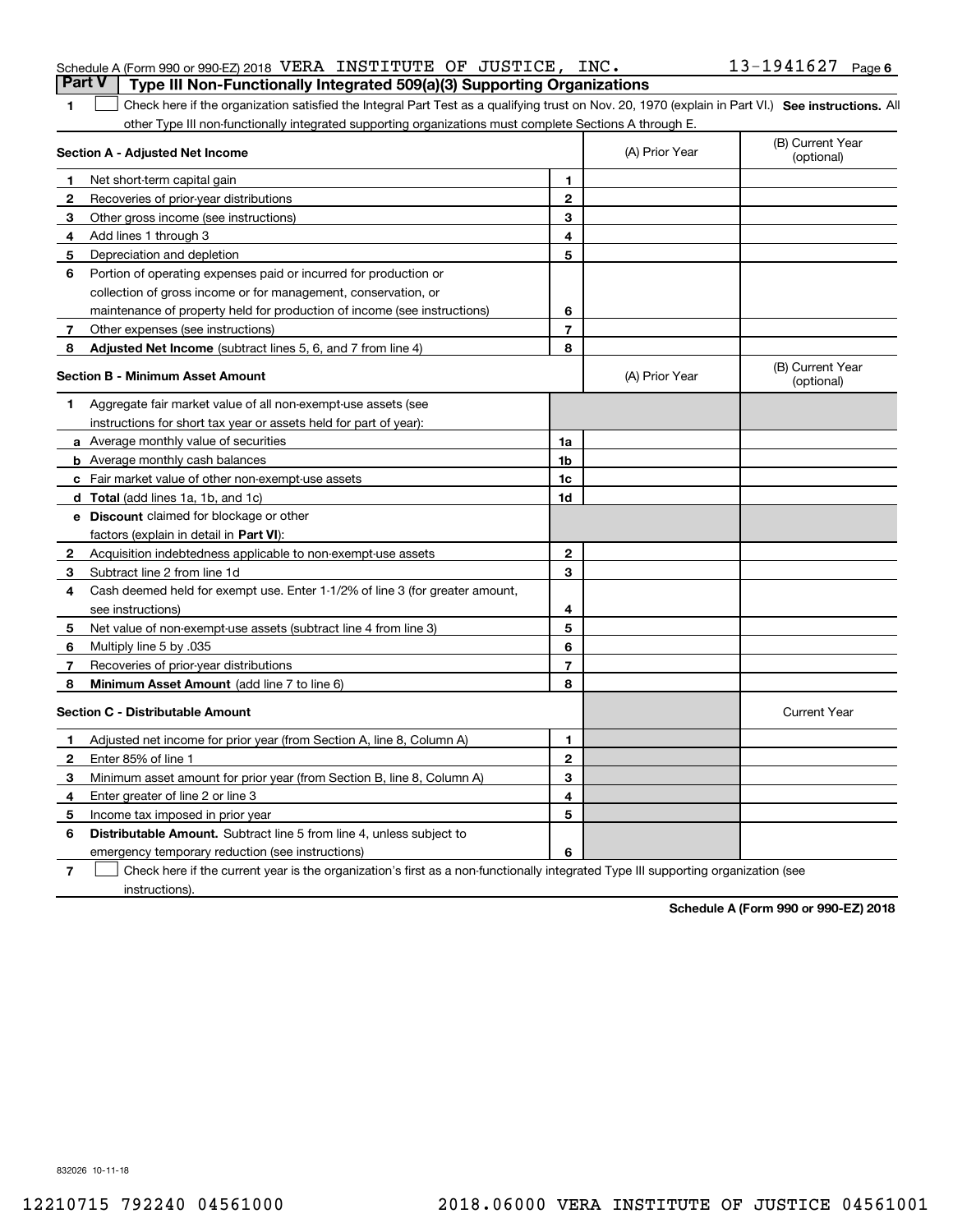#### Schedule A (Form 990 or 990-EZ) 2018 <code>VERA INSTITUTE OF JUSTICE, INC.  $13\,$  -1941627  $\,$  Page  $\,$ </code>

| <b>Part V</b> | Type III Non-Functionally Integrated 509(a)(3) Supporting Organizations                    |                             | (continued)                           |                                         |
|---------------|--------------------------------------------------------------------------------------------|-----------------------------|---------------------------------------|-----------------------------------------|
|               | <b>Section D - Distributions</b>                                                           |                             |                                       | <b>Current Year</b>                     |
| 1             | Amounts paid to supported organizations to accomplish exempt purposes                      |                             |                                       |                                         |
| 2             | Amounts paid to perform activity that directly furthers exempt purposes of supported       |                             |                                       |                                         |
|               | organizations, in excess of income from activity                                           |                             |                                       |                                         |
| 3             | Administrative expenses paid to accomplish exempt purposes of supported organizations      |                             |                                       |                                         |
| 4             | Amounts paid to acquire exempt-use assets                                                  |                             |                                       |                                         |
| 5             | Qualified set-aside amounts (prior IRS approval required)                                  |                             |                                       |                                         |
| 6             | Other distributions (describe in Part VI). See instructions.                               |                             |                                       |                                         |
| 7             | <b>Total annual distributions.</b> Add lines 1 through 6.                                  |                             |                                       |                                         |
| 8             | Distributions to attentive supported organizations to which the organization is responsive |                             |                                       |                                         |
|               | (provide details in Part VI). See instructions.                                            |                             |                                       |                                         |
| 9             | Distributable amount for 2018 from Section C, line 6                                       |                             |                                       |                                         |
| 10            | Line 8 amount divided by line 9 amount                                                     |                             |                                       |                                         |
|               |                                                                                            | (i)                         | (ii)                                  | (iii)                                   |
|               | <b>Section E - Distribution Allocations</b> (see instructions)                             | <b>Excess Distributions</b> | <b>Underdistributions</b><br>Pre-2018 | <b>Distributable</b><br>Amount for 2018 |
| 1             | Distributable amount for 2018 from Section C, line 6                                       |                             |                                       |                                         |
| 2             | Underdistributions, if any, for years prior to 2018 (reason-                               |                             |                                       |                                         |
|               | able cause required- explain in Part VI). See instructions.                                |                             |                                       |                                         |
| З             | Excess distributions carryover, if any, to 2018                                            |                             |                                       |                                         |
|               | <b>a</b> From 2013                                                                         |                             |                                       |                                         |
|               | <b>b</b> From 2014                                                                         |                             |                                       |                                         |
|               | $c$ From 2015                                                                              |                             |                                       |                                         |
|               | d From 2016                                                                                |                             |                                       |                                         |
|               | e From 2017                                                                                |                             |                                       |                                         |
|               | <b>Total</b> of lines 3a through e                                                         |                             |                                       |                                         |
| g             | Applied to underdistributions of prior years                                               |                             |                                       |                                         |
|               | <b>h</b> Applied to 2018 distributable amount                                              |                             |                                       |                                         |
|               | Carryover from 2013 not applied (see instructions)                                         |                             |                                       |                                         |
|               | Remainder. Subtract lines 3g, 3h, and 3i from 3f.                                          |                             |                                       |                                         |
| 4             | Distributions for 2018 from Section D,                                                     |                             |                                       |                                         |
|               | line $7:$                                                                                  |                             |                                       |                                         |
|               | <b>a</b> Applied to underdistributions of prior years                                      |                             |                                       |                                         |
|               | <b>b</b> Applied to 2018 distributable amount                                              |                             |                                       |                                         |
|               | c Remainder. Subtract lines 4a and 4b from 4.                                              |                             |                                       |                                         |
| 5             | Remaining underdistributions for years prior to 2018, if                                   |                             |                                       |                                         |
|               | any. Subtract lines 3g and 4a from line 2. For result greater                              |                             |                                       |                                         |
|               | than zero, explain in Part VI. See instructions.                                           |                             |                                       |                                         |
| 6             | Remaining underdistributions for 2018. Subtract lines 3h                                   |                             |                                       |                                         |
|               | and 4b from line 1. For result greater than zero, explain in                               |                             |                                       |                                         |
|               | Part VI. See instructions.                                                                 |                             |                                       |                                         |
| 7             | Excess distributions carryover to 2019. Add lines 3j                                       |                             |                                       |                                         |
|               | and 4c.                                                                                    |                             |                                       |                                         |
| 8             | Breakdown of line 7:                                                                       |                             |                                       |                                         |
|               | a Excess from 2014                                                                         |                             |                                       |                                         |
|               | <b>b</b> Excess from 2015                                                                  |                             |                                       |                                         |
|               | c Excess from 2016                                                                         |                             |                                       |                                         |
|               | d Excess from 2017                                                                         |                             |                                       |                                         |
|               | e Excess from 2018                                                                         |                             |                                       |                                         |
|               |                                                                                            |                             |                                       |                                         |

**Schedule A (Form 990 or 990-EZ) 2018**

832027 10-11-18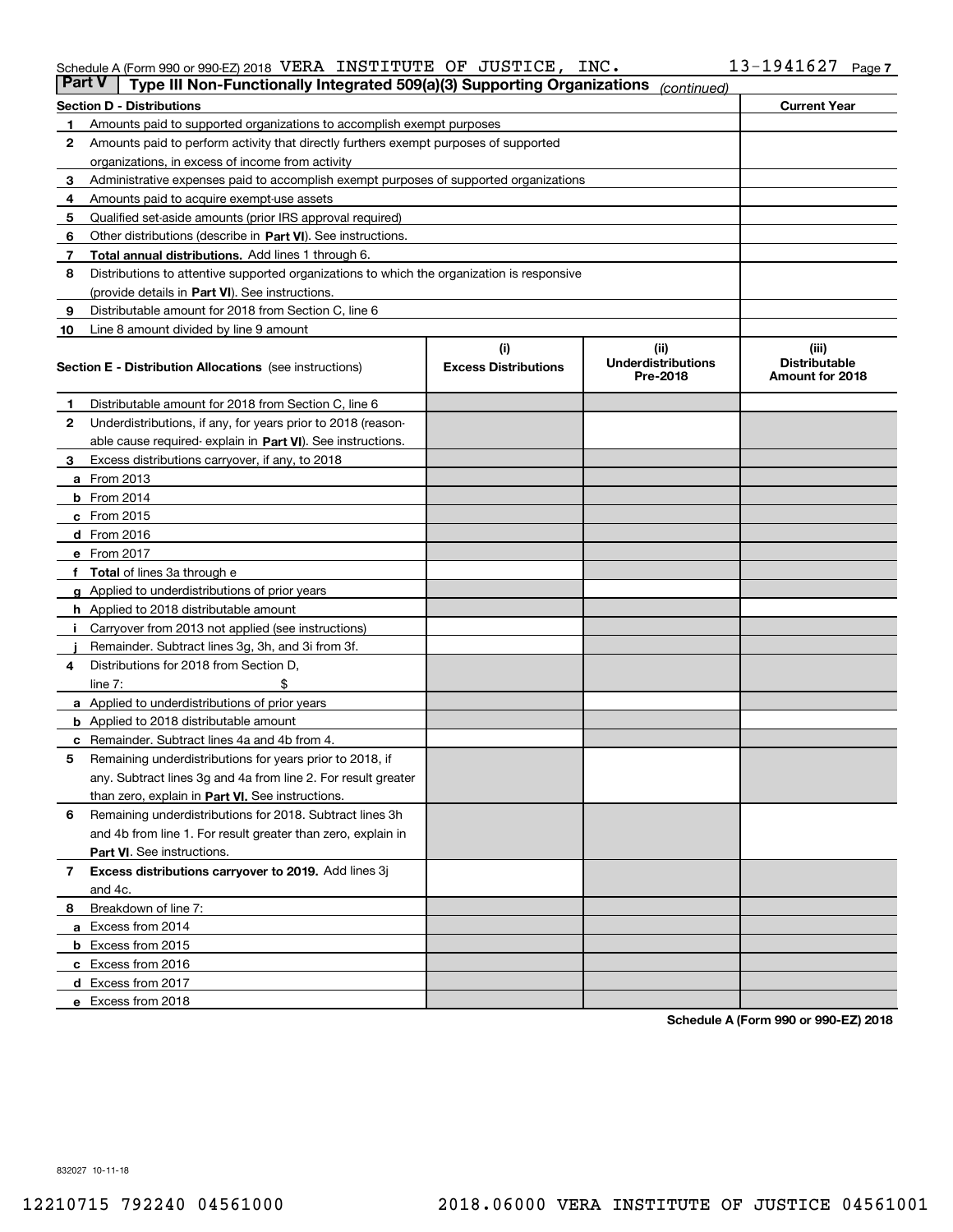| Schedule A (Form 990 or 990-EZ) 2018 $\,$ VERA $\,$ INSTITUTE $\,$ OF $\,$ JUSTICE $_{r}$ $\,$ INC $_{\bullet}$ |  |  | $13 - 1941627$ Page 8 |  |
|-----------------------------------------------------------------------------------------------------------------|--|--|-----------------------|--|
|                                                                                                                 |  |  |                       |  |

Part VI | Supplemental Information. Provide the explanations required by Part II, line 10; Part II, line 17a or 17b; Part III, line 12; Part IV, Section A, lines 1, 2, 3b, 3c, 4b, 4c, 5a, 6, 9a, 9b, 9c, 11a, 11b, and 11c; Part IV, Section B, lines 1 and 2; Part IV, Section C, line 1; Part IV, Section D, lines 2 and 3; Part IV, Section E, lines 1c, 2a, 2b, 3a, and 3b; Part V, line 1; Part V, Section B, line 1e; Part V, Section D, lines 5, 6, and 8; and Part V, Section E, lines 2, 5, and 6. Also complete this part for any additional information. (See instructions.)

SCHEDULE A, PART II, LINE 10, EXPLANATION FOR OTHER INCOME:

| OTHER INCOME       |                                                                                                                              |
|--------------------|------------------------------------------------------------------------------------------------------------------------------|
| 2014 AMOUNT: \$    | 494,194.                                                                                                                     |
| 2015 AMOUNT:<br>\$ | 581,096.                                                                                                                     |
| 2016 AMOUNT: \$    | 581,782.                                                                                                                     |
| AMOUNT: \$<br>2017 | 359,000.<br>and the control of the control of the control of the control of the control of the control of the control of the |
| 2018 AMOUNT: \$    | 309,027.                                                                                                                     |
|                    |                                                                                                                              |
| FUNDRAISING EVENTS |                                                                                                                              |
| 2014 AMOUNT: \$    | 70,560.                                                                                                                      |
| 2015 AMOUNT:<br>\$ | 93,500.<br>and the state of the state of the state of the state of the state of the state of the state of the state of the   |
| 2016 AMOUNT: \$    | 54,714.                                                                                                                      |
| 2017 AMOUNT: \$    | 184,816.                                                                                                                     |
| 2018 AMOUNT: \$    | 179,500.                                                                                                                     |
|                    |                                                                                                                              |
|                    |                                                                                                                              |
|                    |                                                                                                                              |
|                    |                                                                                                                              |
|                    |                                                                                                                              |
|                    |                                                                                                                              |
|                    |                                                                                                                              |

**Schedule A (Form 990 or 990-EZ) 2018**

832028 10-11-18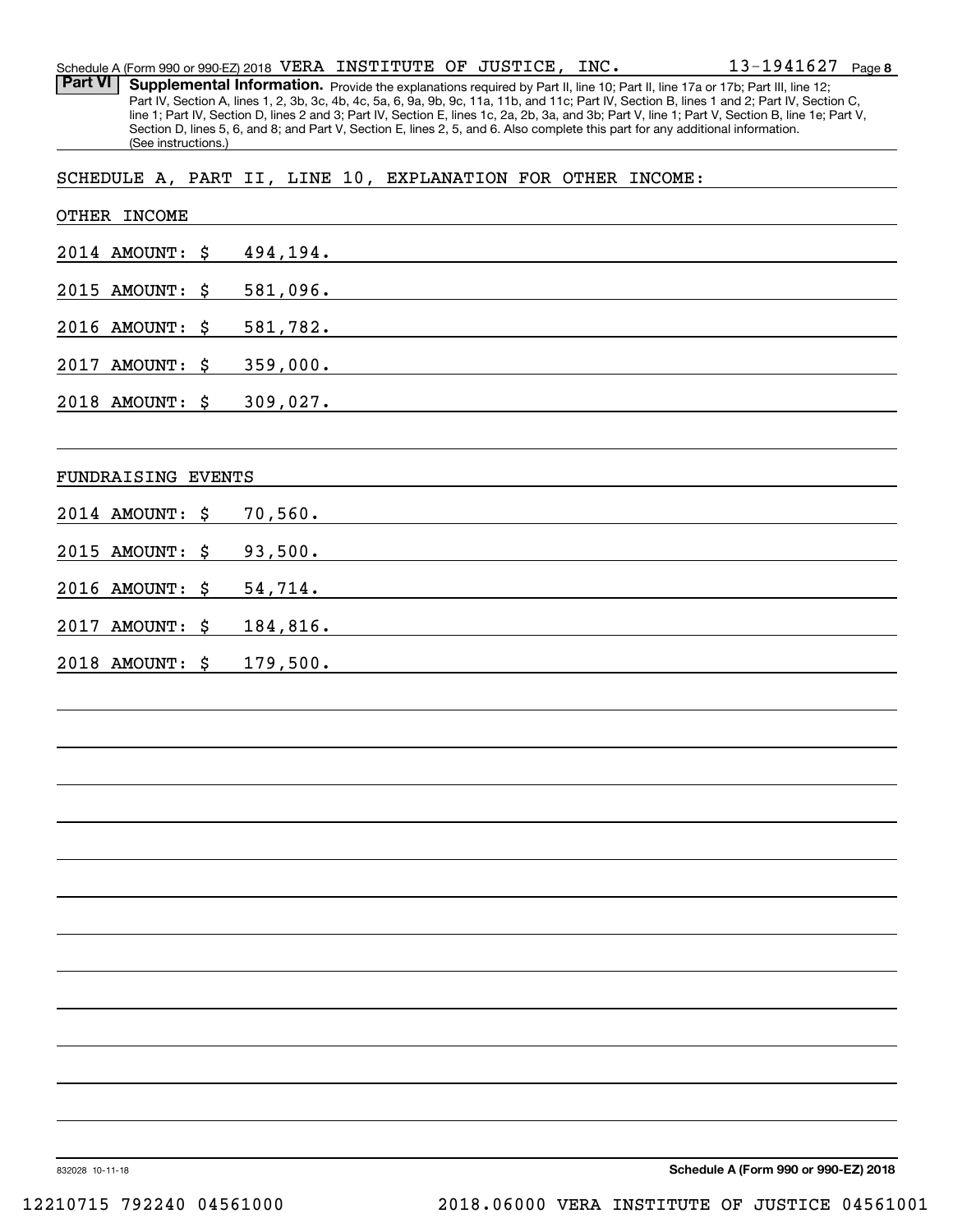| <b>SCHEDULE C</b>                                          | OMB No. 1545-0047                                                                                                                                                                                                                                                                             |         |                                                                                                                                                                                                                                                                                                                                                                     |                                                    |
|------------------------------------------------------------|-----------------------------------------------------------------------------------------------------------------------------------------------------------------------------------------------------------------------------------------------------------------------------------------------|---------|---------------------------------------------------------------------------------------------------------------------------------------------------------------------------------------------------------------------------------------------------------------------------------------------------------------------------------------------------------------------|----------------------------------------------------|
| (Form 990 or 990-EZ)                                       |                                                                                                                                                                                                                                                                                               |         |                                                                                                                                                                                                                                                                                                                                                                     |                                                    |
|                                                            | For Organizations Exempt From Income Tax Under section 501(c) and section 527<br>Complete if the organization is described below. Attach to Form 990 or Form 990-EZ.                                                                                                                          |         |                                                                                                                                                                                                                                                                                                                                                                     |                                                    |
| Department of the Treasury<br>Internal Revenue Service     | Go to www.irs.gov/Form990 for instructions and the latest information.                                                                                                                                                                                                                        |         |                                                                                                                                                                                                                                                                                                                                                                     | <b>Open to Public</b><br>Inspection                |
|                                                            |                                                                                                                                                                                                                                                                                               |         |                                                                                                                                                                                                                                                                                                                                                                     |                                                    |
|                                                            | If the organization answered "Yes," on Form 990, Part IV, line 3, or Form 990-EZ, Part V, line 46 (Political Campaign Activities), then<br>• Section 501(c)(3) organizations: Complete Parts I-A and B. Do not complete Part I-C.                                                             |         |                                                                                                                                                                                                                                                                                                                                                                     |                                                    |
|                                                            | • Section 501(c) (other than section 501(c)(3)) organizations: Complete Parts I-A and C below. Do not complete Part I-B.                                                                                                                                                                      |         |                                                                                                                                                                                                                                                                                                                                                                     |                                                    |
| • Section 527 organizations: Complete Part I-A only.       |                                                                                                                                                                                                                                                                                               |         |                                                                                                                                                                                                                                                                                                                                                                     |                                                    |
|                                                            | If the organization answered "Yes," on Form 990, Part IV, line 4, or Form 990-EZ, Part VI, line 47 (Lobbying Activities), then                                                                                                                                                                |         |                                                                                                                                                                                                                                                                                                                                                                     |                                                    |
|                                                            | • Section 501(c)(3) organizations that have filed Form 5768 (election under section 501(h)): Complete Part II-A. Do not complete Part II-B.                                                                                                                                                   |         |                                                                                                                                                                                                                                                                                                                                                                     |                                                    |
|                                                            | • Section 501(c)(3) organizations that have NOT filed Form 5768 (election under section 501(h)): Complete Part II-B. Do not complete Part II-A.                                                                                                                                               |         |                                                                                                                                                                                                                                                                                                                                                                     |                                                    |
|                                                            | If the organization answered "Yes," on Form 990, Part IV, line 5 (Proxy Tax) (see separate instructions) or Form 990-EZ, Part V, line 35c (Proxy                                                                                                                                              |         |                                                                                                                                                                                                                                                                                                                                                                     |                                                    |
| Tax) (see separate instructions), then                     |                                                                                                                                                                                                                                                                                               |         |                                                                                                                                                                                                                                                                                                                                                                     |                                                    |
| Name of organization                                       | • Section 501(c)(4), (5), or (6) organizations: Complete Part III.                                                                                                                                                                                                                            |         |                                                                                                                                                                                                                                                                                                                                                                     | <b>Employer identification number</b>              |
|                                                            | VERA INSTITUTE OF JUSTICE, INC.                                                                                                                                                                                                                                                               |         |                                                                                                                                                                                                                                                                                                                                                                     | 13-1941627                                         |
| Part I-A                                                   | Complete if the organization is exempt under section 501(c) or is a section 527 organization.                                                                                                                                                                                                 |         |                                                                                                                                                                                                                                                                                                                                                                     |                                                    |
|                                                            |                                                                                                                                                                                                                                                                                               |         |                                                                                                                                                                                                                                                                                                                                                                     |                                                    |
|                                                            | 1 Provide a description of the organization's direct and indirect political campaign activities in Part IV.                                                                                                                                                                                   |         |                                                                                                                                                                                                                                                                                                                                                                     |                                                    |
| Political campaign activity expenditures<br>2              |                                                                                                                                                                                                                                                                                               |         |                                                                                                                                                                                                                                                                                                                                                                     | $\triangleright$ \$                                |
| <b>3</b> Volunteer hours for political campaign activities |                                                                                                                                                                                                                                                                                               |         |                                                                                                                                                                                                                                                                                                                                                                     |                                                    |
|                                                            |                                                                                                                                                                                                                                                                                               |         |                                                                                                                                                                                                                                                                                                                                                                     |                                                    |
| Part I-B                                                   | Complete if the organization is exempt under section 501(c)(3).                                                                                                                                                                                                                               |         |                                                                                                                                                                                                                                                                                                                                                                     |                                                    |
|                                                            | 1 Enter the amount of any excise tax incurred by the organization under section 4955                                                                                                                                                                                                          |         | $\begin{picture}(20,10) \put(0,0){\vector(1,0){100}} \put(15,0){\vector(1,0){100}} \put(15,0){\vector(1,0){100}} \put(15,0){\vector(1,0){100}} \put(15,0){\vector(1,0){100}} \put(15,0){\vector(1,0){100}} \put(15,0){\vector(1,0){100}} \put(15,0){\vector(1,0){100}} \put(15,0){\vector(1,0){100}} \put(15,0){\vector(1,0){100}} \put(15,0){\vector(1,0){100}} \$ |                                                    |
| 2                                                          | Enter the amount of any excise tax incurred by organization managers under section 4955                                                                                                                                                                                                       |         | $\ldots$ $\bullet$                                                                                                                                                                                                                                                                                                                                                  |                                                    |
| З                                                          |                                                                                                                                                                                                                                                                                               |         |                                                                                                                                                                                                                                                                                                                                                                     | Yes<br>No                                          |
| <b>b</b> If "Yes," describe in Part IV.                    |                                                                                                                                                                                                                                                                                               |         |                                                                                                                                                                                                                                                                                                                                                                     | Yes<br>No                                          |
|                                                            | Part I-C   Complete if the organization is exempt under section 501(c), except section 501(c)(3).                                                                                                                                                                                             |         |                                                                                                                                                                                                                                                                                                                                                                     |                                                    |
|                                                            | 1 Enter the amount directly expended by the filing organization for section 527 exempt function activities                                                                                                                                                                                    |         |                                                                                                                                                                                                                                                                                                                                                                     | $\blacktriangleright$ \$                           |
|                                                            | 2 Enter the amount of the filing organization's funds contributed to other organizations for section 527                                                                                                                                                                                      |         |                                                                                                                                                                                                                                                                                                                                                                     |                                                    |
| exempt function activities                                 |                                                                                                                                                                                                                                                                                               |         |                                                                                                                                                                                                                                                                                                                                                                     | $\blacktriangleright$ \$                           |
|                                                            | 3 Total exempt function expenditures. Add lines 1 and 2. Enter here and on Form 1120-POL,                                                                                                                                                                                                     |         |                                                                                                                                                                                                                                                                                                                                                                     |                                                    |
|                                                            |                                                                                                                                                                                                                                                                                               |         |                                                                                                                                                                                                                                                                                                                                                                     | $\blacktriangleright$ \$                           |
|                                                            |                                                                                                                                                                                                                                                                                               |         |                                                                                                                                                                                                                                                                                                                                                                     | Yes<br><b>No</b>                                   |
|                                                            | 5 Enter the names, addresses and employer identification number (EIN) of all section 527 political organizations to which the filing organization                                                                                                                                             |         |                                                                                                                                                                                                                                                                                                                                                                     |                                                    |
|                                                            | made payments. For each organization listed, enter the amount paid from the filing organization's funds. Also enter the amount of political<br>contributions received that were promptly and directly delivered to a separate political organization, such as a separate segregated fund or a |         |                                                                                                                                                                                                                                                                                                                                                                     |                                                    |
|                                                            | political action committee (PAC). If additional space is needed, provide information in Part IV.                                                                                                                                                                                              |         |                                                                                                                                                                                                                                                                                                                                                                     |                                                    |
| (a) Name                                                   | (b) Address                                                                                                                                                                                                                                                                                   | (c) EIN | (d) Amount paid from                                                                                                                                                                                                                                                                                                                                                | (e) Amount of political                            |
|                                                            |                                                                                                                                                                                                                                                                                               |         | filing organization's                                                                                                                                                                                                                                                                                                                                               | contributions received and                         |
|                                                            |                                                                                                                                                                                                                                                                                               |         | funds. If none, enter -0-.                                                                                                                                                                                                                                                                                                                                          | promptly and directly                              |
|                                                            |                                                                                                                                                                                                                                                                                               |         |                                                                                                                                                                                                                                                                                                                                                                     | delivered to a separate<br>political organization. |
|                                                            |                                                                                                                                                                                                                                                                                               |         |                                                                                                                                                                                                                                                                                                                                                                     | If none, enter -0-.                                |
|                                                            |                                                                                                                                                                                                                                                                                               |         |                                                                                                                                                                                                                                                                                                                                                                     |                                                    |
|                                                            |                                                                                                                                                                                                                                                                                               |         |                                                                                                                                                                                                                                                                                                                                                                     |                                                    |
|                                                            |                                                                                                                                                                                                                                                                                               |         |                                                                                                                                                                                                                                                                                                                                                                     |                                                    |
|                                                            |                                                                                                                                                                                                                                                                                               |         |                                                                                                                                                                                                                                                                                                                                                                     |                                                    |
|                                                            |                                                                                                                                                                                                                                                                                               |         |                                                                                                                                                                                                                                                                                                                                                                     |                                                    |
|                                                            |                                                                                                                                                                                                                                                                                               |         |                                                                                                                                                                                                                                                                                                                                                                     |                                                    |
|                                                            |                                                                                                                                                                                                                                                                                               |         |                                                                                                                                                                                                                                                                                                                                                                     |                                                    |
|                                                            |                                                                                                                                                                                                                                                                                               |         |                                                                                                                                                                                                                                                                                                                                                                     |                                                    |
|                                                            |                                                                                                                                                                                                                                                                                               |         |                                                                                                                                                                                                                                                                                                                                                                     |                                                    |
|                                                            |                                                                                                                                                                                                                                                                                               |         |                                                                                                                                                                                                                                                                                                                                                                     |                                                    |

**For Paperwork Reduction Act Notice, see the Instructions for Form 990 or 990-EZ. Schedule C (Form 990 or 990-EZ) 2018** LHA

832041 11-08-18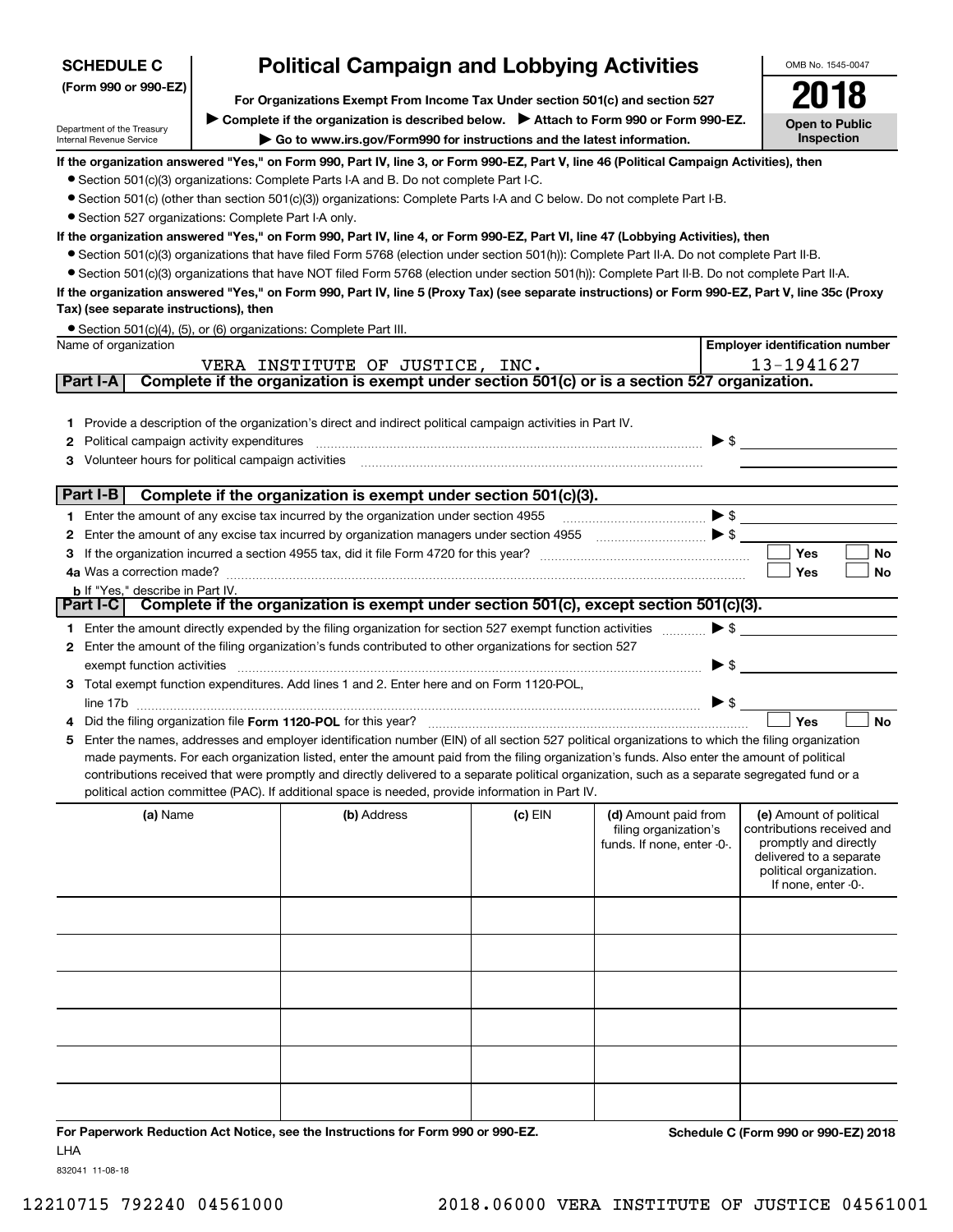| Schedule C (Form 990 or 990-EZ) 2018 VERA INSTITUTE OF JUSTICE, INC.<br>Complete if the organization is exempt under section 501(c)(3) and filed Form 5768 (election under<br>Part II-A<br>section 501(h)). |                                                                                                                                                                                                                                                                                                                                                                                                                                                                               |                                                                                                                                                                                                                       |            |                                        | $13 - 1941627$ Page 2          |
|-------------------------------------------------------------------------------------------------------------------------------------------------------------------------------------------------------------|-------------------------------------------------------------------------------------------------------------------------------------------------------------------------------------------------------------------------------------------------------------------------------------------------------------------------------------------------------------------------------------------------------------------------------------------------------------------------------|-----------------------------------------------------------------------------------------------------------------------------------------------------------------------------------------------------------------------|------------|----------------------------------------|--------------------------------|
| A Check $\blacktriangleright$<br>X<br><b>B</b> Check $\blacktriangleright$                                                                                                                                  | expenses, and share of excess lobbying expenditures).                                                                                                                                                                                                                                                                                                                                                                                                                         | if the filing organization belongs to an affiliated group (and list in Part IV each affiliated group member's name, address, EIN,<br>if the filing organization checked box A and "limited control" provisions apply. |            |                                        |                                |
|                                                                                                                                                                                                             | <b>Limits on Lobbying Expenditures</b>                                                                                                                                                                                                                                                                                                                                                                                                                                        | (The term "expenditures" means amounts paid or incurred.)                                                                                                                                                             |            | (a) Filing<br>organization's<br>totals | (b) Affiliated group<br>totals |
| 1a Total lobbying expenditures to influence public opinion (grass roots lobbying)<br><b>b</b> Total lobbying expenditures to influence a legislative body (direct lobbying)                                 | 924,271.<br>924, 271.                                                                                                                                                                                                                                                                                                                                                                                                                                                         |                                                                                                                                                                                                                       |            |                                        |                                |
| d Other exempt purpose expenditures<br>e Total exempt purpose expenditures (add lines 1c and 1d)                                                                                                            |                                                                                                                                                                                                                                                                                                                                                                                                                                                                               |                                                                                                                                                                                                                       |            | 129336543.<br>130260814.<br>1,000,000. |                                |
| Not over \$500,000<br>Over \$1,500,000 but not over \$17,000,000                                                                                                                                            | f Lobbying nontaxable amount. Enter the amount from the following table in both columns.<br>If the amount on line 1e, column $(a)$ or $(b)$ is:<br>The lobbying nontaxable amount is:<br>20% of the amount on line 1e.<br>Over \$500,000 but not over \$1,000,000<br>\$100,000 plus 15% of the excess over \$500,000.<br>Over \$1,000,000 but not over \$1,500,000<br>\$175,000 plus 10% of the excess over \$1,000,000.<br>\$225,000 plus 5% of the excess over \$1,500,000. |                                                                                                                                                                                                                       |            |                                        |                                |
| Over \$17,000,000<br>g Grassroots nontaxable amount (enter 25% of line 1f)                                                                                                                                  | \$1,000,000.                                                                                                                                                                                                                                                                                                                                                                                                                                                                  |                                                                                                                                                                                                                       |            | 250,000.                               |                                |
| h Subtract line 1g from line 1a. If zero or less, enter -0-<br>Subtract line 1f from line 1c. If zero or less, enter -0-<br>j.                                                                              |                                                                                                                                                                                                                                                                                                                                                                                                                                                                               |                                                                                                                                                                                                                       |            | $0$ .<br>0.                            |                                |
| If there is an amount other than zero on either line 1h or line 1i, did the organization file Form 4720<br>Ť.<br>reporting section 4911 tax for this year?                                                  |                                                                                                                                                                                                                                                                                                                                                                                                                                                                               |                                                                                                                                                                                                                       |            |                                        | Yes<br>No                      |
| (Some organizations that made a section 501(h) election do not have to complete all of the five columns below.                                                                                              |                                                                                                                                                                                                                                                                                                                                                                                                                                                                               | 4-Year Averaging Period Under Section 501(h)<br>See the separate instructions for lines 2a through 2f.)                                                                                                               |            |                                        |                                |
|                                                                                                                                                                                                             |                                                                                                                                                                                                                                                                                                                                                                                                                                                                               | Lobbying Expenditures During 4-Year Averaging Period                                                                                                                                                                  |            |                                        |                                |
| Calendar year<br>(or fiscal year beginning in)                                                                                                                                                              | (a) 2015                                                                                                                                                                                                                                                                                                                                                                                                                                                                      | (b) 2016                                                                                                                                                                                                              | $(c)$ 2017 | $(d)$ 2018                             | (e) Total                      |
| 2a Lobbying nontaxable amount<br><b>b</b> Lobbying ceiling amount                                                                                                                                           |                                                                                                                                                                                                                                                                                                                                                                                                                                                                               | $1,000,000$ , $1,000,000$ , $1,000,000$ , $1,000,000$ , $4,000,000$                                                                                                                                                   |            |                                        |                                |
| (150% of line 2a, column(e))                                                                                                                                                                                |                                                                                                                                                                                                                                                                                                                                                                                                                                                                               |                                                                                                                                                                                                                       |            |                                        | 6,000,000.                     |
| c Total lobbying expenditures                                                                                                                                                                               | 142,528.                                                                                                                                                                                                                                                                                                                                                                                                                                                                      | 110,937.                                                                                                                                                                                                              | 266,843.   | 924, 271.                              | 1,444,579.                     |
| d Grassroots nontaxable amount                                                                                                                                                                              | 250,000.                                                                                                                                                                                                                                                                                                                                                                                                                                                                      | 250,000.                                                                                                                                                                                                              | 250,000.   | 250,000.                               | 1,000,000.                     |
| e Grassroots ceiling amount<br>(150% of line 2d, column (e))                                                                                                                                                |                                                                                                                                                                                                                                                                                                                                                                                                                                                                               |                                                                                                                                                                                                                       |            |                                        | 1,500,000.                     |
| f Grassroots lobbying expenditures                                                                                                                                                                          |                                                                                                                                                                                                                                                                                                                                                                                                                                                                               |                                                                                                                                                                                                                       |            |                                        |                                |

**Schedule C (Form 990 or 990-EZ) 2018**

832042 11-08-18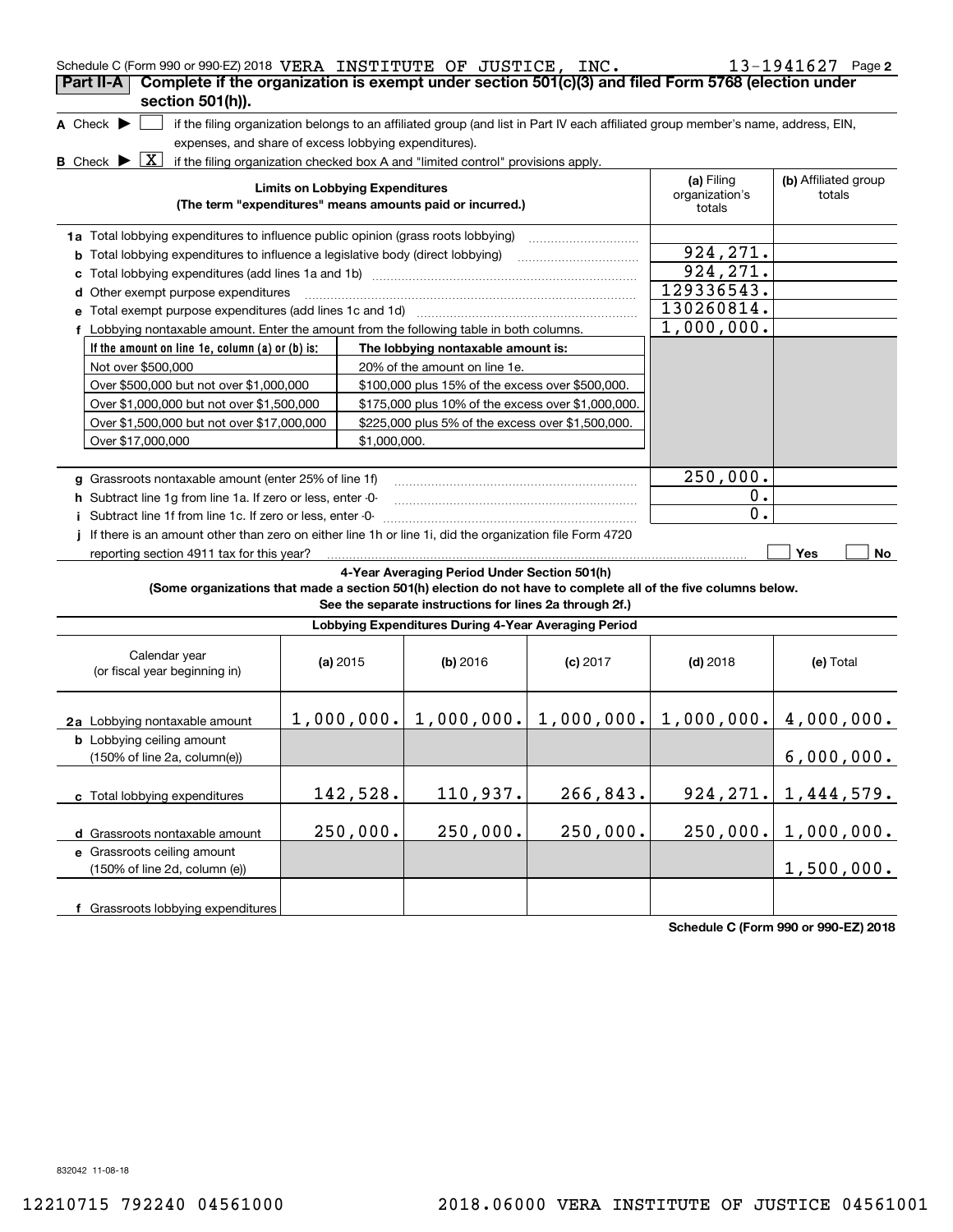#### Schedule C (Form 990 or 990-EZ) 2018 <code>VERA INSTITUTE OF JUSTICE, INC.  $13\,\text{--}\,1941627$  Page</code>

#### **3**

#### **Part II-B Complete if the organization is exempt under section 501(c)(3) and has NOT filed Form 5768 (election under section 501(h)).**

|                | For each "Yes," response on lines 1a through 1i below, provide in Part IV a detailed description                                                                                                                                               |     | (a)          |        | (b) |  |
|----------------|------------------------------------------------------------------------------------------------------------------------------------------------------------------------------------------------------------------------------------------------|-----|--------------|--------|-----|--|
|                | of the lobbying activity.                                                                                                                                                                                                                      | Yes | No           | Amount |     |  |
| 1.             | During the year, did the filing organization attempt to influence foreign, national, state, or<br>local legislation, including any attempt to influence public opinion on a legislative matter<br>or referendum, through the use of:           |     |              |        |     |  |
|                | <b>b</b> Paid staff or management (include compensation in expenses reported on lines 1c through 1i)?                                                                                                                                          |     |              |        |     |  |
|                |                                                                                                                                                                                                                                                |     |              |        |     |  |
|                | e Publications, or published or broadcast statements?                                                                                                                                                                                          |     |              |        |     |  |
|                | f Grants to other organizations for lobbying purposes?                                                                                                                                                                                         |     |              |        |     |  |
|                | g Direct contact with legislators, their staffs, government officials, or a legislative body?                                                                                                                                                  |     |              |        |     |  |
|                | h Rallies, demonstrations, seminars, conventions, speeches, lectures, or any similar means?                                                                                                                                                    |     |              |        |     |  |
|                | <i>i</i> Other activities?                                                                                                                                                                                                                     |     |              |        |     |  |
|                |                                                                                                                                                                                                                                                |     |              |        |     |  |
|                | 2a Did the activities in line 1 cause the organization to be not described in section 501(c)(3)?                                                                                                                                               |     |              |        |     |  |
|                |                                                                                                                                                                                                                                                |     |              |        |     |  |
|                | c If "Yes," enter the amount of any tax incurred by organization managers under section 4912                                                                                                                                                   |     |              |        |     |  |
|                | d If the filing organization incurred a section 4912 tax, did it file Form 4720 for this year?                                                                                                                                                 |     |              |        |     |  |
|                | Part III-A Complete if the organization is exempt under section 501(c)(4), section 501(c)(5), or section<br>501(c)(6).                                                                                                                         |     |              |        |     |  |
|                |                                                                                                                                                                                                                                                |     |              | Yes    | No  |  |
| 1              | Were substantially all (90% or more) dues received nondeductible by members?                                                                                                                                                                   |     | $\mathbf{1}$ |        |     |  |
| 2              |                                                                                                                                                                                                                                                |     | $\mathbf{2}$ |        |     |  |
| З              | Did the organization agree to carry over lobbying and political campaign activity expenditures from the prior year?                                                                                                                            |     | 3            |        |     |  |
|                | Complete if the organization is exempt under section 501(c)(4), section 501(c)(5), or section<br>Part III-B<br>501(c)(6) and if either (a) BOTH Part III-A, lines 1 and 2, are answered "No," OR (b) Part III-A, line 3, is<br>answered "Yes." |     |              |        |     |  |
| 1.             |                                                                                                                                                                                                                                                |     | $\mathbf{1}$ |        |     |  |
| 2              | Section 162(e) nondeductible lobbying and political expenditures (do not include amounts of political                                                                                                                                          |     |              |        |     |  |
|                | expenses for which the section 527(f) tax was paid).                                                                                                                                                                                           |     |              |        |     |  |
|                |                                                                                                                                                                                                                                                |     | 2a           |        |     |  |
|                | b Carryover from last year manufactured and contain a series of the contract of the contract of the contract of the contract of the contract of the contract of the contract of the contract of the contract of the contract o                 |     | 2b           |        |     |  |
|                |                                                                                                                                                                                                                                                |     | 2c           |        |     |  |
| З              | Aggregate amount reported in section 6033(e)(1)(A) notices of nondeductible section 162(e) dues                                                                                                                                                |     | 3            |        |     |  |
| 4              | If notices were sent and the amount on line 2c exceeds the amount on line 3, what portion of the excess                                                                                                                                        |     |              |        |     |  |
|                | does the organization agree to carryover to the reasonable estimate of nondeductible lobbying and political                                                                                                                                    |     |              |        |     |  |
|                | expenditure next year?                                                                                                                                                                                                                         |     | 4            |        |     |  |
| 5              | Taxable amount of lobbying and political expenditures (see instructions)                                                                                                                                                                       |     | 5            |        |     |  |
| <b>Part IV</b> | <b>Supplemental Information</b>                                                                                                                                                                                                                |     |              |        |     |  |
|                | Provide the descriptions required for Part I-A, line 1; Part I-B, line 4; Part I-C, line 5; Part II-A (affiliated group list); Part II-A, lines 1 and 2 (see                                                                                   |     |              |        |     |  |

instructions); and Part II-B, line 1. Also, complete this part for any additional information.

**Schedule C (Form 990 or 990-EZ) 2018**

832043 11-08-18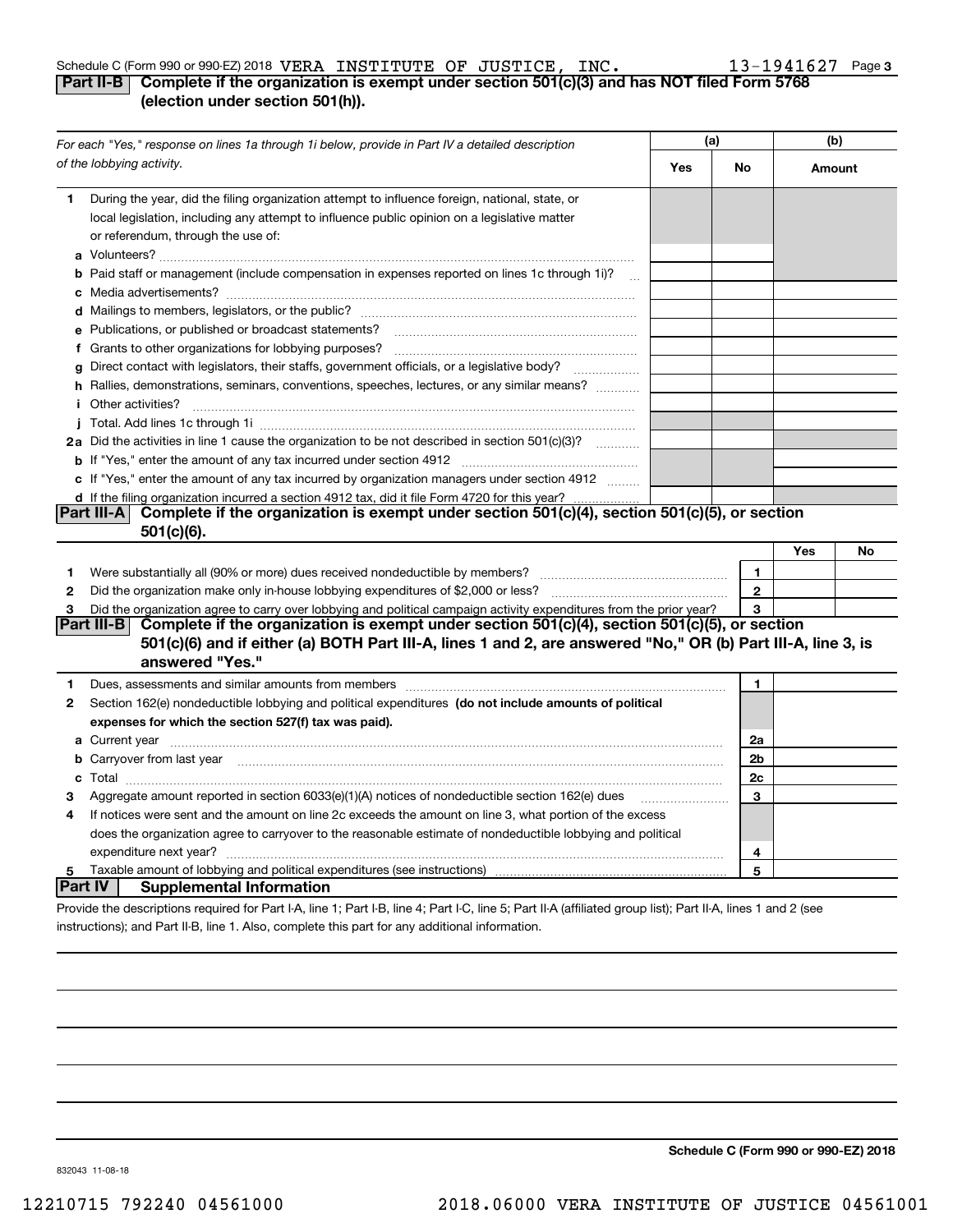|  | <b>SCHEDULE D</b> |
|--|-------------------|
|  |                   |

| (Form 990) |  |
|------------|--|
|------------|--|

### **Supplemental Financial Statements**

(Form 990)<br>
Pepartment of the Treasury<br>
Department of the Treasury<br>
Department of the Treasury<br>
Department of the Treasury<br> **Co to www.irs.gov/Form990 for instructions and the latest information.**<br> **Co to www.irs.gov/Form9** 



Department of the Treasury Internal Revenue Service

|         | Name of the organization<br>VERA INSTITUTE OF JUSTICE, INC.                                                                                                                                                                   |                                                    | <b>Employer identification number</b><br>13-1941627 |
|---------|-------------------------------------------------------------------------------------------------------------------------------------------------------------------------------------------------------------------------------|----------------------------------------------------|-----------------------------------------------------|
| Part I  | Organizations Maintaining Donor Advised Funds or Other Similar Funds or Accounts. Complete if the                                                                                                                             |                                                    |                                                     |
|         | organization answered "Yes" on Form 990, Part IV, line 6.                                                                                                                                                                     |                                                    |                                                     |
|         |                                                                                                                                                                                                                               | (a) Donor advised funds                            | (b) Funds and other accounts                        |
|         |                                                                                                                                                                                                                               |                                                    |                                                     |
| 1       |                                                                                                                                                                                                                               |                                                    |                                                     |
| 2       | Aggregate value of contributions to (during year)                                                                                                                                                                             |                                                    |                                                     |
| з       | Aggregate value of grants from (during year)                                                                                                                                                                                  |                                                    |                                                     |
| 4       |                                                                                                                                                                                                                               |                                                    |                                                     |
| 5       | Did the organization inform all donors and donor advisors in writing that the assets held in donor advised funds                                                                                                              |                                                    |                                                     |
|         |                                                                                                                                                                                                                               |                                                    | Yes<br>No                                           |
| 6       | Did the organization inform all grantees, donors, and donor advisors in writing that grant funds can be used only                                                                                                             |                                                    |                                                     |
|         | for charitable purposes and not for the benefit of the donor or donor advisor, or for any other purpose conferring                                                                                                            |                                                    |                                                     |
|         | impermissible private benefit?                                                                                                                                                                                                |                                                    | Yes<br>No                                           |
| Part II | Conservation Easements. Complete if the organization answered "Yes" on Form 990, Part IV, line 7.                                                                                                                             |                                                    |                                                     |
| 1       | Purpose(s) of conservation easements held by the organization (check all that apply).                                                                                                                                         |                                                    |                                                     |
|         | Preservation of land for public use (e.g., recreation or education)                                                                                                                                                           | Preservation of a historically important land area |                                                     |
|         | Protection of natural habitat                                                                                                                                                                                                 | Preservation of a certified historic structure     |                                                     |
|         | Preservation of open space                                                                                                                                                                                                    |                                                    |                                                     |
| 2       | Complete lines 2a through 2d if the organization held a qualified conservation contribution in the form of a conservation easement on the last                                                                                |                                                    |                                                     |
|         | day of the tax year.                                                                                                                                                                                                          |                                                    | Held at the End of the Tax Year                     |
| а       | Total number of conservation easements                                                                                                                                                                                        |                                                    | 2a                                                  |
| b       | Total acreage restricted by conservation easements                                                                                                                                                                            |                                                    | 2b                                                  |
| с       |                                                                                                                                                                                                                               |                                                    | 2c                                                  |
| d       | Number of conservation easements included in (c) acquired after 7/25/06, and not on a historic structure                                                                                                                      |                                                    |                                                     |
|         | listed in the National Register [11, 1200] [12] The National Register [11, 1200] [12] The National Register [11, 1200] [12] The National Register [11, 1200] [12] The National Register [11, 1200] [12] The National Register |                                                    | 2d                                                  |
| 3       | Number of conservation easements modified, transferred, released, extinguished, or terminated by the organization during the tax                                                                                              |                                                    |                                                     |
|         | $\mathsf{year}$                                                                                                                                                                                                               |                                                    |                                                     |
| 4       | Number of states where property subject to conservation easement is located >                                                                                                                                                 |                                                    |                                                     |
| 5       | Does the organization have a written policy regarding the periodic monitoring, inspection, handling of                                                                                                                        |                                                    |                                                     |
|         | violations, and enforcement of the conservation easements it holds?                                                                                                                                                           |                                                    | No<br>Yes                                           |
| 6       | Staff and volunteer hours devoted to monitoring, inspecting, handling of violations, and enforcing conservation easements during the year                                                                                     |                                                    |                                                     |
|         |                                                                                                                                                                                                                               |                                                    |                                                     |
| 7       | Amount of expenses incurred in monitoring, inspecting, handling of violations, and enforcing conservation easements during the year                                                                                           |                                                    |                                                     |
|         | $\blacktriangleright$ \$                                                                                                                                                                                                      |                                                    |                                                     |
| 8       | Does each conservation easement reported on line 2(d) above satisfy the requirements of section 170(h)(4)(B)(i)                                                                                                               |                                                    |                                                     |
|         |                                                                                                                                                                                                                               |                                                    | No<br>Yes                                           |
|         | In Part XIII, describe how the organization reports conservation easements in its revenue and expense statement, and balance sheet, and                                                                                       |                                                    |                                                     |
|         | include, if applicable, the text of the footnote to the organization's financial statements that describes the organization's accounting for                                                                                  |                                                    |                                                     |
|         | conservation easements.                                                                                                                                                                                                       |                                                    |                                                     |
|         | Organizations Maintaining Collections of Art, Historical Treasures, or Other Similar Assets.<br>Part III                                                                                                                      |                                                    |                                                     |
|         | Complete if the organization answered "Yes" on Form 990, Part IV, line 8.                                                                                                                                                     |                                                    |                                                     |
|         | 1a If the organization elected, as permitted under SFAS 116 (ASC 958), not to report in its revenue statement and balance sheet works of art,                                                                                 |                                                    |                                                     |
|         | historical treasures, or other similar assets held for public exhibition, education, or research in furtherance of public service, provide, in Part XIII,                                                                     |                                                    |                                                     |
|         |                                                                                                                                                                                                                               |                                                    |                                                     |
|         | the text of the footnote to its financial statements that describes these items.                                                                                                                                              |                                                    |                                                     |
| b       | If the organization elected, as permitted under SFAS 116 (ASC 958), to report in its revenue statement and balance sheet works of art, historical                                                                             |                                                    |                                                     |
|         | treasures, or other similar assets held for public exhibition, education, or research in furtherance of public service, provide the following amounts                                                                         |                                                    |                                                     |
|         | relating to these items:                                                                                                                                                                                                      |                                                    |                                                     |
|         | (i) Revenue included on Form 990, Part VIII, line 1 [1] [1] [1] [1] [1] [1] Revenue included on Form 990, Part VIII, line 1                                                                                                   |                                                    | $\frac{1}{2}$                                       |
|         | (ii) Assets included in Form 990, Part X                                                                                                                                                                                      |                                                    | $\blacktriangleright$ \$                            |
| 2       | If the organization received or held works of art, historical treasures, or other similar assets for financial gain, provide                                                                                                  |                                                    |                                                     |
|         | the following amounts required to be reported under SFAS 116 (ASC 958) relating to these items:                                                                                                                               |                                                    |                                                     |
|         | <b>a</b> Revenue included on Form 990, Part VIII, line 1                                                                                                                                                                      |                                                    | \$                                                  |
|         | $\mathbf{a}$ and $\mathbf{a}$ and $\mathbf{a}$ and $\mathbf{a}$                                                                                                                                                               |                                                    | $\blacktriangleright$ \$                            |
|         |                                                                                                                                                                                                                               |                                                    |                                                     |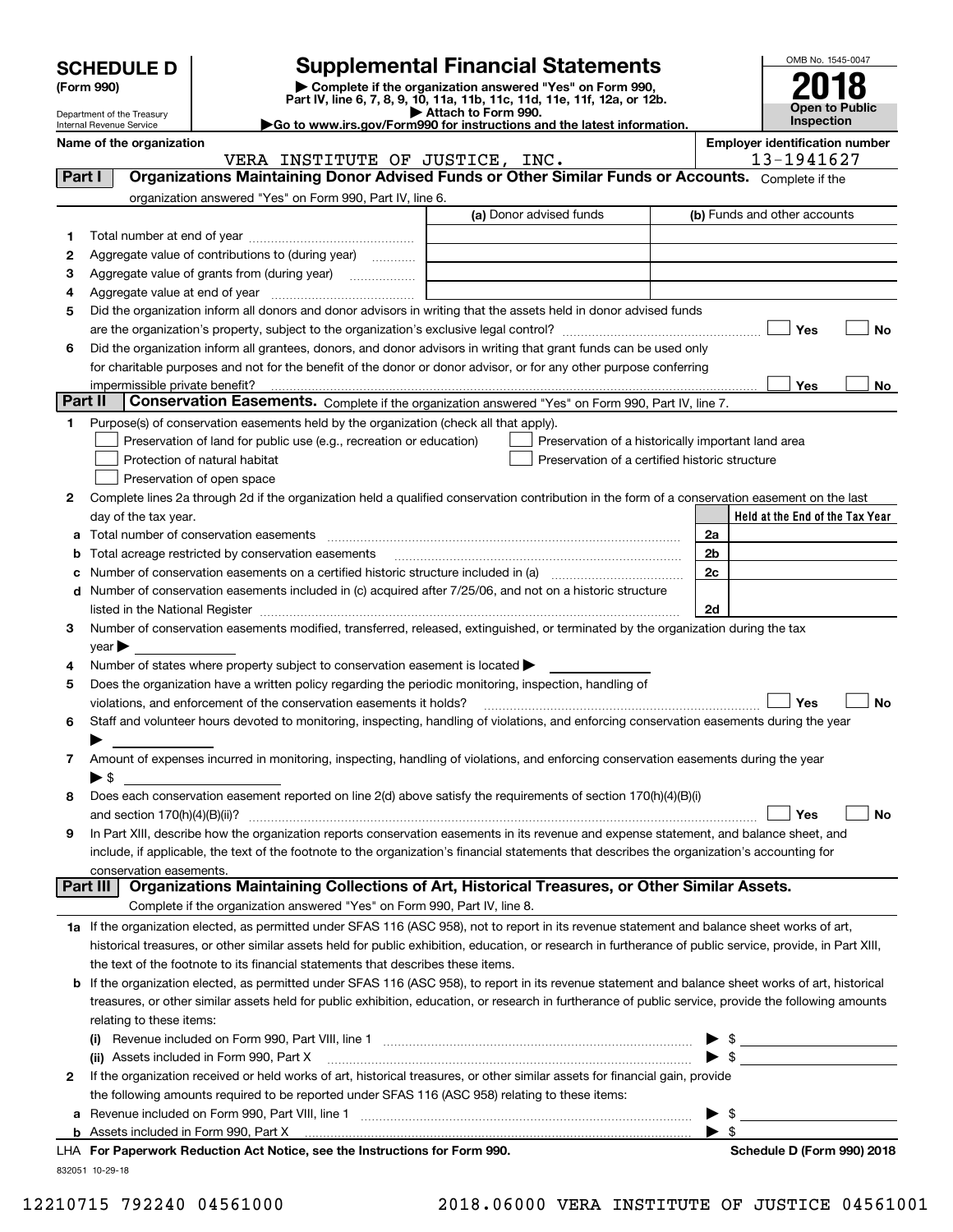|        | Schedule D (Form 990) 2018                                                                                                                                                                                                                                                                                                                                                                                                                                       | VERA INSTITUTE OF JUSTICE, INC.         |                |                                                                                                                                                                                                                               |                                 | 13-1941627           |                        |                         | Page 2            |
|--------|------------------------------------------------------------------------------------------------------------------------------------------------------------------------------------------------------------------------------------------------------------------------------------------------------------------------------------------------------------------------------------------------------------------------------------------------------------------|-----------------------------------------|----------------|-------------------------------------------------------------------------------------------------------------------------------------------------------------------------------------------------------------------------------|---------------------------------|----------------------|------------------------|-------------------------|-------------------|
|        | Organizations Maintaining Collections of Art, Historical Treasures, or Other Similar Assets (continued)<br>Part III<br>Using the organization's acquisition, accession, and other records, check any of the following that are a significant use of its collection items                                                                                                                                                                                         |                                         |                |                                                                                                                                                                                                                               |                                 |                      |                        |                         |                   |
| 3      | (check all that apply):                                                                                                                                                                                                                                                                                                                                                                                                                                          |                                         |                |                                                                                                                                                                                                                               |                                 |                      |                        |                         |                   |
| а      | Public exhibition                                                                                                                                                                                                                                                                                                                                                                                                                                                | d                                       |                | Loan or exchange programs                                                                                                                                                                                                     |                                 |                      |                        |                         |                   |
| b      | Scholarly research                                                                                                                                                                                                                                                                                                                                                                                                                                               | e                                       |                | Other and the contract of the contract of the contract of the contract of the contract of the contract of the contract of the contract of the contract of the contract of the contract of the contract of the contract of the |                                 |                      |                        |                         |                   |
| c      | Preservation for future generations                                                                                                                                                                                                                                                                                                                                                                                                                              |                                         |                |                                                                                                                                                                                                                               |                                 |                      |                        |                         |                   |
| 4      | Provide a description of the organization's collections and explain how they further the organization's exempt purpose in Part XIII.                                                                                                                                                                                                                                                                                                                             |                                         |                |                                                                                                                                                                                                                               |                                 |                      |                        |                         |                   |
| 5      | During the year, did the organization solicit or receive donations of art, historical treasures, or other similar assets                                                                                                                                                                                                                                                                                                                                         |                                         |                |                                                                                                                                                                                                                               |                                 |                      |                        |                         |                   |
|        | to be sold to raise funds rather than to be maintained as part of the organization's collection?                                                                                                                                                                                                                                                                                                                                                                 |                                         |                |                                                                                                                                                                                                                               |                                 |                      | Yes                    |                         | No                |
|        | <b>Part IV</b><br>Escrow and Custodial Arrangements. Complete if the organization answered "Yes" on Form 990, Part IV, line 9, or                                                                                                                                                                                                                                                                                                                                |                                         |                |                                                                                                                                                                                                                               |                                 |                      |                        |                         |                   |
|        | reported an amount on Form 990, Part X, line 21.                                                                                                                                                                                                                                                                                                                                                                                                                 |                                         |                |                                                                                                                                                                                                                               |                                 |                      |                        |                         |                   |
|        | 1a Is the organization an agent, trustee, custodian or other intermediary for contributions or other assets not included                                                                                                                                                                                                                                                                                                                                         |                                         |                |                                                                                                                                                                                                                               |                                 |                      |                        |                         |                   |
|        |                                                                                                                                                                                                                                                                                                                                                                                                                                                                  |                                         |                |                                                                                                                                                                                                                               |                                 |                      | Yes                    |                         | $\overline{X}$ No |
|        | b If "Yes," explain the arrangement in Part XIII and complete the following table:                                                                                                                                                                                                                                                                                                                                                                               |                                         |                |                                                                                                                                                                                                                               |                                 |                      |                        |                         |                   |
|        |                                                                                                                                                                                                                                                                                                                                                                                                                                                                  |                                         |                |                                                                                                                                                                                                                               |                                 |                      | Amount                 |                         |                   |
|        | c Beginning balance measurements and the contract of the contract of the contract of the contract of the contract of the contract of the contract of the contract of the contract of the contract of the contract of the contr                                                                                                                                                                                                                                   |                                         |                |                                                                                                                                                                                                                               | 1c<br>1d                        |                      |                        |                         |                   |
|        | d Additions during the year manufactured and an account of the year manufactured and account of the year manufactured and account of the year manufactured and account of the year manufactured and account of the year manufa<br>e Distributions during the year manufactured and contain an account of the year manufactured and the year manufactured and the year manufactured and the year manufactured and the year manufactured and the year manufactured |                                         |                |                                                                                                                                                                                                                               | 1e                              |                      |                        |                         |                   |
| Ť.     |                                                                                                                                                                                                                                                                                                                                                                                                                                                                  |                                         |                |                                                                                                                                                                                                                               | 1f                              |                      |                        |                         |                   |
|        | 2a Did the organization include an amount on Form 990, Part X, line 21, for escrow or custodial account liability?                                                                                                                                                                                                                                                                                                                                               |                                         |                |                                                                                                                                                                                                                               |                                 |                      | $\boxed{\text{X}}$ Yes |                         | No                |
|        | <b>b</b> If "Yes," explain the arrangement in Part XIII. Check here if the explanation has been provided on Part XIII                                                                                                                                                                                                                                                                                                                                            |                                         |                |                                                                                                                                                                                                                               |                                 |                      |                        | $\overline{\mathbf{X}}$ |                   |
| Part V | Endowment Funds. Complete if the organization answered "Yes" on Form 990, Part IV, line 10.                                                                                                                                                                                                                                                                                                                                                                      |                                         |                |                                                                                                                                                                                                                               |                                 |                      |                        |                         |                   |
|        |                                                                                                                                                                                                                                                                                                                                                                                                                                                                  | (a) Current year                        | (b) Prior year | (c) Two years back                                                                                                                                                                                                            |                                 | (d) Three years back | (e) Four years back    |                         |                   |
|        | 1a Beginning of year balance                                                                                                                                                                                                                                                                                                                                                                                                                                     | 9,675,609.                              | 5,888,048.     | 4,897,392.                                                                                                                                                                                                                    |                                 | 5, 112, 221.         |                        | 5,278,913.              |                   |
| b      |                                                                                                                                                                                                                                                                                                                                                                                                                                                                  | 16, 100, 174.                           | 3,334,000.     | 500,000.                                                                                                                                                                                                                      |                                 |                      |                        |                         |                   |
|        | Net investment earnings, gains, and losses                                                                                                                                                                                                                                                                                                                                                                                                                       | 1,988,849.                              | 505, 130.      | 540,806.                                                                                                                                                                                                                      |                                 | $-164,679.$          |                        | $-116,692.$             |                   |
| d      | Grants or scholarships                                                                                                                                                                                                                                                                                                                                                                                                                                           |                                         |                |                                                                                                                                                                                                                               |                                 |                      |                        |                         |                   |
|        | <b>e</b> Other expenditures for facilities                                                                                                                                                                                                                                                                                                                                                                                                                       |                                         |                |                                                                                                                                                                                                                               |                                 |                      |                        |                         |                   |
|        | and programs                                                                                                                                                                                                                                                                                                                                                                                                                                                     |                                         |                |                                                                                                                                                                                                                               |                                 |                      |                        |                         |                   |
|        | f Administrative expenses                                                                                                                                                                                                                                                                                                                                                                                                                                        | 85,913.                                 | 51, 569.       | 50, 150.                                                                                                                                                                                                                      |                                 | 50, 150.             |                        | 50,000.                 |                   |
| g      | End of year balance                                                                                                                                                                                                                                                                                                                                                                                                                                              | 27,678,719.                             | 9,675,609.     | 5,888,048.                                                                                                                                                                                                                    |                                 | 4,897,392.           |                        | 5, 112, 221.            |                   |
| 2      | Provide the estimated percentage of the current year end balance (line 1g, column (a)) held as:                                                                                                                                                                                                                                                                                                                                                                  | 96.69                                   |                |                                                                                                                                                                                                                               |                                 |                      |                        |                         |                   |
| а      | Board designated or quasi-endowment<br>Permanent endowment<br>3.31                                                                                                                                                                                                                                                                                                                                                                                               | %                                       | %              |                                                                                                                                                                                                                               |                                 |                      |                        |                         |                   |
| b<br>с | Temporarily restricted endowment                                                                                                                                                                                                                                                                                                                                                                                                                                 | %                                       |                |                                                                                                                                                                                                                               |                                 |                      |                        |                         |                   |
|        | The percentages on lines 2a, 2b, and 2c should equal 100%.                                                                                                                                                                                                                                                                                                                                                                                                       |                                         |                |                                                                                                                                                                                                                               |                                 |                      |                        |                         |                   |
|        | 3a Are there endowment funds not in the possession of the organization that are held and administered for the organization                                                                                                                                                                                                                                                                                                                                       |                                         |                |                                                                                                                                                                                                                               |                                 |                      |                        |                         |                   |
|        | by:                                                                                                                                                                                                                                                                                                                                                                                                                                                              |                                         |                |                                                                                                                                                                                                                               |                                 |                      |                        | Yes                     | No                |
|        | (i)                                                                                                                                                                                                                                                                                                                                                                                                                                                              |                                         |                |                                                                                                                                                                                                                               |                                 |                      | 3a(i)                  |                         | х                 |
|        | (ii) related organizations with an anti-material contract or contract or contract or contract or contract or contract or contract or contract or contract or contract or contract or contract or contract or contract or contr                                                                                                                                                                                                                                   |                                         |                |                                                                                                                                                                                                                               |                                 |                      | 3a(ii)                 |                         | X                 |
|        |                                                                                                                                                                                                                                                                                                                                                                                                                                                                  |                                         |                |                                                                                                                                                                                                                               |                                 |                      | 3b                     |                         |                   |
| 4      | Describe in Part XIII the intended uses of the organization's endowment funds.                                                                                                                                                                                                                                                                                                                                                                                   |                                         |                |                                                                                                                                                                                                                               |                                 |                      |                        |                         |                   |
|        | Land, Buildings, and Equipment.<br>Part VI                                                                                                                                                                                                                                                                                                                                                                                                                       |                                         |                |                                                                                                                                                                                                                               |                                 |                      |                        |                         |                   |
|        | Complete if the organization answered "Yes" on Form 990, Part IV, line 11a. See Form 990, Part X, line 10.                                                                                                                                                                                                                                                                                                                                                       |                                         |                |                                                                                                                                                                                                                               |                                 |                      |                        |                         |                   |
|        | Description of property                                                                                                                                                                                                                                                                                                                                                                                                                                          | (a) Cost or other<br>basis (investment) |                | (b) Cost or other<br>basis (other)                                                                                                                                                                                            | (c) Accumulated<br>depreciation |                      | (d) Book value         |                         |                   |
|        |                                                                                                                                                                                                                                                                                                                                                                                                                                                                  |                                         |                |                                                                                                                                                                                                                               |                                 |                      |                        |                         |                   |
| b      |                                                                                                                                                                                                                                                                                                                                                                                                                                                                  |                                         |                |                                                                                                                                                                                                                               |                                 |                      |                        |                         |                   |
| c      |                                                                                                                                                                                                                                                                                                                                                                                                                                                                  |                                         |                | 2,739,186.                                                                                                                                                                                                                    | 1,267,370.                      |                      | 1,471,816.             |                         |                   |
| d      |                                                                                                                                                                                                                                                                                                                                                                                                                                                                  |                                         |                | 1,097,674.                                                                                                                                                                                                                    | 735,110.                        |                      | 362,564.               |                         |                   |
|        |                                                                                                                                                                                                                                                                                                                                                                                                                                                                  |                                         |                |                                                                                                                                                                                                                               |                                 |                      |                        |                         |                   |
|        |                                                                                                                                                                                                                                                                                                                                                                                                                                                                  |                                         |                |                                                                                                                                                                                                                               |                                 | ▶                    | 1,834,380.             |                         |                   |

**Schedule D (Form 990) 2018**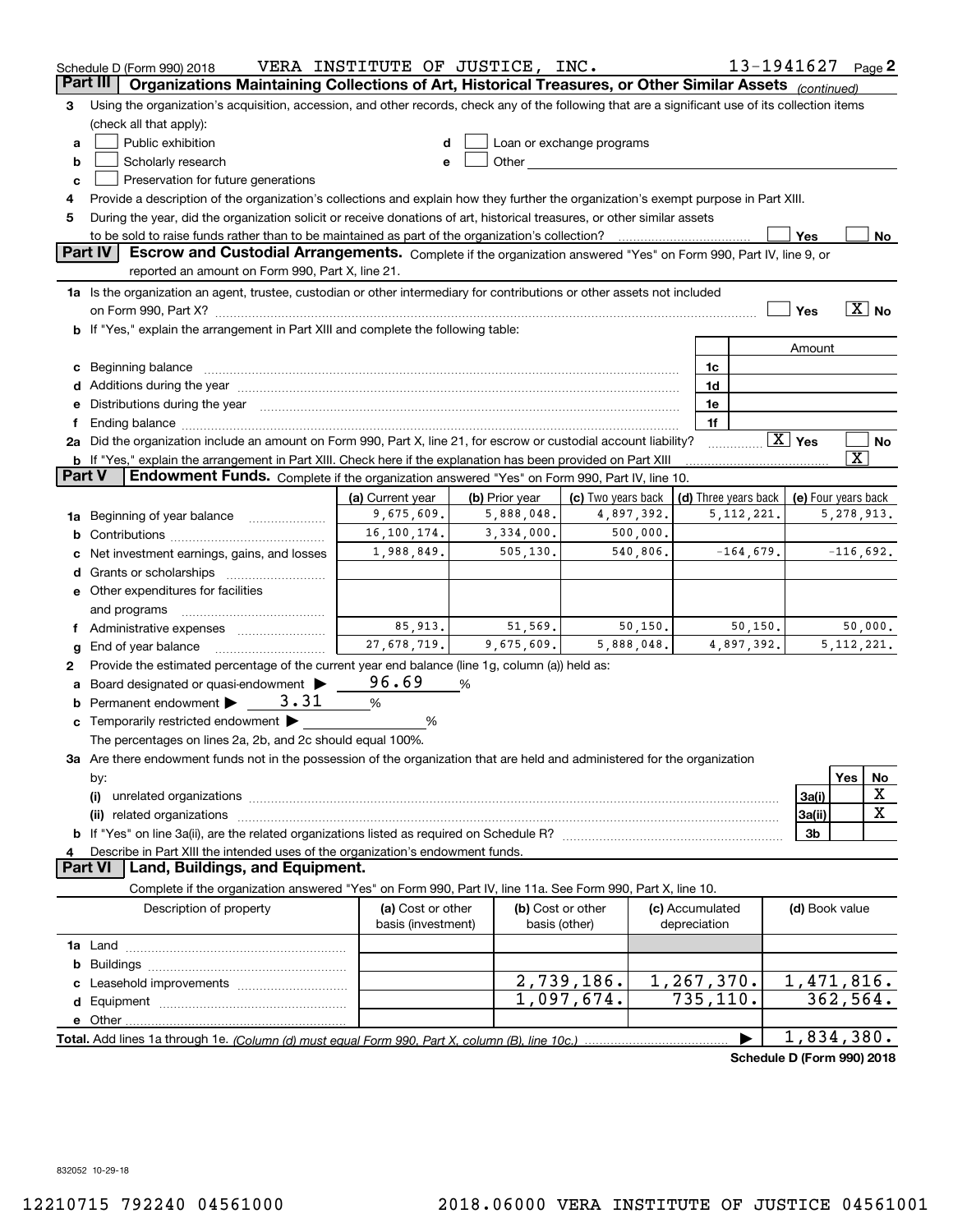| (1) Financial derivatives                                                                                                                                            |                 |                |                                                           |                |
|----------------------------------------------------------------------------------------------------------------------------------------------------------------------|-----------------|----------------|-----------------------------------------------------------|----------------|
| (2) Closely-held equity interests                                                                                                                                    |                 |                |                                                           |                |
| (3) Other                                                                                                                                                            |                 |                |                                                           |                |
| (A)                                                                                                                                                                  |                 |                |                                                           |                |
| (B)                                                                                                                                                                  |                 |                |                                                           |                |
| (C)                                                                                                                                                                  |                 |                |                                                           |                |
| (D)                                                                                                                                                                  |                 |                |                                                           |                |
| (E)                                                                                                                                                                  |                 |                |                                                           |                |
| (F)                                                                                                                                                                  |                 |                |                                                           |                |
| (G)                                                                                                                                                                  |                 |                |                                                           |                |
| (H)                                                                                                                                                                  |                 |                |                                                           |                |
| Total. (Col. (b) must equal Form 990, Part X, col. (B) line 12.)                                                                                                     |                 |                |                                                           |                |
| Part VIII Investments - Program Related.                                                                                                                             |                 |                |                                                           |                |
| Complete if the organization answered "Yes" on Form 990, Part IV, line 11c. See Form 990, Part X, line 13.                                                           |                 |                |                                                           |                |
| (a) Description of investment                                                                                                                                        | (b) Book value  |                | (c) Method of valuation: Cost or end-of-year market value |                |
| (1)                                                                                                                                                                  |                 |                |                                                           |                |
| (2)                                                                                                                                                                  |                 |                |                                                           |                |
| (3)                                                                                                                                                                  |                 |                |                                                           |                |
| (4)                                                                                                                                                                  |                 |                |                                                           |                |
| (5)                                                                                                                                                                  |                 |                |                                                           |                |
| (6)                                                                                                                                                                  |                 |                |                                                           |                |
| (7)                                                                                                                                                                  |                 |                |                                                           |                |
| (8)                                                                                                                                                                  |                 |                |                                                           |                |
| (9)                                                                                                                                                                  |                 |                |                                                           |                |
| Total. (Col. (b) must equal Form 990, Part X, col. (B) line 13.)                                                                                                     |                 |                |                                                           |                |
| <b>Other Assets.</b><br>Part IX                                                                                                                                      |                 |                |                                                           |                |
| Complete if the organization answered "Yes" on Form 990, Part IV, line 11d. See Form 990, Part X, line 15.                                                           |                 |                |                                                           |                |
|                                                                                                                                                                      | (a) Description |                |                                                           | (b) Book value |
| OTHER ASSETS                                                                                                                                                         |                 |                |                                                           | 94,481.        |
| (1)<br>ESCROW ASSETS FOR GUARDIANSHIP PROJECT                                                                                                                        |                 |                |                                                           | 35,000,000.    |
| (2)<br>SECURITY DEPOSIT                                                                                                                                              |                 |                |                                                           | 918,473.       |
| (3)                                                                                                                                                                  |                 |                |                                                           |                |
| (4)                                                                                                                                                                  |                 |                |                                                           |                |
| (5)                                                                                                                                                                  |                 |                |                                                           |                |
| (6)                                                                                                                                                                  |                 |                |                                                           |                |
| (7)                                                                                                                                                                  |                 |                |                                                           |                |
| (8)                                                                                                                                                                  |                 |                |                                                           |                |
| (9)                                                                                                                                                                  |                 |                |                                                           |                |
| Total. (Column (b) must equal Form 990. Part X, col. (B) line 15.) manufactured contains and contained the manufactured color<br><b>Other Liabilities.</b><br>Part X |                 |                |                                                           | 36,012,954.    |
| Complete if the organization answered "Yes" on Form 990, Part IV, line 11e or 11f. See Form 990, Part X, line 25.                                                    |                 |                |                                                           |                |
| (a) Description of liability<br>1.                                                                                                                                   |                 | (b) Book value |                                                           |                |
| (1)<br>Federal income taxes                                                                                                                                          |                 |                |                                                           |                |
| DEFERRED RENT<br>(2)                                                                                                                                                 |                 | 805,969.       |                                                           |                |
| (3)                                                                                                                                                                  |                 |                |                                                           |                |
| (4)                                                                                                                                                                  |                 |                |                                                           |                |
| (5)                                                                                                                                                                  |                 |                |                                                           |                |
| (6)                                                                                                                                                                  |                 |                |                                                           |                |
|                                                                                                                                                                      |                 |                |                                                           |                |
|                                                                                                                                                                      |                 |                |                                                           |                |
| (7)                                                                                                                                                                  |                 |                |                                                           |                |
| (8)                                                                                                                                                                  |                 |                |                                                           |                |
| (9)<br>Total. (Column (b) must equal Form 990, Part X, col. (B) line 25.)                                                                                            | ▶               | 805,969.       |                                                           |                |

organization's liability for uncertain tax positions under FIN 48 (ASC 740). Check here if the text of the footnote has been provided in Part XIII  $~\boxed{\rm X}$ 

**Schedule D (Form 990) 2018**

832053 10-29-18

## Schedule D (Form 990) 2018 VERA INSTITUTE OF JUSTICE, INC**.** 13-1941627 <sub>Page</sub> 3<br>| **Part VII** | Investments - Other Securities.

Complete if the organization answered "Yes" on Form 990, Part IV, line 11b. See Form 990, Part X, line 12.

| (a) Description of security or category (including name of security)        | (b) Book value | (c) Method of valuation: Cost or end-of-year market value |
|-----------------------------------------------------------------------------|----------------|-----------------------------------------------------------|
| (1) Financial derivatives                                                   |                |                                                           |
| (2) Closely-held equity interests                                           |                |                                                           |
| $(3)$ Other                                                                 |                |                                                           |
| (A)                                                                         |                |                                                           |
| (B)                                                                         |                |                                                           |
| (C)                                                                         |                |                                                           |
| (D)                                                                         |                |                                                           |
| (E)                                                                         |                |                                                           |
| (F)                                                                         |                |                                                           |
| (G)                                                                         |                |                                                           |
| (H)                                                                         |                |                                                           |
| <b>Total</b> $(0,0)$ $(h)$ must equal Form 000, Part Y, col. $(R)$ line 12) |                |                                                           |

| OUTIPICIC II LIIC ORGANIZATION ANGICU TES ON FONTI 930, FAILTY, INIC TTC. OCC FONN 930, FAILTY, INIC TO. |                |                                                           |
|----------------------------------------------------------------------------------------------------------|----------------|-----------------------------------------------------------|
| (a) Description of investment                                                                            | (b) Book value | (c) Method of valuation: Cost or end-of-year market value |
| (1)                                                                                                      |                |                                                           |
| (2)                                                                                                      |                |                                                           |
| (3)                                                                                                      |                |                                                           |
| (4)                                                                                                      |                |                                                           |
| (5)                                                                                                      |                |                                                           |
| (6)                                                                                                      |                |                                                           |
| (7)                                                                                                      |                |                                                           |
| (8)                                                                                                      |                |                                                           |
| (9)                                                                                                      |                |                                                           |
| <b>Total.</b> (Col. (b) must equal Form 990, Part X, col. (B) line 13.) $\blacktriangleright$            |                |                                                           |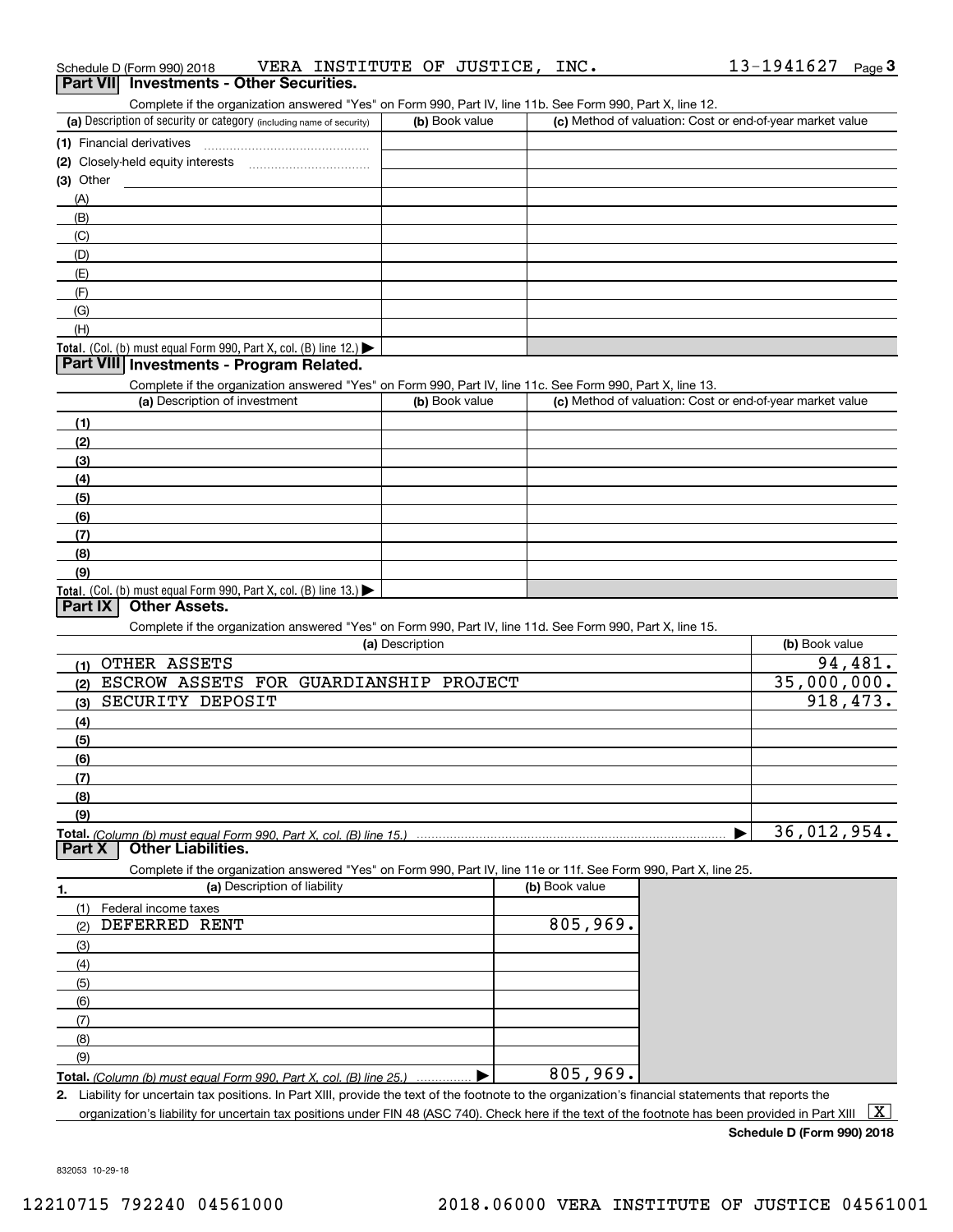|              | VERA INSTITUTE OF JUSTICE, INC.<br>Schedule D (Form 990) 2018                                                                                                                                                                      |                |            |              | 13-1941627 Page 4             |                  |
|--------------|------------------------------------------------------------------------------------------------------------------------------------------------------------------------------------------------------------------------------------|----------------|------------|--------------|-------------------------------|------------------|
|              | Reconciliation of Revenue per Audited Financial Statements With Revenue per Return.<br><b>Part XI</b>                                                                                                                              |                |            |              |                               |                  |
|              | Complete if the organization answered "Yes" on Form 990, Part IV, line 12a.                                                                                                                                                        |                |            |              |                               |                  |
| 1            | Total revenue, gains, and other support per audited financial statements                                                                                                                                                           |                |            |              | $\overline{1}$ 139, 179, 401. |                  |
| $\mathbf{2}$ | Amounts included on line 1 but not on Form 990, Part VIII, line 12:                                                                                                                                                                |                |            |              |                               |                  |
| a            |                                                                                                                                                                                                                                    | 2a             | 1,595,829. |              |                               |                  |
| b            |                                                                                                                                                                                                                                    | 2 <sub>b</sub> |            |              |                               |                  |
| c            |                                                                                                                                                                                                                                    | 2c             |            |              |                               |                  |
| d            | Other (Describe in Part XIII.)                                                                                                                                                                                                     | 2d             | 185,835.   |              |                               |                  |
| е            | Add lines 2a through 2d <b>contract and all anomalisation</b> and all anomalisation of the state of the state of the state of the state of the state of the state of the state of the state of the state of the state of the state |                |            | 2e           | 1,781,664.                    |                  |
| з            |                                                                                                                                                                                                                                    |                |            |              | $3\overline{)137,397,737.}$   |                  |
| 4            | Amounts included on Form 990, Part VIII, line 12, but not on line 1:                                                                                                                                                               |                |            |              |                               |                  |
|              | Investment expenses not included on Form 990, Part VIII, line 7b [11, 111, 111, 111]                                                                                                                                               | 4a             | 130,419.   |              |                               |                  |
| b            | Other (Describe in Part XIII.) <b>Construction Contract Construction</b> Chern Construction Construction Construction                                                                                                              | 4 <sub>b</sub> |            |              |                               |                  |
|              | Add lines 4a and 4b                                                                                                                                                                                                                |                |            | 4c           |                               | 130,419.         |
|              |                                                                                                                                                                                                                                    |                |            |              |                               |                  |
|              |                                                                                                                                                                                                                                    |                |            |              | $\overline{5}$ 137, 528, 156. |                  |
|              | Part XII   Reconciliation of Expenses per Audited Financial Statements With Expenses per Return.                                                                                                                                   |                |            |              |                               |                  |
|              | Complete if the organization answered "Yes" on Form 990, Part IV, line 12a.                                                                                                                                                        |                |            |              |                               |                  |
| 1            | Total expenses and losses per audited financial statements [11] [12] contraction and statements [11] [12] contraction and the statements [12] [12] and the statements [12] [12] and the statements [12] [12] and the statement     |                |            |              | $1\overline{130,316,230}$ .   |                  |
| 2            | Amounts included on line 1 but not on Form 990, Part IX, line 25:                                                                                                                                                                  |                |            |              |                               |                  |
| a            |                                                                                                                                                                                                                                    | 2a             |            |              |                               |                  |
| b            |                                                                                                                                                                                                                                    | 2 <sub>b</sub> |            |              |                               |                  |
| c            |                                                                                                                                                                                                                                    | 2c             |            |              |                               |                  |
| d            | Other (Describe in Part XIII.) (2000) (2000) (2000) (2000) (2000) (2000) (2000) (2000) (2000) (2000) (2000) (2000) (2000) (2000) (2000) (2000) (2000) (2000) (2000) (2000) (2000) (2000) (2000) (2000) (2000) (2000) (2000) (2     | 2d             | 185,835.   |              |                               |                  |
|              |                                                                                                                                                                                                                                    |                |            | 2e           |                               | <u> 185,835.</u> |
| 3            |                                                                                                                                                                                                                                    |                |            | $\mathbf{3}$ | 130, 130, 395.                |                  |
| 4            | Amounts included on Form 990, Part IX, line 25, but not on line 1:                                                                                                                                                                 |                |            |              |                               |                  |
| a            |                                                                                                                                                                                                                                    | 4a             | 130,419.   |              |                               |                  |
| b            |                                                                                                                                                                                                                                    | 4 <sub>b</sub> |            |              |                               |                  |
| c.           | Add lines 4a and 4b                                                                                                                                                                                                                |                |            | 4c           |                               | 130,419.         |
|              | Part XIII Supplemental Information.                                                                                                                                                                                                |                |            | $5^{\circ}$  | 130, 260, 814.                |                  |

Provide the descriptions required for Part II, lines 3, 5, and 9; Part III, lines 1a and 4; Part IV, lines 1b and 2b; Part V, line 4; Part X, line 2; Part XI, lines 2d and 4b; and Part XII, lines 2d and 4b. Also complete this part to provide any additional information.

#### PART IV, LINE 2B:

THROUGH THE GUARDIANSHIP PROJECT, THE INSTITUTE ACTS AS THE COURT

APPOINTED GUARDIAN FOR DESIGNATED INDIVIDUALS. AS THE GUARDIAN, THE

INSTITUTE IS REQUIRED TO ADMINISTER THE INDIVIDUALS' ASSETS. THESE

AMOUNTS ARE NOT INCLUDED IN THE FINANCIAL STATEMENTS. HOWEVER, THEY ARE

INCLUDED ON FORM 990, PART X, LINES 15 AND 21.

PART V, LINE 4:

THE SPENDING POLICY ON FUND IS A FLAT DOLLAR AMOUNT OF \$1M ANNUALLY.

HOWEVER, THERE HAVE BEEN NO APPROPRIATIONS FROM THE FUND SINCE 2015.

PART X, LINE 2:

832054 10-29-18

**Schedule D (Form 990) 2018**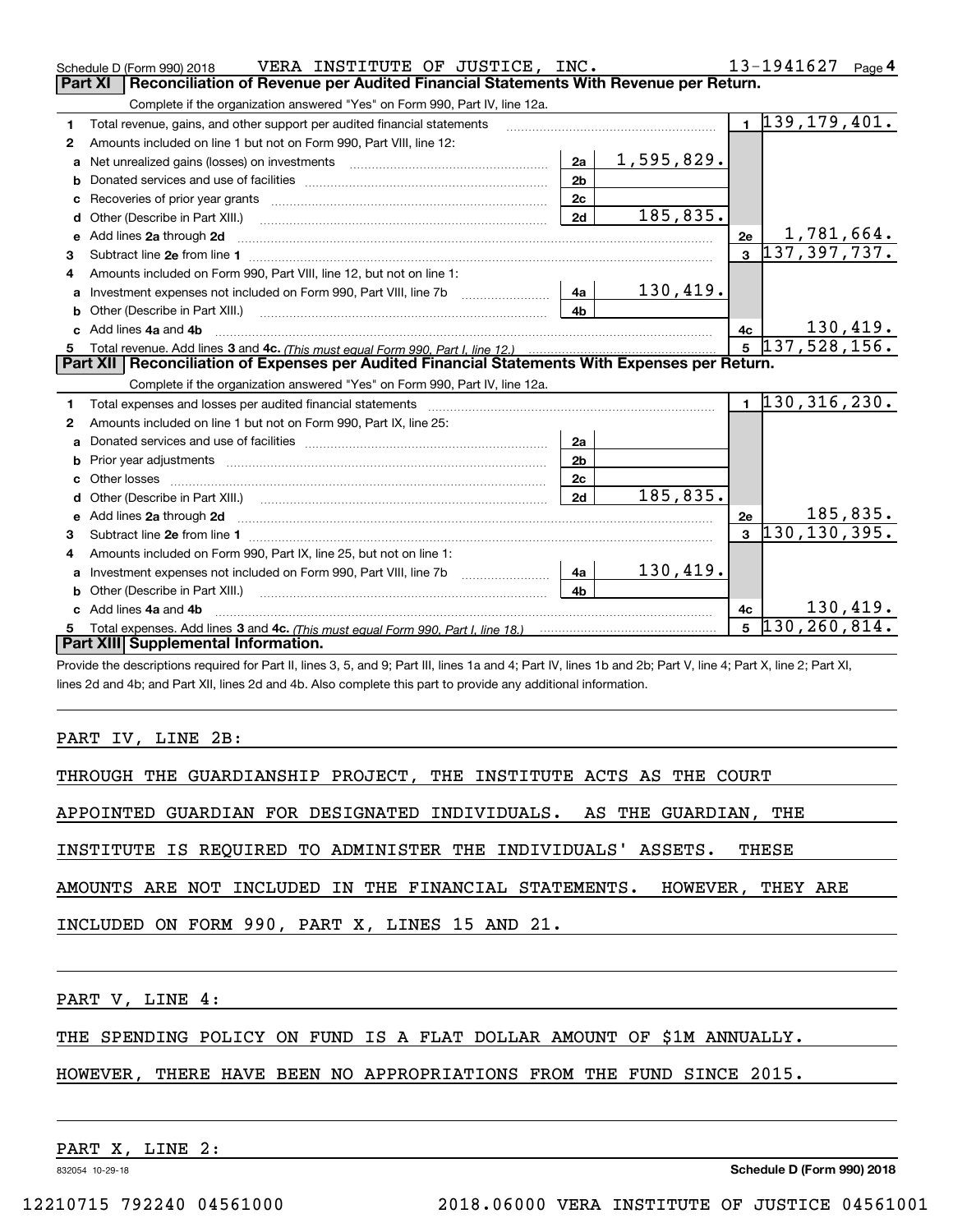| Schedule D (Form 990) 2018 VERA INSTITUTE OF JUSTICE, INC. 13-1941627 Page 5<br><b>Part XIII   Supplemental Information</b> <sub>(continued)</sub> |
|----------------------------------------------------------------------------------------------------------------------------------------------------|
| VERA HAS APPLIED THE PROVISIONS PERTAINING TO UNCERTAIN TAX PROVISIONS OF                                                                          |
| FASB ASC TOPIC 740, INCOME TAXES, AND HAS DETERMINED THAT THERE ARE NO                                                                             |
| MATERIAL UNCERTAIN TAX POSITIONS THAT REQUIRE RECOGNITION OR DISCLOSURE IN                                                                         |
| THE FINANCIAL STATEMENTS. VERA IS SUBJECT TO ROUTINE AUDITS BY TAXING                                                                              |
| JURISDICTIONS; HOWEVER, THERE ARE CURRENTLY NO AUDITS FOR ANY TAX PERIODS                                                                          |
| IN PROGRESS. VERA BELIEVES IT IS NO LONGER SUBJECT TO INCOME TAX                                                                                   |
| EXAMINATIONS PRIOR TO 2016.                                                                                                                        |
| PART XI, LINE 2D - OTHER ADJUSTMENTS:                                                                                                              |
| 185,835.<br>DIRECT EXPENSES                                                                                                                        |
| PART XII, LINE 2D - OTHER ADJUSTMENTS:                                                                                                             |
| 185,835.<br>DIRECT EXPENSES                                                                                                                        |
|                                                                                                                                                    |
|                                                                                                                                                    |
|                                                                                                                                                    |
|                                                                                                                                                    |
|                                                                                                                                                    |
|                                                                                                                                                    |
|                                                                                                                                                    |
|                                                                                                                                                    |
|                                                                                                                                                    |
|                                                                                                                                                    |
|                                                                                                                                                    |
|                                                                                                                                                    |
|                                                                                                                                                    |
| Schedule D (Form 990) 2018                                                                                                                         |

832055 10-29-18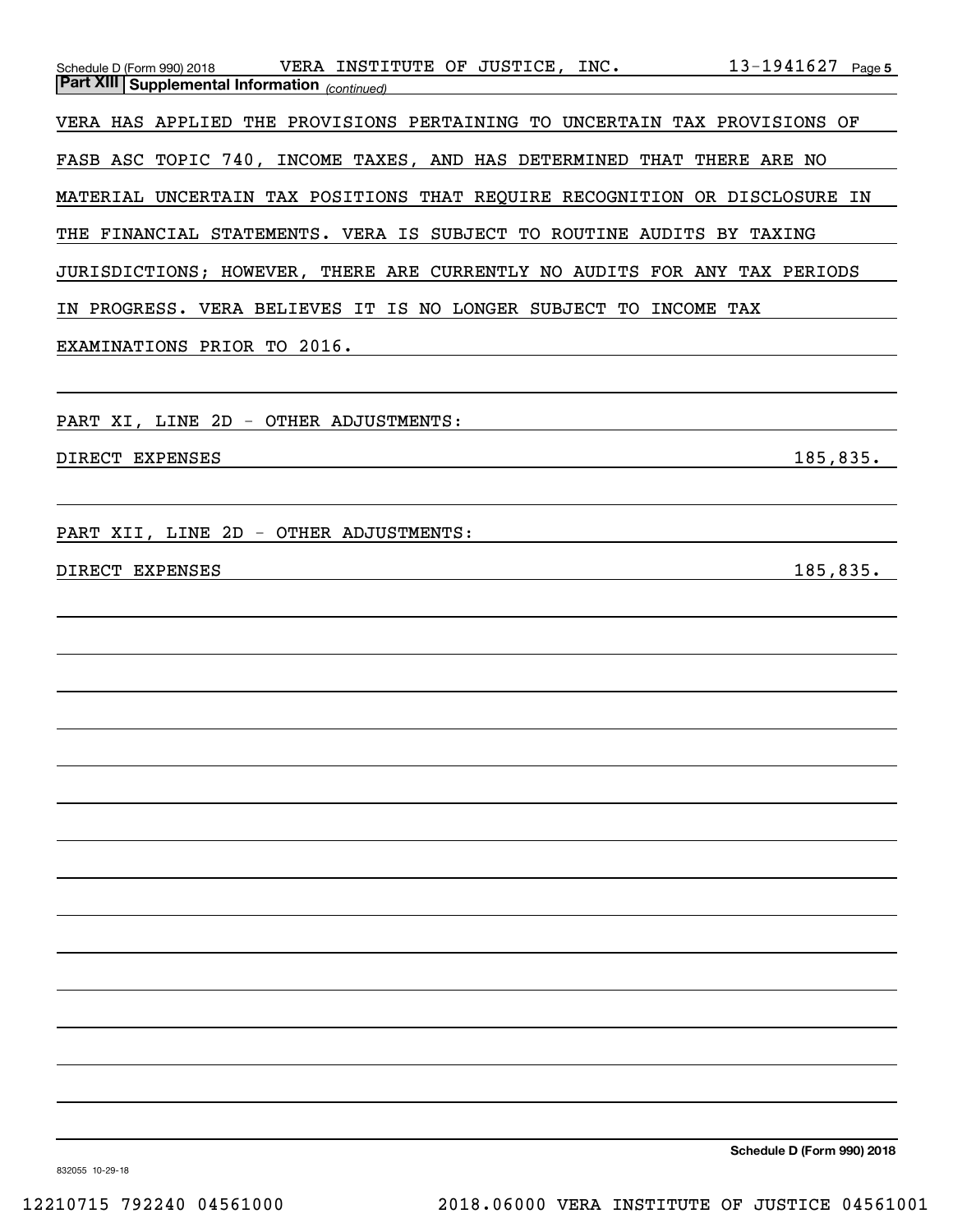| <b>SCHEDULE G</b>                                                                                                                                                                                           |                                  | Supplemental Information Regarding Fundraising or Gaming Activities                                                                                                                                                                                                                                                                                                                                                                                                                                                                                                                       |                                                           |               |                                                       |  |                                                                            | OMB No. 1545-0047                                       |
|-------------------------------------------------------------------------------------------------------------------------------------------------------------------------------------------------------------|----------------------------------|-------------------------------------------------------------------------------------------------------------------------------------------------------------------------------------------------------------------------------------------------------------------------------------------------------------------------------------------------------------------------------------------------------------------------------------------------------------------------------------------------------------------------------------------------------------------------------------------|-----------------------------------------------------------|---------------|-------------------------------------------------------|--|----------------------------------------------------------------------------|---------------------------------------------------------|
| Complete if the organization answered "Yes" on Form 990, Part IV, line 17, 18, or 19, or if the<br>(Form 990 or 990-EZ)<br>organization entered more than \$15,000 on Form 990-EZ, line 6a.                 |                                  |                                                                                                                                                                                                                                                                                                                                                                                                                                                                                                                                                                                           |                                                           |               |                                                       |  |                                                                            | 2018                                                    |
| Department of the Treasury<br>Internal Revenue Service                                                                                                                                                      |                                  | Attach to Form 990 or Form 990-EZ.                                                                                                                                                                                                                                                                                                                                                                                                                                                                                                                                                        |                                                           |               |                                                       |  |                                                                            | <b>Open to Public</b><br>Inspection                     |
| Name of the organization                                                                                                                                                                                    |                                  | ► Go to www.irs.gov/Form990 for instructions and the latest information.                                                                                                                                                                                                                                                                                                                                                                                                                                                                                                                  |                                                           |               |                                                       |  |                                                                            | <b>Employer identification number</b>                   |
|                                                                                                                                                                                                             |                                  | VERA INSTITUTE OF JUSTICE, INC.                                                                                                                                                                                                                                                                                                                                                                                                                                                                                                                                                           |                                                           |               |                                                       |  | 13-1941627                                                                 |                                                         |
| Part I                                                                                                                                                                                                      | required to complete this part.  | Fundraising Activities. Complete if the organization answered "Yes" on Form 990, Part IV, line 17. Form 990-EZ filers are not                                                                                                                                                                                                                                                                                                                                                                                                                                                             |                                                           |               |                                                       |  |                                                                            |                                                         |
| $\mid$ $\rm X\mid$ Mail solicitations<br>a<br>  X  <br>b<br>$\overline{X}$ Phone solicitations<br>C<br>$\boxed{\text{X}}$ In-person solicitations<br>d<br>compensated at least \$5,000 by the organization. | Internet and email solicitations | 1 Indicate whether the organization raised funds through any of the following activities. Check all that apply.<br>$f[X]$ Solicitation of government grants<br>$g\mid X$ Special fundraising events<br>2 a Did the organization have a written or oral agreement with any individual (including officers, directors, trustees, or<br>key employees listed in Form 990, Part VII) or entity in connection with professional fundraising services?<br>b If "Yes," list the 10 highest paid individuals or entities (fundraisers) pursuant to agreements under which the fundraiser is to be |                                                           |               | $e$ $\boxed{X}$ Solicitation of non-government grants |  | $\boxed{\text{X}}$ Yes                                                     | <b>No</b>                                               |
| (i) Name and address of individual<br>or entity (fundraiser)                                                                                                                                                |                                  | (ii) Activity                                                                                                                                                                                                                                                                                                                                                                                                                                                                                                                                                                             | (iii) Did<br>fundraiser<br>have custody<br>contributions? | or control of | (iv) Gross receipts<br>from activity                  |  | (v) Amount paid<br>to (or retained by)<br>fundraiser<br>listed in col. (i) | (vi) Amount paid<br>to (or retained by)<br>organization |
| EVENT MANAGEMENT, INC. - 411                                                                                                                                                                                |                                  |                                                                                                                                                                                                                                                                                                                                                                                                                                                                                                                                                                                           | Yes                                                       | No            |                                                       |  |                                                                            |                                                         |
| EAST 83RD STREET, SUITE 3F,                                                                                                                                                                                 |                                  | FUNDRAISING SERVICES                                                                                                                                                                                                                                                                                                                                                                                                                                                                                                                                                                      |                                                           | X             | 1,130,299.                                            |  | 62,000.                                                                    | 1,068,299.                                              |
|                                                                                                                                                                                                             |                                  |                                                                                                                                                                                                                                                                                                                                                                                                                                                                                                                                                                                           |                                                           |               |                                                       |  |                                                                            |                                                         |
|                                                                                                                                                                                                             |                                  |                                                                                                                                                                                                                                                                                                                                                                                                                                                                                                                                                                                           |                                                           |               |                                                       |  |                                                                            |                                                         |
|                                                                                                                                                                                                             |                                  |                                                                                                                                                                                                                                                                                                                                                                                                                                                                                                                                                                                           |                                                           |               |                                                       |  |                                                                            |                                                         |
|                                                                                                                                                                                                             |                                  |                                                                                                                                                                                                                                                                                                                                                                                                                                                                                                                                                                                           |                                                           |               |                                                       |  |                                                                            |                                                         |
|                                                                                                                                                                                                             |                                  |                                                                                                                                                                                                                                                                                                                                                                                                                                                                                                                                                                                           |                                                           |               |                                                       |  |                                                                            |                                                         |
|                                                                                                                                                                                                             |                                  |                                                                                                                                                                                                                                                                                                                                                                                                                                                                                                                                                                                           |                                                           |               |                                                       |  |                                                                            |                                                         |
|                                                                                                                                                                                                             |                                  |                                                                                                                                                                                                                                                                                                                                                                                                                                                                                                                                                                                           |                                                           |               |                                                       |  |                                                                            |                                                         |
|                                                                                                                                                                                                             |                                  |                                                                                                                                                                                                                                                                                                                                                                                                                                                                                                                                                                                           |                                                           |               |                                                       |  |                                                                            |                                                         |
|                                                                                                                                                                                                             |                                  |                                                                                                                                                                                                                                                                                                                                                                                                                                                                                                                                                                                           |                                                           |               |                                                       |  |                                                                            |                                                         |
|                                                                                                                                                                                                             |                                  |                                                                                                                                                                                                                                                                                                                                                                                                                                                                                                                                                                                           |                                                           |               |                                                       |  |                                                                            |                                                         |
|                                                                                                                                                                                                             |                                  |                                                                                                                                                                                                                                                                                                                                                                                                                                                                                                                                                                                           |                                                           |               |                                                       |  |                                                                            |                                                         |
|                                                                                                                                                                                                             |                                  |                                                                                                                                                                                                                                                                                                                                                                                                                                                                                                                                                                                           |                                                           |               |                                                       |  |                                                                            |                                                         |
|                                                                                                                                                                                                             |                                  |                                                                                                                                                                                                                                                                                                                                                                                                                                                                                                                                                                                           |                                                           |               |                                                       |  |                                                                            |                                                         |
| Total                                                                                                                                                                                                       |                                  |                                                                                                                                                                                                                                                                                                                                                                                                                                                                                                                                                                                           |                                                           |               | 1,130,299                                             |  | 62,000.                                                                    | 1,068,299.                                              |
|                                                                                                                                                                                                             |                                  | 3 List all states in which the organization is registered or licensed to solicit contributions or has been notified it is exempt from registration                                                                                                                                                                                                                                                                                                                                                                                                                                        |                                                           |               |                                                       |  |                                                                            |                                                         |
| or licensing.<br>ΝY                                                                                                                                                                                         |                                  |                                                                                                                                                                                                                                                                                                                                                                                                                                                                                                                                                                                           |                                                           |               |                                                       |  |                                                                            |                                                         |
|                                                                                                                                                                                                             |                                  |                                                                                                                                                                                                                                                                                                                                                                                                                                                                                                                                                                                           |                                                           |               |                                                       |  |                                                                            |                                                         |
|                                                                                                                                                                                                             |                                  |                                                                                                                                                                                                                                                                                                                                                                                                                                                                                                                                                                                           |                                                           |               |                                                       |  |                                                                            |                                                         |
|                                                                                                                                                                                                             |                                  |                                                                                                                                                                                                                                                                                                                                                                                                                                                                                                                                                                                           |                                                           |               |                                                       |  |                                                                            |                                                         |
|                                                                                                                                                                                                             |                                  |                                                                                                                                                                                                                                                                                                                                                                                                                                                                                                                                                                                           |                                                           |               |                                                       |  |                                                                            |                                                         |
|                                                                                                                                                                                                             |                                  |                                                                                                                                                                                                                                                                                                                                                                                                                                                                                                                                                                                           |                                                           |               |                                                       |  |                                                                            |                                                         |
|                                                                                                                                                                                                             |                                  |                                                                                                                                                                                                                                                                                                                                                                                                                                                                                                                                                                                           |                                                           |               |                                                       |  |                                                                            |                                                         |
|                                                                                                                                                                                                             |                                  |                                                                                                                                                                                                                                                                                                                                                                                                                                                                                                                                                                                           |                                                           |               |                                                       |  |                                                                            |                                                         |
|                                                                                                                                                                                                             |                                  | $1\mu\Lambda$ For Deperwork Reduction Act Notice, see the Instructions for Form 000 or 000-FZ                                                                                                                                                                                                                                                                                                                                                                                                                                                                                             |                                                           |               |                                                       |  |                                                                            | Schodule C (Form 990 or 990-F7) 2018                    |

LHA For Paperwork Reduction Act Notice, see the Instructions for Form 990 or 990-EZ. Schedule G (Form 990 or 990-EZ) 2018 SEE PART IV FOR CONTINUATIONS

832081 10-03-18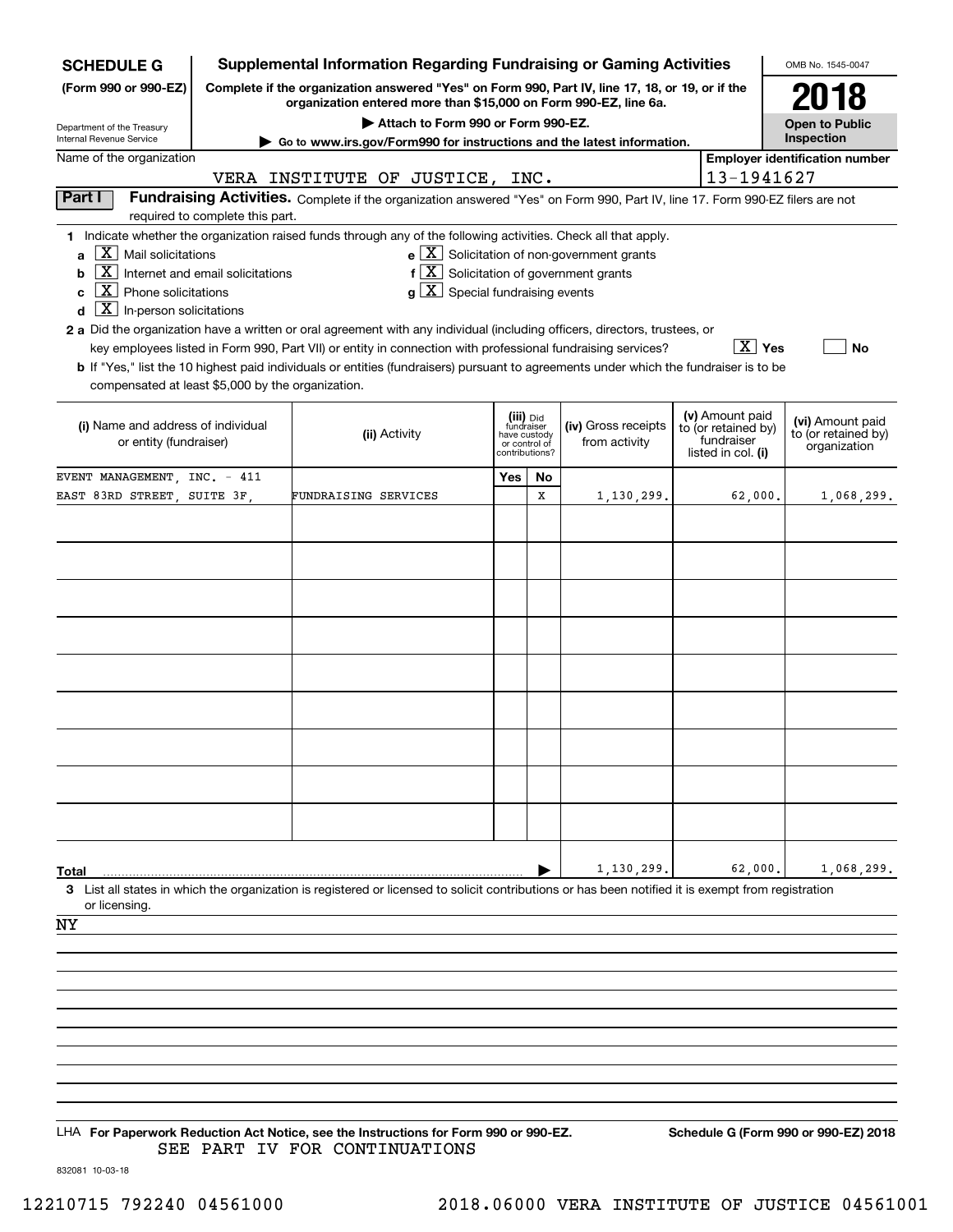| Schedule G (Form 990 or 990-EZ) 2018 VERA INSTITUTE OF JUSTICE, |  |  | INC. | $13 - 1941627$ Page 2 |  |
|-----------------------------------------------------------------|--|--|------|-----------------------|--|
|                                                                 |  |  |      |                       |  |

**Part II** | Fundraising Events. Complete if the organization answered "Yes" on Form 990, Part IV, line 18, or reported more than \$15,000 of fundraising event contributions and gross income on Form 990-EZ, lines 1 and 6b. List events with gross receipts greater than \$5,000.

|                 |          | of fundraising event contributions and gross income on Form 990-EZ, lines T and 6D. List events with gross receipts greater than \$5,000.                                                                                      | (a) Event $#1$ | $(b)$ Event #2          | (c) Other events |                            |
|-----------------|----------|--------------------------------------------------------------------------------------------------------------------------------------------------------------------------------------------------------------------------------|----------------|-------------------------|------------------|----------------------------|
|                 |          |                                                                                                                                                                                                                                |                |                         | <b>NONE</b>      | (d) Total events           |
|                 |          |                                                                                                                                                                                                                                | <b>ANNUAL</b>  |                         |                  | (add col. (a) through      |
|                 |          |                                                                                                                                                                                                                                | (event type)   | (event type)            | (total number)   | col. (c)                   |
|                 |          |                                                                                                                                                                                                                                |                |                         |                  |                            |
| Revenue         |          | 1 Gross receipts and the control of the control of the control of the control of the control of the control of the control of the control of the control of the control of the control of the control of the control of the co | 1,130,299.     |                         |                  | 1, 130, 299.               |
|                 |          |                                                                                                                                                                                                                                |                |                         |                  |                            |
|                 |          |                                                                                                                                                                                                                                | 950,799.       |                         |                  | 950,799.                   |
|                 |          |                                                                                                                                                                                                                                |                |                         |                  |                            |
|                 |          | 3 Gross income (line 1 minus line 2)                                                                                                                                                                                           | 179,500.       |                         |                  | 179,500.                   |
|                 |          |                                                                                                                                                                                                                                |                |                         |                  |                            |
|                 |          | 4 Cash prizes                                                                                                                                                                                                                  |                |                         |                  |                            |
|                 | 5        |                                                                                                                                                                                                                                |                |                         |                  |                            |
|                 |          |                                                                                                                                                                                                                                |                |                         |                  |                            |
|                 |          |                                                                                                                                                                                                                                | 185,835.       |                         |                  | 185,835.                   |
|                 |          |                                                                                                                                                                                                                                |                |                         |                  |                            |
| Direct Expenses |          | 7 Food and beverages                                                                                                                                                                                                           |                |                         |                  |                            |
|                 |          |                                                                                                                                                                                                                                |                |                         |                  |                            |
|                 | 8        |                                                                                                                                                                                                                                |                |                         |                  |                            |
|                 | 9        | 10 Direct expense summary. Add lines 4 through 9 in column (d)                                                                                                                                                                 |                |                         |                  | <u>185,835.</u>            |
|                 |          | 11 Net income summary. Subtract line 10 from line 3, column (d)                                                                                                                                                                |                |                         |                  | $-6, 335.$                 |
|                 | Part III | Gaming. Complete if the organization answered "Yes" on Form 990, Part IV, line 19, or reported more than                                                                                                                       |                |                         |                  |                            |
|                 |          | \$15,000 on Form 990-EZ, line 6a.                                                                                                                                                                                              |                |                         |                  |                            |
|                 |          |                                                                                                                                                                                                                                | (a) Bingo      | (b) Pull tabs/instant   | (c) Other gaming | (d) Total gaming (add      |
| Revenue         |          |                                                                                                                                                                                                                                |                | bingo/progressive bingo |                  | col. (a) through col. (c)) |
|                 |          |                                                                                                                                                                                                                                |                |                         |                  |                            |
|                 | 1        |                                                                                                                                                                                                                                |                |                         |                  |                            |
|                 |          |                                                                                                                                                                                                                                |                |                         |                  |                            |
|                 |          |                                                                                                                                                                                                                                |                |                         |                  |                            |
|                 |          |                                                                                                                                                                                                                                |                |                         |                  |                            |
| Direct Expenses |          |                                                                                                                                                                                                                                |                |                         |                  |                            |
|                 |          |                                                                                                                                                                                                                                |                |                         |                  |                            |
|                 |          |                                                                                                                                                                                                                                |                |                         |                  |                            |
|                 |          | 5 Other direct expenses                                                                                                                                                                                                        | %<br>Yes       | Yes<br>%                | Yes<br>%         |                            |
|                 |          | 6 Volunteer labor                                                                                                                                                                                                              | No             | No                      | No               |                            |
|                 |          |                                                                                                                                                                                                                                |                |                         |                  |                            |
|                 | 7        | Direct expense summary. Add lines 2 through 5 in column (d)                                                                                                                                                                    |                |                         |                  |                            |
|                 |          |                                                                                                                                                                                                                                |                |                         |                  |                            |
|                 | 8        |                                                                                                                                                                                                                                |                |                         |                  |                            |
|                 |          |                                                                                                                                                                                                                                |                |                         |                  |                            |
|                 |          | 9 Enter the state(s) in which the organization conducts gaming activities:                                                                                                                                                     |                |                         |                  | Yes                        |
|                 |          | <b>b</b> If "No," explain:                                                                                                                                                                                                     |                |                         |                  | No                         |
|                 |          |                                                                                                                                                                                                                                |                |                         |                  |                            |
|                 |          |                                                                                                                                                                                                                                |                |                         |                  |                            |
|                 |          |                                                                                                                                                                                                                                |                |                         |                  | Yes<br>No                  |
|                 |          | <b>b</b> If "Yes," explain:                                                                                                                                                                                                    |                |                         |                  |                            |
|                 |          |                                                                                                                                                                                                                                |                |                         |                  |                            |
|                 |          |                                                                                                                                                                                                                                |                |                         |                  |                            |
|                 |          |                                                                                                                                                                                                                                |                |                         |                  |                            |

832082 10-03-18

**Schedule G (Form 990 or 990-EZ) 2018**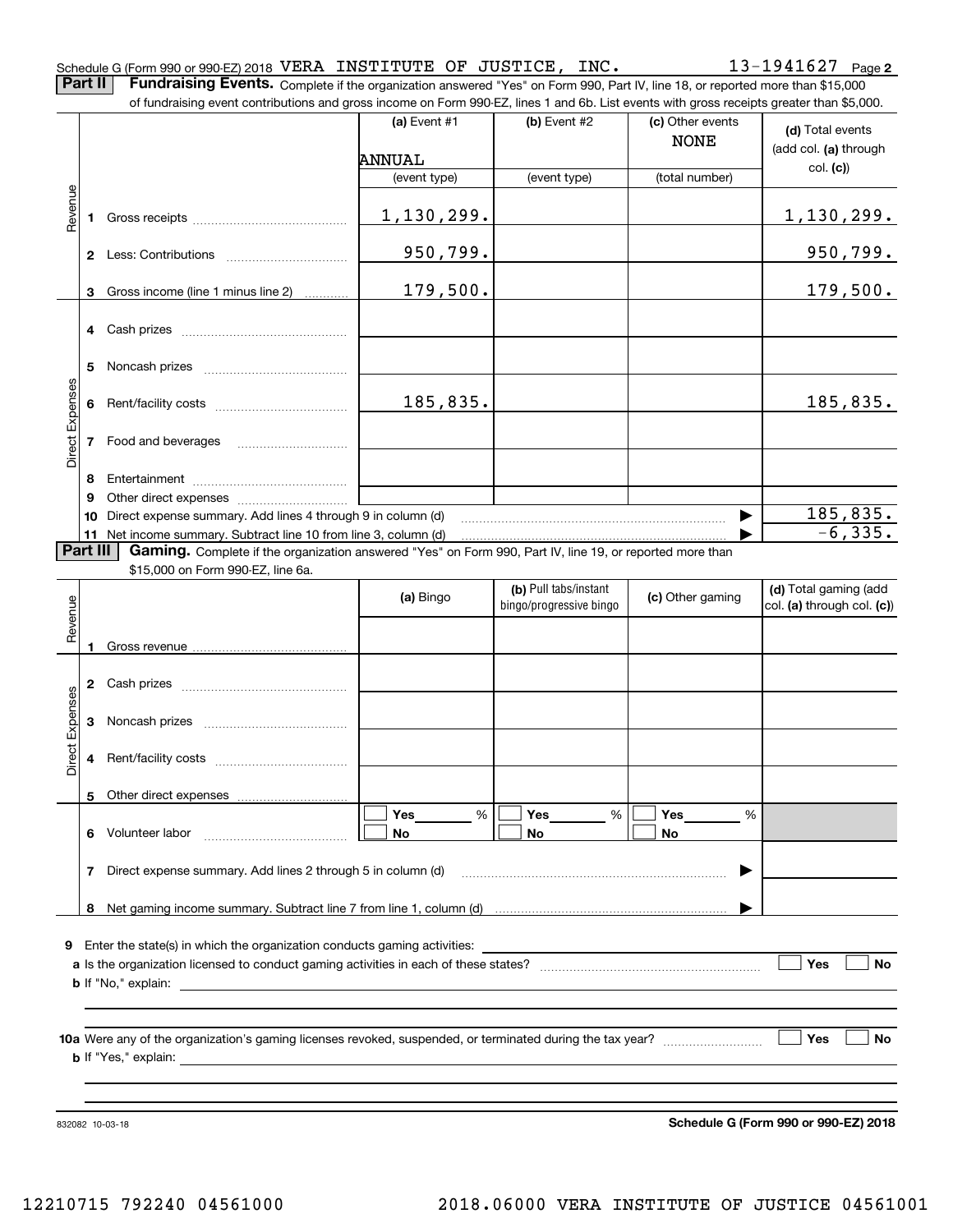|       | Schedule G (Form 990 or 990-EZ) 2018 VERA INSTITUTE OF JUSTICE, INC.                                                                                     | 13-1941627      |     | Page 3 |
|-------|----------------------------------------------------------------------------------------------------------------------------------------------------------|-----------------|-----|--------|
|       |                                                                                                                                                          |                 | Yes | No     |
|       | 12 Is the organization a grantor, beneficiary or trustee of a trust, or a member of a partnership or other entity formed                                 |                 |     |        |
|       |                                                                                                                                                          |                 | Yes | No     |
|       | 13 Indicate the percentage of gaming activity conducted in:                                                                                              |                 |     |        |
|       |                                                                                                                                                          | <u>13a</u>      |     | %      |
|       | <b>b</b> An outside facility <i>www.communicality.communicality.communicality www.communicality.communicality.communicality</i>                          | 13 <sub>b</sub> |     | %      |
|       | 14 Enter the name and address of the person who prepares the organization's gaming/special events books and records:                                     |                 |     |        |
|       |                                                                                                                                                          |                 |     |        |
|       |                                                                                                                                                          |                 |     |        |
|       | 15a Does the organization have a contract with a third party from whom the organization receives gaming revenue?                                         |                 | Yes | No     |
|       |                                                                                                                                                          |                 |     |        |
|       |                                                                                                                                                          |                 |     |        |
|       | c If "Yes," enter name and address of the third party:                                                                                                   |                 |     |        |
|       | Name $\blacktriangleright$ $\_\_$                                                                                                                        |                 |     |        |
|       |                                                                                                                                                          |                 |     |        |
|       | 16 Gaming manager information:                                                                                                                           |                 |     |        |
|       | Name $\triangleright$ $\square$                                                                                                                          |                 |     |        |
|       |                                                                                                                                                          |                 |     |        |
|       | Gaming manager compensation > \$                                                                                                                         |                 |     |        |
|       |                                                                                                                                                          |                 |     |        |
|       |                                                                                                                                                          |                 |     |        |
|       |                                                                                                                                                          |                 |     |        |
|       |                                                                                                                                                          |                 |     |        |
|       | Employee<br>Director/officer<br>Independent contractor                                                                                                   |                 |     |        |
|       | <b>17</b> Mandatory distributions:                                                                                                                       |                 |     |        |
|       | a Is the organization required under state law to make charitable distributions from the gaming proceeds to                                              |                 |     |        |
|       | retain the state gaming license? $\Box$ No                                                                                                               |                 |     |        |
|       | <b>b</b> Enter the amount of distributions required under state law to be distributed to other exempt organizations or spent in the                      |                 |     |        |
|       | organization's own exempt activities during the tax year $\triangleright$ \$                                                                             |                 |     |        |
|       | <b>Part IV</b><br>Supplemental Information. Provide the explanations required by Part I, line 2b, columns (iii) and (v); and Part III, lines 9, 9b, 10b, |                 |     |        |
|       | 15b, 15c, 16, and 17b, as applicable. Also provide any additional information. See instructions.                                                         |                 |     |        |
|       |                                                                                                                                                          |                 |     |        |
|       | SCHEDULE G, PART I, LINE 2B, LIST OF TEN HIGHEST PAID FUNDRAISERS:                                                                                       |                 |     |        |
|       |                                                                                                                                                          |                 |     |        |
|       |                                                                                                                                                          |                 |     |        |
| ( I ) | NAME OF FUNDRAISER: EVENT MANAGEMENT, INC.                                                                                                               |                 |     |        |
|       |                                                                                                                                                          |                 |     |        |
| ( I ) | ADDRESS OF FUNDRAISER:                                                                                                                                   |                 |     |        |
|       | 10028                                                                                                                                                    |                 |     |        |
|       | 411 EAST 83RD STREET, SUITE 3F, NEW YORK, NY                                                                                                             |                 |     |        |
|       |                                                                                                                                                          |                 |     |        |
|       |                                                                                                                                                          |                 |     |        |
|       |                                                                                                                                                          |                 |     |        |
|       |                                                                                                                                                          |                 |     |        |

832083 10-03-18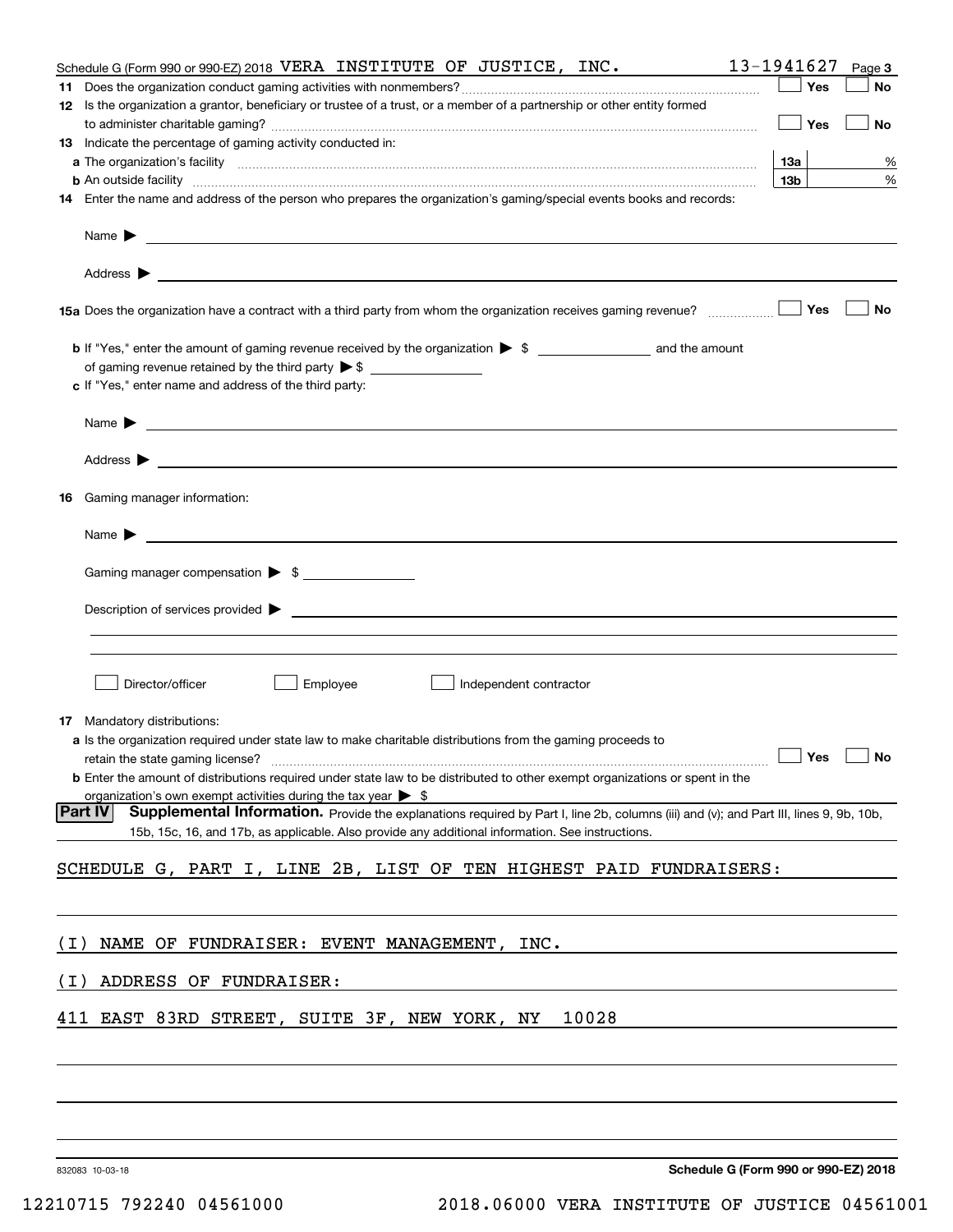| Schedule G (Form 990 or 990-EZ)                       | VERA INSTITUTE OF JUSTICE, |  | INC. | $13 - 1941627$ Page 4 |  |
|-------------------------------------------------------|----------------------------|--|------|-----------------------|--|
| <b>Part IV   Supplemental Information</b> (continued) |                            |  |      |                       |  |

| <b>Part IV Supplemental Information</b> (continued) |
|-----------------------------------------------------|
|                                                     |
|                                                     |
|                                                     |
|                                                     |
|                                                     |
|                                                     |
|                                                     |
|                                                     |
|                                                     |
|                                                     |
|                                                     |
|                                                     |
|                                                     |
|                                                     |
|                                                     |
|                                                     |
|                                                     |
|                                                     |
|                                                     |
|                                                     |
|                                                     |
|                                                     |
|                                                     |
|                                                     |
|                                                     |
|                                                     |
|                                                     |
|                                                     |
|                                                     |

**Schedule G (Form 990 or 990-EZ)**

832084 04-01-18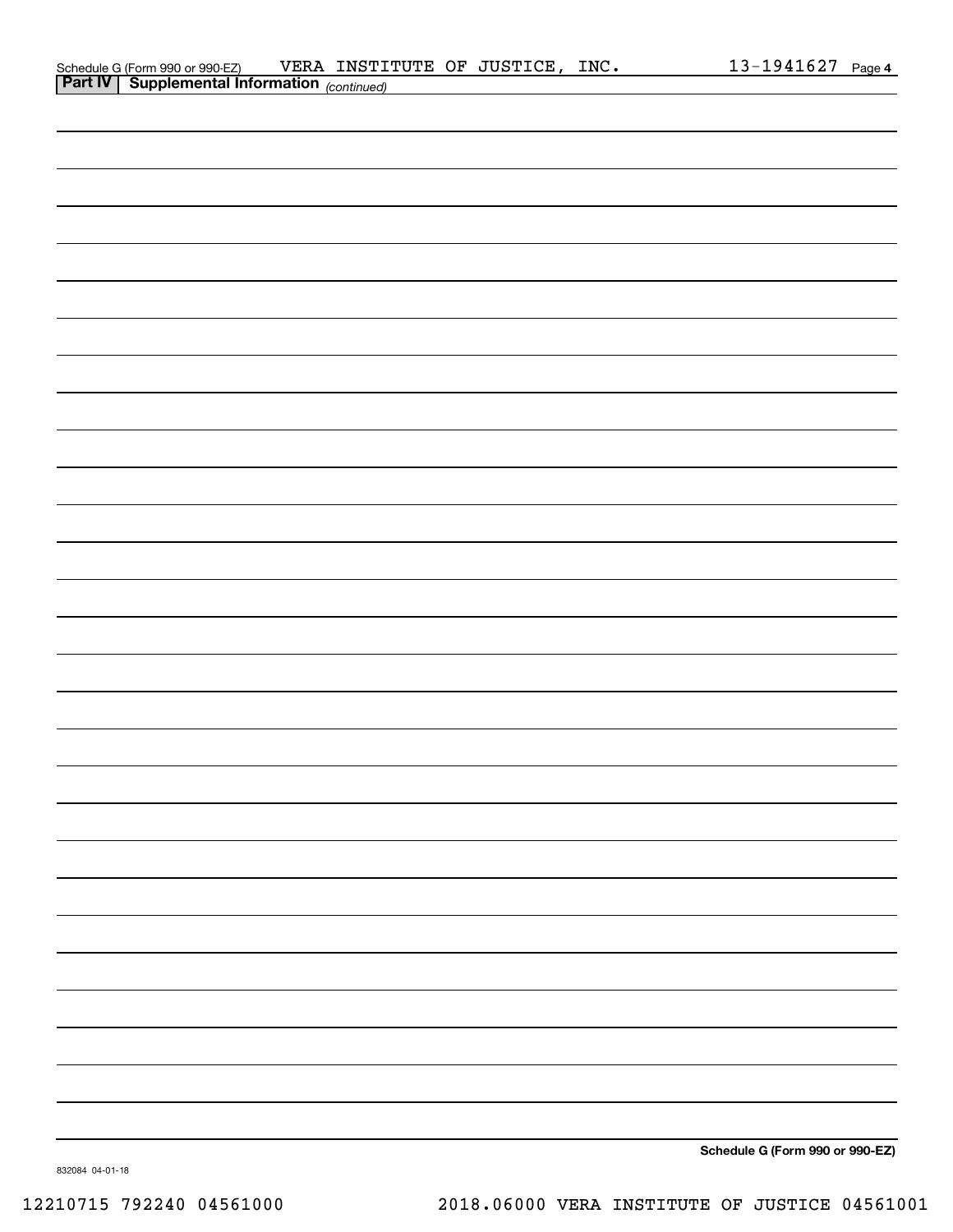| <b>SCHEDULE I</b><br>(Form 990)                                                                                                                                                          |                          | <b>Grants and Other Assistance to Organizations,</b><br>Governments, and Individuals in the United States |                                                       |                                         |                                                                |                                          | OMB No. 1545-0047<br>2018                                             |  |  |  |
|------------------------------------------------------------------------------------------------------------------------------------------------------------------------------------------|--------------------------|-----------------------------------------------------------------------------------------------------------|-------------------------------------------------------|-----------------------------------------|----------------------------------------------------------------|------------------------------------------|-----------------------------------------------------------------------|--|--|--|
|                                                                                                                                                                                          |                          | Complete if the organization answered "Yes" on Form 990, Part IV, line 21 or 22.                          |                                                       |                                         |                                                                |                                          |                                                                       |  |  |  |
| Department of the Treasury                                                                                                                                                               | Attach to Form 990.      |                                                                                                           |                                                       |                                         |                                                                |                                          |                                                                       |  |  |  |
| <b>Internal Revenue Service</b>                                                                                                                                                          |                          |                                                                                                           | Go to www.irs.gov/Form990 for the latest information. |                                         |                                                                |                                          | Inspection                                                            |  |  |  |
| Name of the organization<br>VERA INSTITUTE OF JUSTICE,                                                                                                                                   |                          | INC.                                                                                                      |                                                       |                                         |                                                                |                                          | <b>Employer identification number</b><br>13-1941627                   |  |  |  |
| Part I<br><b>General Information on Grants and Assistance</b>                                                                                                                            |                          |                                                                                                           |                                                       |                                         |                                                                |                                          |                                                                       |  |  |  |
| Does the organization maintain records to substantiate the amount of the grants or assistance, the grantees' eligibility for the grants or assistance, and the selection<br>$\mathbf{1}$ |                          |                                                                                                           |                                                       |                                         |                                                                |                                          |                                                                       |  |  |  |
|                                                                                                                                                                                          |                          |                                                                                                           |                                                       |                                         |                                                                |                                          | $\boxed{\text{X}}$ Yes<br>  No                                        |  |  |  |
| Describe in Part IV the organization's procedures for monitoring the use of grant funds in the United States.<br>$\mathbf{2}$                                                            |                          |                                                                                                           |                                                       |                                         |                                                                |                                          |                                                                       |  |  |  |
| Part II<br>Grants and Other Assistance to Domestic Organizations and Domestic Governments. Complete if the organization answered "Yes" on Form 990, Part IV, line 21, for any            |                          |                                                                                                           |                                                       |                                         |                                                                |                                          |                                                                       |  |  |  |
| recipient that received more than \$5,000. Part II can be duplicated if additional space is needed.                                                                                      |                          |                                                                                                           |                                                       |                                         |                                                                |                                          |                                                                       |  |  |  |
| 1 (a) Name and address of organization<br>or government                                                                                                                                  | $(b)$ EIN                | (c) IRC section<br>(if applicable)                                                                        | (d) Amount of<br>cash grant                           | (e) Amount of<br>non-cash<br>assistance | (f) Method of<br>valuation (book,<br>FMV, appraisal,<br>other) | (g) Description of<br>noncash assistance | (h) Purpose of grant<br>or assistance                                 |  |  |  |
| CAMINAR LATINO                                                                                                                                                                           |                          |                                                                                                           |                                                       |                                         |                                                                |                                          | NATIONAL RESOURCE CENTER                                              |  |  |  |
| PO BOX 48623                                                                                                                                                                             |                          |                                                                                                           |                                                       |                                         |                                                                |                                          | ON REACHING UNDERSERVED                                               |  |  |  |
| DORAVILLE, GA 30362                                                                                                                                                                      | 83-0378198 $501(C)(3)$   |                                                                                                           | 283,760.                                              | 0.                                      |                                                                |                                          | VICTIMS                                                               |  |  |  |
| NATIONAL LATING NETWORK - CASA DE<br>ESPERANZA - 1821 UNIVERSITY AVENUE<br>SUITE S1555 - SAINT PAUL, MN 55104                                                                            | $41 - 1414710$ 501(C)(3) |                                                                                                           | 74,880                                                | 0                                       |                                                                |                                          | NATIONAL RESOURCE CENTER<br>ON REACHING UNDERSERVED<br>VICTIMS        |  |  |  |
| COMMON JUSTICE<br>540 ATLANTIC AVENUE SUITE 4<br>BROOKLYN, NY 11217                                                                                                                      | 82-0993366 $501(C)(3)$   |                                                                                                           | 54,955.                                               | 0.                                      |                                                                |                                          | NATIONAL RESOURCE CENTER<br>ON REACHING UNDERSERVED<br>VICTIMS        |  |  |  |
| FORGE<br>PO BOX 1272<br>MILWAUKEE, WI 53201                                                                                                                                              | $20-1795062$ 501(C)(3)   |                                                                                                           | 87,712.                                               | 0                                       |                                                                |                                          | NATIONAL RESOURCE CENTER<br>ON REACHING UNDERSERVED<br><b>JICTIMS</b> |  |  |  |
| THE CNA CORPORATION<br>3003 WASHINGTON BLVD.<br>ARLINGTON, VA 22201                                                                                                                      | 54-1558882 $501(C)(3)$   |                                                                                                           | 40,070.                                               | 0.                                      |                                                                |                                          | NATIONAL RESOURCE CENTER<br>ON REACHING UNDERSERVED<br>VICTIMS        |  |  |  |
| NATIONAL CHILDREN'S ADVOCACY<br>CENTER - 210 PRATT AVENUE NE -<br>HUNTSVILLE, AL 35801                                                                                                   | 63-0891512 $501(C)(3)$   |                                                                                                           | 81,326.                                               | $\mathbf{0}$ .                          |                                                                |                                          | NATIONAL RESOURCE CENTER<br>ON REACHING UNDERSERVED<br>VICTIMS        |  |  |  |
| Enter total number of section $501(c)(3)$ and government organizations listed in the line 1 table<br>2                                                                                   |                          |                                                                                                           |                                                       |                                         |                                                                |                                          | 33.                                                                   |  |  |  |
| Enter total number of other organizations listed in the line 1 table<br>3.                                                                                                               |                          |                                                                                                           |                                                       |                                         |                                                                |                                          |                                                                       |  |  |  |

**For Paperwork Reduction Act Notice, see the Instructions for Form 990. Schedule I (Form 990) (2018)** LHA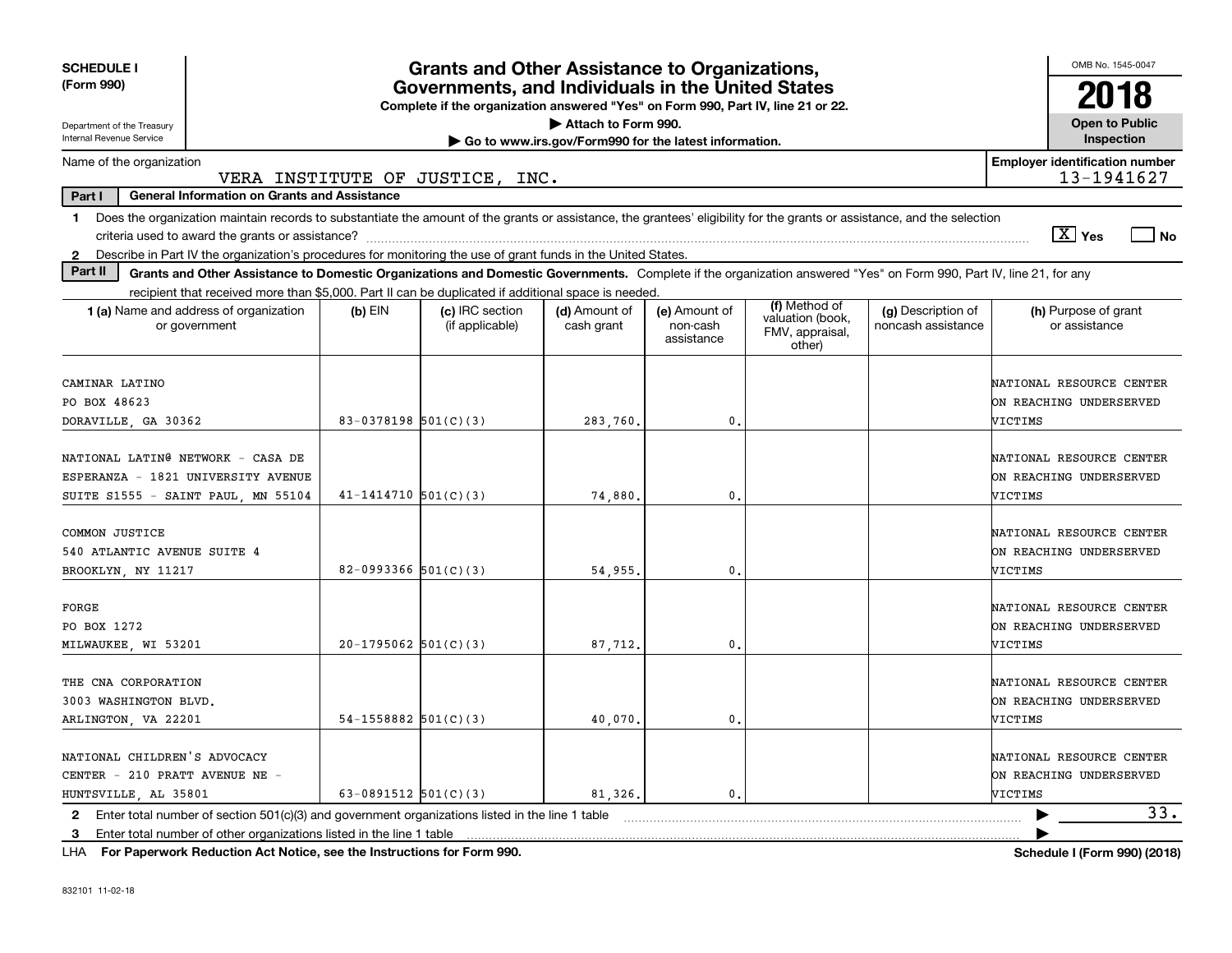#### Schedule I (Form 990) Page 1 VERA INSTITUTE OF JUSTICE, INC. 13-1941627

| Part II   Continuation of Grants and Other Assistance to Governments and Organizations in the United States (Schedule I (Form 990), Part II.) |                            |                                  |                             |                                         |                                                                |                                           |                                                                       |  |
|-----------------------------------------------------------------------------------------------------------------------------------------------|----------------------------|----------------------------------|-----------------------------|-----------------------------------------|----------------------------------------------------------------|-------------------------------------------|-----------------------------------------------------------------------|--|
| (a) Name and address of<br>organization or government                                                                                         | $(b)$ EIN                  | (c) IRC section<br>if applicable | (d) Amount of<br>cash grant | (e) Amount of<br>non-cash<br>assistance | (f) Method of<br>valuation<br>(book, FMV,<br>appraisal, other) | (g) Description of<br>non-cash assistance | (h) Purpose of grant<br>or assistance                                 |  |
| NATIONAL CENTER FOR VICTIMS OF<br>CRIME - 2000 M STREET NW SUITE 480<br>- WASHINGTON, DC 20036                                                | $30-0022798$ 501(C)(3)     |                                  | 164,259.                    | $\mathbf{0}$ .                          |                                                                |                                           | NATIONAL RESOURCE CENTER<br>ON REACHING UNDERSERVED<br>VICTIMS        |  |
| WOMEN OF COLOR NETWORK<br>922 N 3RD STREET<br>HARRISBURG, PA 17102                                                                            | $26 - 4391187$ 501(C)(3)   |                                  | 49, 348.                    | 0.                                      |                                                                |                                           | NATIONAL RESOURCE CERNTER<br>ON REACHING UNDERSERVED<br>VICTIMS       |  |
| <b>DEAFHOPE</b><br>470 27TH STREET<br>OAKLAND, CA 94612                                                                                       | $20-0015196$ 501(C)(3)     |                                  | 21,518.                     | $\mathbf{0}$ .                          |                                                                |                                           | NATIONAL RESOURCE CERNTER<br>ON REACHING UNDERSERVED<br>VICTIMS       |  |
| ABUSED DEAF WOMEN'S ADVOCACY<br>SERVICE - 8623 ROOSEVELT AVE -<br>SEATTLE, WA 98115                                                           | 91-1339173 $501(C)(3)$     |                                  | 23,051                      | $\mathbf{0}$                            |                                                                |                                           | NATIONAL RESOURCE CERNTER<br>ON REACHING UNDERSERVED<br>VICTIMS       |  |
| ALMA CENTER<br>2821 N VEL R PHILLIPS AVE<br>MILWAUKEE, WI 53212                                                                               | $36 - 4530524$ $501(C)(3)$ |                                  | 26,542.                     | $\mathbf{0}$                            |                                                                |                                           | NATIONAL RESOURCE CERNTER<br>ON REACHING UNDERSERVED<br>VICTIMS       |  |
| CIT INTERNATIONAL<br>111 S HIGHLAND ST<br>MEMPHIS, TN 38111                                                                                   | 80-0263969 $501(C)(3)$     |                                  | 57,930.                     | 0.                                      |                                                                |                                           | NATIONAL RESOURCE CERNTER<br>ON REACHING UNDERSERVED<br>VICTIMS       |  |
| ASIAN PACIFIC INSTITUTE ON GENDER<br>BASED VIOLENCE - 500 12TH STREET<br>SUITE 330 - OAKLAND, CA 94607                                        | $46 - 2288278$ 501(C)(3)   |                                  | 8,467.                      | $\mathfrak{o}$ .                        |                                                                |                                           | TRANSLATING JUSTICE:<br>TRAINING AND TECHNICAL<br>ASSISTANCE          |  |
| IGNITE<br>PO BOX 20023<br>ROCHESTER, NY 14602                                                                                                 | $22 - 3627749$ 501(C)(3)   |                                  | 32,884.                     | 0.                                      |                                                                |                                           | NATIONAL RESOURCE CERNTER<br>ON REACHING UNDERSERVED<br>VICTIMS       |  |
| END DOMESTIC ABUSE WISCONSIN<br>1245 EAST WASHINGTON AVENUE SUITE 1<br>MADISON, WI 53703                                                      | $39-1380437$ $501(C)(3)$   |                                  | 29.061.                     | 0.                                      |                                                                |                                           | NATIONAL RESOURCE CENTER<br>ON REACHING UNDERSERVED<br><b>VICTIMS</b> |  |

**Schedule I (Form 990)**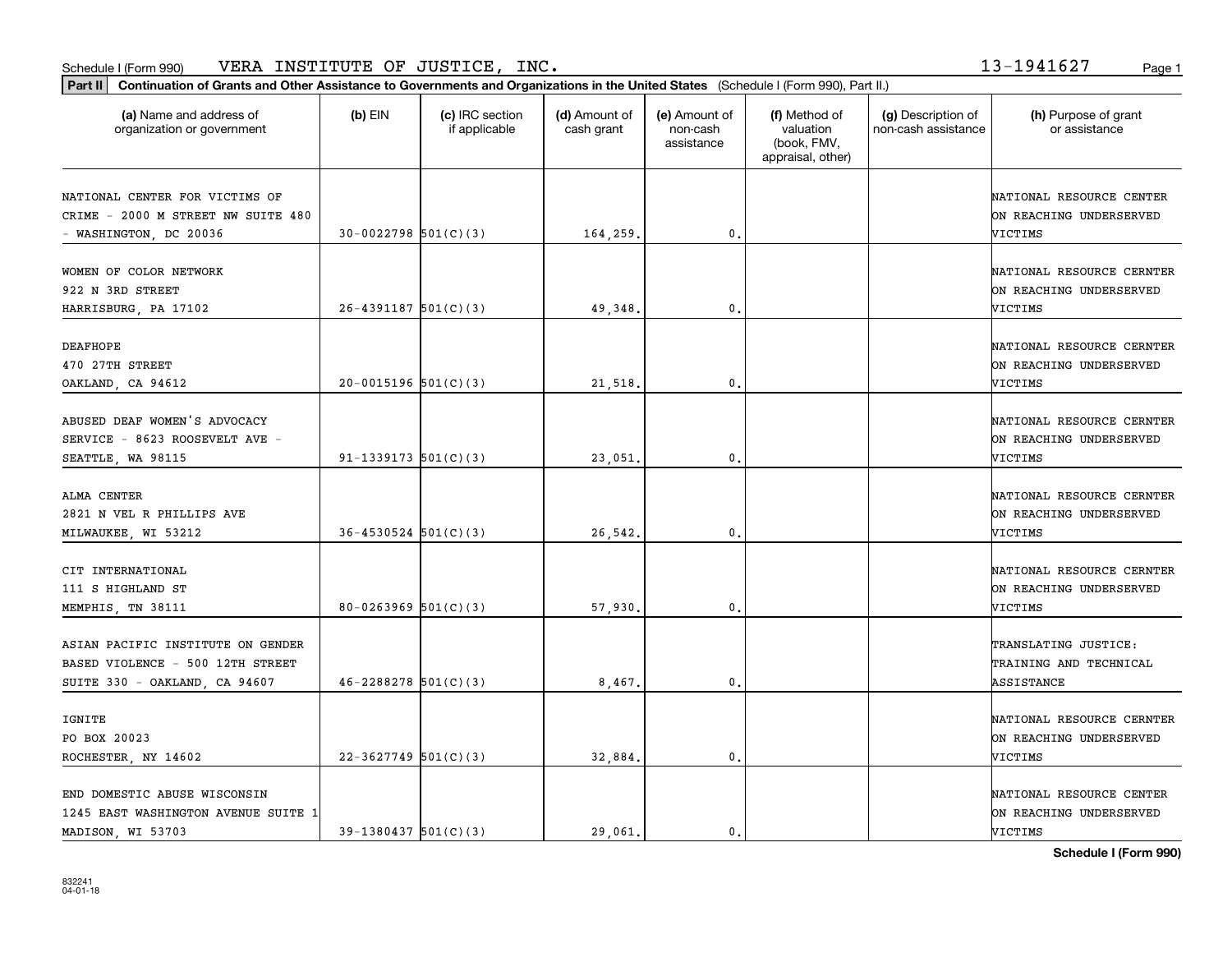#### Schedule I (Form 990) Page 1 VERA INSTITUTE OF JUSTICE, INC. 13-1941627

**Part II Continuation of Grants and Other Assistance to Governments and Organizations in the United States**  (Schedule I (Form 990), Part II.)

| (a) Name and address of<br>organization or government                                              | $(b)$ EIN                  | (c) IRC section<br>if applicable | (d) Amount of<br>cash grant | (e) Amount of<br>non-cash<br>assistance | (f) Method of<br>valuation<br>(book, FMV,<br>appraisal, other) | (g) Description of<br>non-cash assistance | (h) Purpose of grant<br>or assistance                                  |
|----------------------------------------------------------------------------------------------------|----------------------------|----------------------------------|-----------------------------|-----------------------------------------|----------------------------------------------------------------|-------------------------------------------|------------------------------------------------------------------------|
| GIRLS FOR GENDER EQUITY, INC.<br>25 CHAPEL ST<br>BROOKLYN, NY 11201                                | $04-3697166$ $501(C)(3)$   |                                  | 13,912                      | $\mathbf{0}$                            |                                                                |                                           | NATIONAL RESOURCE CERNTER<br>ON REACHING UNDERSERVED<br>VICTIMS        |
| IMPACT<br>420 PEARL ST<br>MALDEN, MA 02148                                                         | $04 - 2486905$ 501(C)(3)   |                                  | 21,129.                     | 0.                                      |                                                                |                                           | NATIONAL RESOURCE CERNTER<br>ON REACHING UNDERSERVED<br>VICTIMS        |
| INNOVATIONS HUMAN TRAFFICKING<br>COLLABORATIVE - 4999 LIBBY ROAD NE<br>$-$ OLYMPIA, WA 98506       | $81 - 4680515$ 501(C)(3)   |                                  | 16,171.                     | $\mathbf{0}$                            |                                                                |                                           | SAFE CITIES NETWORK                                                    |
| INTERNATIONAL ASSOCIATION FOR<br>INDIGENOUS AGING - 11101 GEORGIA<br>AVE - SILVER SPRING, MD 20902 | $52 - 1704037$ $501(C)(3)$ |                                  | 26,265                      | 0.                                      |                                                                |                                           | SAFE CITIES NETWORK                                                    |
| MONARCH SERVICES<br>1509 SEABRIGHT AVE<br>SANTA CRUZ, CA 95062                                     | $94 - 2462783$ $501(C)(3)$ |                                  | 15,516                      | 0.                                      |                                                                |                                           | NATIONAL RESOURCE CERNTER<br>ON REACHING UNDERSERVED<br>VICTIMS        |
| NATIONAL ALLIANCE ON MENTAL<br>ILLNESS - 3803 N FAIRFAX DR -<br>ARLINGTON, VA 22203                | $43 - 1201653$ $501(C)(3)$ |                                  | 49,792.                     | 0.                                      |                                                                |                                           | NATIONAL RESOURCE CERNTER<br>ON REACHING UNDERSERVED<br>VICTIMS        |
| NATIONAL CLEARINGHOUSE ON ABUSE IN<br>LATER LIFE - 1245 E WASHINGTON AVE<br>- MADISON, WI 53703    | $39-1380437$ $501(C)(3)$   |                                  | 137,005                     | 0.                                      |                                                                |                                           | NATIONAL RESOURCE CERNTER<br>ON REACHING UNDERSERVED<br>VICTIMS        |
| NATIONAL DISABILITY RIGHTS NETWORK<br>820 1ST ST NE<br>WASHINGTON, DC 20002                        | $59 - 2333653$ $501(C)(3)$ |                                  | 38,605                      | 0.                                      |                                                                |                                           | NATIONAL RESOURCE CERNTER<br>ON REACHING UNDERSERVED<br>VICTIMS        |
| NATIONAL SHERIFFS' ASSOCIATION<br>1450 DUKE STREET<br>ALEXANDRIA, VA 22314                         | 53-0116293 $501(C)(3)$     |                                  | 15,186.                     | 0.                                      |                                                                |                                           | NATIONAL RESOURCE CERNTER<br>ON REACHING UNDERSERVED<br><b>VICTIMS</b> |

**Schedule I (Form 990)**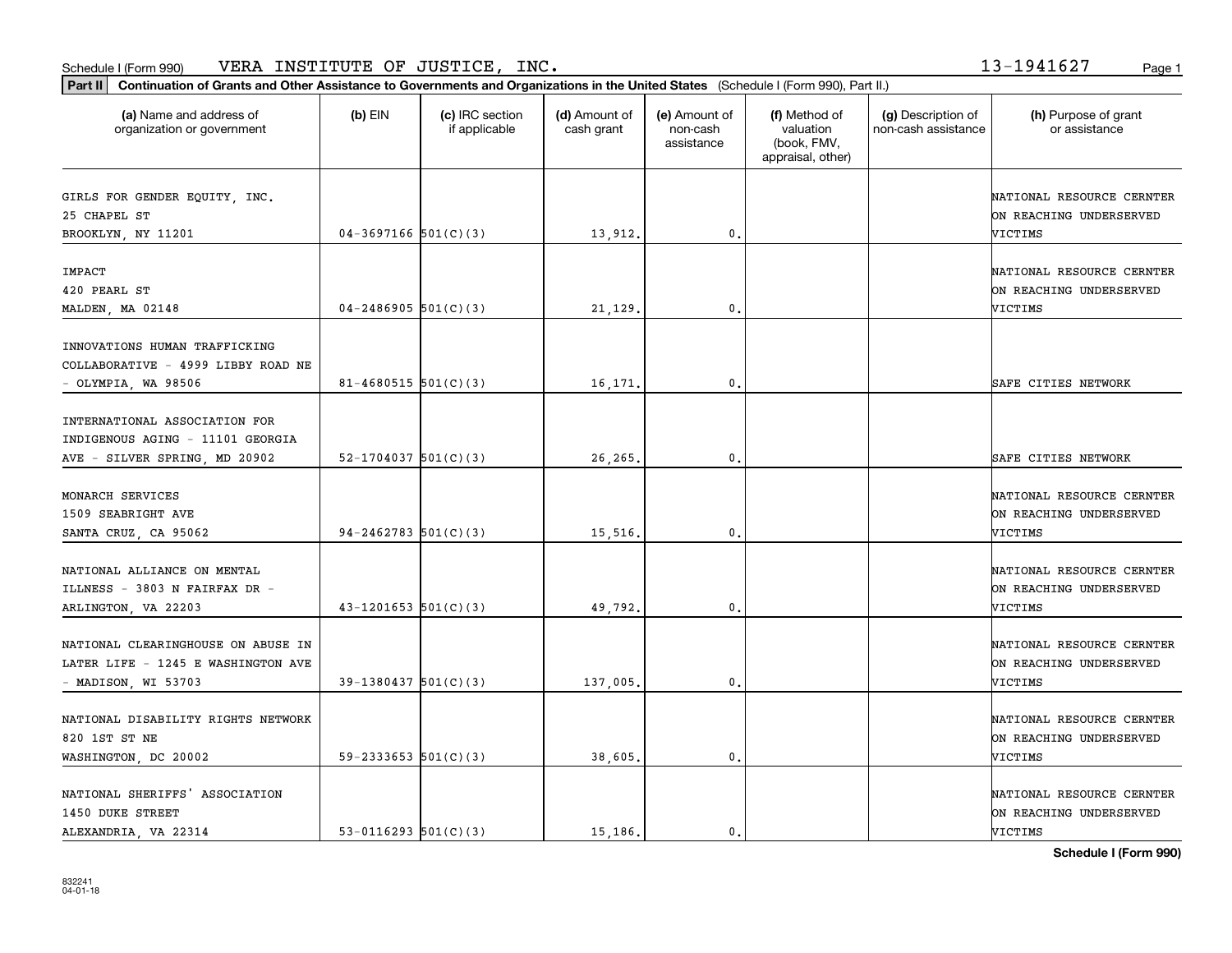#### Schedule I (Form 990) VERA INSTITUTE OF JUSTICE, INC. 1 3-1 9 41 6 2 7 Page 1

**Part II Continuation of Grants and Other Assistance to Governments and Organizations in the United States**  (Schedule I (Form 990), Part II.)

| (a) Name and address of<br>organization or government                                         | (b) EIN                    | (c) IRC section<br>if applicable | (d) Amount of<br>cash grant | (e) Amount of<br>non-cash<br>assistance | (f) Method of<br>valuation<br>(book, FMV,<br>appraisal, other) | (g) Description of<br>non-cash assistance | (h) Purpose of grant<br>or assistance                           |
|-----------------------------------------------------------------------------------------------|----------------------------|----------------------------------|-----------------------------|-----------------------------------------|----------------------------------------------------------------|-------------------------------------------|-----------------------------------------------------------------|
| OREGON HEALTH AND SCIENCE<br>UNIVERSITY - 3181 SW SAM JACKSON<br>PARK RD - PORTLAND, OR 97239 | 93-1176109 $501(C)(3)$     |                                  | 245,423.                    | 0.                                      |                                                                |                                           | NATIONAL RESOURCE CERNTER<br>ON REACHING UNDERSERVED<br>VICTIMS |
| POLICE EXECUTIVE RESEARCH FORM<br>1120 CONNECTICUT AVE NW<br>WASHINGTON, DC 20036             | $52 - 1101422$ $501(C)(3)$ |                                  | 9,117.                      | 0.                                      |                                                                |                                           | NATIONAL RESOURCE CERNTER<br>ON REACHING UNDERSERVED<br>VICTIMS |
| PROSECUTORS' CENTER FOR EXCELLENCE<br>PO BOX 1558<br>NEW YORK, NY 10154                       | $47 - 2483436$ 501(C)(3)   |                                  | 8,511.                      | $\mathbf{0}$                            |                                                                |                                           | NATIONAL RESOURCE CERNTER<br>ON REACHING UNDERSERVED<br>VICTIMS |
| PROYECTO MARIA<br>31 CALLE JIMENEZ SICARDO<br>PUERTO RICO 00725                               | $66 - 0664157$ 501(C)(3)   |                                  | 12,837.                     | $\mathbf{0}$                            |                                                                |                                           | NATIONAL RESOURCE CERNTER<br>ON REACHING UNDERSERVED<br>VICTIMS |
| THE ARC<br>1825 K STREET NW<br>WASHINGTON, DC 20006                                           | $13 - 5642032$ $501(C)(3)$ |                                  | 108,646.                    | 0.                                      |                                                                |                                           | NATIONAL RESOURCE CERNTER<br>ON REACHING UNDERSERVED<br>VICTIMS |
| THE LOVE MORE MOVEMENT<br>5536 TUXEDO RD<br>HYATTSVILLE, MD 20781                             | 82-0871966 $501(C)(3)$     |                                  | 33,380.                     | 0.                                      |                                                                |                                           | NATIONAL RESOURCE CERNTER<br>ON REACHING UNDERSERVED<br>VICTIMS |
| UNIVERSITY OF ILLINOIS<br>1737 WEST POLK ST<br>CHICAGO, IL 60612                              | $37 - 6000511$ $501(C)(3)$ |                                  | 32,354.                     | 0.                                      |                                                                |                                           | NATIONAL RESOURCE CERNTER<br>ON REACHING UNDERSERVED<br>VICTIMS |
| UNIVERSITY OF NORTH CAROLINA AT<br>CHAPEL HILL - CHAPEL HILL - CHAPEL<br>HILL, NC 27514       | $56 - 6001393$ $501(C)(3)$ |                                  | 109,002.                    | $\mathbf{0}$                            |                                                                |                                           | NATIONAL RESOURCE CERNTER<br>ON REACHING UNDERSERVED<br>VICTIMS |
| VICTIM RIGHTS LAW CENTER, INC.<br>115 BROAD ST                                                |                            |                                  |                             |                                         |                                                                |                                           | NATIONAL RESOURCE CERNTER<br>ON REACHING UNDERSERVED            |

BOSTON, MA 02110 02-0588944 501(C)(3) 12,424. 0. VICTIMS

**Schedule I (Form 990)**

13-1941627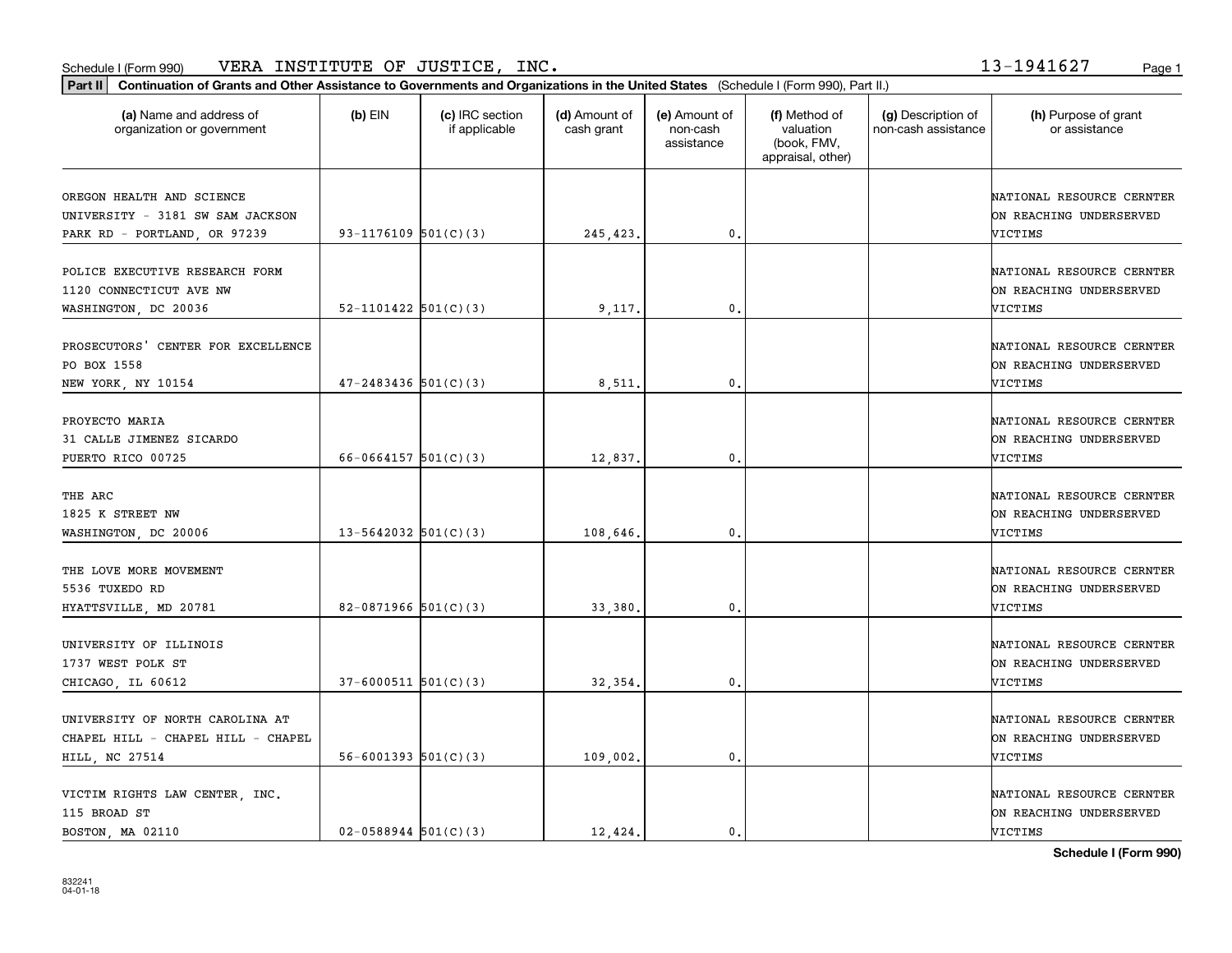### Schedule I (Form 990) (2018) Page VERA INSTITUTE OF JUSTICE, INC. 13-1941627

**Part III** | Grants and Other Assistance to Domestic Individuals. Complete if the organization answered "Yes" on Form 990, Part IV, line 22. Part III can be duplicated if additional space is needed.

| (a) Type of grant or assistance | (b) Number of<br>recipients | (c) Amount of<br>cash grant | (d) Amount of non-<br>cash assistance | (e) Method of valuation<br>(book, FMV, appraisal, other) | (f) Description of noncash assistance |
|---------------------------------|-----------------------------|-----------------------------|---------------------------------------|----------------------------------------------------------|---------------------------------------|
|                                 |                             |                             |                                       |                                                          |                                       |
|                                 |                             |                             |                                       |                                                          |                                       |
|                                 |                             |                             |                                       |                                                          |                                       |
|                                 |                             |                             |                                       |                                                          |                                       |
|                                 |                             |                             |                                       |                                                          |                                       |
|                                 |                             |                             |                                       |                                                          |                                       |
|                                 |                             |                             |                                       |                                                          |                                       |
|                                 |                             |                             |                                       |                                                          |                                       |
|                                 |                             |                             |                                       |                                                          |                                       |
|                                 |                             |                             |                                       |                                                          |                                       |

Part IV | Supplemental Information. Provide the information required in Part I, line 2; Part III, column (b); and any other additional information.

PART I, LINE 2:

THE FILING ORGANIZATION MAINTAINS THE BOOK AND RECORDS FOR EACH GRANTEE,

SEPARATED BY GRANT AND CONTRACT. THE EXPENSES ARE EXAMINED BEFORE

DISBURSEMENT FOR COMPLIANCE AND COMPLETENESS.

**2**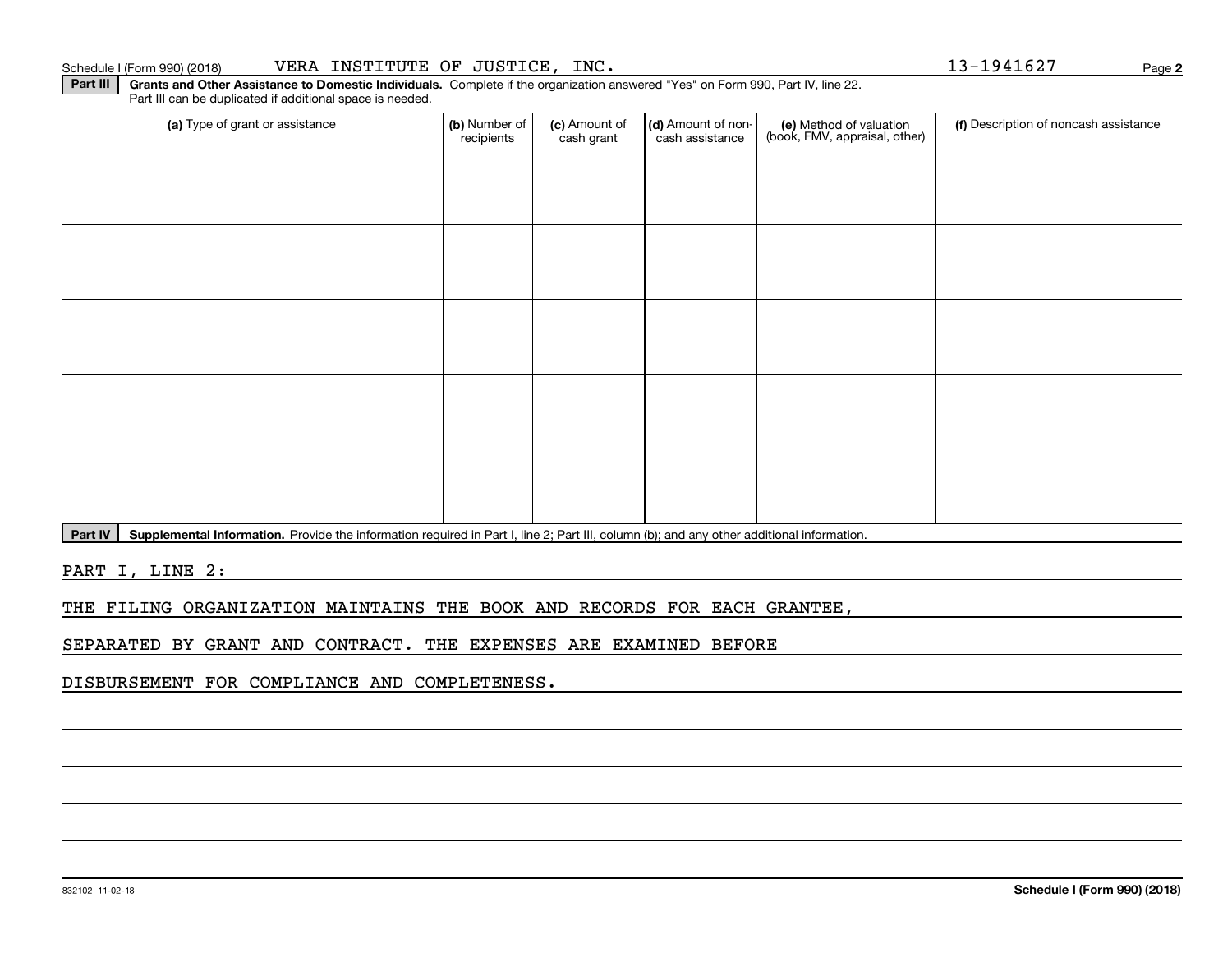|        | <b>SCHEDULE J</b>                                                                                                                | <b>Compensation Information</b>                                                                   |                                       | OMB No. 1545-0047     |            |                         |
|--------|----------------------------------------------------------------------------------------------------------------------------------|---------------------------------------------------------------------------------------------------|---------------------------------------|-----------------------|------------|-------------------------|
|        | (Form 990)                                                                                                                       | For certain Officers, Directors, Trustees, Key Employees, and Highest                             |                                       |                       |            |                         |
|        |                                                                                                                                  | <b>Compensated Employees</b>                                                                      |                                       | 2018                  |            |                         |
|        |                                                                                                                                  | Complete if the organization answered "Yes" on Form 990, Part IV, line 23.<br>Attach to Form 990. |                                       | <b>Open to Public</b> |            |                         |
|        | Department of the Treasury<br>Internal Revenue Service                                                                           | Go to www.irs.gov/Form990 for instructions and the latest information.                            |                                       | Inspection            |            |                         |
|        | Name of the organization                                                                                                         |                                                                                                   | <b>Employer identification number</b> |                       |            |                         |
|        | VERA INSTITUTE OF JUSTICE, INC.                                                                                                  |                                                                                                   | 13-1941627                            |                       |            |                         |
| Part I | <b>Questions Regarding Compensation</b>                                                                                          |                                                                                                   |                                       |                       |            |                         |
|        |                                                                                                                                  |                                                                                                   |                                       |                       | <b>Yes</b> | No                      |
|        | <b>1a</b> Check the appropriate box(es) if the organization provided any of the following to or for a person listed on Form 990, |                                                                                                   |                                       |                       |            |                         |
|        | Part VII, Section A, line 1a. Complete Part III to provide any relevant information regarding these items.                       |                                                                                                   |                                       |                       |            |                         |
|        | First-class or charter travel                                                                                                    | Housing allowance or residence for personal use                                                   |                                       |                       |            |                         |
|        | Travel for companions                                                                                                            | Payments for business use of personal residence                                                   |                                       |                       |            |                         |
|        | Tax indemnification and gross-up payments                                                                                        | Health or social club dues or initiation fees                                                     |                                       |                       |            |                         |
|        | Discretionary spending account                                                                                                   | Personal services (such as maid, chauffeur, chef)                                                 |                                       |                       |            |                         |
|        |                                                                                                                                  |                                                                                                   |                                       |                       |            |                         |
| b      | If any of the boxes on line 1a are checked, did the organization follow a written policy regarding payment or                    |                                                                                                   |                                       |                       |            |                         |
|        | reimbursement or provision of all of the expenses described above? If "No," complete Part III to explain                         |                                                                                                   |                                       | 1b                    |            |                         |
| 2      | Did the organization require substantiation prior to reimbursing or allowing expenses incurred by all directors,                 |                                                                                                   |                                       |                       |            |                         |
|        |                                                                                                                                  |                                                                                                   |                                       | $\mathbf{2}$          |            |                         |
|        |                                                                                                                                  |                                                                                                   |                                       |                       |            |                         |
| з      | Indicate which, if any, of the following the filing organization used to establish the compensation of the organization's        |                                                                                                   |                                       |                       |            |                         |
|        | CEO/Executive Director. Check all that apply. Do not check any boxes for methods used by a related organization to               |                                                                                                   |                                       |                       |            |                         |
|        | establish compensation of the CEO/Executive Director, but explain in Part III.                                                   |                                                                                                   |                                       |                       |            |                         |
|        | $X$ Compensation committee                                                                                                       | Written employment contract                                                                       |                                       |                       |            |                         |
|        | Independent compensation consultant                                                                                              | Compensation survey or study                                                                      |                                       |                       |            |                         |
|        | $\boxed{\text{X}}$ Form 990 of other organizations                                                                               | $\boxed{\textbf{X}}$ Approval by the board or compensation committee                              |                                       |                       |            |                         |
|        |                                                                                                                                  |                                                                                                   |                                       |                       |            |                         |
|        | During the year, did any person listed on Form 990, Part VII, Section A, line 1a, with respect to the filing                     |                                                                                                   |                                       |                       |            |                         |
|        | organization or a related organization:                                                                                          |                                                                                                   |                                       |                       |            |                         |
| а      | Receive a severance payment or change-of-control payment?                                                                        |                                                                                                   |                                       | 4a                    |            | х                       |
| b      |                                                                                                                                  |                                                                                                   |                                       | 4b                    |            | $\overline{\mathbf{x}}$ |
| с      |                                                                                                                                  |                                                                                                   |                                       | 4c                    |            | $\mathbf x$             |
|        | If "Yes" to any of lines 4a-c, list the persons and provide the applicable amounts for each item in Part III.                    |                                                                                                   |                                       |                       |            |                         |
|        |                                                                                                                                  |                                                                                                   |                                       |                       |            |                         |
|        | Only section 501(c)(3), 501(c)(4), and 501(c)(29) organizations must complete lines 5-9.                                         |                                                                                                   |                                       |                       |            |                         |
|        | For persons listed on Form 990, Part VII, Section A, line 1a, did the organization pay or accrue any compensation                |                                                                                                   |                                       |                       |            |                         |
|        | contingent on the revenues of:                                                                                                   |                                                                                                   |                                       |                       |            |                         |
| a      |                                                                                                                                  |                                                                                                   |                                       | 5a                    |            | х                       |
|        |                                                                                                                                  |                                                                                                   |                                       | 5b                    |            | $\mathbf x$             |
|        | If "Yes" on line 5a or 5b, describe in Part III.                                                                                 |                                                                                                   |                                       |                       |            |                         |
| 6      | For persons listed on Form 990, Part VII, Section A, line 1a, did the organization pay or accrue any compensation                |                                                                                                   |                                       |                       |            |                         |
|        | contingent on the net earnings of:                                                                                               |                                                                                                   |                                       |                       |            |                         |
| a      |                                                                                                                                  |                                                                                                   |                                       | 6a                    |            | х                       |
|        |                                                                                                                                  |                                                                                                   |                                       | 6b                    |            | $\mathbf x$             |
|        | If "Yes" on line 6a or 6b, describe in Part III.                                                                                 |                                                                                                   |                                       |                       |            |                         |
|        | 7 For persons listed on Form 990, Part VII, Section A, line 1a, did the organization provide any nonfixed payments               |                                                                                                   |                                       |                       |            |                         |
|        |                                                                                                                                  |                                                                                                   |                                       | 7                     |            | x                       |
| 8      | Were any amounts reported on Form 990, Part VII, paid or accrued pursuant to a contract that was subject to the                  |                                                                                                   |                                       |                       |            |                         |
|        | initial contract exception described in Regulations section 53.4958-4(a)(3)? If "Yes," describe in Part III                      |                                                                                                   |                                       | 8                     |            | х                       |
| 9      | If "Yes" on line 8, did the organization also follow the rebuttable presumption procedure described in                           |                                                                                                   |                                       |                       |            |                         |
|        |                                                                                                                                  |                                                                                                   |                                       | 9                     |            |                         |
|        | surreals Dedication Act Notice, and the Instructions for Form 000                                                                |                                                                                                   | Cabadule I (Faun 000) 0040            |                       |            |                         |

LHA For Paperwork Reduction Act Notice, see the Instructions for Form 990. Schedule J (Form 990) 2018

832111 10-26-18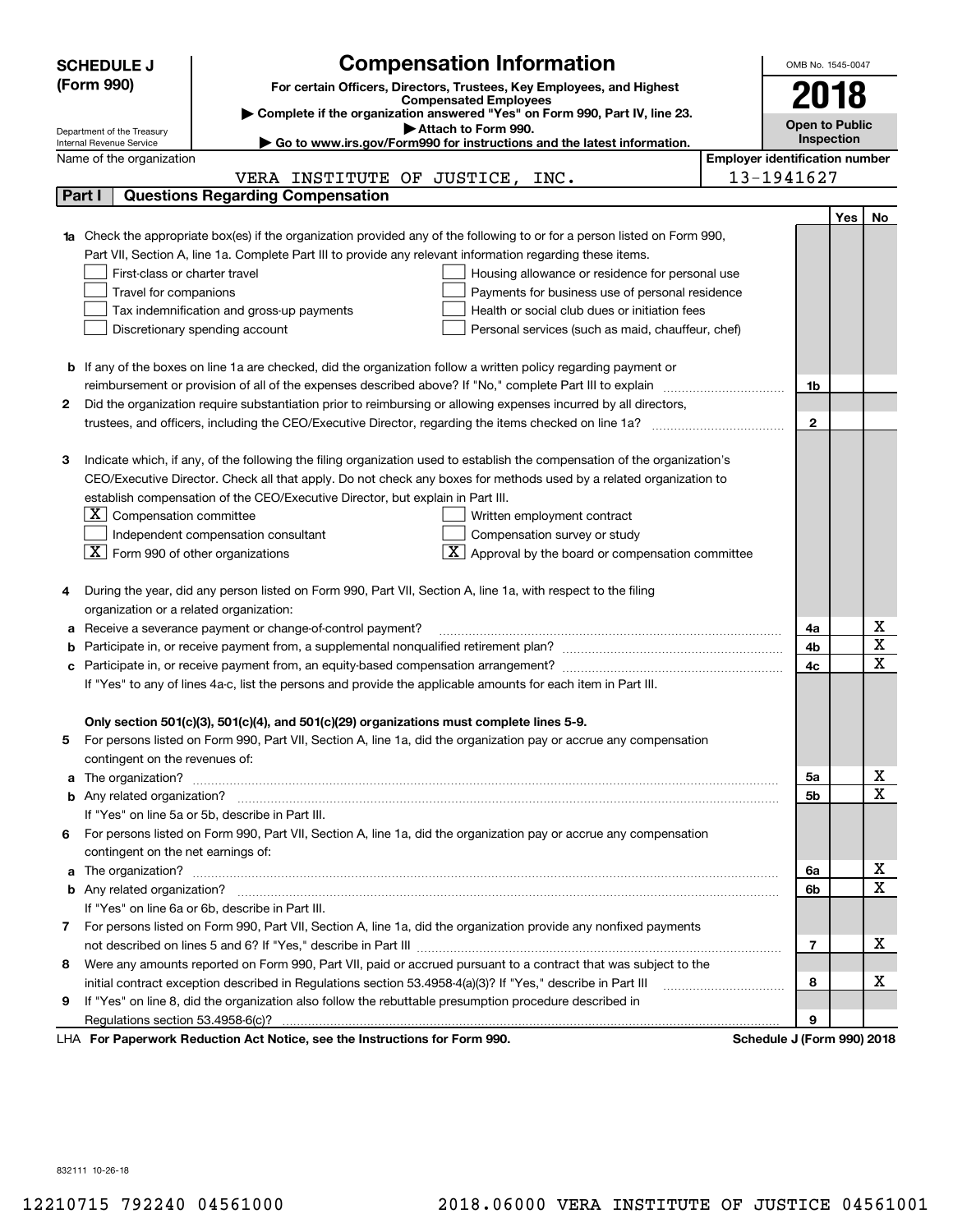13-1941627

## **Part II Officers, Directors, Trustees, Key Employees, and Highest Compensated Employees.**  Schedule J (Form 990) 2018 Page Use duplicate copies if additional space is needed.

For each individual whose compensation must be reported on Schedule J, report compensation from the organization on row (i) and from related organizations, described in the instructions, on row (ii). Do not list any individuals that aren't listed on Form 990, Part VII.

**Note:**  The sum of columns (B)(i)-(iii) for each listed individual must equal the total amount of Form 990, Part VII, Section A, line 1a, applicable column (D) and (E) amounts for that individual.

| (A) Name and Title                   |      |                          | (B) Breakdown of W-2 and/or 1099-MISC compensation |                           | (C) Retirement and<br>other deferred | (D) Nontaxable<br>benefits | (E) Total of columns<br>$(B)(i)-(D)$ | (F) Compensation<br>in column (B)         |
|--------------------------------------|------|--------------------------|----------------------------------------------------|---------------------------|--------------------------------------|----------------------------|--------------------------------------|-------------------------------------------|
|                                      |      | (i) Base<br>compensation | (ii) Bonus &<br>incentive                          | (iii) Other<br>reportable | compensation                         |                            |                                      | reported as deferred<br>on prior Form 990 |
|                                      |      |                          | compensation                                       | compensation              |                                      |                            |                                      |                                           |
| NICHOLAS R. TURNER<br>(1)            | (i)  | 371,726.                 | $\mathbf 0$ .                                      | 0.                        | 13,750.                              | 37,150.                    | 422,626.                             | 0.                                        |
| CEO                                  | (ii) | 0.                       | $\mathbf 0$ .                                      | 0.                        | $\mathbf 0$ .                        | 0.                         | $\mathbf 0$ .                        | 0.                                        |
| KEVIN KEENAN<br>(2)                  | (i)  | 219,124.                 | $\mathbf 0$ .                                      | 0.                        | 10,787.                              | 18,630.                    | 248,541                              | $\overline{0}$ .                          |
| EXECUTIVE VICE PRESIDENT             | (ii) | 0.                       | $\mathbf 0$ .                                      | 0.                        | 0.                                   | $\mathbf 0$ .              | $\mathbf 0$                          | $\overline{0}$ .                          |
| <b>JAMES PARSONS</b><br>(3)          | (i)  | 186,573.                 | $\mathbf 0$ .                                      | 0.                        | 9,810.                               | 33,674.                    | 230,057.                             | $\overline{0}$ .                          |
| VICE PRESIDENT / RESEARCH            | (ii) | 0.                       | $\mathbf 0$ .                                      | 0.                        | О.                                   | 0.                         | 0                                    | $\overline{0}$ .                          |
| GENIA WRIGHT<br>(4)                  | (i)  | 190,383.                 | $\mathbf 0$ .                                      | 0.                        | 9,781.                               | 13,825.                    | 213,989.                             | $\overline{0}$ .                          |
| CHEIF OPERATING & FINANCE            | (ii) | 0.                       | $\mathbf 0$ .                                      | 0.                        | $\mathbf 0$ .                        | 0.                         | $\mathbf 0$ .                        | $\overline{0}$ .                          |
| MARY C. CROWLEY,<br>(5)              | (i)  | 195,648.                 | $\mathbf 0$ .                                      | 0.                        | 9,945.                               | 6,033.                     | 211, 626                             | $\overline{0}$ .                          |
| VP OF COMMUNICATION. / PUB           | (ii) | 0.                       | $\mathbf 0$ .                                      | 0.                        | О.                                   | 0.                         | $\mathbf 0$ .                        | $\overline{0}$ .                          |
| SUSAN SHAH<br>(6)                    | (i)  | 189,697.                 | $\mathbf 0$ .                                      | 0.                        | 9,159.                               | 5,510.                     | 204, 366                             | $\overline{0}$ .                          |
| DIRECTOR OF PROGRAMS AND STRATEGY    | (ii) | 0.                       | $\mathbf 0$ .                                      | 0.                        | О.                                   | 0.                         | $\mathbf 0$ .                        | $\overline{0}$ .                          |
| <b>JORDAN KESSLER</b><br>(7)         | (i)  | 172,606.                 | $\mathbf 0$ .                                      | 0.                        | 9,082.                               | 28,499.                    | 210, 187.                            | 0.                                        |
| CHIEF DEVELOPMENT OFFICER            | (ii) | $\mathbf 0$ .            | $\mathbf 0$ .                                      | 0.                        | 0.                                   | 0.                         | 0.                                   | 0.                                        |
| OREN ROOT<br>(8)                     | (i)  | 176,962.                 | $\overline{0}$ .                                   | $\overline{0}$ .          | 8,848.                               | 8,276.                     | 194,086.                             | $\overline{0}$ .                          |
| CENTER DIRECTOR                      | (ii) | 0.                       | $\overline{0}$ .                                   | $\overline{0}$ .          | $\mathbf 0$ .                        | 0.                         | $\overline{0}$ .                     | $\overline{0}$ .                          |
| (9) NANCY A. SMITH                   | (i)  | 170, 106.                | $\mathbf 0$ .                                      | $\overline{0}$ .          | 8,505.                               | 8,384.                     | 186,995.                             | $\overline{0}$ .                          |
| DIRECTOR OF VICTIMIZATION AND SAFETY | (ii) | 0.                       | $\mathbf 0$ .                                      | $\overline{0}$ .          | $\mathbf{0}$ .                       | 0.                         | $\overline{0}$ .                     | $\overline{0}$ .                          |
| (10) CHRISTIAN H. HENRICHSON         | (i)  | 147,643.                 | $\mathbf 0$ .                                      | 0.                        | 7,382.                               | 23,539.                    | 178,564.                             | $\overline{0}$ .                          |
| RESEARCH DIRECTOR                    | (ii) | 0.                       | 0.                                                 | 0.                        | $\mathbf{0}$ .                       | 0.                         | 0.                                   | $\overline{0}$ .                          |
|                                      | (i)  |                          |                                                    |                           |                                      |                            |                                      |                                           |
|                                      | (ii) |                          |                                                    |                           |                                      |                            |                                      |                                           |
|                                      | (i)  |                          |                                                    |                           |                                      |                            |                                      |                                           |
|                                      | (ii) |                          |                                                    |                           |                                      |                            |                                      |                                           |
|                                      | (i)  |                          |                                                    |                           |                                      |                            |                                      |                                           |
|                                      | (ii) |                          |                                                    |                           |                                      |                            |                                      |                                           |
|                                      | (i)  |                          |                                                    |                           |                                      |                            |                                      |                                           |
|                                      | (ii) |                          |                                                    |                           |                                      |                            |                                      |                                           |
|                                      | (i)  |                          |                                                    |                           |                                      |                            |                                      |                                           |
|                                      | (ii) |                          |                                                    |                           |                                      |                            |                                      |                                           |
|                                      | (i)  |                          |                                                    |                           |                                      |                            |                                      |                                           |
|                                      | (ii) |                          |                                                    |                           |                                      |                            |                                      |                                           |
|                                      |      |                          |                                                    |                           |                                      |                            |                                      |                                           |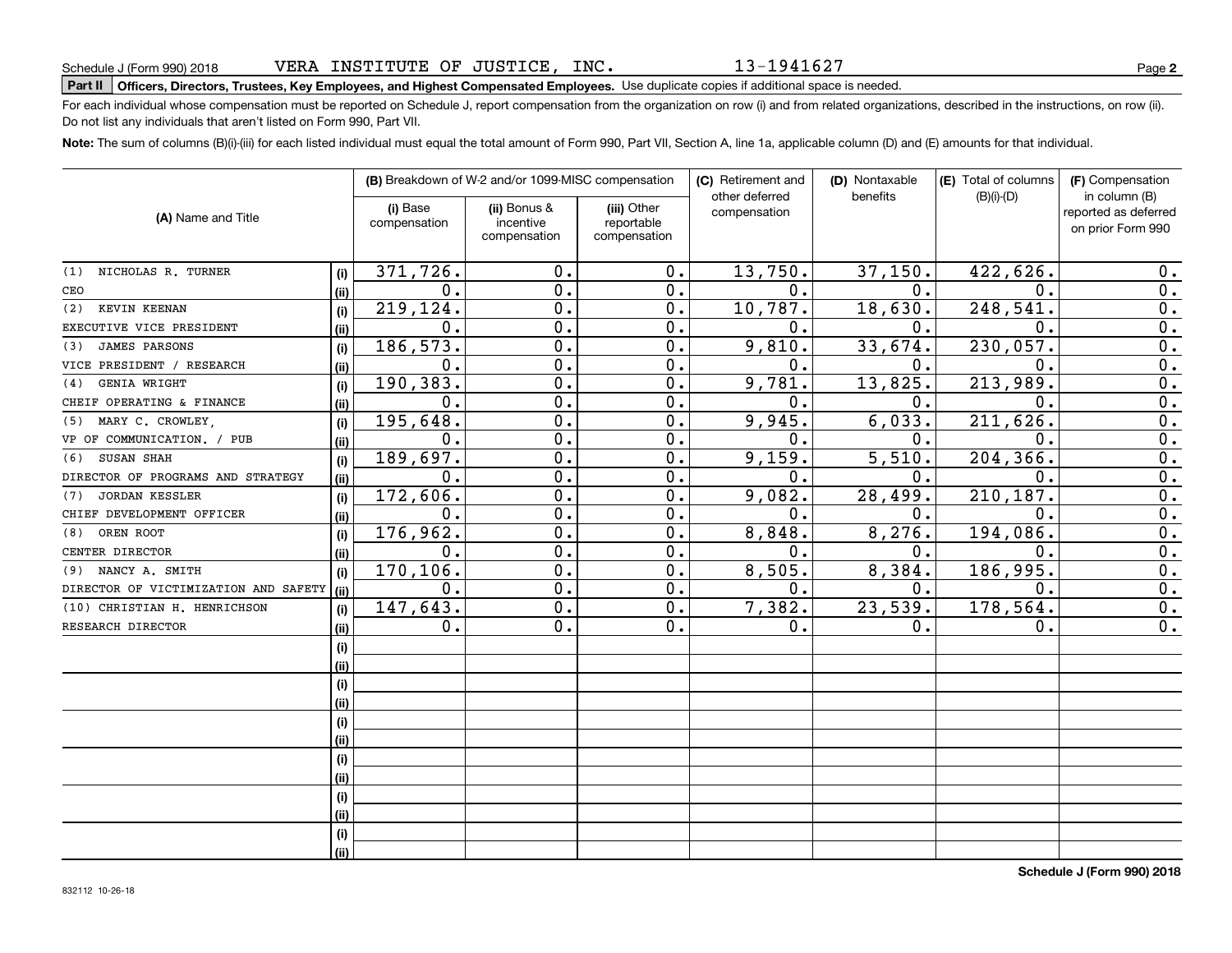### **Part III Supplemental Information**

Schedule J (Form 990) 2018 VERA INSTITUTE OF JUSTICE, INC.<br>Part III Supplemental Information<br>Provide the information, explanation, or descriptions required for Part I, lines 1a, 1b, 3, 4a, 4b, 4c, 5a, 5b, 6a, 6b, 7, and 8,

**Schedule J (Form 990) 2018**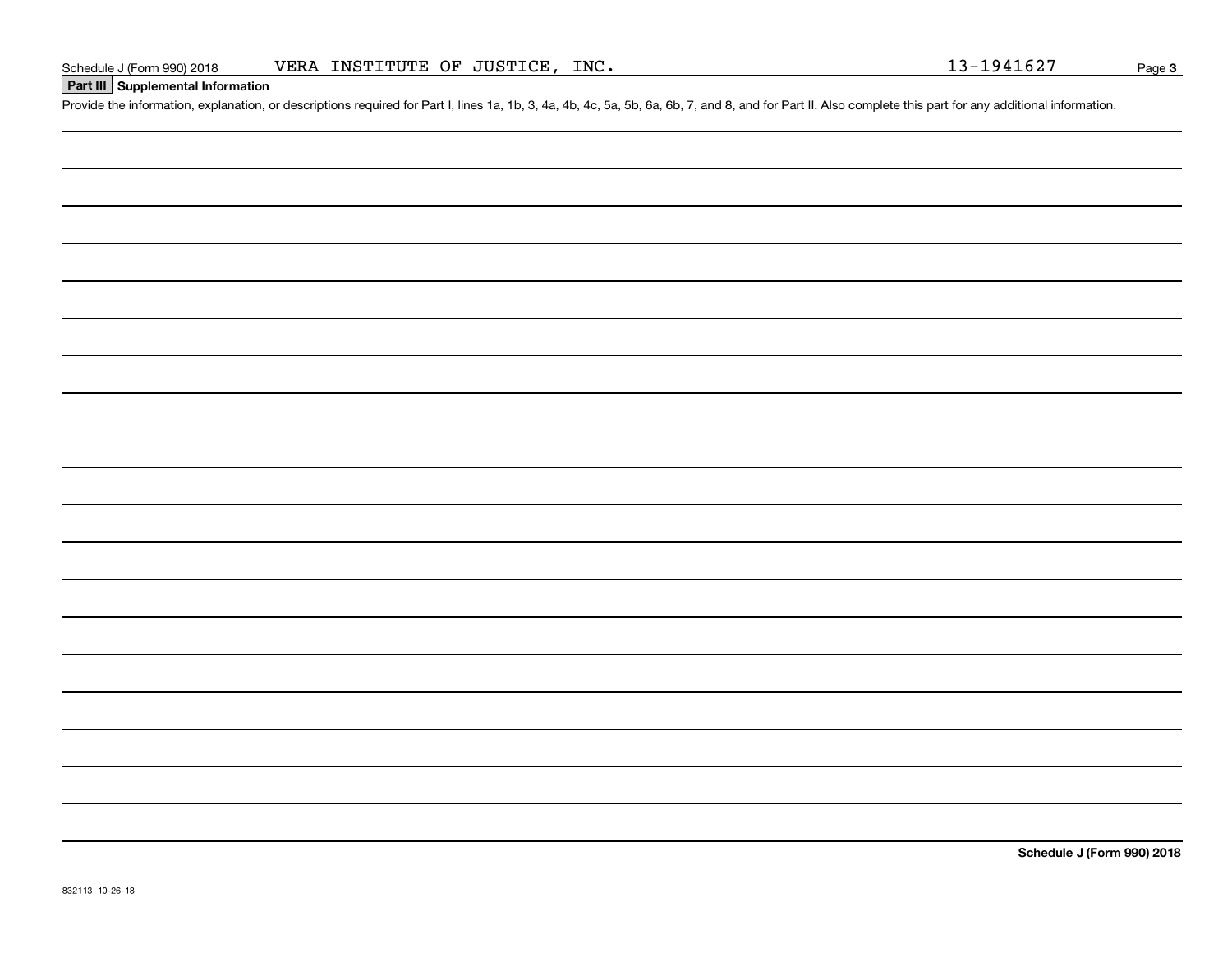**(Form 990 or 990-EZ)**

Department of the Treasury Internal Revenue Service Name of the organization

**Complete to provide information for responses to specific questions on Form 990 or 990-EZ or to provide any additional information. | Attach to Form 990 or 990-EZ. SCHEDULE O Supplemental Information to Form 990 or 990-EZ**

**| Go to www.irs.gov/Form990 for the latest information.**

**Open to Public Inspection2018**

OMB No. 1545-0047

VERA INSTITUTE OF JUSTICE, INC.  $\vert$  13-1941627

**Employer identification number**

FORM 990, PART I, LINE 1, DESCRIPTION OF ORGANIZATION MISSION:

TO DRIVE CHANGE. TO URGENTLY BUILD AND IMPROVE JUSTICE SYSTEMS THAT

ENSURE FAIRNESS, PROMOTE SAFETY, AND STRENGTHEN COMMUNITIES.

FORM 990, PART III, LINE 1, DESCRIPTION OF ORGANIZATION MISSION:

VERA'S MISSION IS TO DRIVE CHANGE AND URGENTLY BUILD AND IMPROVE

JUSTICE SYSTEMS THAT ENSURE FAIRNESS, PROMOTE SAFETY, AND STRENGTHEN

COMMUNITIES. VERA WORKS WITH OTHERS WHO SHARE ITS VISION TO TACKLE THE

MOST PRESSING INJUSTICES OF OUR DAY - FROM THE CAUSES AND CONSEQUENCES

OF MASS INCARCERATION, RACIAL DISPARITIES, AND THE LOSS OF PUBLIC TRUST

IN LAW ENFORCEMENT, TO THE UNMET NEEDS OF THE VULNERABLE, THE

MARGINALIZED, AND THOSE HARMED BY CRIME AND VIOLENCE.

FORM 990, PART III, LINE 4A, PROGRAM SERVICE ACCOMPLISHMENTS:

SENTENCING AND CORRECTIONS DEVELOPING AND SUPPORTING BALANCED, FAIR

AND HUMANE SENTENCING AND CORRECTIONS POLICIES TO REDUCE USE OF

INCARCERATION; TRANSFORM INCARCERATION TO BE REHABILITATIVE, RATHER

THAN PUNITIVE; AND ENSURE THE SAFETY OF PRISONS. MAJOR INITIATIVES

INCLUDE IN OUR BACKYARDS (REDUCING USE OF JAILS IN RURAL COMMUNITIES)

AND UNLOCKING POTENTIAL (EXPANDING ACCESS TO POST-SECONDARY EDUCATION

TO THOSE IN PRISON).

VICTIMIZATION AND SAFETY WORKS WITH GOVERNMENT AND OTHER NONPROFIT

ORGANIZATIONS TO PREVENT AND ADDRESS INTERPERSONAL VIOLENCE, INCLUDING

DOMESTIC VIOLENCE AND SEXUAL ASSAULT, PARTICULARLY IN VULNERABLE

#### COMMUNITIES.

832211 10-10-18 LHA For Paperwork Reduction Act Notice, see the Instructions for Form 990 or 990-EZ. Schedule O (Form 990 or 990-EZ) (2018)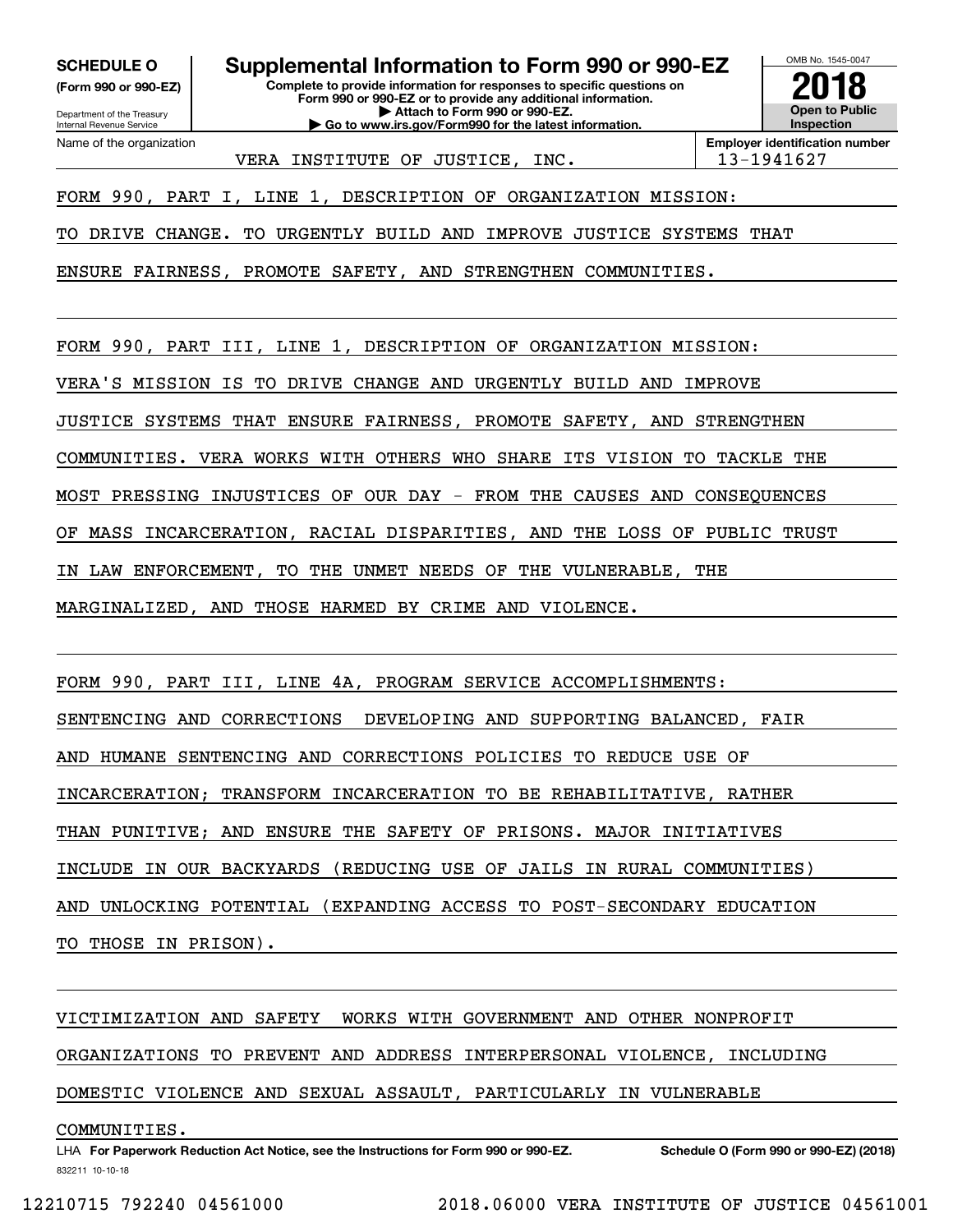| Schedule O (Form 990 or 990-EZ) (2018)                                      | Page 2                                              |
|-----------------------------------------------------------------------------|-----------------------------------------------------|
| Name of the organization<br>VERA INSTITUTE OF JUSTICE, INC.                 | <b>Employer identification number</b><br>13-1941627 |
| WORKS WITH POLICYMAKERS AND PRACTITIONERS TO PRIORITIZE<br>JUSTICE<br>YOUTH |                                                     |
| JUVENILE JUSTICE IN COMMUNITIES. MAJOR INITIATIVES                          | INCLUDE RESTORING                                   |
| PROMISE<br>(TRANSFORMING CONDITIONS OF JAILS AND PRISONS FOR YOUNG          |                                                     |
| ENDING GIRLS'<br>( END<br>GIRLS'<br>ADULTS);<br>AND<br>INCARCERATION        | INCARCERATION IN                                    |
| U.S.<br>WITHIN 10<br>YEARS).                                                |                                                     |

EMBEDDED IN AND WORKING IN ALL THESE AREAS INCLUDES VERA'S RESEARCH FUNCTION, WHICH ENTAILS USING DATA TO INFORM POLICY AND DRIVE CHANGE IN EACH OF THESE AREAS. TOPICS ADDRESSED ARE WIDE RANGING, BUT INCLUDE STUDIES RANGING FROM EVALUATION OF LEGAL SERVICES FOR UNACCOMPANIED MINOR CHILDREN, TO SERVICES FOR PEOPLE WITH MENTAL ILLNESS AND SUBSTANCE ABUSE.

OTHER PROJECTS INCLUDE GREATER JUSTICE NEW YORK (VERA'S EFFORTS TO REFORM USE OF CASH BAIL), IMPROVING THE DELIVERY OF JUSTICE IN NEW ORLEANS, SHRINKING THE FOOTPRINT OF AMERICA'S POLICING AND ADVANCE RACIAL EQUITY, AND CENTERING RACIAL EQUITY IN PROSECUTION.

FORM 990, PART VI, SECTION B, LINE 11B: THE ORGANIZATION'S INDEPENDENT ACCOUNTING FIRM WORKS CLOSELY WITH THE ORGANIZATION'S ACCOUNTING MANAGER AND DIRECTOR OF FINANCE TO PREPARE AN INITIAL DRAFT OF THE FORM 990. THE DRAFT IS THEN DISTRIBUTED TO AND REVIEWED BY THE ORGANIZATION'S AUDIT COMMITTEE CHAIR, FINANCE & INVESTMENT COMMITTEE CHAIR, DIRECTOR OF FINANCE, ACCOUNTING MANAGER, FINANCE MANAGER, CHIEF OPERATING AND FINANCIAL OFFICER, AND GENERAL COUNSEL. AFTER CORRECTIONS ARE MADE, THE FINAL FORM 990 IS PREPARED FOR FILING.

FORM 990, PART VI, SECTION B, LINE 12C:

832212 10-10-18

**Schedule O (Form 990 or 990-EZ) (2018)**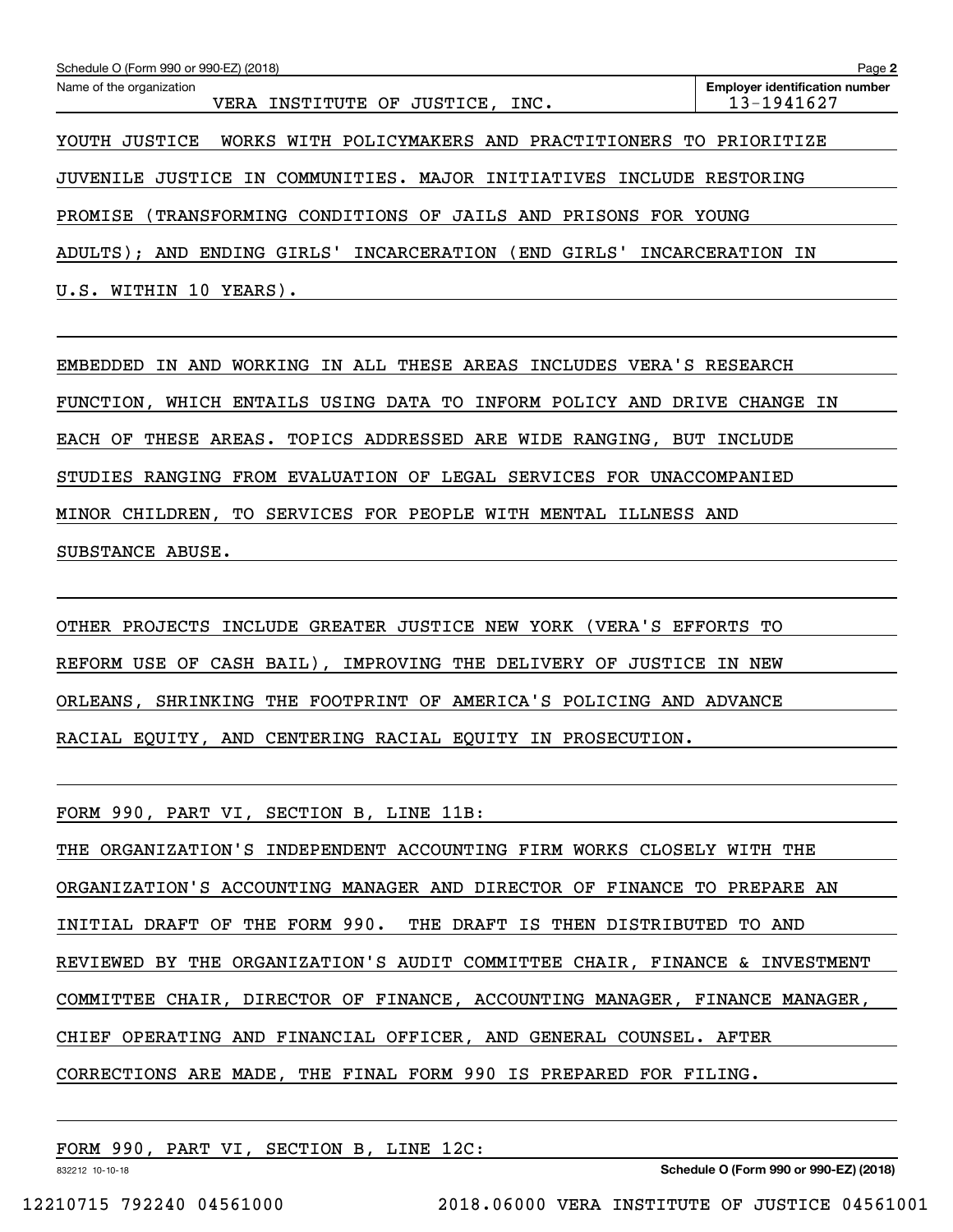| Schedule O (Form 990 or 990-EZ) (2018)                                                          | Page 2                                              |
|-------------------------------------------------------------------------------------------------|-----------------------------------------------------|
| Name of the organization<br>INSTITUTE<br>OF<br>JUSTICE,<br>VERA<br>INC.                         | <b>Employer identification number</b><br>13-1941627 |
|                                                                                                 |                                                     |
| ORGANIZATION'S CONFLICT<br>INTEREST POLICY REQUIRES ITS<br>THE<br>OF                            | OFFICERS<br>AND                                     |
| TRUSTEES<br>DISCLOSE<br>WHENEVER THEY HAVE A FINANCIAL<br>INTEREST<br>TО                        | ΙS<br>THAT                                          |
| BY A TRANSACTION OR ARRANGEMENT<br>INTO<br>IMPLICATED<br>WHICH THE                              | ORGANIZATION IS                                     |
| ENTERING (A "POTENTIAL CONFLICT"). IF A POTENTIAL<br>CONTEMPLATING                              | CONFLICT                                            |
| INTERESTED<br>OFFICER<br>OR<br>TRUSTEE<br>MUST<br>DISCLOSE<br>THE<br>EXISTS.<br>THE             | NATURE<br>OF<br>HIS                                 |
| COMMITTEE<br><b>BOARD EVALUATING</b><br>HER<br>INTEREST<br>TО<br>THE<br>OF<br>THE<br>OR.        | THE<br><b>TRANSACTION</b>                           |
| FROM ALL<br><b>DELIBERATIONS</b><br>AND<br>DECISIONS<br>CONCERNING<br>AND<br>ΙS<br>EXCLUDED     | MATTER.<br>THE                                      |
| ORGANIZATION'S TRUSTEES ARE REQUIRED, ON AN ANNUAL BASIS,<br>ADDITION, THE<br>ΙN                |                                                     |
| HAVE READ<br>AND<br><b>UNDERSTOOD</b><br>THE<br>ORGANIZATION'S<br>CERTIFY<br>THAT<br>THEY<br>TО | CONFLICT                                            |
| POLICY AND<br>TO.<br>DISCLOSE CERTAIN RELATIONSHIPS<br><b>INTEREST</b><br>ОF                    | THAT<br>COULD GIVE                                  |
| CONFLICT<br>INTEREST.<br>RISE<br>A POTENTIAL<br>OR ACTUAL<br>TO.<br>OF                          |                                                     |

FORM 990, PART VI, SECTION B, LINE 15A:

THE EXECUTIVE COMMITTEE OF THE BOARD OF TRUSTEES IS CHARGED WITH THE TASK OF DETERMINING THE COMPENSATION OF THE PRESIDENT AND DIRECTOR ON AN ANNUAL BASIS. AS PART OF THIS PROCESS, THE COMMITTEE REVIEWS COMPARABILITY DATA, INCLUDING COMPENSATION PAID BY SIMILARLY SITUATED ORGANIZATIONS FOR FUNCTIONALLY COMPARABLE POSITIONS. THE EXECUTIVE COMMITTEE IS COMPOSED ENTIRELY OF INDEPENDENT PERSONS WITH RESPECT TO THE MATTER.

FORM 990, PART VI, SECTION C, LINE 19:

THE DOCUMENTS ARE AVAILABLE UPON REQUEST.

FORM 990, PART XII, LINE 23

THE PROCESS HAS NOT CHANGED FROM THE PRIOR YEAR

832212 10-10-18

**Schedule O (Form 990 or 990-EZ) (2018)**

12210715 792240 04561000 2018.06000 VERA INSTITUTE OF JUSTICE 04561001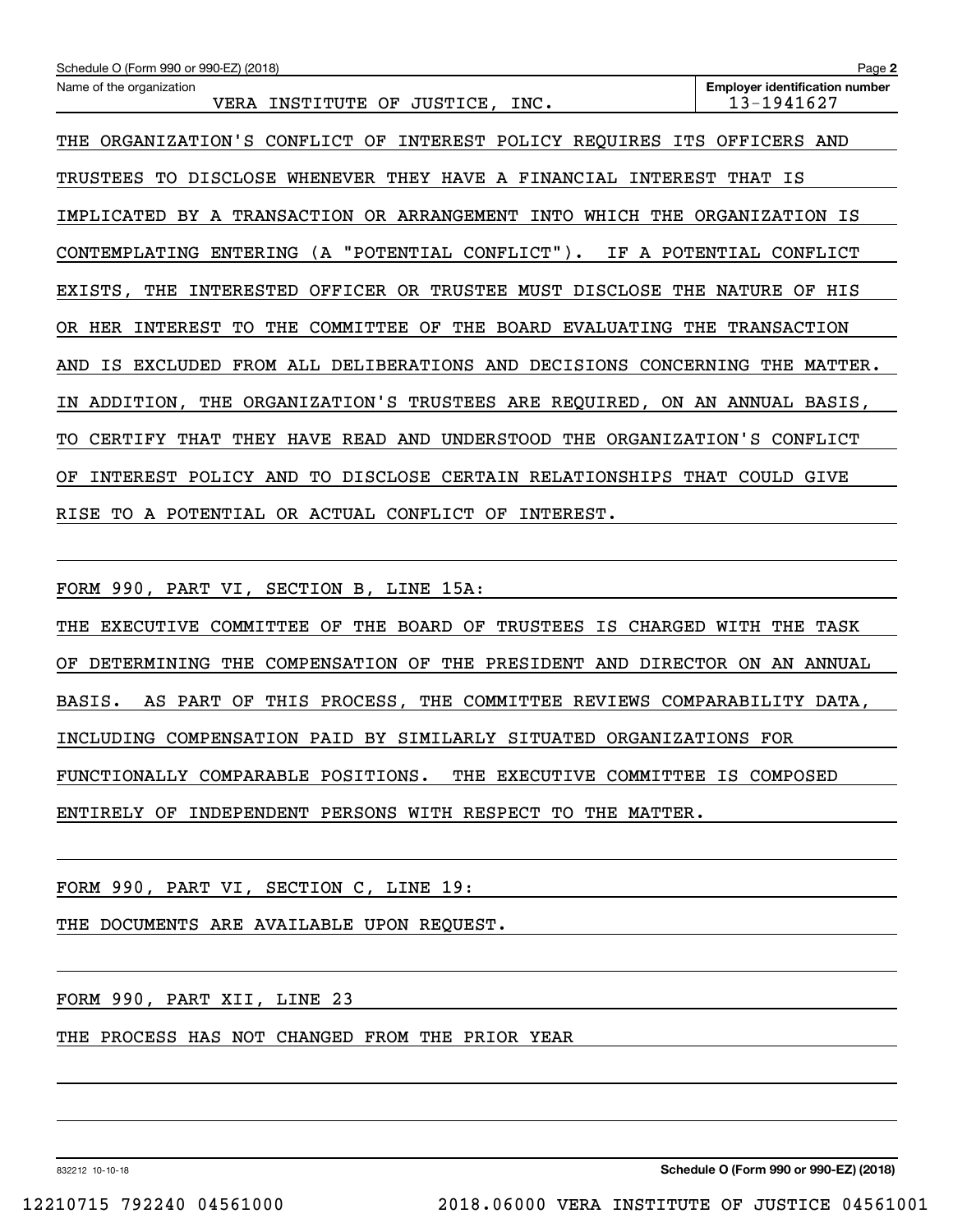| Form $990 - T$                                                |                | <b>Exempt Organization Business Income Tax Return</b>                                                                                                                                                                                |                                                                         |                      |                |    |                                                      |          |                         | OMB No. 1545-0687                                             |
|---------------------------------------------------------------|----------------|--------------------------------------------------------------------------------------------------------------------------------------------------------------------------------------------------------------------------------------|-------------------------------------------------------------------------|----------------------|----------------|----|------------------------------------------------------|----------|-------------------------|---------------------------------------------------------------|
|                                                               |                |                                                                                                                                                                                                                                      | (and proxy tax under section 6033(e))                                   |                      |                |    |                                                      |          |                         |                                                               |
|                                                               |                | For calendar year 2018 or other tax year beginning $JUL$ 1, 2018 sand ending $JUN$ 30, 2019                                                                                                                                          |                                                                         |                      |                |    |                                                      |          |                         | 2018                                                          |
| Department of the Treasury<br>Internal Revenue Service        |                | bo not enter SSN numbers on this form as it may be made public if your organization is a $501(c)(3)$ .                                                                                                                               | Go to www.irs.gov/Form990T for instructions and the latest information. |                      |                |    |                                                      |          |                         | Open to Public Inspection for<br>501(c)(3) Organizations Only |
| $\overline{A}$ $\overline{X}$ Check box if<br>address changed |                | D Employer identification number<br>Name of organization ( $\Box$ Check box if name changed and see instructions.)<br>(Employees' trust, see<br>instructions.)                                                                       |                                                                         |                      |                |    |                                                      |          |                         |                                                               |
| <b>B</b> Exempt under section                                 | Print          | VERA INSTITUTE OF JUSTICE, INC.                                                                                                                                                                                                      |                                                                         |                      |                |    |                                                      |          |                         | 13-1941627                                                    |
| $X$ 501(c)(3)                                                 | or             | Number, street, and room or suite no. If a P.O. box, see instructions.                                                                                                                                                               |                                                                         |                      |                |    |                                                      |          | (See instructions.)     | F Unrelated business activity code                            |
| 408(e)                                                        | Type<br>220(e) | 34 35TH STREET, NO. 4-2A                                                                                                                                                                                                             |                                                                         |                      |                |    |                                                      |          |                         |                                                               |
| 408A<br>529(a)                                                | 530(a)         | City or town, state or province, country, and ZIP or foreign postal code<br>BROOKLYN, NY 11232                                                                                                                                       |                                                                         |                      |                |    |                                                      | 812900   |                         |                                                               |
| $C$ Book value of all assets<br>at end of year                |                | F Group exemption number (See instructions.)                                                                                                                                                                                         |                                                                         | ▶                    |                |    |                                                      |          |                         |                                                               |
|                                                               |                | 136, 341, 948. G Check organization type $\blacktriangleright$ $\boxed{\text{X}}$ 501(c) corporation                                                                                                                                 |                                                                         |                      | $501(c)$ trust |    | $401(a)$ trust                                       |          |                         | Other trust                                                   |
|                                                               |                | $\mathsf H$ Enter the number of the organization's unrelated trades or businesses. $\blacktriangleright$                                                                                                                             |                                                                         | 1                    |                |    | Describe the only (or first) unrelated               |          |                         |                                                               |
|                                                               |                | trade or business here > COMMUTER FRINGE BENEFITS                                                                                                                                                                                    |                                                                         |                      |                |    | . If only one, complete Parts I-V. If more than one, |          |                         |                                                               |
|                                                               |                | describe the first in the blank space at the end of the previous sentence, complete Parts I and II, complete a Schedule M for each additional trade or                                                                               |                                                                         |                      |                |    |                                                      |          |                         |                                                               |
| business, then complete Parts III-V.                          |                |                                                                                                                                                                                                                                      |                                                                         |                      |                |    |                                                      |          |                         |                                                               |
|                                                               |                |                                                                                                                                                                                                                                      |                                                                         |                      |                |    | $\blacktriangleright$                                | Yes      | $\boxed{\mathbf{X}}$ No |                                                               |
|                                                               |                | If "Yes," enter the name and identifying number of the parent corporation.                                                                                                                                                           |                                                                         |                      |                |    |                                                      |          |                         |                                                               |
|                                                               |                | J The books are in care of SREG KLEMM<br><b>Unrelated Trade or Business Income</b>                                                                                                                                                   |                                                                         |                      |                |    | Telephone number $\blacktriangleright$ (212)         |          |                         | $376 - 3174$                                                  |
| Part I                                                        |                |                                                                                                                                                                                                                                      |                                                                         |                      | (A) Income     |    | (B) Expenses                                         |          |                         | $(C)$ Net                                                     |
| <b>1a</b> Gross receipts or sales                             |                |                                                                                                                                                                                                                                      |                                                                         |                      |                |    |                                                      |          |                         |                                                               |
| Less returns and allowances<br>b                              |                |                                                                                                                                                                                                                                      | $\bullet$ Balance $\qquad \qquad \bullet$                               | 1c                   |                |    |                                                      |          |                         |                                                               |
| 2                                                             |                |                                                                                                                                                                                                                                      |                                                                         | $\overline{2}$       |                |    |                                                      |          |                         |                                                               |
| 3                                                             |                | Gross profit. Subtract line 2 from line 1c [11] [11] [12] [12] [13] [14] [15] [15] [15] [15] [15] [15] [15] [1                                                                                                                       |                                                                         | 3                    |                |    |                                                      |          |                         |                                                               |
|                                                               |                |                                                                                                                                                                                                                                      |                                                                         | 4a<br>4 <sub>b</sub> |                |    |                                                      |          |                         |                                                               |
| b                                                             |                |                                                                                                                                                                                                                                      |                                                                         | 4c                   |                |    |                                                      |          |                         |                                                               |
| C<br>5                                                        |                | Income (loss) from a partnership or an S corporation (attach statement)                                                                                                                                                              |                                                                         | 5                    |                |    |                                                      |          |                         |                                                               |
| 6                                                             |                |                                                                                                                                                                                                                                      |                                                                         | 6                    |                |    |                                                      |          |                         |                                                               |
| 7                                                             |                | Unrelated debt-financed income (Schedule E) [11] [2010] [2010] [2010] [2010] [2010] [2010] [2010] [2010] [2010                                                                                                                       |                                                                         | $\overline{7}$       |                |    |                                                      |          |                         |                                                               |
| 8                                                             |                | Interest, annuities, royalties, and rents from a controlled organization (Schedule F)                                                                                                                                                |                                                                         | 8                    |                |    |                                                      |          |                         |                                                               |
| 9                                                             |                | Investment income of a section $501(c)(7)$ , (9), or (17) organization (Schedule G)                                                                                                                                                  |                                                                         | 9                    |                |    |                                                      |          |                         |                                                               |
| 10                                                            |                |                                                                                                                                                                                                                                      |                                                                         | 10                   |                |    |                                                      |          |                         |                                                               |
| 11                                                            |                |                                                                                                                                                                                                                                      |                                                                         | 11                   |                |    |                                                      |          |                         |                                                               |
| 12                                                            |                | Other income (See instructions: attach schedule)                                                                                                                                                                                     |                                                                         | 12                   |                |    |                                                      |          |                         |                                                               |
|                                                               |                |                                                                                                                                                                                                                                      |                                                                         | $\overline{13}$      |                | 0. |                                                      |          |                         |                                                               |
| Part II                                                       |                | <b>Deductions Not Taken Elsewhere</b> (See instructions for limitations on deductions.)                                                                                                                                              |                                                                         |                      |                |    |                                                      |          |                         |                                                               |
|                                                               |                | (Except for contributions, deductions must be directly connected with the unrelated business income.)                                                                                                                                |                                                                         |                      |                |    |                                                      |          |                         |                                                               |
| 14                                                            |                |                                                                                                                                                                                                                                      |                                                                         |                      |                |    |                                                      | 14       |                         |                                                               |
| 15                                                            |                | Salaries and wages information continuous contracts and wages in the salaries and wages incommutation of the salarities and wages in the salarities of the salarities of the salarities of the salarities of the salarities of       |                                                                         |                      |                |    |                                                      | 15       |                         |                                                               |
| 16                                                            |                | Repairs and maintenance <i>[1] [1] [1] [1] [1] [1] [1] [1] [1] [1]</i> [1] <b>[1]</b> [1] <b>[1]</b> [1] <b>[1] [1] [1] [1] [1] [1] [1] [1] [1] [1] [1] [1] [1] [1] [1] [1] [1] [1] [1] [1] [1] [1]</b>                              |                                                                         |                      |                |    |                                                      | 16       |                         |                                                               |
| 17                                                            |                | Bad debts <b>with a construction of the construction of the construction of the construction of the construction of the construction of the construction of the construction of the construction of the construction of the cons</b> |                                                                         |                      |                |    |                                                      | 17       |                         |                                                               |
| 18                                                            |                | Interest (attach schedule) (see instructions) www.communications.communications are interest (attach schedule)                                                                                                                       |                                                                         |                      |                |    |                                                      | 18       |                         |                                                               |
| 19<br>20                                                      |                | Taxes and licenses <b>construction and construction of the construction</b> and construction of the construction of the                                                                                                              |                                                                         |                      |                |    |                                                      | 19<br>20 |                         |                                                               |
| 21                                                            |                |                                                                                                                                                                                                                                      |                                                                         |                      |                |    |                                                      |          |                         |                                                               |
| 22                                                            |                | Less depreciation claimed on Schedule A and elsewhere on return [100] [220]                                                                                                                                                          |                                                                         |                      |                |    |                                                      | 22b      |                         |                                                               |
| 23                                                            |                | Depletion <b>Professor and Construction Construction Construction Construction Construction</b>                                                                                                                                      |                                                                         |                      |                |    |                                                      | 23       |                         |                                                               |
| 24                                                            |                |                                                                                                                                                                                                                                      |                                                                         |                      |                |    |                                                      | 24       |                         |                                                               |
| 25                                                            |                | Employee benefit programs in the continuum contract of the contract of the contract of the contract of the contract of the contract of the contract of the contract of the contract of the contract of the contract of the con       |                                                                         |                      |                |    |                                                      | 25       |                         |                                                               |
| 26                                                            |                |                                                                                                                                                                                                                                      |                                                                         |                      |                |    |                                                      | 26       |                         |                                                               |
| 27                                                            |                |                                                                                                                                                                                                                                      |                                                                         |                      |                |    |                                                      | 27       |                         |                                                               |
| 28                                                            |                | Other deductions (attach schedule) manufactured and according to the schedule of the schedule of the schedule                                                                                                                        |                                                                         |                      |                |    |                                                      | 28       |                         |                                                               |
| 29                                                            |                |                                                                                                                                                                                                                                      |                                                                         |                      |                |    |                                                      | 29       |                         | 0.                                                            |
| 30                                                            |                | Unrelated business taxable income before net operating loss deduction. Subtract line 29 from line 13                                                                                                                                 |                                                                         |                      |                |    |                                                      | 30       |                         | $\overline{0}$ .                                              |
| 31                                                            |                | Deduction for net operating loss arising in tax years beginning on or after January 1, 2018 (see instructions)                                                                                                                       |                                                                         |                      |                |    |                                                      | 31       |                         |                                                               |
| 32                                                            |                | Unrelated business taxable income. Subtract line 31 from line 30 manufactured contains and contained the state of the Unrelated business taxable income. Subtract line 31 from line 30 manufactured contains and the Unrelated       |                                                                         |                      |                |    |                                                      | 32       |                         | 0.                                                            |
|                                                               |                | 823701 01-09-19 LHA For Paperwork Reduction Act Notice, see instructions.                                                                                                                                                            |                                                                         |                      |                |    |                                                      |          |                         | Form 990-T (2018)                                             |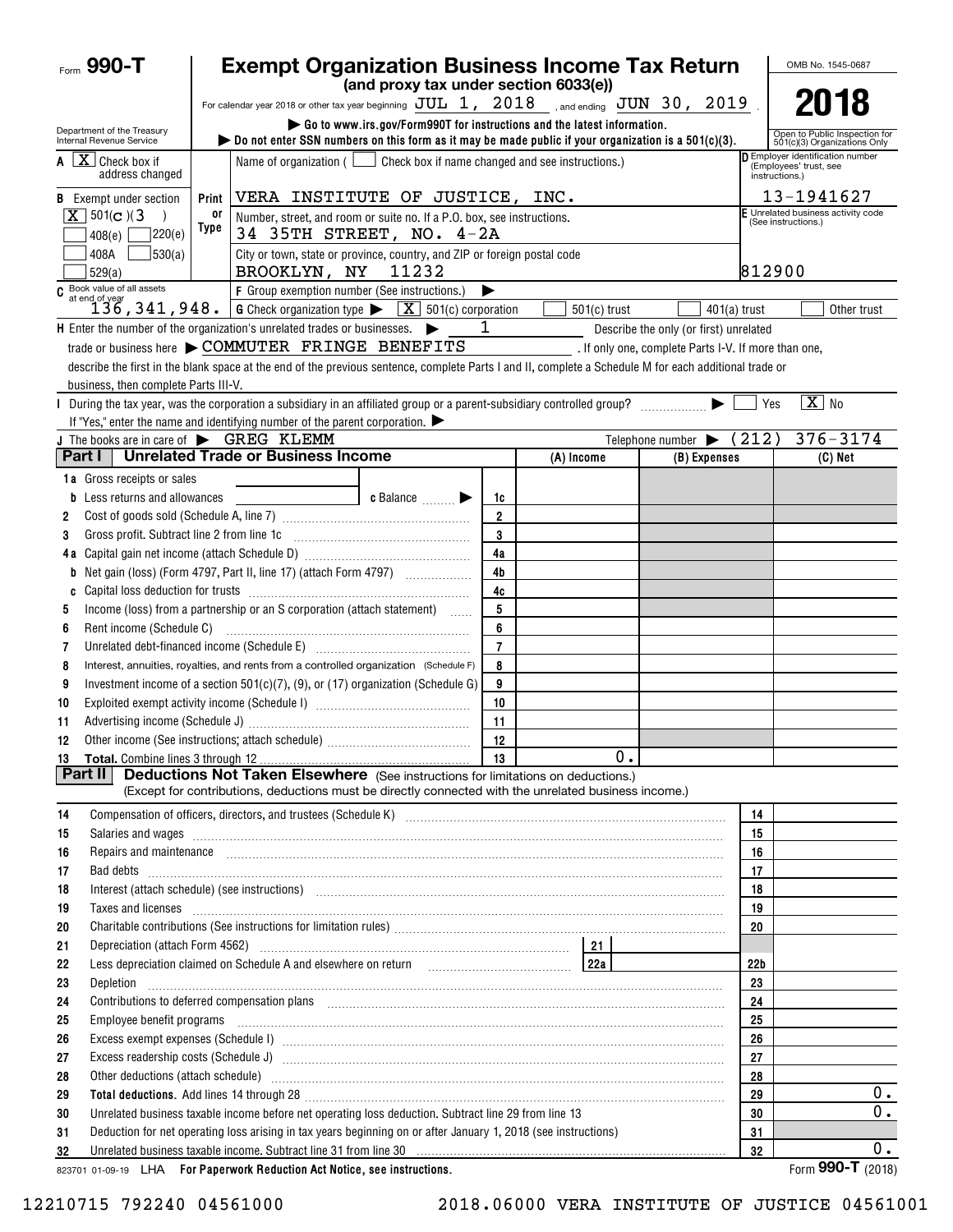| Form 990-T (2018)   | VERA INSTITUTE OF JUSTICE, INC.                                                                                                                                                                                                |                       |                                    |               | 13-1941627                         | Page 2                               |
|---------------------|--------------------------------------------------------------------------------------------------------------------------------------------------------------------------------------------------------------------------------|-----------------------|------------------------------------|---------------|------------------------------------|--------------------------------------|
| Part III            | <b>Total Unrelated Business Taxable Income</b>                                                                                                                                                                                 |                       |                                    |               |                                    |                                      |
| 33                  |                                                                                                                                                                                                                                |                       |                                    |               | 33                                 | 0.                                   |
| 34                  | Amounts paid for disallowed fringes [11] Amount and the contract of the final state of the state of the state of the state of the state of the state of the state of the state of the state of the state of the state of the s | 34                    |                                    |               |                                    |                                      |
| 35                  |                                                                                                                                                                                                                                | 35                    |                                    |               |                                    |                                      |
| 36                  | Total of unrelated business taxable income before specific deduction. Subtract line 35 from the sum of                                                                                                                         |                       |                                    |               |                                    |                                      |
|                     | lines 33 and 34                                                                                                                                                                                                                |                       |                                    |               | 36                                 |                                      |
| 37                  |                                                                                                                                                                                                                                |                       |                                    |               | 37                                 | 1,000.                               |
| 38                  | Unrelated business taxable income. Subtract line 37 from line 36. If line 37 is greater than line 36,                                                                                                                          |                       |                                    |               |                                    |                                      |
|                     | enter the smaller of zero or line 36                                                                                                                                                                                           |                       |                                    |               | 38                                 | $0$ .                                |
|                     | Part IV   Tax Computation                                                                                                                                                                                                      |                       |                                    |               |                                    |                                      |
| 39                  |                                                                                                                                                                                                                                |                       |                                    |               | 39                                 | 0.                                   |
| 40                  | Trusts Taxable at Trust Rates. See instructions for tax computation. Income tax on the amount on line 38 from:                                                                                                                 |                       |                                    |               |                                    |                                      |
|                     | Tax rate schedule or                                                                                                                                                                                                           |                       |                                    |               | 40                                 |                                      |
| 41                  | Proxy tax. See instructions information and contact the contract of the contract of the contract of the contract of the contract of the contract of the contract of the contract of the contract of the contract of the contra |                       |                                    |               | 41                                 |                                      |
| 42                  |                                                                                                                                                                                                                                |                       |                                    |               | 42                                 |                                      |
| 43                  |                                                                                                                                                                                                                                |                       |                                    |               | 43                                 |                                      |
| 44<br><b>Part V</b> | <b>Tax and Payments</b>                                                                                                                                                                                                        |                       |                                    |               | 44                                 | 0.                                   |
|                     | 45a Foreign tax credit (corporations attach Form 1118; trusts attach Form 1116)                                                                                                                                                |                       | 45a                                |               |                                    |                                      |
|                     | <b>b</b> Other credits (see instructions)                                                                                                                                                                                      |                       | 45 b                               |               |                                    |                                      |
| C                   |                                                                                                                                                                                                                                |                       | 45с                                |               |                                    |                                      |
| d                   |                                                                                                                                                                                                                                |                       |                                    |               |                                    |                                      |
|                     |                                                                                                                                                                                                                                |                       |                                    |               | 45e                                |                                      |
| 46                  |                                                                                                                                                                                                                                |                       |                                    |               | 46                                 | $0_{.}$                              |
| 47                  | Other taxes. Check if from: Form 4255 Form 8611 Form 8697 Form 8866 Obther (attach schedule)                                                                                                                                   |                       |                                    |               | 47                                 |                                      |
| 48                  |                                                                                                                                                                                                                                |                       |                                    |               | 48                                 | 0.                                   |
| 49                  |                                                                                                                                                                                                                                |                       |                                    |               | 49                                 | $\overline{0}$ .                     |
|                     |                                                                                                                                                                                                                                |                       | 50a                                |               |                                    |                                      |
|                     |                                                                                                                                                                                                                                |                       | 50b                                | 35,149.       |                                    |                                      |
|                     |                                                                                                                                                                                                                                |                       | 50c                                |               |                                    |                                      |
|                     | d Foreign organizations: Tax paid or withheld at source (see instructions) [                                                                                                                                                   |                       | 50d                                |               |                                    |                                      |
|                     |                                                                                                                                                                                                                                |                       | <b>50e</b>                         |               |                                    |                                      |
|                     |                                                                                                                                                                                                                                |                       | 50f                                |               |                                    |                                      |
|                     | g Other credits, adjustments, and payments: $\Box$ Form 2439                                                                                                                                                                   |                       |                                    |               |                                    |                                      |
|                     | Form 4136                                                                                                                                                                                                                      |                       | Total $\blacktriangleright$<br>50a |               |                                    |                                      |
|                     |                                                                                                                                                                                                                                |                       |                                    |               | 51                                 | 35,149.                              |
| 52                  | Estimated tax penalty (see instructions). Check if Form 2220 is attached $\blacktriangleright$                                                                                                                                 |                       |                                    |               | 52                                 |                                      |
| 53                  | Tax due. If line 51 is less than the total of lines 48, 49, and 52, enter amount owed                                                                                                                                          |                       |                                    |               | 53                                 |                                      |
| 54                  | Overpayment. If line 51 is larger than the total of lines 48, 49, and 52, enter amount overpaid                                                                                                                                |                       |                                    |               | 54                                 | 35,149.                              |
| 55                  | Enter the amount of line 54 you want: Credited to 2019 estimated tax $\rightarrow$                                                                                                                                             |                       |                                    | Refunded      | 55                                 | 35, 149.                             |
| Part VI             | Statements Regarding Certain Activities and Other Information (see instructions)                                                                                                                                               |                       |                                    |               |                                    |                                      |
| 56                  | At any time during the 2018 calendar year, did the organization have an interest in or a signature or other authority                                                                                                          |                       |                                    |               |                                    | No<br>Yes                            |
|                     | over a financial account (bank, securities, or other) in a foreign country? If "Yes," the organization may have to file                                                                                                        |                       |                                    |               |                                    |                                      |
|                     | FinCEN Form 114, Report of Foreign Bank and Financial Accounts. If "Yes," enter the name of the foreign country                                                                                                                |                       |                                    |               |                                    |                                      |
|                     | here $\blacktriangleright$                                                                                                                                                                                                     |                       |                                    |               |                                    | х<br>$\overline{\mathbf{x}}$         |
| 57                  | During the tax year, did the organization receive a distribution from, or was it the grantor of, or transferor to, a foreign trust?                                                                                            |                       |                                    |               |                                    |                                      |
| 58                  | If "Yes," see instructions for other forms the organization may have to file.<br>Enter the amount of tax-exempt interest received or accrued during the tax year $\triangleright$ \$                                           |                       |                                    |               |                                    |                                      |
|                     | Under penalties of perjury, I declare that I have examined this return, including accompanying schedules and statements, and to the best of my knowledge and belief, it is true,                                               |                       |                                    |               |                                    |                                      |
| Sign                | correct, and complete. Declaration of preparer (other than taxpayer) is based on all information of which preparer has any knowledge.<br>PRESIDENT $\,\delta$                                                                  |                       |                                    |               |                                    |                                      |
| <b>Here</b>         |                                                                                                                                                                                                                                |                       | <b>DIRECTOR</b>                    |               | the preparer shown below (see      | May the IRS discuss this return with |
|                     | Signature of officer                                                                                                                                                                                                           | Title<br>Date         |                                    |               | instructions)? $\mid$ $X \mid$ Yes | No                                   |
|                     | Print/Type preparer's name                                                                                                                                                                                                     | Preparer's signature  | Date                               | Check         | PTIN<br>if                         |                                      |
| Paid                |                                                                                                                                                                                                                                |                       |                                    | self-employed |                                    |                                      |
| Preparer            | DAVID ROTTKAMP                                                                                                                                                                                                                 | DAVID ROTTKAMP        | 07/14/20                           |               |                                    | P01303468                            |
| <b>Use Only</b>     | Firm's name GRASSI & CO.,                                                                                                                                                                                                      | CPA'S P.C.            |                                    | Firm's EIN    |                                    | 11-3266576                           |
|                     |                                                                                                                                                                                                                                | 50 JERICHO QUADRANGLE |                                    |               |                                    |                                      |
|                     | Firm's address > JERICHO, NY 11753                                                                                                                                                                                             |                       |                                    | Phone no.     | $516 - 256 - 3500$                 |                                      |
| 823711 01-09-19     |                                                                                                                                                                                                                                |                       |                                    |               |                                    | Form 990-T (2018)                    |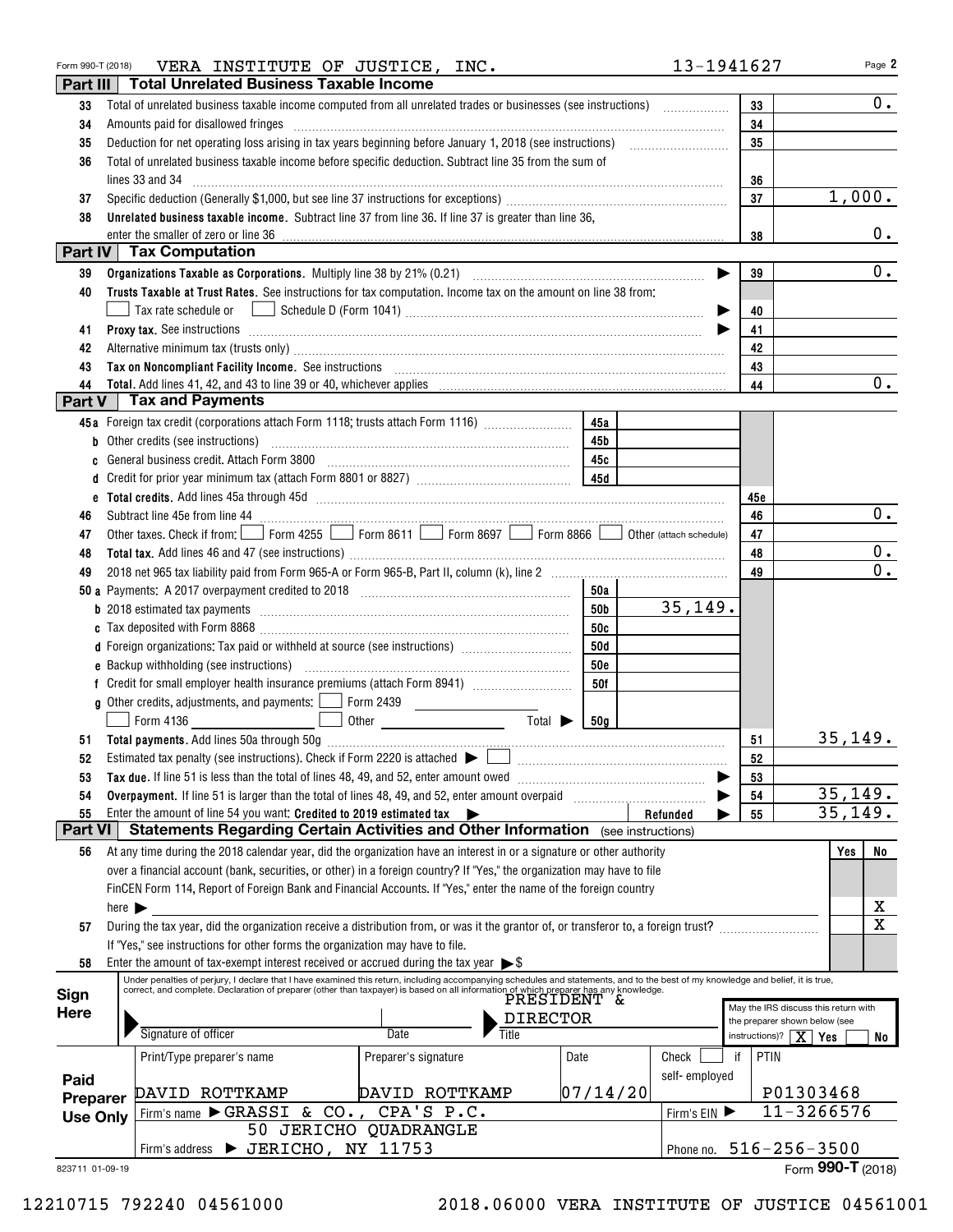| Schedule A - Cost of Goods Sold. Enter method of inventory valuation $\triangleright N/A$                                 |                                     |                                                                                               |                                       |                                                                                                                                                     |                                                     |                                                                                                  |                |                                                                              |    |  |
|---------------------------------------------------------------------------------------------------------------------------|-------------------------------------|-----------------------------------------------------------------------------------------------|---------------------------------------|-----------------------------------------------------------------------------------------------------------------------------------------------------|-----------------------------------------------------|--------------------------------------------------------------------------------------------------|----------------|------------------------------------------------------------------------------|----|--|
|                                                                                                                           | Inventory at beginning of year<br>1 |                                                                                               |                                       |                                                                                                                                                     |                                                     |                                                                                                  | 6              |                                                                              |    |  |
| 2<br>Purchases                                                                                                            | $\overline{2}$                      |                                                                                               | 7 Cost of goods sold. Subtract line 6 |                                                                                                                                                     |                                                     |                                                                                                  |                |                                                                              |    |  |
| 3                                                                                                                         | 3                                   |                                                                                               |                                       | from line 5. Enter here and in Part I,                                                                                                              |                                                     |                                                                                                  |                |                                                                              |    |  |
| 4a Additional section 263A costs                                                                                          |                                     |                                                                                               |                                       |                                                                                                                                                     |                                                     |                                                                                                  | $\overline{7}$ |                                                                              |    |  |
| (attach schedule)                                                                                                         | 4a                                  |                                                                                               |                                       | 8 Do the rules of section 263A (with respect to                                                                                                     |                                                     |                                                                                                  |                | <b>Yes</b>                                                                   | No |  |
| <b>b</b> Other costs (attach schedule)                                                                                    | 4 <sub>b</sub>                      |                                                                                               |                                       | property produced or acquired for resale) apply to                                                                                                  |                                                     |                                                                                                  |                |                                                                              |    |  |
| Total. Add lines 1 through 4b<br>5                                                                                        | 5                                   |                                                                                               |                                       | the organization?                                                                                                                                   |                                                     |                                                                                                  |                |                                                                              |    |  |
| Schedule C - Rent Income (From Real Property and Personal Property Leased With Real Property)<br>(see instructions)       |                                     |                                                                                               |                                       |                                                                                                                                                     |                                                     |                                                                                                  |                |                                                                              |    |  |
| 1. Description of property                                                                                                |                                     |                                                                                               |                                       |                                                                                                                                                     |                                                     |                                                                                                  |                |                                                                              |    |  |
| (1)                                                                                                                       |                                     |                                                                                               |                                       |                                                                                                                                                     |                                                     |                                                                                                  |                |                                                                              |    |  |
| (2)                                                                                                                       |                                     |                                                                                               |                                       |                                                                                                                                                     |                                                     |                                                                                                  |                |                                                                              |    |  |
| (3)                                                                                                                       |                                     |                                                                                               |                                       |                                                                                                                                                     |                                                     |                                                                                                  |                |                                                                              |    |  |
| (4)                                                                                                                       |                                     |                                                                                               |                                       |                                                                                                                                                     |                                                     |                                                                                                  |                |                                                                              |    |  |
|                                                                                                                           | 2.                                  | Rent received or accrued                                                                      |                                       |                                                                                                                                                     |                                                     |                                                                                                  |                |                                                                              |    |  |
| (a) From personal property (if the percentage of<br>rent for personal property is more than<br>10% but not more than 50%) |                                     |                                                                                               |                                       | (b) From real and personal property (if the percentage<br>of rent for personal property exceeds 50% or if<br>the rent is based on profit or income) |                                                     | 3(a) Deductions directly connected with the income in<br>columns 2(a) and 2(b) (attach schedule) |                |                                                                              |    |  |
| (1)                                                                                                                       |                                     |                                                                                               |                                       |                                                                                                                                                     |                                                     |                                                                                                  |                |                                                                              |    |  |
| (2)                                                                                                                       |                                     |                                                                                               |                                       |                                                                                                                                                     |                                                     |                                                                                                  |                |                                                                              |    |  |
| (3)                                                                                                                       |                                     |                                                                                               |                                       |                                                                                                                                                     |                                                     |                                                                                                  |                |                                                                              |    |  |
| (4)                                                                                                                       |                                     |                                                                                               |                                       |                                                                                                                                                     |                                                     |                                                                                                  |                |                                                                              |    |  |
| Total                                                                                                                     | 0.                                  | Total                                                                                         |                                       |                                                                                                                                                     | 0.                                                  |                                                                                                  |                |                                                                              |    |  |
| (c) Total income. Add totals of columns 2(a) and 2(b). Enter                                                              |                                     |                                                                                               |                                       |                                                                                                                                                     | 0.                                                  | (b) Total deductions.<br>Enter here and on page 1,<br>Part I, line 6, column (B)                 |                |                                                                              | 0. |  |
| <b>Schedule E - Unrelated Debt-Financed Income</b> (see instructions)                                                     |                                     |                                                                                               |                                       |                                                                                                                                                     |                                                     |                                                                                                  |                |                                                                              |    |  |
|                                                                                                                           |                                     |                                                                                               |                                       | 2. Gross income from                                                                                                                                |                                                     | 3. Deductions directly connected with or allocable<br>to debt-financed property                  |                |                                                                              |    |  |
| 1. Description of debt-financed property                                                                                  |                                     |                                                                                               |                                       | or allocable to debt-<br>financed property                                                                                                          | (a) Straight line depreciation<br>(attach schedule) |                                                                                                  |                | (b) Other deductions<br>(attach schedule)                                    |    |  |
| (1)                                                                                                                       |                                     |                                                                                               |                                       |                                                                                                                                                     |                                                     |                                                                                                  |                |                                                                              |    |  |
| (2)                                                                                                                       |                                     |                                                                                               |                                       |                                                                                                                                                     |                                                     |                                                                                                  |                |                                                                              |    |  |
| (3)                                                                                                                       |                                     |                                                                                               |                                       |                                                                                                                                                     |                                                     |                                                                                                  |                |                                                                              |    |  |
| (4)                                                                                                                       |                                     |                                                                                               |                                       |                                                                                                                                                     |                                                     |                                                                                                  |                |                                                                              |    |  |
| 4. Amount of average acquisition<br>debt on or allocable to debt-financed<br>property (attach schedule)                   |                                     | 5 Average adjusted basis<br>of or allocable to<br>debt-financed property<br>(attach schedule) |                                       | 6. Column 4 divided<br>by column 5                                                                                                                  |                                                     | 7. Gross income<br>reportable (column<br>2 x column 6)                                           |                | 8. Allocable deductions<br>(column 6 x total of columns<br>$3(a)$ and $3(b)$ |    |  |
| (1)                                                                                                                       |                                     |                                                                                               |                                       | $\%$                                                                                                                                                |                                                     |                                                                                                  |                |                                                                              |    |  |
| (2)                                                                                                                       |                                     |                                                                                               |                                       | $\frac{0}{0}$                                                                                                                                       |                                                     |                                                                                                  |                |                                                                              |    |  |
| (3)                                                                                                                       |                                     |                                                                                               |                                       | $\frac{0}{0}$                                                                                                                                       |                                                     |                                                                                                  |                |                                                                              |    |  |
| (4)                                                                                                                       |                                     |                                                                                               |                                       | $\%$                                                                                                                                                |                                                     |                                                                                                  |                |                                                                              |    |  |
|                                                                                                                           |                                     |                                                                                               |                                       |                                                                                                                                                     |                                                     | Enter here and on page 1,<br>Part I, line 7, column (A).                                         |                | Enter here and on page 1,<br>Part I, line 7, column (B).                     |    |  |
| Totals                                                                                                                    |                                     |                                                                                               |                                       |                                                                                                                                                     |                                                     | 0.                                                                                               |                |                                                                              | 0. |  |
| Total dividends-received deductions included in column 8                                                                  |                                     |                                                                                               |                                       |                                                                                                                                                     |                                                     |                                                                                                  |                |                                                                              | 0. |  |
|                                                                                                                           |                                     |                                                                                               |                                       |                                                                                                                                                     |                                                     |                                                                                                  |                | $Form$ QQ0.T $(2018)$                                                        |    |  |

**990-T**  Form (2018)

823721 01-09-19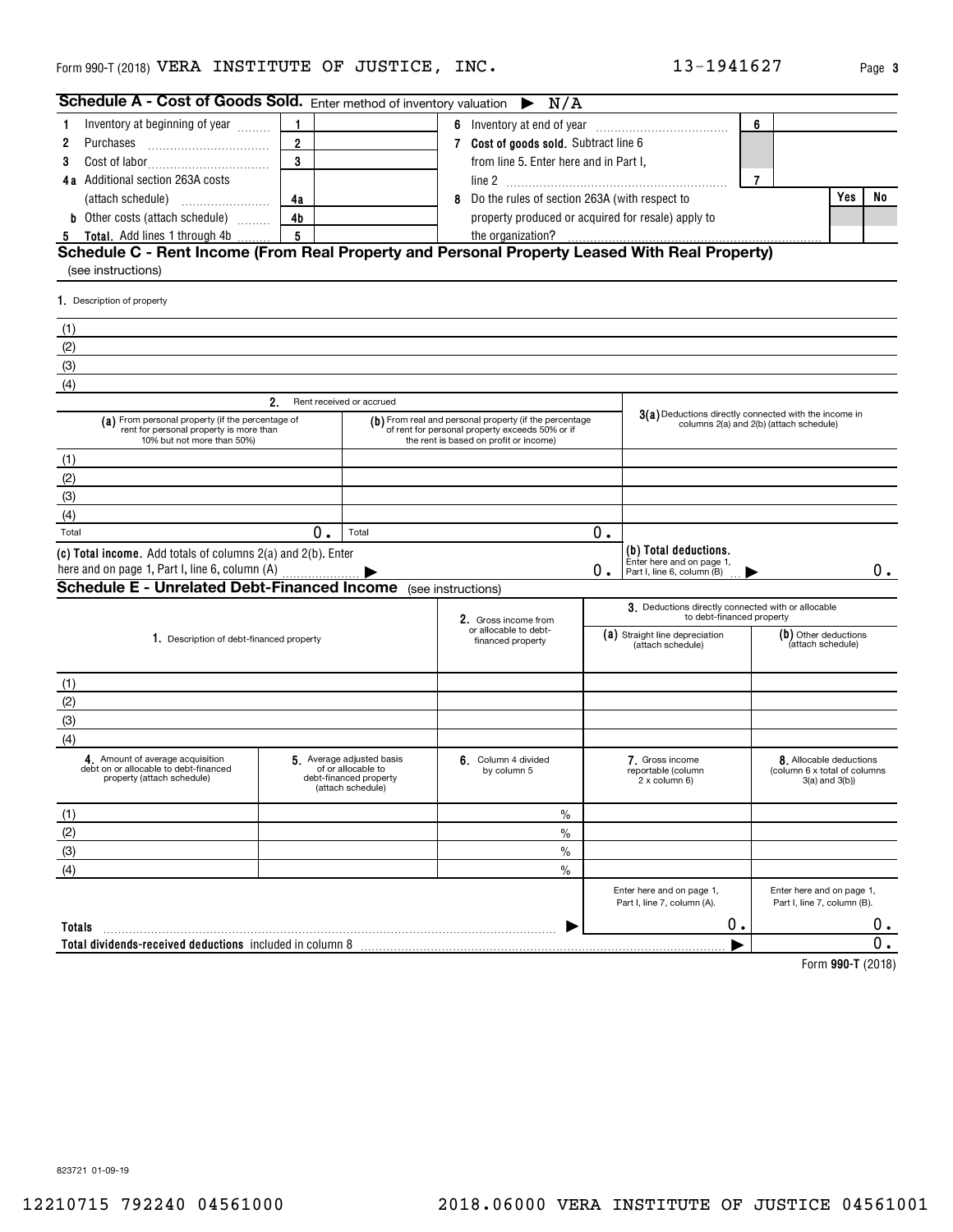| Form 990-T (2018) VERA INSTITUTE OF JUSTICE, INC.                                                            |                                                                    |                                                      |                    |                                                                                         |                                                                                                                                       |                                        |                                                                              |                                              | 13-1941627                                                                                |                                                               | Page 4                                                                                       |  |
|--------------------------------------------------------------------------------------------------------------|--------------------------------------------------------------------|------------------------------------------------------|--------------------|-----------------------------------------------------------------------------------------|---------------------------------------------------------------------------------------------------------------------------------------|----------------------------------------|------------------------------------------------------------------------------|----------------------------------------------|-------------------------------------------------------------------------------------------|---------------------------------------------------------------|----------------------------------------------------------------------------------------------|--|
| Schedule F - Interest, Annuities, Royalties, and Rents From Controlled Organizations (see instructions)      |                                                                    |                                                      |                    |                                                                                         |                                                                                                                                       |                                        |                                                                              |                                              |                                                                                           |                                                               |                                                                                              |  |
|                                                                                                              |                                                                    |                                                      |                    |                                                                                         | <b>Exempt Controlled Organizations</b>                                                                                                |                                        |                                                                              |                                              |                                                                                           |                                                               |                                                                                              |  |
| 1. Name of controlled organization                                                                           |                                                                    | 2. Employer<br>identification<br>number              |                    |                                                                                         | 3. Net unrelated income<br>(loss) (see instructions)                                                                                  | 4. Total of specified<br>payments made |                                                                              |                                              | 5. Part of column 4 that is<br>included in the controlling<br>organization's gross income |                                                               | 6. Deductions directly<br>connected with income<br>in column 5                               |  |
| (1)                                                                                                          |                                                                    |                                                      |                    |                                                                                         |                                                                                                                                       |                                        |                                                                              |                                              |                                                                                           |                                                               |                                                                                              |  |
| (2)                                                                                                          |                                                                    |                                                      |                    |                                                                                         |                                                                                                                                       |                                        |                                                                              |                                              |                                                                                           |                                                               |                                                                                              |  |
| (3)                                                                                                          |                                                                    |                                                      |                    |                                                                                         |                                                                                                                                       |                                        |                                                                              |                                              |                                                                                           |                                                               |                                                                                              |  |
| (4)                                                                                                          |                                                                    |                                                      |                    |                                                                                         |                                                                                                                                       |                                        |                                                                              |                                              |                                                                                           |                                                               |                                                                                              |  |
| Nonexempt Controlled Organizations                                                                           |                                                                    |                                                      |                    |                                                                                         |                                                                                                                                       |                                        |                                                                              |                                              |                                                                                           |                                                               |                                                                                              |  |
| 7 Taxable Income                                                                                             |                                                                    | 8. Net unrelated income (loss)<br>(see instructions) |                    |                                                                                         | 9. Total of specified payments<br>made                                                                                                |                                        | 10. Part of column 9 that is included<br>in the controlling organization's   | gross income                                 |                                                                                           |                                                               | 11. Deductions directly connected<br>with income in column 10                                |  |
| (1)                                                                                                          |                                                                    |                                                      |                    |                                                                                         |                                                                                                                                       |                                        |                                                                              |                                              |                                                                                           |                                                               |                                                                                              |  |
| (2)                                                                                                          |                                                                    |                                                      |                    |                                                                                         |                                                                                                                                       |                                        |                                                                              |                                              |                                                                                           |                                                               |                                                                                              |  |
|                                                                                                              |                                                                    |                                                      |                    |                                                                                         |                                                                                                                                       |                                        |                                                                              |                                              |                                                                                           |                                                               |                                                                                              |  |
| (3)<br>(4)                                                                                                   |                                                                    |                                                      |                    |                                                                                         |                                                                                                                                       |                                        |                                                                              |                                              |                                                                                           |                                                               |                                                                                              |  |
|                                                                                                              |                                                                    |                                                      |                    |                                                                                         |                                                                                                                                       |                                        | Enter here and on page 1, Part I,                                            | Add columns 5 and 10.<br>line 8, column (A). |                                                                                           |                                                               | Add columns 6 and 11.<br>Enter here and on page 1, Part I,<br>line 8, column (B).            |  |
| Totals                                                                                                       |                                                                    |                                                      |                    |                                                                                         |                                                                                                                                       |                                        |                                                                              |                                              | О.                                                                                        |                                                               | 0.                                                                                           |  |
| Schedule G - Investment Income of a Section 501(c)(7), (9), or (17) Organization<br>(see instructions)       |                                                                    |                                                      |                    |                                                                                         |                                                                                                                                       |                                        |                                                                              |                                              |                                                                                           |                                                               |                                                                                              |  |
| 1. Description of income                                                                                     |                                                                    |                                                      |                    |                                                                                         | 2. Amount of income                                                                                                                   |                                        | 3. Deductions<br>directly connected<br>(attach schedule)                     | 4. Set-asides<br>(attach schedule)           |                                                                                           | 5. Total deductions<br>and set-asides<br>(col. 3 plus col. 4) |                                                                                              |  |
| (1)                                                                                                          |                                                                    |                                                      |                    |                                                                                         |                                                                                                                                       |                                        |                                                                              |                                              |                                                                                           |                                                               |                                                                                              |  |
| (2)                                                                                                          |                                                                    |                                                      |                    |                                                                                         |                                                                                                                                       |                                        |                                                                              |                                              |                                                                                           |                                                               |                                                                                              |  |
| (3)                                                                                                          |                                                                    |                                                      |                    |                                                                                         |                                                                                                                                       |                                        |                                                                              |                                              |                                                                                           |                                                               |                                                                                              |  |
| (4)                                                                                                          |                                                                    |                                                      |                    |                                                                                         |                                                                                                                                       |                                        |                                                                              |                                              |                                                                                           |                                                               |                                                                                              |  |
|                                                                                                              |                                                                    |                                                      |                    |                                                                                         | Enter here and on page 1,<br>Part I, line 9, column (A).                                                                              |                                        |                                                                              |                                              |                                                                                           |                                                               | Enter here and on page 1,<br>Part I, line 9, column (B).                                     |  |
| Totals                                                                                                       |                                                                    |                                                      |                    |                                                                                         |                                                                                                                                       | 0.                                     |                                                                              |                                              |                                                                                           |                                                               | 0.                                                                                           |  |
| Schedule I - Exploited Exempt Activity Income, Other Than Advertising Income<br>(see instructions)           |                                                                    |                                                      |                    |                                                                                         |                                                                                                                                       |                                        |                                                                              |                                              |                                                                                           |                                                               |                                                                                              |  |
| 1. Description of<br>exploited activity                                                                      | 2. Gross<br>unrelated business<br>income from<br>trade or business |                                                      |                    | 3. Expenses<br>directly connected<br>with production<br>of unrelated<br>business income | 4. Net income (loss)<br>from unrelated trade or<br>business (column 2<br>minus column 3). If a<br>gain, compute cols. 5<br>through 7. |                                        | 5. Gross income<br>from activity that<br>is not unrelated<br>business income |                                              | attributable to<br>column 5                                                               | 6. Expenses                                                   | 7. Excess exempt<br>expenses (column<br>6 minus column 5,<br>but not more than<br>column 4). |  |
| (1)                                                                                                          |                                                                    |                                                      |                    |                                                                                         |                                                                                                                                       |                                        |                                                                              |                                              |                                                                                           |                                                               |                                                                                              |  |
| (2)                                                                                                          |                                                                    |                                                      |                    |                                                                                         |                                                                                                                                       |                                        |                                                                              |                                              |                                                                                           |                                                               |                                                                                              |  |
| $\overline{(\mathbf{3})}$                                                                                    |                                                                    |                                                      |                    |                                                                                         |                                                                                                                                       |                                        |                                                                              |                                              |                                                                                           |                                                               |                                                                                              |  |
| $\overline{(4)}$                                                                                             |                                                                    |                                                      |                    |                                                                                         |                                                                                                                                       |                                        |                                                                              |                                              |                                                                                           |                                                               |                                                                                              |  |
|                                                                                                              | Enter here and on<br>page 1, Part I,<br>line 10, col. (A).         |                                                      |                    | Enter here and on<br>page 1, Part I,<br>line 10, col. (B).                              |                                                                                                                                       |                                        |                                                                              |                                              |                                                                                           |                                                               | Enter here and<br>on page 1,<br>Part II, line 26.                                            |  |
| Totals                                                                                                       |                                                                    | 0.                                                   |                    | 0.                                                                                      |                                                                                                                                       |                                        |                                                                              |                                              |                                                                                           |                                                               | 0.                                                                                           |  |
| <b>Schedule J - Advertising Income</b><br>Income From Periodicals Reported on a Consolidated Basis<br>Part I |                                                                    |                                                      | (see instructions) |                                                                                         |                                                                                                                                       |                                        |                                                                              |                                              |                                                                                           |                                                               |                                                                                              |  |
|                                                                                                              |                                                                    |                                                      |                    |                                                                                         |                                                                                                                                       |                                        |                                                                              |                                              |                                                                                           |                                                               |                                                                                              |  |
| 1. Name of periodical                                                                                        |                                                                    | 2. Gross<br>advertising<br>income                    |                    | 3. Direct<br>advertising costs                                                          | or (loss) (col. 2 minus<br>col. 3). If a gain, compute<br>cols. 5 through 7.                                                          | 4. Advertising gain                    | 5. Circulation<br>income                                                     |                                              | 6. Readership<br>costs                                                                    |                                                               | 7. Excess readership<br>costs (column 6 minus<br>column 5, but not more<br>than column 4).   |  |
| (4)                                                                                                          |                                                                    |                                                      |                    |                                                                                         |                                                                                                                                       |                                        |                                                                              |                                              |                                                                                           |                                                               |                                                                                              |  |

|     | 1. Name of periodical                  | advertising<br>income | $\sigma$ . Direct<br>advertising costs | OF (IOSS) (COI. $\angle$ minus<br>col. 3). If a gain, compute<br>cols. 5 through 7. | $\mathbf{v}$ . Urculation<br>income | <b>U.</b> Readership<br>costs | COStS (CONTINUE FINITIUS<br>column 5, but not more<br>than column 4). |
|-----|----------------------------------------|-----------------------|----------------------------------------|-------------------------------------------------------------------------------------|-------------------------------------|-------------------------------|-----------------------------------------------------------------------|
| (1) |                                        |                       |                                        |                                                                                     |                                     |                               |                                                                       |
| (2) |                                        |                       |                                        |                                                                                     |                                     |                               |                                                                       |
| (3) |                                        |                       |                                        |                                                                                     |                                     |                               |                                                                       |
| (4) |                                        |                       |                                        |                                                                                     |                                     |                               |                                                                       |
|     |                                        |                       |                                        |                                                                                     |                                     |                               |                                                                       |
|     | Totals (carry to Part II, line $(5)$ ) | о.                    | $0$ .                                  |                                                                                     |                                     |                               | υ.                                                                    |

Form (2018) **990-T**

823731 01-09-19